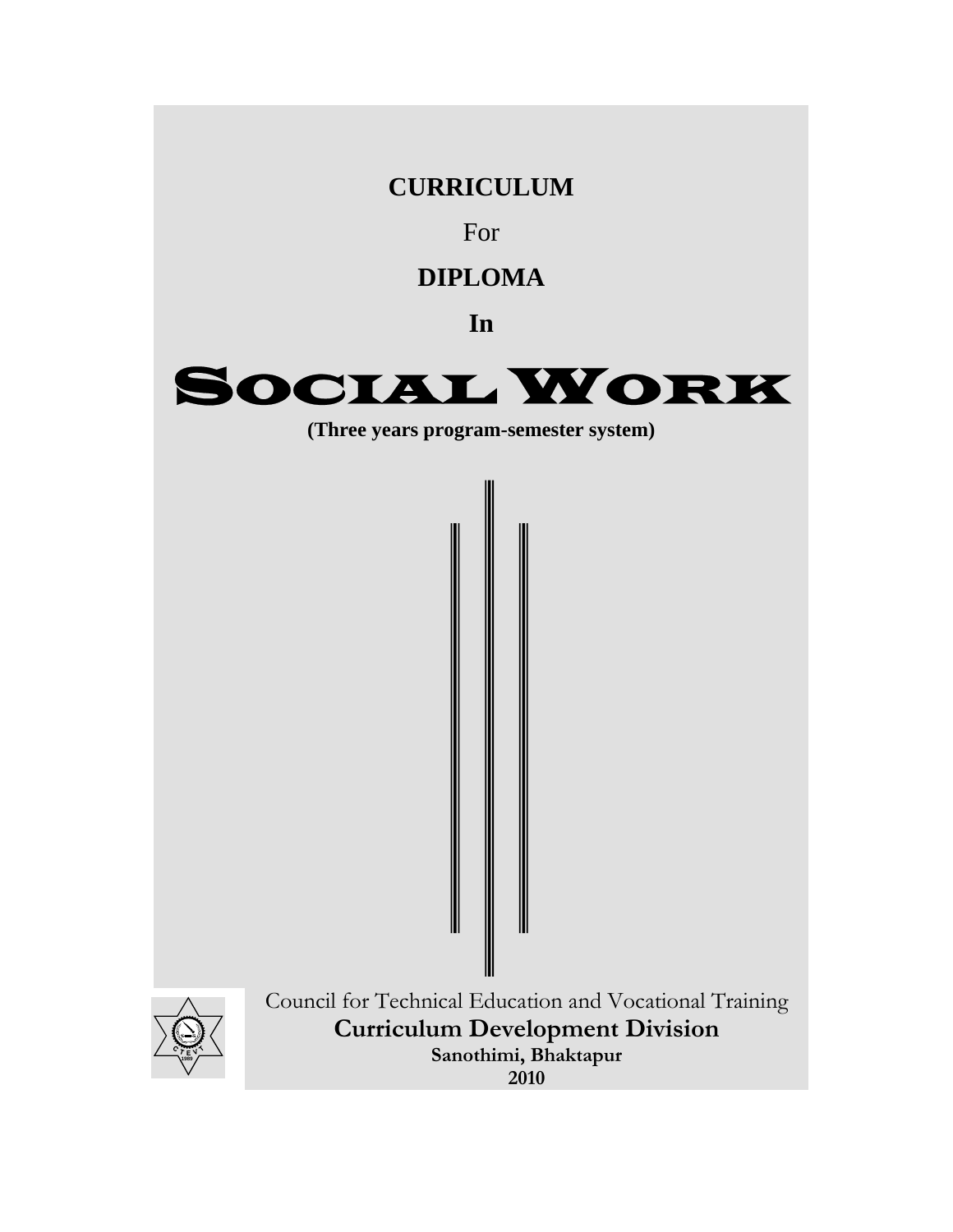### **Table of Contents**

| 1.               |  |
|------------------|--|
| 2.               |  |
| 3.               |  |
| $\overline{4}$ . |  |
| 5.               |  |
| 6.               |  |
| 7.               |  |
| 8.               |  |
| 9.               |  |
| 10.              |  |
| 11.              |  |
| 12.              |  |
| 13.              |  |
| 14.              |  |
| 15.              |  |
| 16.              |  |
| 17.              |  |
| 18.              |  |
| 19.              |  |
| 20.              |  |
| 21.              |  |
| 22.              |  |
| 23.              |  |
| 24.              |  |
| 25.              |  |
|                  |  |
|                  |  |
|                  |  |
|                  |  |
|                  |  |
|                  |  |
|                  |  |
|                  |  |
|                  |  |
|                  |  |
|                  |  |
|                  |  |
|                  |  |
|                  |  |
|                  |  |
|                  |  |
|                  |  |
|                  |  |
|                  |  |
|                  |  |
|                  |  |
|                  |  |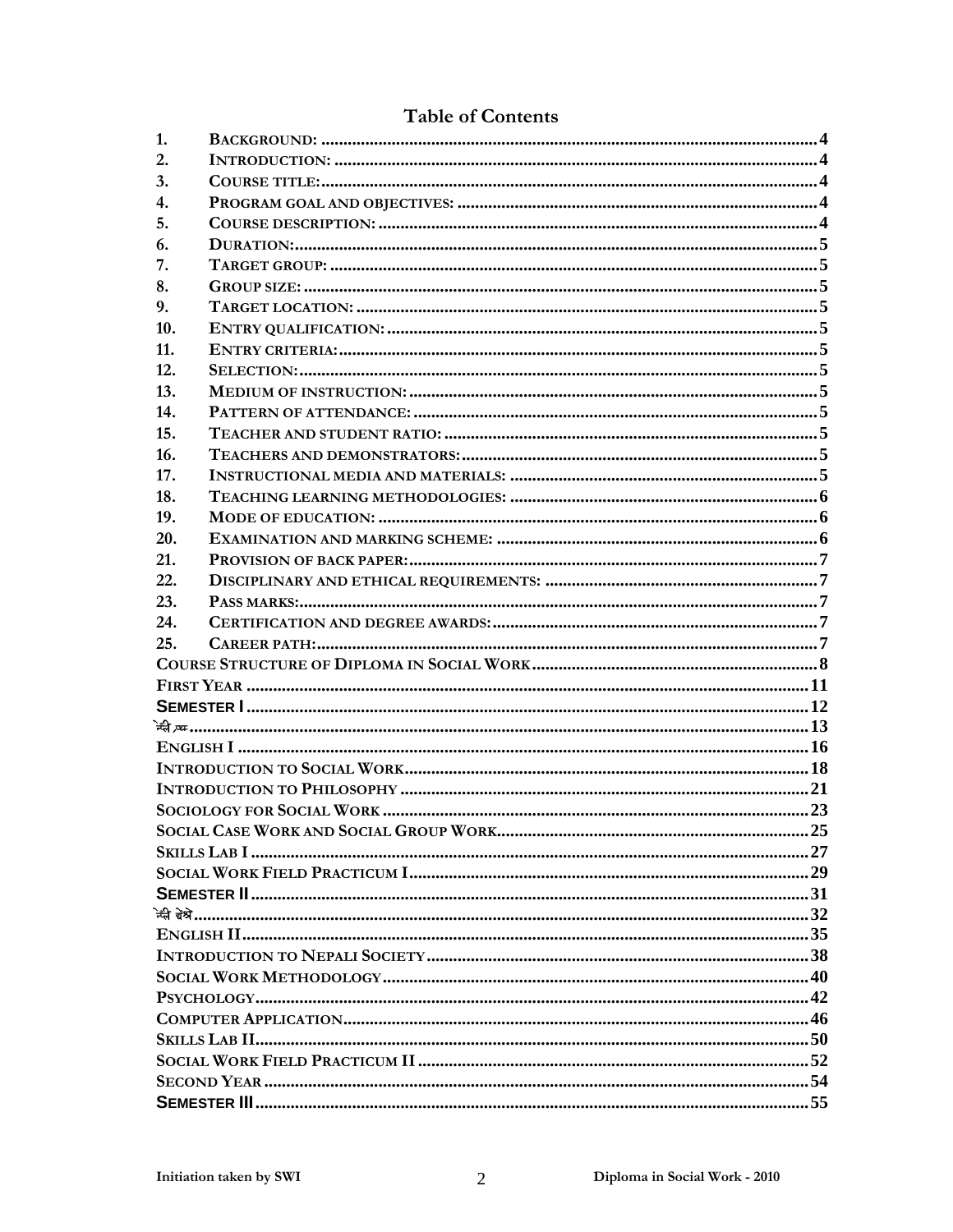| CONTEMPORARY AFFAIRS: PEACE, DEVELOPMENT AND HUMAN SECURITY 113 |  |
|-----------------------------------------------------------------|--|
|                                                                 |  |
|                                                                 |  |
|                                                                 |  |
|                                                                 |  |
|                                                                 |  |
|                                                                 |  |
|                                                                 |  |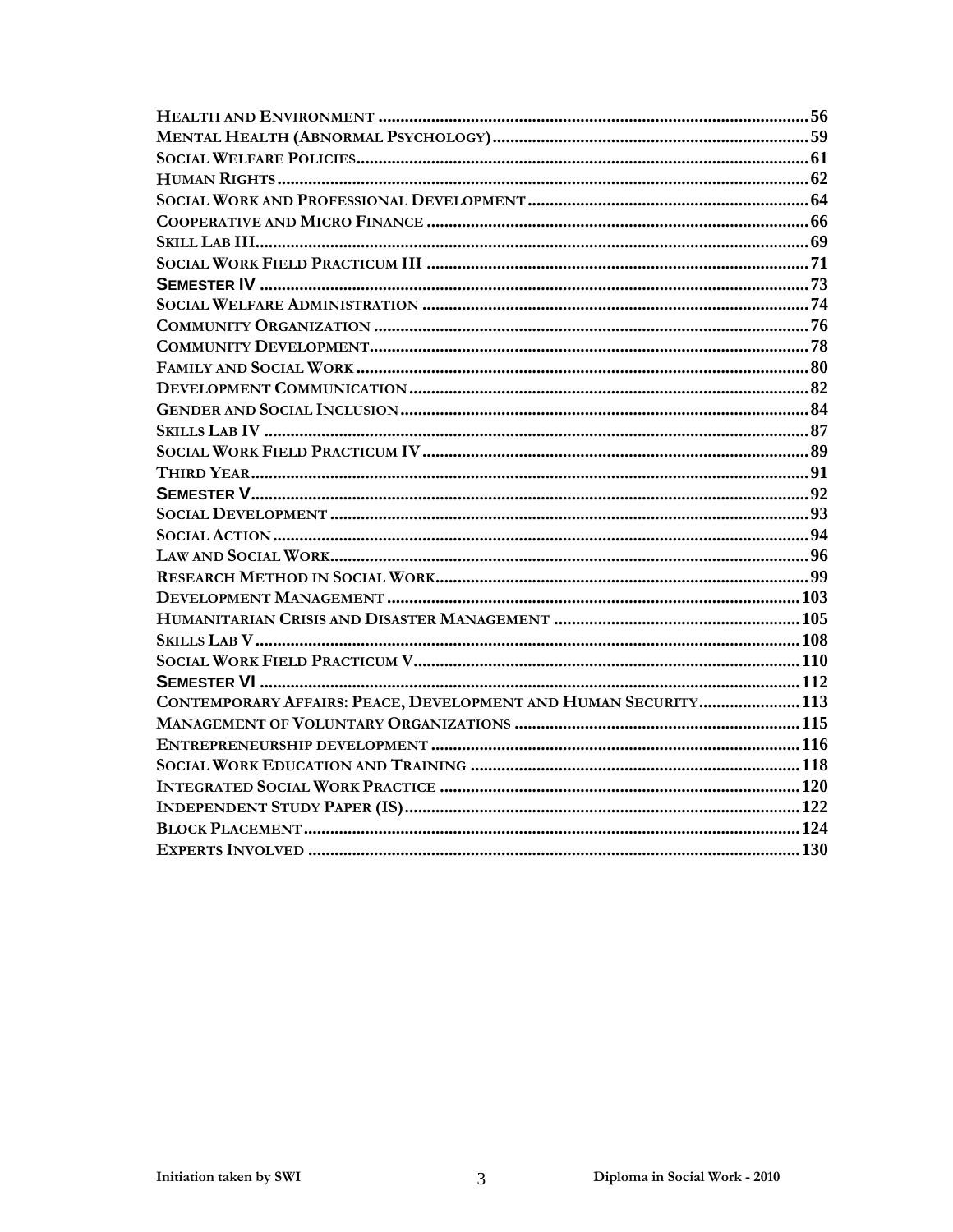#### **1. Background:**

Social work is an emerging professional course emerging in Nepal. Many people in the developed countries, developing countries and under developed countries have been given emphasis for the broader application of knowledge and skills of social work/services in micro, mezzo and macro level. This field has been helping the societies and communities for their over all development and it has been creating jobs opportunities both in public and private sectors as well as has been creating self employment opportunities immensely.

#### **2. Introduction:**

This curriculum is designed with the purpose of producing mid level human resources equipped with knowledge and skills related to the field of social work so as to meet the demand of such workforce in the country and to contribute in the national streamline of poverty reduction of our country, Nepal.

#### **3. Course title:**

Diploma in social work (DSW)

#### **4. Program goal and objectives: Goal**:

To prepare students for generalist social work practice with in variety of agency and community settings and with diverse populations, including vulnerable groups in the country and elsewhere.

#### **Objectives:**

*The graduates of the program will be able:* 

- a. To apply the knowledge and skills of generalist social work practice to intervene with diverse individuals, families, groups, organizations, and communities.
- b. To apply critical thinking skills, with individuals, families, groups, organizations, and communities.
- c. To practice values and ethics of the social work profession.
- d. To understand the nature and dynamics of oppression and discrimination of vulnerable populations.
- e. To understand strategies and technique of social change that advance social and economic justice.
- f. To demonstrate foundation knowledge of history of social work and social welfare, and an overview of current social welfare policies and service delivery system
- g. To demonstrate foundation knowledge and skills in research methods, to evaluate relevant research studies its implications of the findings for social work practice.
- h. To demonstrate knowledge about human development and behavior, to assess the biological, psychological, social, and environmental factors, those affect client system.
- i. To understand organizational structure and function, and to be able to utilize this knowledge in social welfare and community arena.

#### **5. Course description:**

This course is based on the tasks required to be performed by general social worker in variety of agencies and community settings and with diverse populations, including vulnerable groups in the country and elsewhere in Nepal. Therefore, this curriculum is designed to provide knowledge and skills focusing on social works. The Diploma in social work program extends over three years. Each year is divided into two semesters. There are six semesters in total within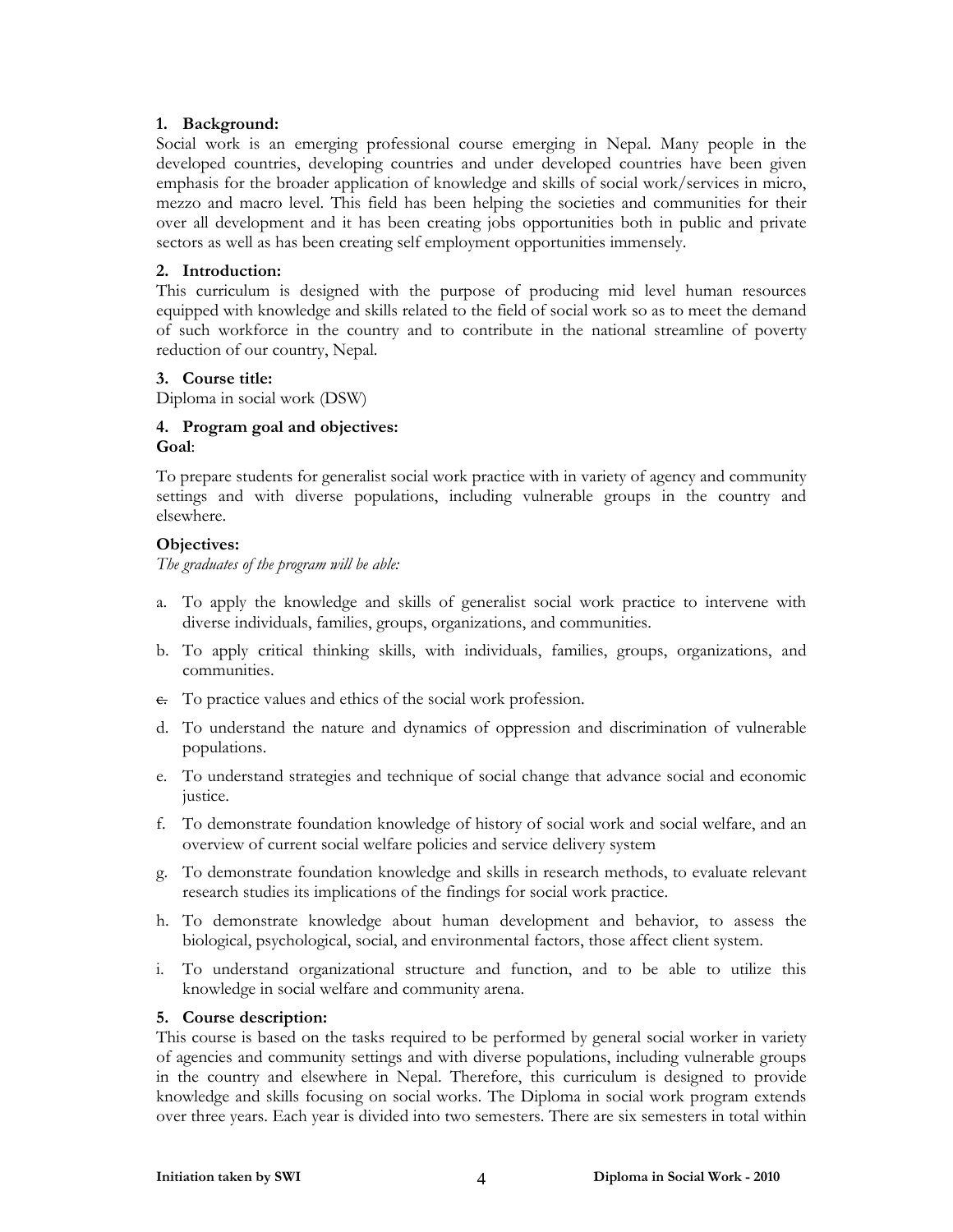the period of three years. The first year course includes both foundational and disciplinary subjects; the second year course focuses on basic disciplinary subjects of social work. Similarly, the third year comprises of the disciplinary subjects and application of learned skills and knowledge in field practicum and compreensive block placement setting. Most of the semesters include skill labs and social work field practicum.

#### **6. Duration:**

The total duration of this curricular program is three years. Each year consists of two semesters of six months each. Moreover, one semester consist of 19.5 academic weeks including evaluation period. Actual teaching learning hours will be not less than 15 weeks in each semester.

#### **7. Target group:**

The target group for this program will be all the interested individuals who have passed SLC or equivalent.

#### **8. Group size:**

The group size will be maximum of 40 (Forty) in a batch.

#### **9. Target location:**

The target location will be all over Nepal.

#### **10. Entry qualification:**

The applicants for entry qualification for diploma in social work programme will be of SLC pass or equivalent or Technical SLC (TSLC) in related subject.

#### **11. Entry criteria:**

- $\triangleleft$  Should submit certificate of SLC pass or equivalent
- Should pass entrance examination as administered by CTEVT
- Applicants fulfilling the minimum requirements will be selected for admission on the basis of merit
- Individuals of ethnic minorities, dalits, and lower economic status preferred

#### **12. Selection:**

Applicants fulfilling the entry criteria will be selected for admission on the basis of merit.

#### **13. Medium of instruction:**

The medium of instruction will be in English and/or Nepali.

#### **14. Pattern of attendance:**

Minimum of 90% attendance in each subject is required to appear in the respective final examination

#### **15. Teacher and student ratio:**

- $\triangleleft$  For theory: As per the nature of the course
- $\div$  For practical / demonstration: 1:10
- $\div$  50% of the teaching faculty must be full timer

#### **16. Teachers and demonstrators:**

- The teacher must be a master's degree holder in Social Work and other social sciences the related area with three years experience in the related field.
- The demonstrator must be bachelor's degree holder in the related area with two years experiences in training activities.

#### **17. Instructional media and materials:**

The following instructional media and materials are suggested for the effective instruction and demonstration.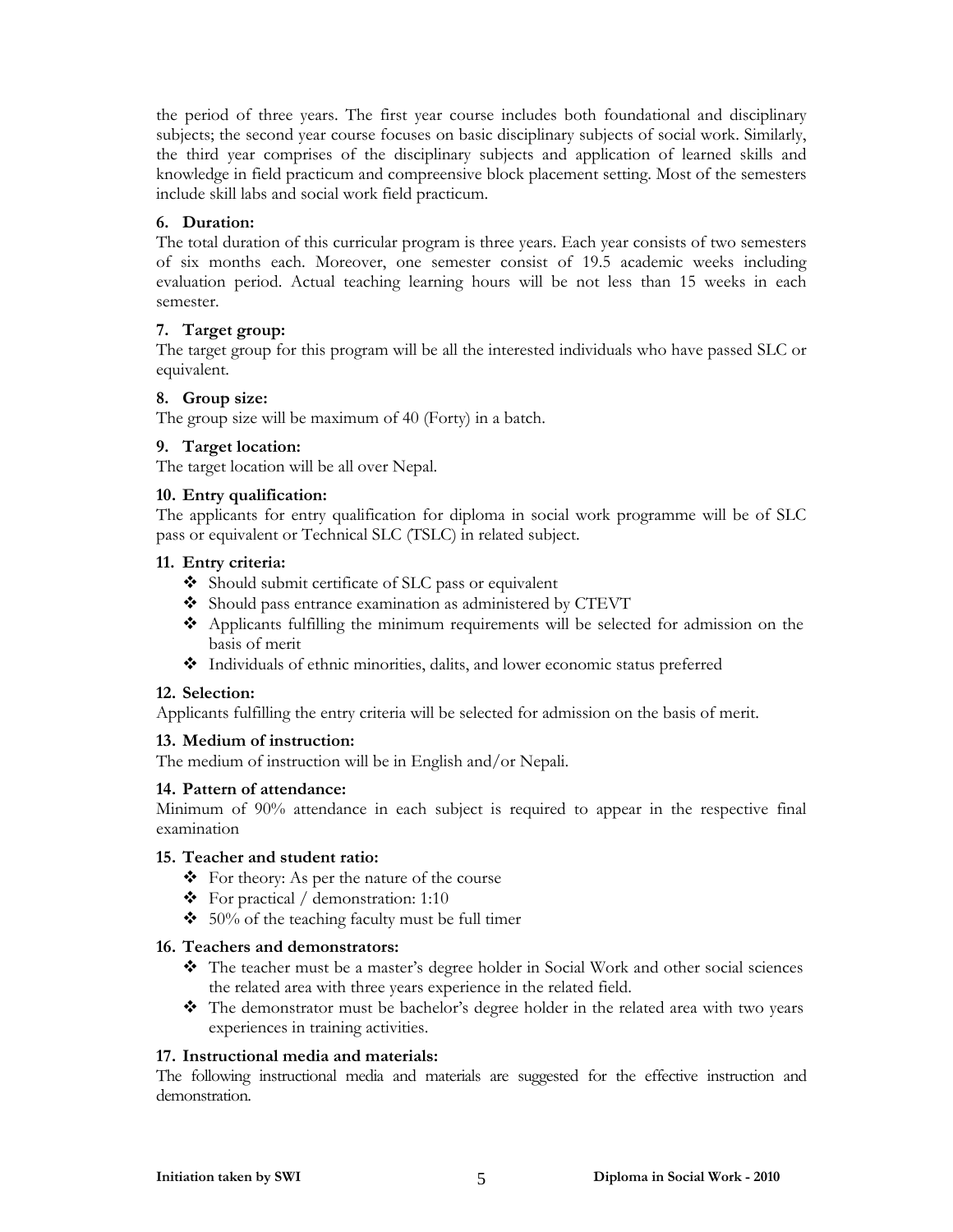- Printed Media Materials (Assignment sheets, Case studies, Handouts, Information sheets, Individual training packets, Procedure sheets, Performance Check lists, Textbooks etc.).
- Non-projected Media Materials (Display, Models, Flip chart, Poster, Writing board etc.).
- Projected Media Materials (Opaque projections, Overhead transparencies, Slides etc.).
- Audio-Visual Materials (Audiotapes, Films, Slide-tape programs, Videodiscs, Videotapes etc.).
- Computer-Based Instructional Materials (Computer-based training, Interactive video etc.).

#### **18. Teaching learning methodologies:**

The methods of teachings for this curricular program will be a combination of several approaches. Such as Illustrated Lecture, Tutorial, Group Discussion, Demonstration, Simulation, Guided practice, Practical experiences, Fieldwork, Report writing, Term paper presentation, Case analysis, Tutoring, Role-playing, Heuristic and Other Independent learning. **Theory:** Lecture, Discussion, Assignment, Interaction, Seminar, Group work.

**Practical:** Demonstration, Observation, Guided practice, Self-practice and Case work

#### **19. Mode of education:**

There will be inductive and deductive mode of education

#### **20. Examination and marking scheme:**

#### **a. Internal assessment**

- There shall be a transparent evaluation system for each subject both in theory and practical exposure.
- Each subject will have internal assessment at regular intervals and students must get the feedback about it.
- Weightage of theory and practical marks will be 20% and 40% respectively.
- Contineous assessment format will be developed and applied by the evaluators for evaluating student's performance in the subjects related to the practical experience.

#### **b. Final examination**

- $\bullet\bullet\text{ Weightage of theory and practical marks will be 80\% and 60\% respectively.}$
- Students must pass in all subjects both in theory and practical to qualify for certification. If a student becomes unable to succeed in any subject s/he shall appear in the re-examination as administered by CTEVT.
- Students shall be allowed to appear in final examination only after completing the internal assessment requirements.

#### **c. Requirement for final practical examination**

- Qualified professional social worker/relevant subject teacher must evaluate final practical examinations.
- One evaluator in one setting can evaluate not more than 20 students in a day.
- Practical examination should be administered in actual situation on relevant subject with the provision of at least one internal evaluator from the concerned or affiliating institute led by external evaluator nominated by CTEVT.
- Provision of re-examination shall be as per CTEVT policy.

*Note: The evaluation and marking schemes for the subjects Skills lab, Field practicum and Block placement/study are mentioned separately in the respective sections of the curriculum.*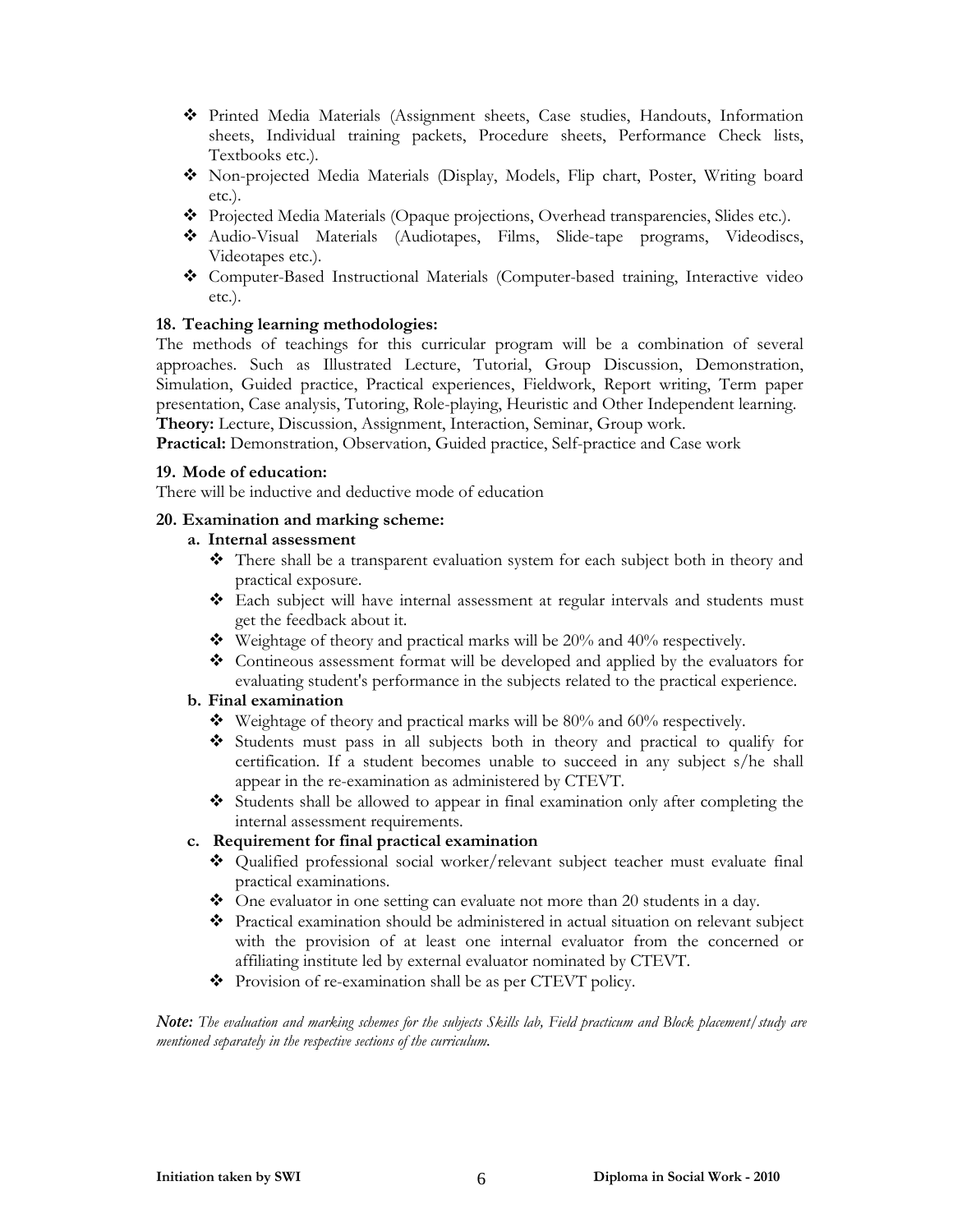#### **21. Provision of back paper:**

There will be the provision of back paper but a student must pass all the subjects of all six semesters within six years from the enrolment.

#### **22. Disciplinary and ethical requirements:**

- $\triangle$  Intoxication, insubordination or rudeness to peers will result in immediate suspension followed by review by the disciplinary review committee of the institute
- Dishonesty in academic or practice activities will result in immediate suspension followed by administrative review, with possible expulsion
- Illicit drug use, bearing arms on Polytechnic, threats or assaults to peers, faculty or staff will result in immediate suspension, followed by administrative review with possible expulsion.

#### **23. Pass marks:**

The students must secure minimum of 40% marks both in theory and practical (Lab).

#### **Grading system:**

The overall achievement of each student will be measured by a final aggregate percentage of all final semester examinations and graded as follow: -

Marks division:

| Distinction     | $>$ or =80 %              |
|-----------------|---------------------------|
| First division  | 6.5 % to $\leq 80$ %      |
| Second division | $\therefore$ 50 % to 65 % |
| Pass            | $\pm 40\%$ to $\leq 50\%$ |

#### **24. Certification and degree awards:**

- Students who have passed all the components of all the subjects of all semesters are considered to have successfully completed the course
- Students who have successfully completed the course will be awarded by a degree of **Diploma in Social Work**

#### **25. Career path:**

The graduates will be eligible for the position equivalent to Non-gazetted 1st class (technical) as social worker or as prescribed by the Public Service Commission of Nepal. The graduate will be eligible for registration with the related licensing organization of the country (if any).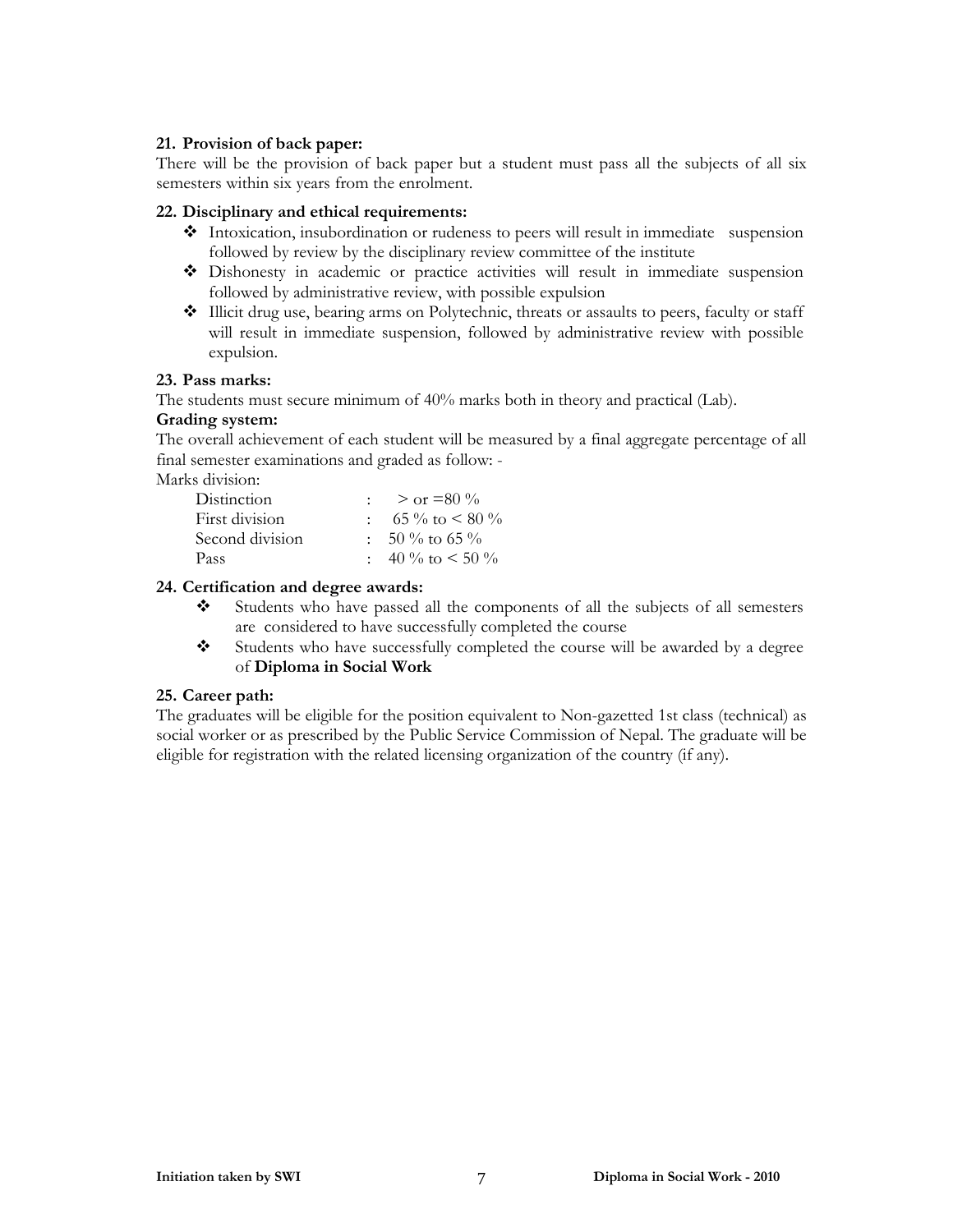### **Course Structure of Diploma in Social Work**

**Total Marks**

 $50$ 

200

**Time** 

Hours

**Final Marks** 

|                | Year: I<br>Part: 1                |                |                |                    |      |                          |                          |                          | Semester I               |                          |                          |              |  |
|----------------|-----------------------------------|----------------|----------------|--------------------|------|--------------------------|--------------------------|--------------------------|--------------------------|--------------------------|--------------------------|--------------|--|
|                |                                   |                |                |                    |      | Distribution of Marks    |                          |                          |                          |                          |                          |              |  |
| S.N            | Subject                           |                | Mode           | <b>Total Hours</b> |      |                          | Theory                   |                          |                          | Practical                |                          | Total        |  |
|                |                                   |                |                |                    |      | Assessment               | Final                    | Time                     | Assessment               | Final                    | Time                     | <b>Marks</b> |  |
|                |                                   | Th             | Pr             | Week               | Sem. | <b>Marks</b>             | Marks                    | Hours                    | <b>Marks</b>             | <b>Marks</b>             | Hours                    |              |  |
|                | Nepali I                          | 5              |                | $\mathcal{D}$      | 75   | 20                       | 80                       | 3                        | $\overline{\phantom{a}}$ | ٠.                       | $\sim$                   | 100          |  |
| 2              | English I                         | 5              |                | 5.                 | 75   | 20                       | 80                       | 3                        | $\overline{\phantom{a}}$ | $\overline{\phantom{a}}$ | $\overline{\phantom{a}}$ | 100          |  |
| 3              | Introduction to Social Work       | 4              |                | 4                  | 60   | 20                       | 80                       | 3                        | $\overline{\phantom{a}}$ | -                        | $\sim$                   | 100          |  |
| 4              | Introduction to Philosophy        | 4              |                | 4                  | -60  | 20                       | 80                       | 3                        | $\overline{\phantom{a}}$ | ٠                        | ۰.                       | 100          |  |
| 5              | Sociology for Social Work         | $\overline{4}$ |                | $\overline{4}$     | 60   | 20                       | 80                       | 3                        | $\overline{\phantom{a}}$ | ٠                        | $\overline{\phantom{a}}$ | 100          |  |
|                | Social Case Work and Social Group |                |                |                    |      |                          |                          |                          |                          |                          |                          |              |  |
| 6              | Work                              | $\overline{4}$ | 2              | 6                  | 90   | 16                       | 64                       | 3                        | 8                        | 12                       | 2                        | 100          |  |
| $\overline{ }$ | Skills Lab I                      |                | $\overline{2}$ | $\overline{2}$     | 30   | $\overline{\phantom{a}}$ | $\overline{\phantom{a}}$ | $\sim$                   | 20                       | 30                       | 3                        | 50           |  |
| 8              | Social Work Field Practicum I     |                | 10             | 10                 | 150  | $\overline{\phantom{a}}$ | $\overline{\phantom{a}}$ | ٠                        | 100                      | 100                      | 4                        | 200          |  |
|                | Total                             | 26             | 14             | 40                 | 600  | $\overline{\phantom{a}}$ | $\overline{\phantom{a}}$ | $\overline{\phantom{a}}$ |                          |                          |                          | 850          |  |
|                |                                   |                |                |                    |      |                          |                          |                          |                          |                          |                          |              |  |

 **Year: I Part: II Semester II S.N** Subject Mode Total Hours **Distribution of Marks**  Theory **Practical Assessment Marks Final Marks Time**  . | Marks | Marks | Hours | Marks | Marks | Hours **Assessment Marks Th Pr Week Sem.**1 Nepali II 5 5 75 20 80 3 - - - 100 2 | English II 5 | 5 | 5 | 75 | 20 | 80 | 3 | - | - | - | 100 3 Introduction to Nepali Society 4 4 60 20 80 3 - - - 100<br>4 Social Work Methodology 4 4 4 60 20 80 3 - - - 100 4 Social Work Methodology 4 4 4 60 20 80 3 - - - 100<br>5 Psychology 4 4 60 20 80 3 - - - 100 5 Psychology 4 4 60 20 80 3 - - - 100 6 Computer Application 2 2 4 60 10 40 1.5 20 30 3 100

**Total 24 16 40 600 850** 

7 | Skill Lab II 2 | 2 | 2 | 30 | 2 | - | - | - | 20 | 30 | 3 | 50

8 Social Work Field Practicum II 12 12 180 - - - 100 100 4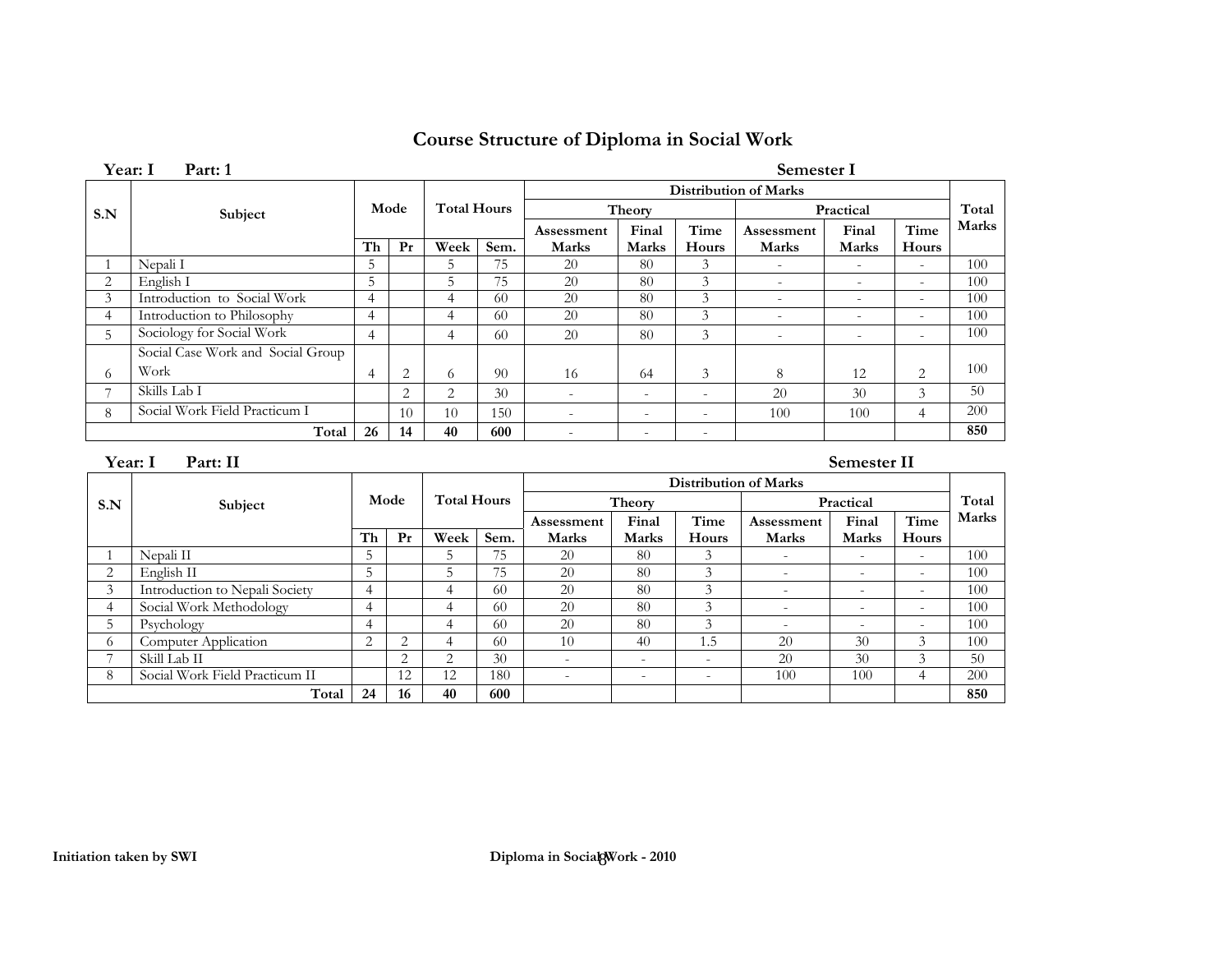|     | Year: II<br>Part: I             |                |    |             |      |                              |                          |       |                          | Semester III             |                          |              |
|-----|---------------------------------|----------------|----|-------------|------|------------------------------|--------------------------|-------|--------------------------|--------------------------|--------------------------|--------------|
|     |                                 | Mode           |    |             |      | <b>Distribution of Marks</b> |                          |       |                          |                          |                          |              |
| S.N | Subject                         |                |    | Total hours |      |                              | Theory                   |       |                          | Practical                |                          | <b>Marks</b> |
|     |                                 |                |    |             |      | Assessment                   | Final                    | Time  | Assessment               | Final                    | Time                     |              |
|     |                                 | Th             | Pr | Week        | Sem. | Marks                        | <b>Marks</b>             | Hours | Marks                    | <b>Marks</b>             | Hours                    |              |
|     | Health and Environment          | 4              |    | 4           | -60  | 20                           | 80                       | 3     | -                        |                          | $\overline{\phantom{a}}$ | 100          |
|     | Mental Health (Abnormal         |                |    |             |      |                              |                          |       |                          |                          |                          | 100          |
| 2   | Psychology)                     | 4              |    | 4           | 60   | 20                           | 80                       | 3     | $\overline{\phantom{a}}$ | $\overline{\phantom{a}}$ | $\overline{\phantom{a}}$ |              |
| 3   | Social Welfare Policies         | 4              |    | 4           | -60  | 20                           | 80                       | 3     | $\sim$                   | -                        | $\overline{\phantom{a}}$ | 100          |
| 4   | Human Rights                    | $\overline{4}$ |    | 4           | 60   | 20                           | 80                       | 3     | $\overline{\phantom{a}}$ | $\sim$                   | $\overline{\phantom{a}}$ | 100          |
|     | Social Work and Professional    |                |    |             |      |                              |                          |       |                          |                          |                          | 100          |
| 5.  | Development                     | $\overline{4}$ |    | 4           | -60  | 20                           | 80                       | 3     | $\overline{\phantom{a}}$ | $\overline{\phantom{a}}$ | $\overline{\phantom{a}}$ |              |
| 6   | Cooperative and Micro Finance   | $\overline{4}$ |    | 4           | -60  | 20                           | 80                       | 3     | $\overline{\phantom{a}}$ | $\sim$                   | $\overline{\phantom{a}}$ | 100          |
|     | Skill Lab III                   |                | 2  | 2           | 30   | ٠                            | $\overline{\phantom{a}}$ | ٠     | 20                       | 30                       | 3                        | 50           |
| 8   | Social Work Field Practicum III |                | 14 | 14          | 210  | $\overline{\phantom{a}}$     | $\sim$                   | ٠     | 100                      | 100                      | 4                        | 200          |
|     | Total                           | 24             | 16 | 40          | 600  |                              |                          |       |                          |                          |                          | 850          |

#### **Year:** II Part: II Semester IV

|                          |                                |      | <b>Distribution of Marks</b> |                       |      |                   |                          |               |              |                          |                          |       |
|--------------------------|--------------------------------|------|------------------------------|-----------------------|------|-------------------|--------------------------|---------------|--------------|--------------------------|--------------------------|-------|
| S.N                      | Subject                        | Mode |                              | Total hours<br>Theory |      |                   | Practical                | Total         |              |                          |                          |       |
|                          |                                |      |                              |                       |      | <b>Assessment</b> | Final                    | Time          | Assessment   | Final                    | Time                     | Marks |
|                          |                                | Th   | Pr                           | Week                  | Sem. | <b>Marks</b>      | <b>Marks</b>             | Hours         | <b>Marks</b> | <b>Marks</b>             | Hours                    |       |
|                          | Social Welfare Administration  | 4    |                              | 4                     | 60   | 20                | 80                       | 3             | ٠            |                          | $\overline{\phantom{a}}$ | 100   |
| $\overline{\phantom{a}}$ | Community Organization         | 4    |                              | 4                     | 60   | 20                | 80                       | 3             | $\sim$       |                          | $\sim$                   | 100   |
| 3                        | Community Development          |      |                              | 4                     | 60   | 20                | 80                       | $\mathcal{E}$ | -            | $\overline{\phantom{a}}$ | $\overline{\phantom{0}}$ | 100   |
|                          | Family and Social Work         |      |                              | 4                     | 60   | 20                | 80                       |               | -            | -                        | ۰                        | 100   |
|                          | Development Communication      |      |                              | 4                     | 60   | 20                | 80                       |               | $\sim$       | $\overline{\phantom{a}}$ | $\overline{\phantom{a}}$ | 100   |
| 6                        | Gender and Social Inclusion    | 4    |                              | 4                     | 60   | 20                | 80                       |               | $\sim$       | $\overline{\phantom{a}}$ | ۰.                       | 100   |
|                          | Skills Lab IV                  |      | 2                            | っ                     | 30   |                   | $\overline{\phantom{0}}$ | ۰.            | 20           | 30                       | 3                        | 50    |
| 8                        | Social Work Field Practicum IV |      | 14                           | 14                    | 210  | $\sim$            | $\overline{\phantom{a}}$ | $\sim$        | 100          | 100                      | 4                        | 200   |
|                          | Total                          | 24   | 16                           | 40                    | 600  |                   |                          |               |              |                          |                          | 850   |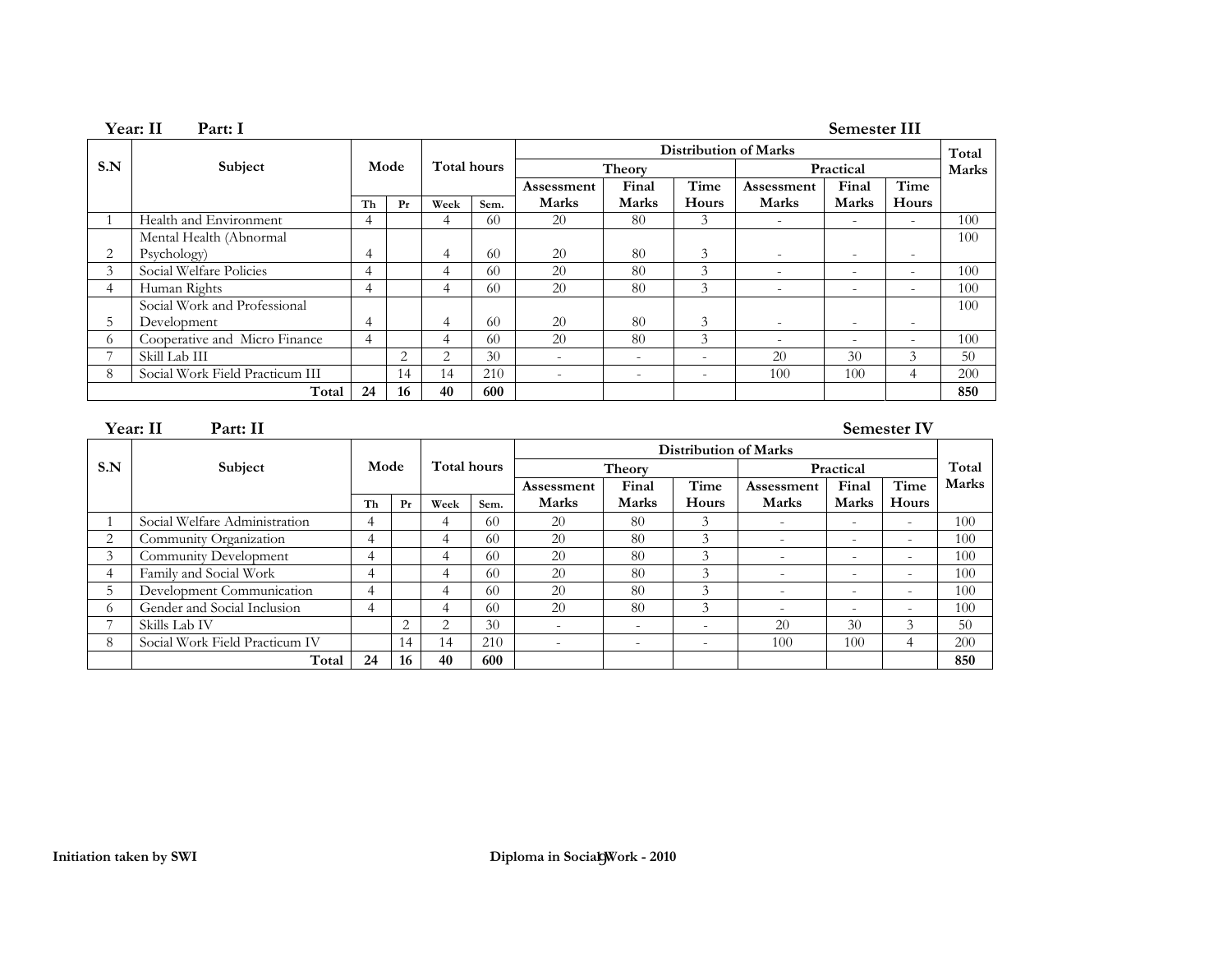#### **Year: III Part: I Semester V**

|                |                                  |      |               |             |      | <b>Distribution of Marks</b> |                          |        |                          |              |                          |              |
|----------------|----------------------------------|------|---------------|-------------|------|------------------------------|--------------------------|--------|--------------------------|--------------|--------------------------|--------------|
| S.N            | Subject                          | Mode |               | Total hours |      |                              | Theory                   |        |                          | Practical    |                          | Total        |
|                |                                  |      |               |             |      | Assessment                   | Final                    | Time   | Assessment               | Final        | Time                     | <b>Marks</b> |
|                |                                  | Th   | Pr            | Week        | Sem. | <b>Marks</b>                 | <b>Marks</b>             | Hours  | <b>Marks</b>             | <b>Marks</b> | Hours                    |              |
|                | Social Development               | 4    |               | 4           | 60   | 20                           | 80                       | 3      | $\overline{\phantom{a}}$ | $\sim$       | $\overline{\phantom{a}}$ | 100          |
| $\overline{2}$ | Social Action                    | 4    |               | 4           | 60   | 20                           | 60                       | 3      | 12                       | 8            | 2                        | 100          |
| 3              | Law and Social Work              | 4    |               | 4           | 60   | 20                           | 80                       | 3      | $\overline{\phantom{a}}$ | $\sim$       | $\overline{\phantom{a}}$ | 100          |
| 4              | Research Method in Social Work   | 3    | $\mathcal{E}$ | $\Omega$    | 90   | 10                           | 40                       | 1.5    | 20                       | 30           | 2                        | 100          |
| 5.             | Development Management           | 4    |               |             | 60   | 20                           | 80                       | 3      | $\overline{\phantom{0}}$ | $\sim$       | $\overline{\phantom{a}}$ | 100          |
|                | Humanitarian Crisis and Disaster |      |               |             |      |                              |                          |        |                          |              |                          | 100          |
| $\sigma$       | Management                       | 4    |               | 4           | 60   | 20                           | 80                       | 3      | $\overline{\phantom{0}}$ | $\sim$       | $\overline{\phantom{0}}$ |              |
|                | Skills Lab V                     |      | 2             | 2           | 30   | $\sim$                       | $\overline{\phantom{a}}$ |        | 20                       | 30           | 3                        | 50           |
| 8              | Social Work Field Practicum V    |      | 12            | 12          | 180  | <b>110</b>                   | -                        | $\sim$ | 100                      | 100          | 4                        | 200          |
|                | Total                            | 23   | 17            | 40          | 600  |                              |                          |        |                          |              |                          | 850          |

**Year: III Part: II Semester VI** 

|                |                                        |                |      |                |             | Distribution of Marks |                          |        |                          |              |                          |       |
|----------------|----------------------------------------|----------------|------|----------------|-------------|-----------------------|--------------------------|--------|--------------------------|--------------|--------------------------|-------|
| S.N            | Subject                                |                | Mode |                | Total hours |                       | Theory                   |        |                          | Practical    |                          |       |
|                |                                        |                |      |                |             | Assessment            | Final                    | Time   | Assessment               | Final        | Time                     | Marks |
|                |                                        | Th             | Pr   | Week           | Sem.        | <b>Marks</b>          | <b>Marks</b>             | Hours  | <b>Marks</b>             | <b>Marks</b> | Hours                    |       |
|                | Contemporary Affairs: Peace            |                |      |                |             |                       |                          |        |                          |              |                          |       |
|                | development & Human security           | $\overline{4}$ |      | 4              | 60          | 20                    | 80                       | 3      | $\sim$                   | ۰            | $\overline{\phantom{a}}$ | 100   |
|                | Management of Voluntary                |                |      |                |             |                       |                          |        |                          |              |                          | 50    |
| 2              | Organizations                          | $\overline{2}$ |      | $\overline{2}$ | 30          | 10                    | 40                       | 1.5    | $\overline{\phantom{a}}$ | ۰            | $\overline{\phantom{0}}$ |       |
| $\mathfrak{Z}$ | Entrepreneurship development           | $\overline{4}$ |      | 4              | 60          | 20                    | 60                       | 3      |                          | $\sim$       | $\overline{\phantom{a}}$ | 100   |
|                | Social Work Education and              |                |      |                |             |                       |                          |        |                          |              |                          |       |
|                | Training (Facilitation, TOT,           |                |      |                |             |                       |                          |        |                          |              |                          |       |
| 4              | REFLECT.                               | 4              | 2    | 6              | 90          | 16                    | 64                       | 3      | 8                        | 12           | $\overline{2}$           | 100   |
| 5.             | <b>Integrated Social Work Practice</b> | 4              | 2    | $\Omega$       | 90          | 16                    | 64                       | 3      | 8                        | 12           | 2                        | 100   |
| 6.             | Independent Study Paper (IS)           |                | 2    | 2              | 30          | ۰.                    | $\overline{\phantom{a}}$ | $\sim$ | 20                       | 30           | 3                        | 50    |
|                | <b>Block Placement</b>                 |                | 16   | 16             | 240         | ۰.                    | ۰.                       | ۰.     | 150                      | 150          | 4                        | 300   |
|                | Total                                  | 18             | 22   | 40             | 600         |                       |                          |        |                          |              |                          | 800   |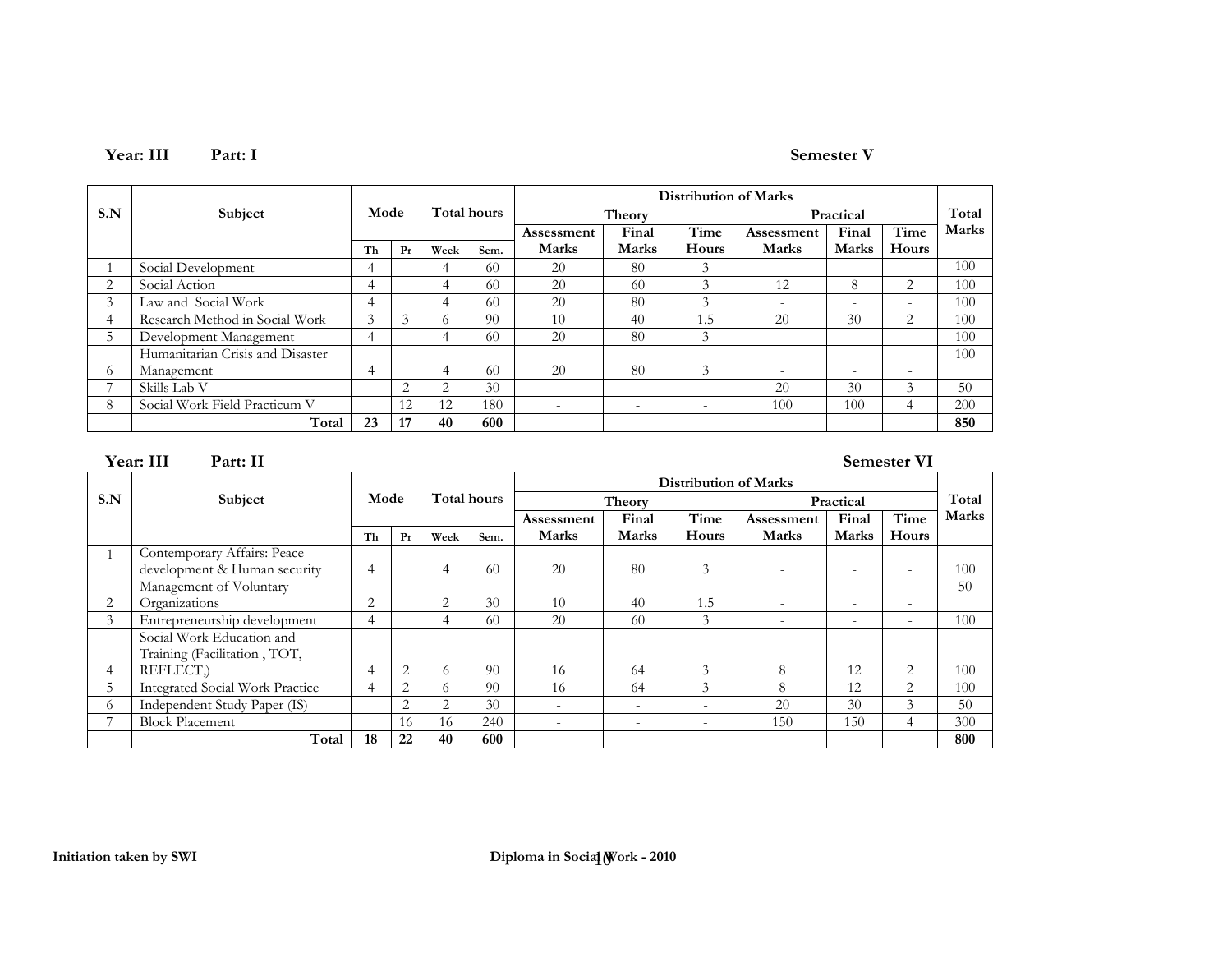# **First Year**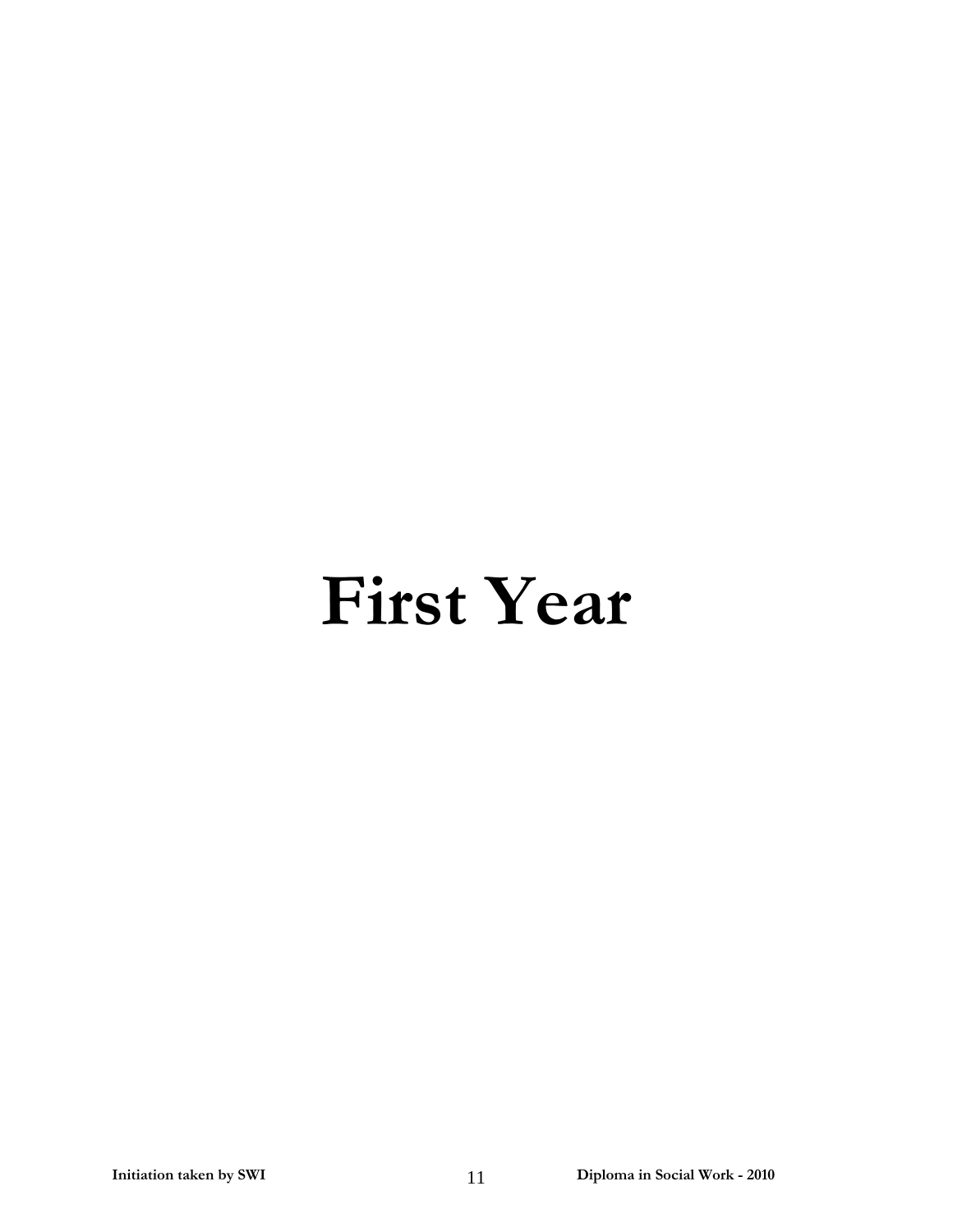# **Semester I**

- 1. Nepali I
- 2. English I
- 3. Introduction of Social Work
- 4. Introduction of Philosophy
- 5. Sociology for Social Work
- 6. Social Case Work and Social Group Work
- 7. Skills Lab I
- 8. Social Work Field Practicum I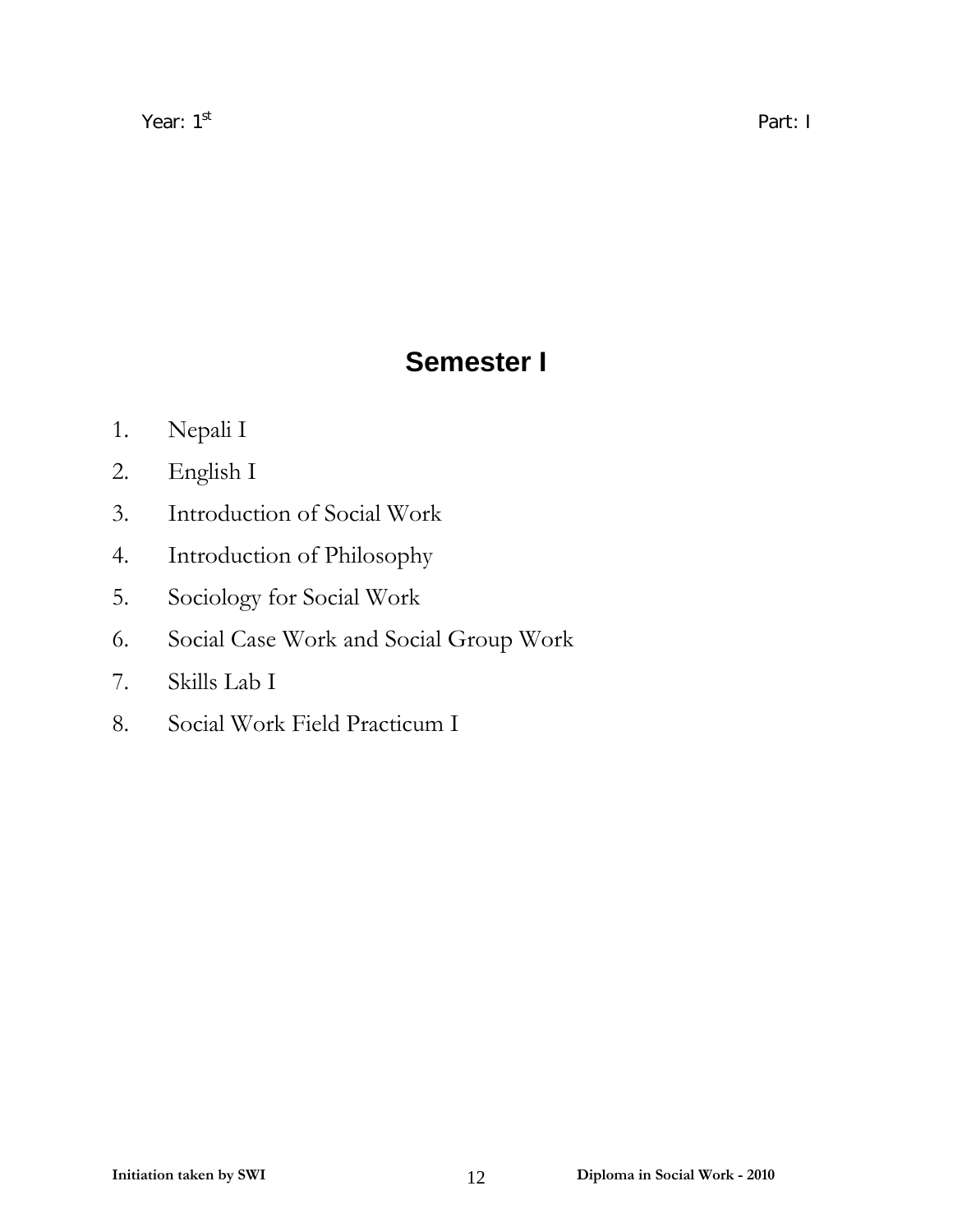# नेपाली प्रथम

वर्ष : प्रथम $\,$ भाग : प्रथम सेमेष्टर : प्रथम

कक्षा भार : ५ घण्टा $/$ प्रति हप्ता सैद्धान्तिकः ५ घण्टा ⁄ प्रति हप्ता प्रयोगात्मक : ० घण्टा/प्रति हप्ता

#### पाठ्यांश परिचय ः

यस पाठ्यांश अन्तर्गत विद्यार्थीहरूलाई ज्ञानविज्ञान, प्रविधि संचार, साहित्य आदि विविध विषय क्षेत्रका नेपाली भाषाका प्रयोगसंग परिचित गराउनाका साथै विभिन्न भाषिक पष्ठभूमि भएका विद्यार्थीहरूमा स्तरीय कथ्य र लेख्य नेपाली भाषाका दृष्टिले देखिन सक्ने त्रटिहरूको निराकरण गर्ने र नेपाली भाषाका प्रयोगलाई शद्ध एवं परिष्कृत तुल्याई व्यवहारिक र मौलिक अभिव्यक्तिको विकास गर्ने तर्फ जोड दिइनेछ । यिनै कुरालाई दृष्टिगत गरी यस पाठ्यांश मुख्यत: पठन र बोध, व्याकरण तथा त्यसको प्रयोगको अभ्यासका साथै लिखित अभिव्यक्ति र रचनाशिल्प सम्बन्धी पाठ्यबस्तुहरू समावेश गरिएका छन् ।

#### उद्देश्यहरू :

यो पाठ्यांश पुरा गरेपछि विद्यार्थीहरू निम्नलिखित कुरामा सक्षम हुनेछन :

- क) स्तर अनुरुप विभिन्न क्षेत्रमा प्रयोग हुने कथ्य र लेख्य नेपाली भाषा सम्बन्धी बोध र अभिव्यक्ति क्षमता बढाउन.
- ख) नेपाली भाषाका पुस्तक पत्रिका, लेख आदि सामग्री पढी स्तरीय भाषामा बुँदाटिपोट, संक्षेपीकरण, विवेचना र समीक्षा गर्ने क्षमता बुद्धि गर्न,
- ग) व्यवहारिक सन्दर्भका अनुच्छेद, चिठी, सूचना, विज्ञापन, निबन्ध, टिप्पणी, प्रतिवेदन आदि प्रयोगमा देखिएका भाषिक त्रुटिहरूप्रति सचेत भई तिनको निराकरण तर्फ उत्मुख हुन,
- घ) वर्णविन्यास, शब्दभण्डार, व्याकरण र वाक्यतत्व सम्बन्धी स्तरीय भाषामा भाव अभिव्यक्ति गर्ने सुभ प्राप्त गर्न,

### PsfO ! M j0f{ / cIf/sf] ;+/rgfsf] klxrfg !% 306f

- क) नेपाली स्वर र व्यञ्जन वर्णहरूको परिचय र वर्गीकरण (उच्चारण स्थान, प्रयत्न, घोषत्व र  $\sqrt{q}$ प्राणत्वका आधारमा
- ख) देवनागरी लिपि र कथ्य नेपाली वर्णहरू
- ग) नेपाली उच्चरित अक्षरहरूको संरचना (स्वर-व्यञ्जन, व्यञ्जन-स्वर, व्यञ्जन-स्वर-व्यञ्जन, व्यञ्जन-व्यञ्जन-स्वर, व्यञ्जन-व्यञ्जन-स्वर-व्यञ्जन) आदिको शब्दगत अक्षर संरचना र अक्षर संख्या)

#### एकाइ २ : वर्णविन्यास चिन्ह परिचय

- 
- क) तत्सम, तद्भव र आगन्तुक शब्दका सन्दर्भमा नेपाली वर्णविन्यासको ज्ञान र अभ्यास
- अ) ह्स्व र दीर्घ ( इ ई, उ ऊ ) सम्बन्धी नियम र अपवादहरू
- आ) श, ष, स
- इ) ब, व
- ई) वा ओ, या ए, ऋ रि, क्ष छे, क्ष छ्य,
- उ) = ड, ञ, ण, न, म पञ्चम वर्ण तथा शिरबिन्द र चन्द्रबिन्द
- ऊ) हलन्त सम्बन्धी नियम र अपवादहरू
- ए) पदयोग र पदवियोग सम्बन्धी नियमहरू
- ऐ) तत्सम शब्दको सन्दर्भमा उपसर्ग र प्रत्यय सम्बन्धी वर्णविन्यास

#### ख) लेख्यचिन्हहरूको प्रयोग :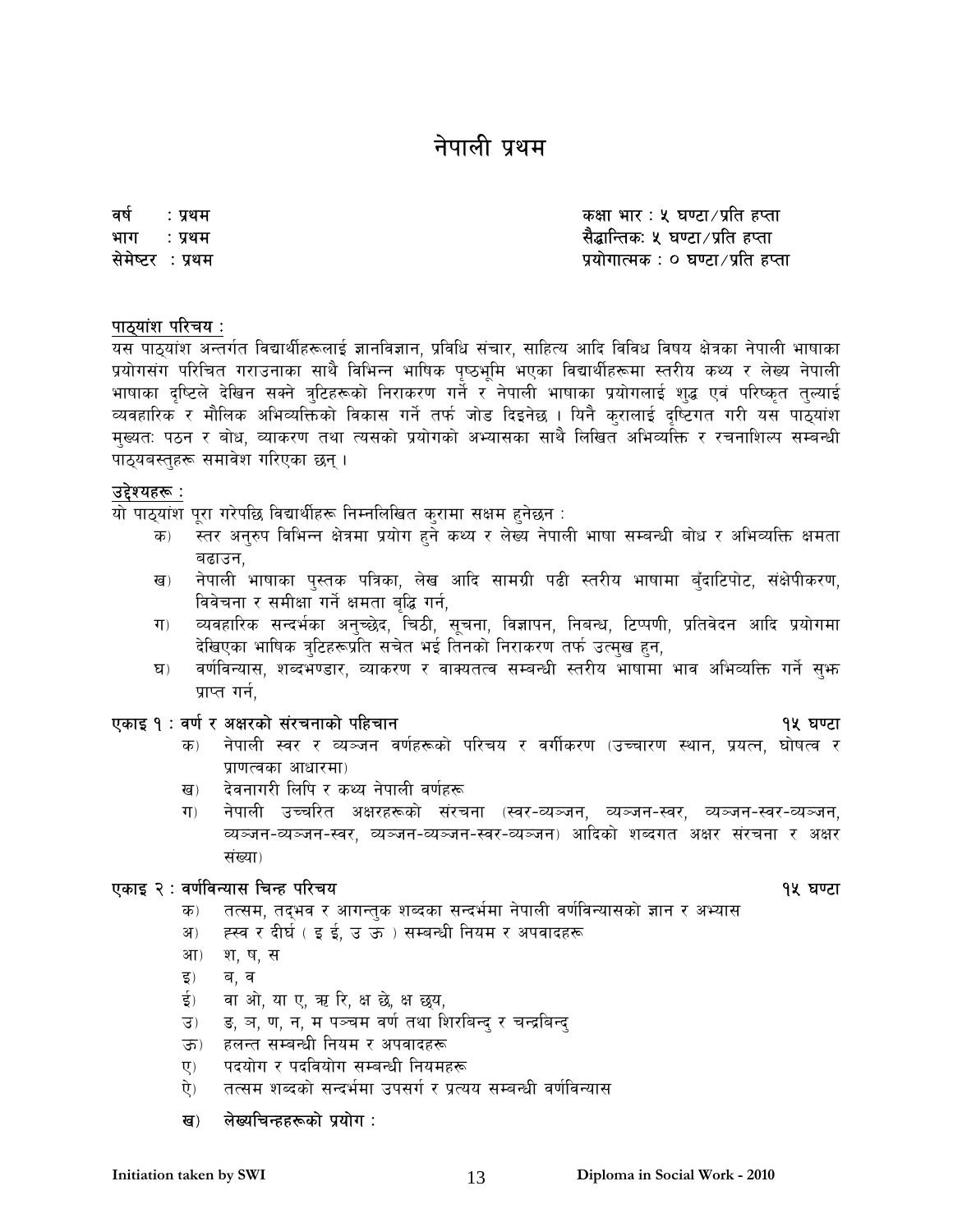पर्णविराम, अल्पविराम, अर्धविराम, प्रश्नवोधक, विस्मयादिबोधक, कोष्ठ, निर्देशक र उद्धरण सम्बन्धी चिन्हहरूको ज्ञान र अभ्यास

### एकाइ ३ : शब्दवर्ग र शब्दरुपायन

क) स्रोत $\,$ :

तत्सम, तद्भव आगन्तुक व्युत्पादन पूर्वसर्ग (उपसर्ग), परसर्ग विभिन्न शब्दवर्ग वा पदको स्रोत, बनोट र कार्यका आधारमा शब्दहरूको ज्ञान, पहिचान र अभ्यास

- ख) नाम, सर्वनाम, विशेषण, क्रियापद, क्रियायोगी, नामयोगी, संयोजक, विस्मयादिवोधक र निपात जस्ता शब्दवर्ग वा पदकोटीहरूको सोदाहरण परिचय, पहिचान र अभ्यास
- ग) रुपायन : नाम, सर्वनाम र विशेषणको लिंग, वचन, पुरुष र आदरका आधारमा रुपायन र रुपावलीको सोदाहरण परिचय र अभ्यास
- घ) लिंग, वचन, पुरुष, आदर, काल, पक्ष, भाव वाच्य र अकरणका आधारमा क्रियापदको रुपायनको सोदाहरण परिचय र अभ्यास

#### PsfO \$M zAblgdf{0f -;lGw ;lxt\_ !\* 306f

क) शब्द र शब्द व्युत्पादनको प्रक्रिया, मूल शब्द र व्युत्पन्न शब्द (पूर्वसर्ग, परसर्ग, समास र द्धित्व प्रक्रिया) व्यत्पादन र रुपायनको भिन्नताको ज्ञान र अभ्यास

#### v\_ pk;u{ -k"j{;u{\_ 4f/f zAblgdf{0f M # 306f

निम्नलिखित उपसर्गहरू मात्र

अ, अन, क्, वे, वि, पद्

प्र, अप, सम्, अनु, वि, अधि, अति, उत्, उद्, प्रति, परि, उप, सु, निर्, दुस्, दुर्

#### ग) परसर्गद्धारा शब्दनिर्माण :  $\hspace{1.5cm}$  which are set of  $\hspace{1.5cm}$  which  $\hspace{1.5cm}$  are  $\hspace{1.5cm}$  and  $\hspace{1.5cm}$

त्तिम्नलिखित कृत् प्रत्ययको ज्ञान र अभ्यास न्, ने, एको, तो, दो, एर, इ, न, आइ, ओट, आवट, अत, ओ, आउ, आहा, अक्कड, अन्त, उवा, इलो, अक, अन, इत, त, ता, ति, य, त, अनीय, त्तिम्नलिखित तद्धित प्रत्ययको ज्ञान र अभ्यास ली, आली, आलु, आहा, इया, इयार, इलो, औली, यौली, ए, एली, ले, आइ, आईं, याईं, पन, पना इक, इत, ई, ईय, ईन, ईण, क, तम, ता, त्व, मय, मान्, वान्, य

#### 3\_ ;df;åf/f zAblgdf{0f M \$ 306f

समासको परिचय, समास र विग्रहको प्रक्रिया एवम् समस्त शब्दहरूको पहिचानको अभ्यास । समासका प्रमुख प्रकारहरू (तत्पुरुष कर्मधारय, द्धिगु अव्ययीभाव, बहुब्रीहि, द्धन्द्ध समास) र तिनका आधारमा समस्त शब्दहरूको निर्माण र बिग्रह गर्ने एवम् समासको नामको पहिचान गर्ने अभ्यास ।

#### 8=\_ låTjåf/f zAblgdf{0f M @ 306f

द्धित्व र अन्य व्युत्पादन प्रक्रियामा फरक, पूर्ण, आंशिक र अपरिवर्तित द्धित्व प्रक्रियाद्धारा शब्दनिर्माण गर्ने अभ्यास

#### r\_ ;lGw lgod M @ 306f

नेपाली तत्सम र तद्भव शब्दमा प्रयोग हुने प्रमुख सन्धि नियमको परिचय र अभ्यास

### एकाइ ५ : कृतिसमीक्षा $\sim$  916  $\sim$  916feed by 306feed by 306feed by 306feed by 306feed by 306feed by 306feed by 306feed by 306feed by 306feed by 306feed by 306feed by 306feed by 306feed by 306feed by 306feed by 306feed by

निर्धारित साहित्यिक कृति तथा पाठहरूको विभिन्न आकार (विषयवस्तु, कथानक, पात्र, परिवेश, सन्देश, मुलभाव, शीर्षक) मा सामान्य समीक्षा गर्ने अभ्यासको विकास गराउने ।

### क) कविता :  $\sqrt{2}$

| क) | लेखनाथ पौड्याल        | (नैतिक दृष्टान्त) |
|----|-----------------------|-------------------|
| ख) | लक्ष्मीप्रसाद देवकोटा | (वन)              |
| ग) | गोपालप्रसाद रिमाल     | (परिवर्तन)        |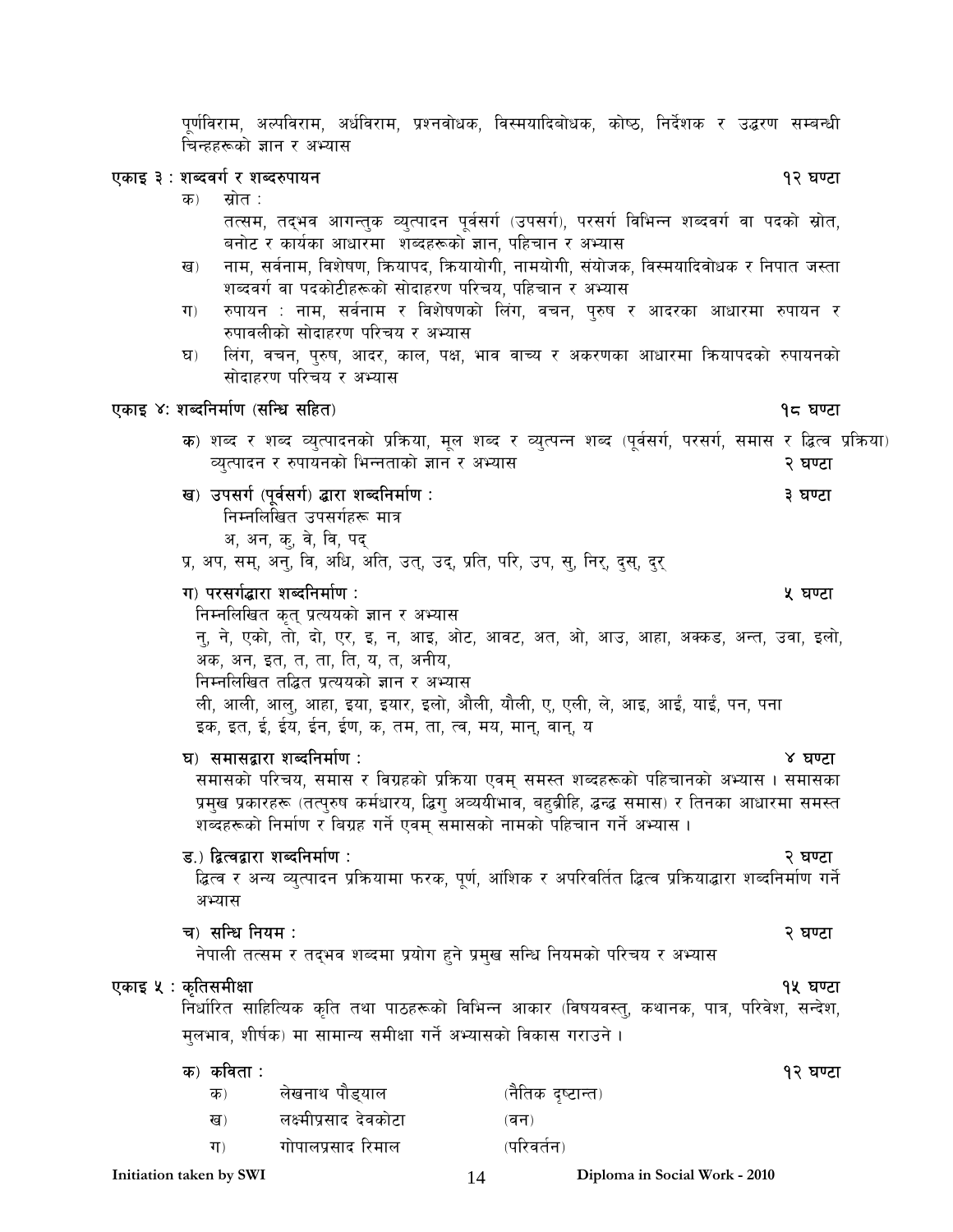| धा)          | भूपि शेरचन         | (मेरो देश) |         |
|--------------|--------------------|------------|---------|
| ख) उपन्यास : |                    |            | ३ घण्टा |
| क)           | लीलबहादुर क्षेत्री | (बसाई)     |         |

### सहायक पुस्तिका (सम्बद्ध अंशमात्र)

- शर्मा सोमनाथ, **मध्यचन्द्रिका**, साभग प्रकाशन, काठमाडौं
- शर्मा मोहनराज, **शब्दरचना र वर्णविन्यास, वाक्यतत्व र अभिव्यक्ति** काठमाडौं बुक सेन्टर, काठमाडौं
- पराजुली कृष्णप्रसाद, **राम्रो रचना मीठो नेपाली**, नेपाली सहयोगी प्रकाशन, काठमाडौं
- अधिकारी हेमाङ्गराज, **समसामयिक नेपाली व्याकरण** दोस्रो संस्करण : विद्यार्थी पुस्तक भण्डार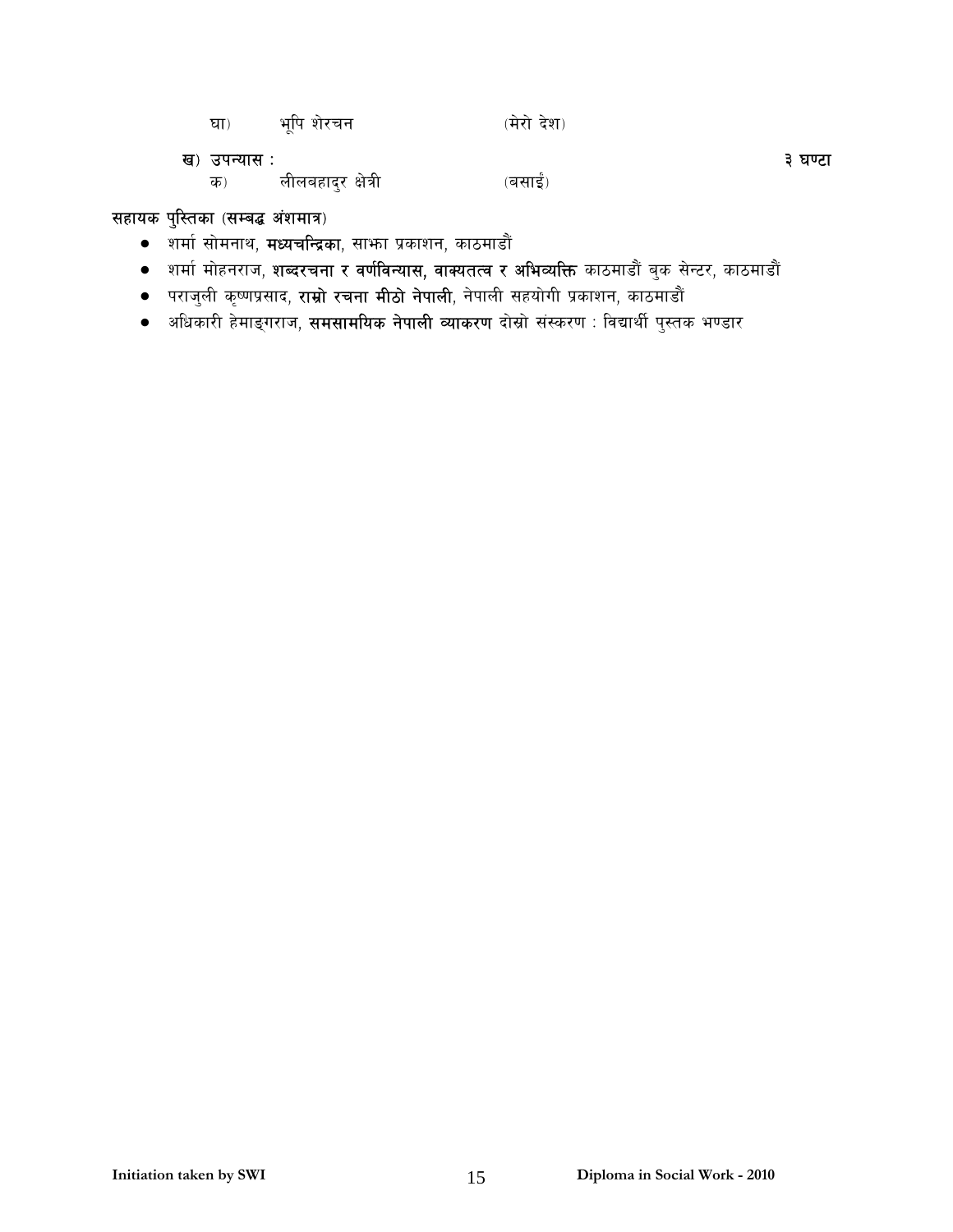# **English I**

**Year I Part I Semester I** 

**Course Description:** 

This course is designed to provide knowledge to the students on the use of English grammar in English language so as to have better competency in writing, understanding a text and correct use of English in everyday life. It also imparts knowledge and skills about reading, comprehending, communication and creative writing to meet the current and future language needs of the students.

#### **Course Objectives:**

After completing this course the students will be able to:

- 1. Get familiar with the basic of writing through the correct form of tense and other aspects of English grammar.
- 2. Get more exposure to the language in practical life
- 3. Exploit the potential of learning language through literature and developing creativity.
- 4. Write independently and communicate accurately

#### **Course Contents:**

#### Unit 1: Grammar Section **40 hours 40 hours**

- 1.1 Tense aspects: general aspects of the present, past and future tense and their uses
- 1.2 Auxiliary verbs and the specific uses of the modal auxiliary verbs
- 1.3 Voice: change of an active voice into passive
- 1.4 Reported speech: reporting sentences into indirect speech
- 1.5 Relative pronouns and relative clauses
- 1.6 Concord –
- 1.7 Hypothesizing Conditional clauses, and the use of I wish / If only, you'd better, I'd rather, it is time…….
- 1.8 Infinitive: to infinitive and bare infinitive
- 1.9 Present participle and past participle
- 1.10 Homonyms and homophones
- 1.11 Use of conjunctions of contrast, reason and result, time, and conditions
- 1.12 Use of prepositions of time and place

#### Unit 2 Creative Writing 15 hrs **15 hrs 15 hrs 15 hrs**

- 2.2 Describing people and places
- 2.2 Comprehension, note taking and summary writing
- 2.3 Writing on historical events / biography
- 2.4 Essay writing

#### Unit 3 Joys of reading 20 hrs **20 hrs** 20 hrs **20 hrs**

Reading of story and writing related to human being, nature and other aspects of life

#### **3.1** Poems 5 hrs

- The Poplar Field William Cowper
- My Heart Leaps up when I Behold William Wordsworth

**Total: 5 hrs /w Theory: 5 hrs/w Practical: 0 hrs/ w**

#### **Initiation taken by SWI**  16 **Diploma in Social Work - 2010**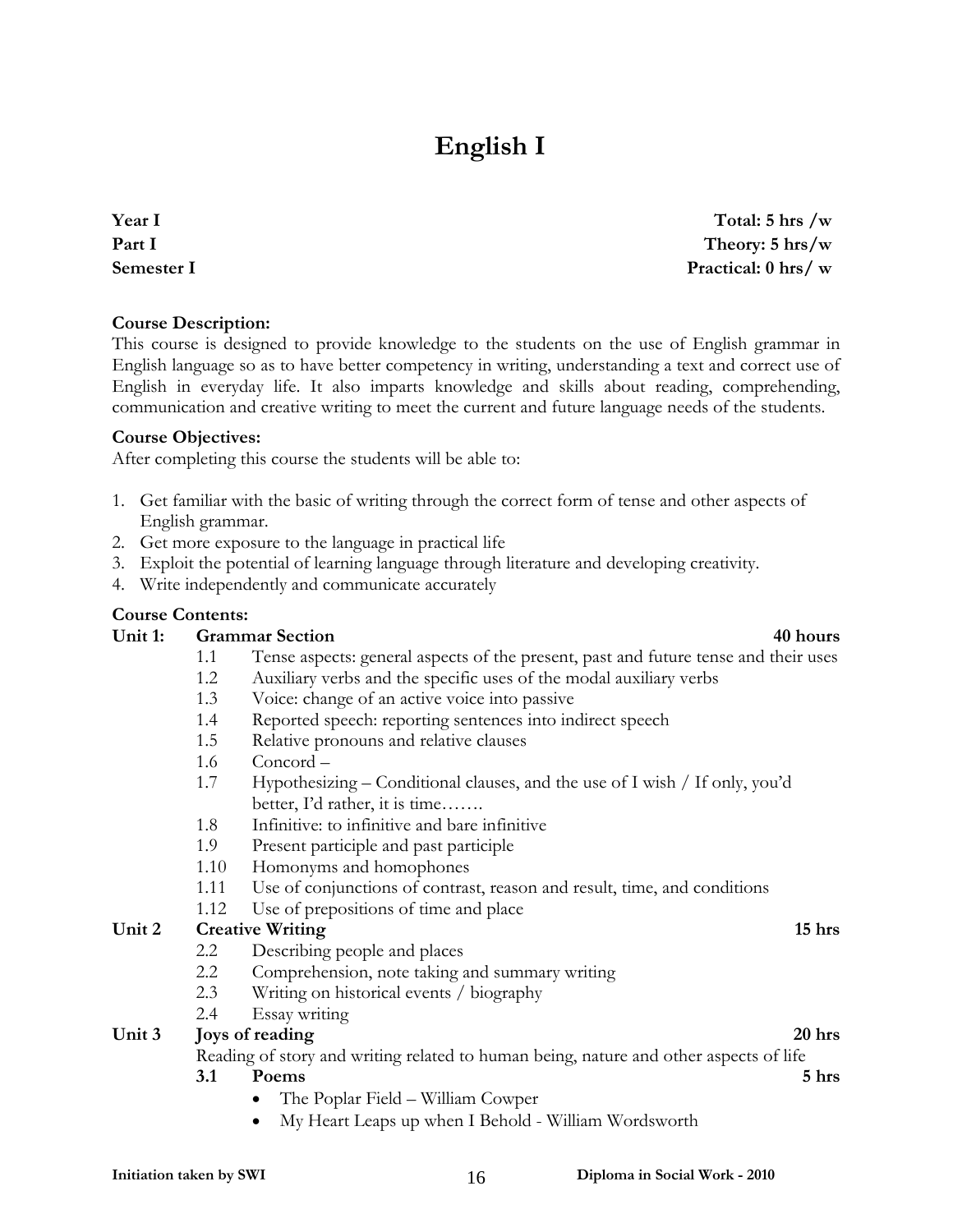| $3.2\,$ | <b>Biography</b><br>• The Letter 'A', Christy Brown | 3 hrs |
|---------|-----------------------------------------------------|-------|
|         |                                                     |       |
| 3.3     | Essay                                               | 4 hrs |
|         | • The Rule of the Road, A.G. Gardiner               |       |
| 3.4     | <b>Story</b>                                        | 8 hrs |
|         | The Surgeon, Ronald Dahl                            |       |
|         | • The Gardener - Rudyard Kipling                    |       |

#### **Reference Books:**

- Lohani, S.P. and R. Adhikari, M.K. (1997). The Magic of words, M.K. Publishers.
- Bernard Seal (2006). Academic Encounter, Foundation Books Pvt, New Delhi.
- Brown, Kristine and Hood, Sushan.(2005). Academic Encounter, Cambridge University Press, Foundation Books.
- Neena Kaul and Renu Anand. Chinar I/II An anthology of Pros and poems, Foundation Books, New Delhi.
- Liz and John Soars, New Headway (Intermediate and Upper Intermediate), Oxford University Press.
- L Gartside, (1981). Model Business Letters, Pitman Publishing.
- Adrian, Christopher Jones and Keith Mitchell (1997). Meaning into the Words (Upper Intermediate), Mitchell Cambridge University Press.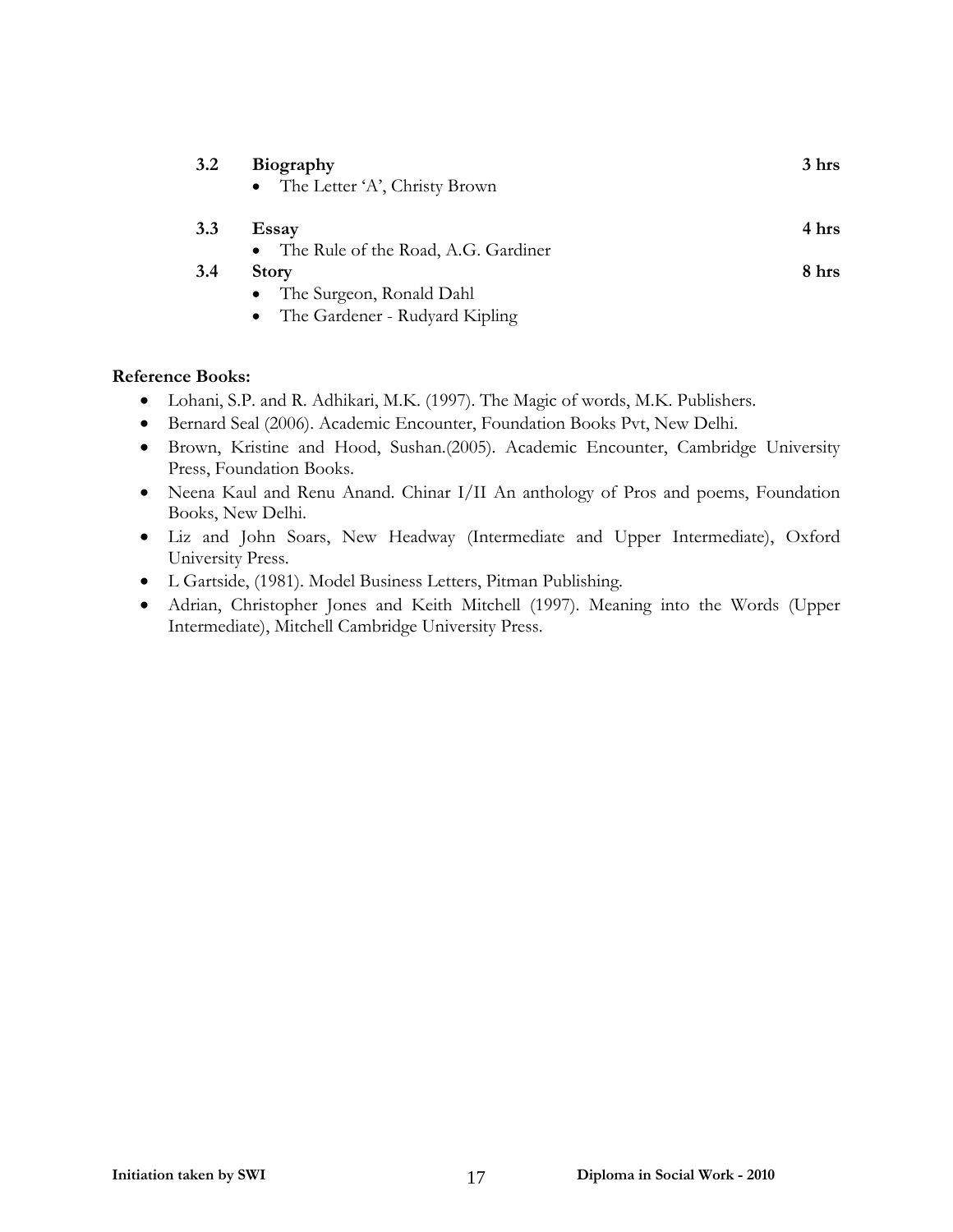# **Introduction to Social Work**

**Year I Part I Semester I** 

**Total: 4 hrs /w Theory: 4 hrs/w Practical: 0 hrs/ w**

#### **Course Description:**

This course is designed to provide the knowledge on introductory social work as a foundation for developing understanding related to Social Work profession.

#### **Course Objectives:**

After completing this course the students will be able to:

- 1. Understand the importance, concept and principle of Social Work as a foundation of the profession.
- 2. Obtain an understanding of the philosophy, knowledge and value, which forms the base for social work practice, social work as a profession, and the roles of the social worker in the modern society.
- 3. Internalize the social work professional ethics, guiding principles and application in the profession
- 4. Understand social work in relation to various settings

#### **Course Content:**

| Unit 1 |     | <b>Basic Concepts of Social Work:</b>                                         | 4 hrs |
|--------|-----|-------------------------------------------------------------------------------|-------|
|        | 1.1 | Social welfare                                                                |       |
|        | 1.2 | Social service                                                                |       |
|        | 1.3 | Social work                                                                   |       |
|        | 1.4 | Social action                                                                 |       |
|        | 1.5 | Social movements                                                              |       |
| Unit 2 |     | <b>Relation of Social Work Discipline with Other Social Sciences:</b>         | 4 hrs |
|        | 2.1 | Social Work & Psychology                                                      |       |
|        | 2.2 | Social Work & Political science                                               |       |
|        | 2.3 | Social Work & Sociology                                                       |       |
|        | 2.4 | Social Work & Human Right                                                     |       |
| Unit 3 |     | <b>Historical Development of Social Work:</b>                                 | 4 hrs |
|        | 3.1 | Historical Development of Social Work In west                                 |       |
|        | 3.2 | Historical Development of Social Work in East                                 |       |
|        | 3.3 | Development of Social Work in Nepal                                           |       |
| Unit 4 |     | <b>Basis of Social Works:</b>                                                 | 2 hrs |
|        | 4.1 | Philosophy of Social Work In Nepal                                            |       |
|        | 4.2 | Influence of Social Work by religious and ideological forces, changing trends |       |
| Unit 5 |     | Philosophy of Social Work:                                                    | 2 hrs |
|        | 5.1 | Basic concepts of Philosophy of Social Work as an art and science             |       |
| Unit 6 |     | <b>Social Work Principles:</b>                                                | 6 hrs |
|        | 6.1 | Principle of Self-determination                                               |       |
|        | 6.2 | Principle of Controlled emotional involvement                                 |       |
|        | 6.3 | Principle of non-judgmental attitude                                          |       |
|        | 6.4 | Principle of confidentiality                                                  |       |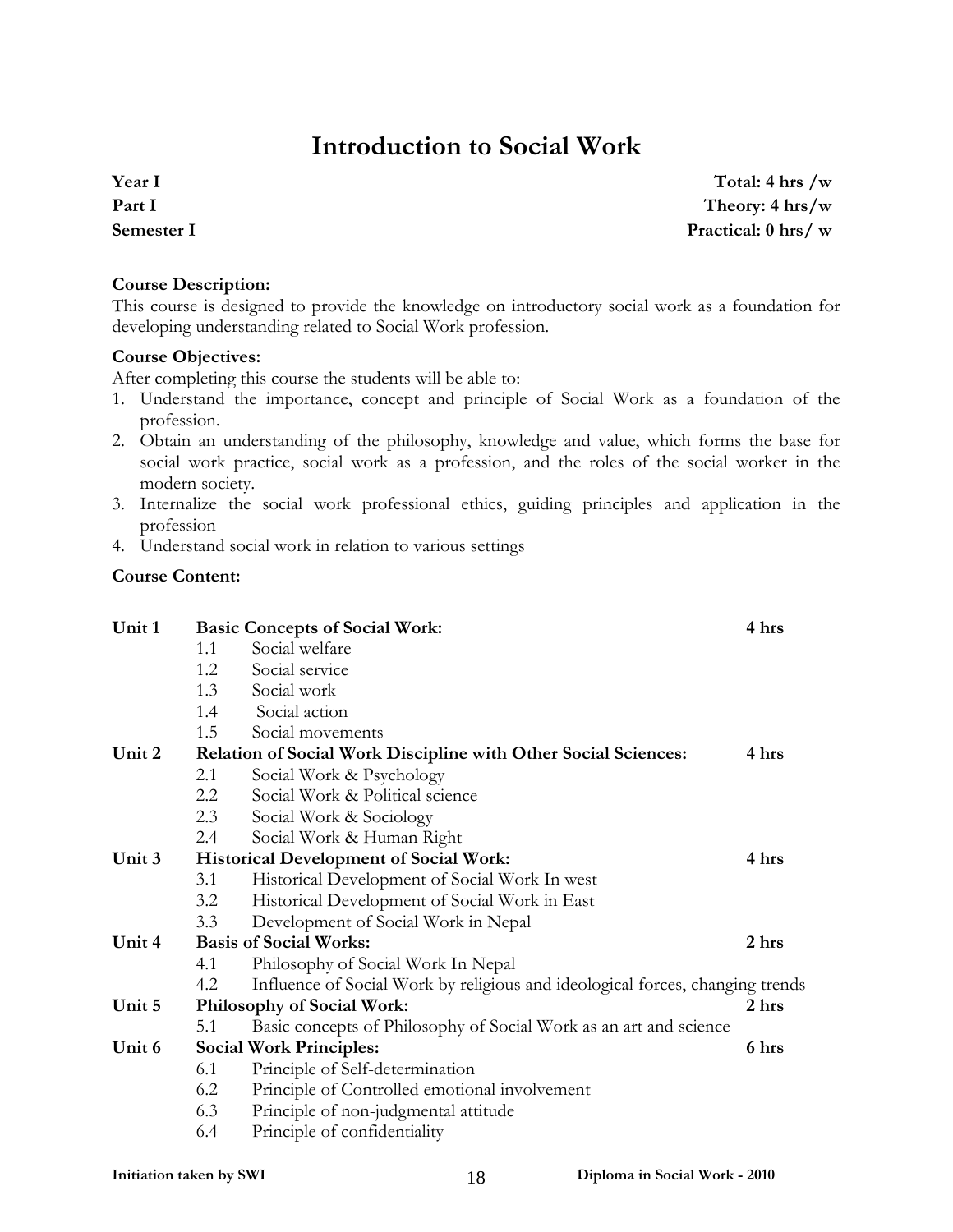|         | 6.5  | Principle of social justice                                                         |        |
|---------|------|-------------------------------------------------------------------------------------|--------|
|         | 6.6  | Principle of non-violence                                                           |        |
|         | 6.7  | Principle of Human dignity                                                          |        |
| Unit 7  |      | Social Justice:                                                                     | 2 hrs  |
|         | 7.1  | Concept of human rights                                                             |        |
|         | 7.2  | Concept of equality                                                                 |        |
|         | 7.3  | Concept of equity                                                                   |        |
|         | 7.4  | Concept of Social justice                                                           |        |
| Unit 8  |      | Four Practice Systems of Social Work:                                               | 4 hrs  |
|         | 8.1  | Client system                                                                       |        |
|         | 8.2  | Action system                                                                       |        |
|         | 8.3  | Target system and                                                                   |        |
|         | 8.4  | Change agent system                                                                 |        |
| Unit 9  |      | <b>Problem Solving Method and Tools</b>                                             | 6 hrs  |
|         | 9.1  | Problems Solving Methods                                                            |        |
|         |      | Intake/Study Phase                                                                  |        |
|         |      | Assessment                                                                          |        |
|         |      | Intervention                                                                        |        |
|         |      | Evaluation                                                                          |        |
|         |      | Termination                                                                         |        |
|         |      | Follow-up                                                                           |        |
|         | 9.2  | Problem Solving Tools                                                               |        |
|         |      | Observation                                                                         |        |
|         |      | Listening                                                                           |        |
|         |      |                                                                                     |        |
|         |      | Interview                                                                           |        |
|         |      | Communication                                                                       |        |
|         |      | Home - Visit                                                                        |        |
|         |      | Rapport Building in Social work Practice                                            |        |
| Unit 10 |      | Intervention:                                                                       | 8 hrs  |
|         | 10.1 | Individuals                                                                         |        |
|         | 10.2 | Families                                                                            |        |
|         | 10.3 | Groups                                                                              |        |
|         | 10.4 | Communities and formal/informal organizations                                       |        |
| Unit 11 |      | Recording:                                                                          | 4 hrs  |
|         | 11.1 | Rationale                                                                           |        |
|         | 11.2 | Value                                                                               |        |
| Unit 12 | 11.3 | Types (process and summary)<br>Social work Practice in Addressing, Social Problems: | 10 hrs |
|         | 12.1 | Poverty, Marginalization, Deprivation and discrimination;                           |        |
|         | 12.2 | Health problems: HIV AIDS, Communicable diseases, Drug abuse and                    |        |
|         | 12.3 | Alcoholism                                                                          |        |
|         | 12.4 | Employment                                                                          |        |
|         | 12.5 | Children: orphanage, Girls trafficking, Child rights, Child education,              |        |
|         | 12.6 | Rehabilitation and juvenile Delinquency.                                            |        |
|         | 12.7 | Women: Domestic violence, social/cultural violence, prostitutions legal rights for  |        |
|         |      | the women separation and divorce                                                    |        |
|         | 12.8 | Ethnic groups and segregated and marginalized groups including Dalits.              |        |
|         | 12.9 | Third gender                                                                        |        |
|         |      |                                                                                     |        |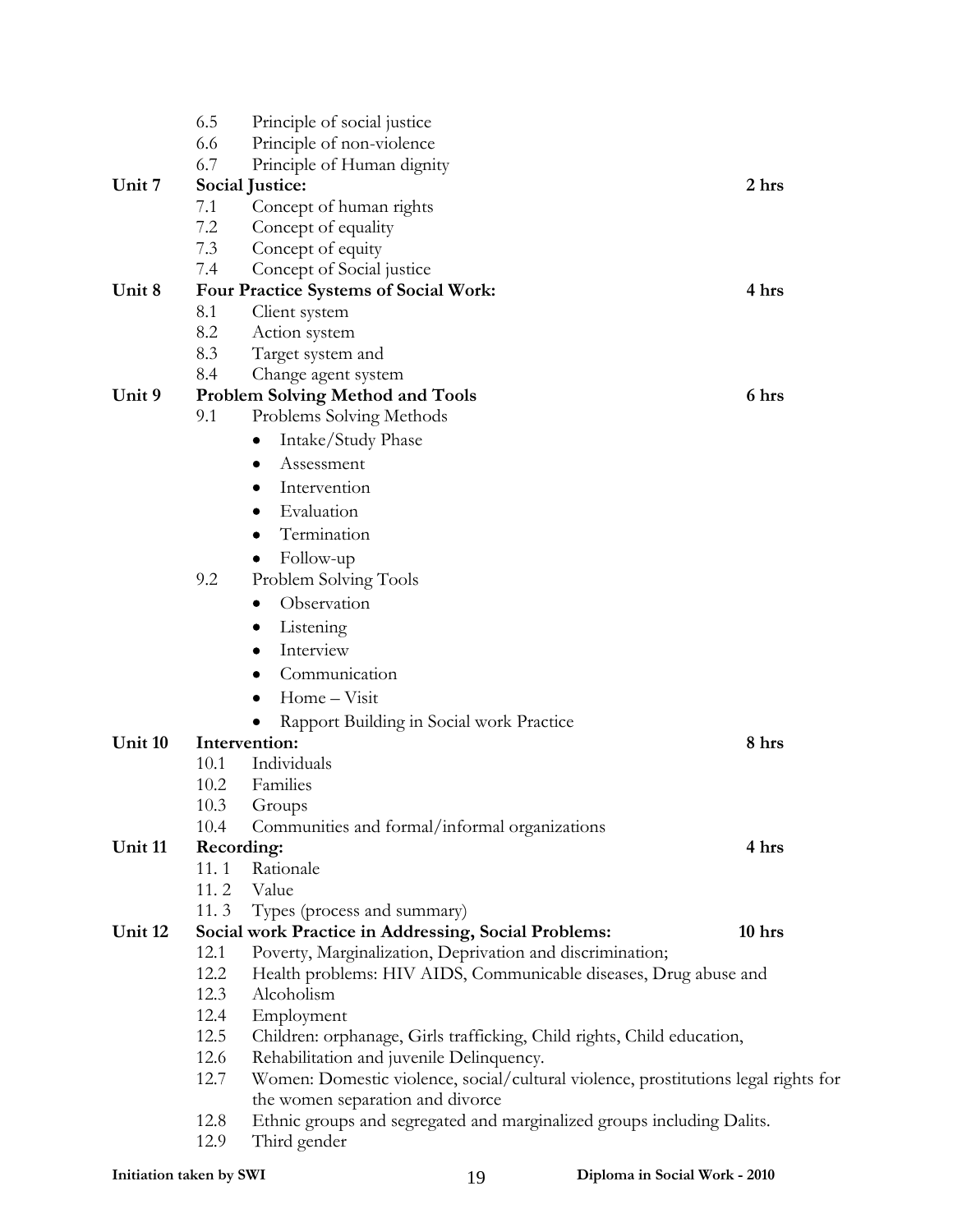#### 12.10 Understanding the application and scope of social work in various settings

#### **Unit 13 Social Work Ethics: 4 hrs**

- 13.1 Code of Ethics in Social work (NASW),
- 13.2 Guidelines prepared by social welfare council (SWC),
- 13.3 Ethical dilemmas.

#### **References Books:**

- Armando, T. M. and Sheator B. W. 1995. *Social work: A Profession of Many Faces,* Allyn and Bacon: USA.
- Fink A. W., Anderson C.W. and Conover M. B. 1942. *The field of Social Work*, Holt Rinehart and Winston: USA.
- Friedlander, Walter A. (ed) 1977. Co*ncepts and Methods of Social Work,* Prentice Hall of India: New Delhi.
- Friedlander, Walter A. 1967. *Introduction to social welfare,* Prentice Hall of India, New Delhi.
- Gilbert, N., Miller H.and Specht, H. 1986. *An Introduction to Social Practice*, Prentice- Hall: USA.
- Garette, Annette 1960. *Interviewing: Its Principles and Methods*, Family Service Association of America: New York.
- Johnson, Louise c 1995 *Social Work Skills: A Generalist Approach*
- Pincus, A. and Minham A. 1973. *Social Work Practice: Models and Methods*, F. E. Peacock Publications Inc: Itasca.
- Pamila Trevithik. 2000. *Social Work Skills: A Practice Handbook*, Open University Press, Buckingham.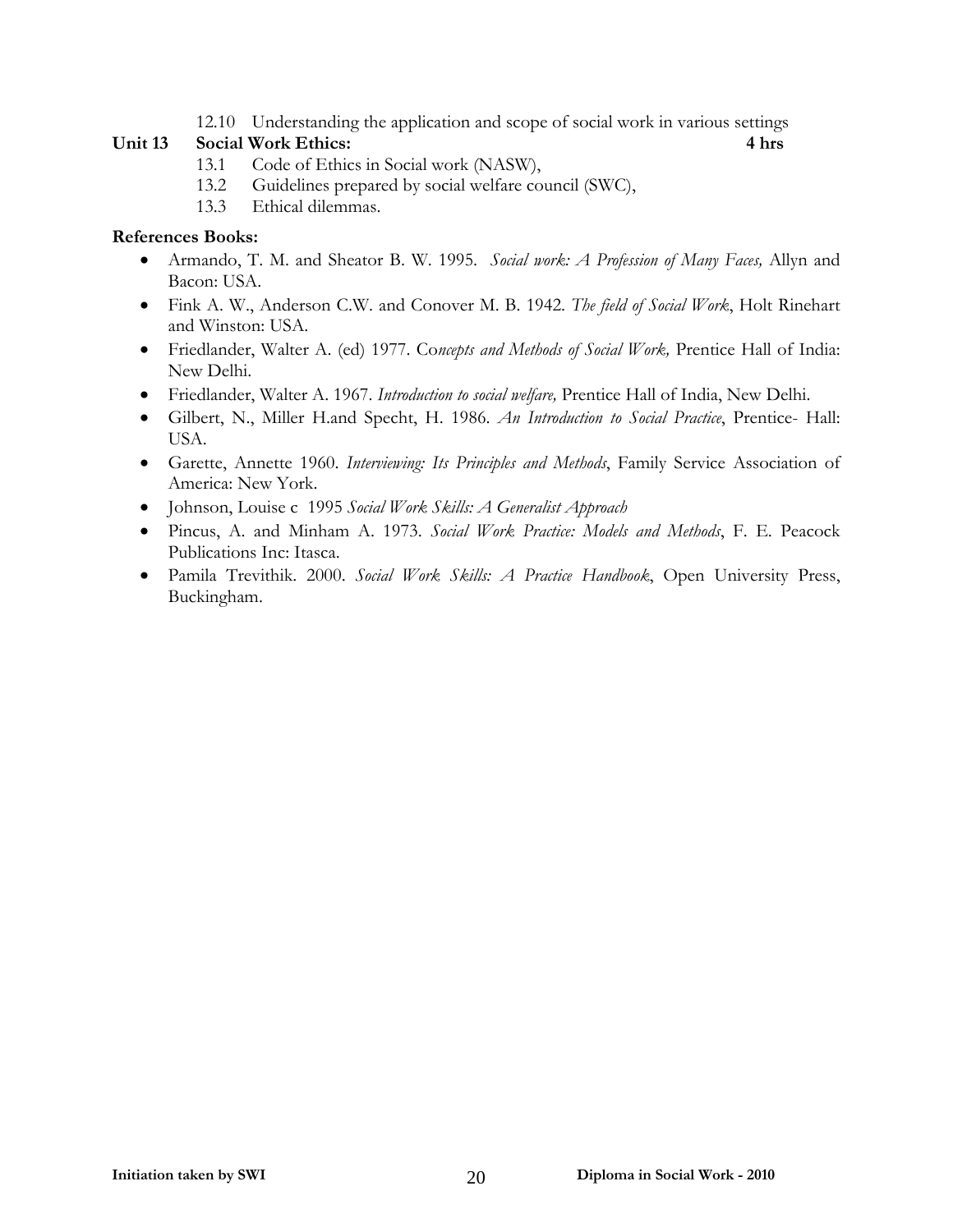# **Introduction to Philosophy**

**Year I Part I Semester I** 

**Total: 4 hrs /w Theory: 4 hrs/w Practical: 0 hrs/ w**

### **Course Description:**

This course is designed to provide the knowledge on introductory philosophy as a foundation for developing understanding applicable to social work profession.

#### **Course Objectives:**

After completing this course the students will be able to:

- 1. Understand the concept and terminologies of philosophy
- 2. State logical definition and nature of logical division
- 3. Classify and analyze proposition and inferences
- 4. Describe ideologies of main religions in context of south Asia
- 5. State relevancy of philosophy in social work

### **Course Contents:**

| Unit 1: |            | 6 hrs<br><b>Introduction to Philosophy</b>                                              |
|---------|------------|-----------------------------------------------------------------------------------------|
|         | 1.1        | Definition and Scope                                                                    |
|         | 1.2        | Nature                                                                                  |
|         | 1.3        | Knowledge                                                                               |
|         | 1.4        | Truth                                                                                   |
|         | 1.5        | Utility and Uses of Logic                                                               |
|         | 1.5        | Definition and Characteristics of Science and Arts                                      |
| Unit 2: |            | <b>Terms and Words:</b><br>6 hrs                                                        |
|         | 2.1        | Meaning of terms and word                                                               |
|         | 2.2        | Denotation and connotation of a term                                                    |
|         | 2.3        | Logical division of words                                                               |
|         | 2.4        | Relation between the denotation and conation of terms                                   |
|         | 2.5        | Relation of terms in denotation and connotation                                         |
|         | 2.6        | Classification of the terms                                                             |
| Unit 3: |            | 2 <sub>hrs</sub><br><b>Logical Definition:</b>                                          |
|         | 3.1        | Character of logical definition, rule of definition and their violations leading to     |
|         |            | fallacies and limits of definitions by dichotomy                                        |
| Unit 4: |            | <b>Nature of Logical Division:</b><br>2 <sub>hrs</sub>                                  |
|         | 4.1        | Rule of decision and their violation leading to fallacies and division by               |
|         |            | Dichotomy                                                                               |
| Unit 5: |            | 4 hrs<br>Propositions:                                                                  |
|         | 5.1        | Analysis of Propositions- classification of proposition forms of logical                |
|         |            | proposition according to quality and quantity A.E.1.0, Reduction of Sentences in        |
|         |            | to their logical forms, and distributions of terms in a logical proposition             |
| Unit 6: |            | <b>Opposition of Proposition:</b><br>2 <sub>hrs</sub>                                   |
|         | 6.1        | Opposition of Proposition: Sub-alternation - contrary - Sub-contrary and                |
|         |            | contradictory                                                                           |
| Unit 7: | Inference: | 24 hrs                                                                                  |
|         |            | 7.1Inference: Meaning and classification of inference (immediate and mediate inference) |
|         |            | or syllogism)                                                                           |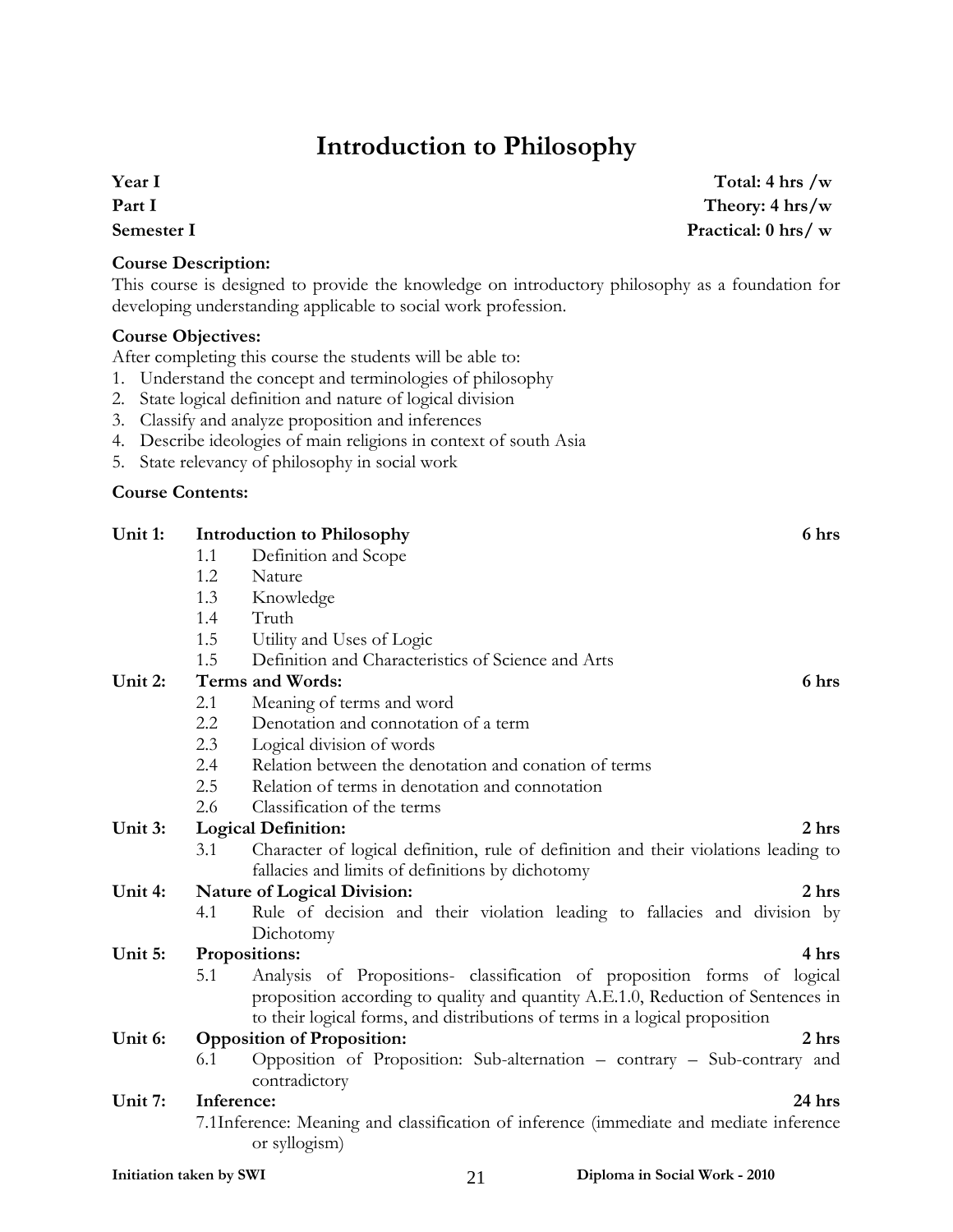7.2 Immediate inference – conversion, obversion, contraposition and inversion. syllogism: definition, characteristics and analysis of syllogism, figures and moods of syllogisms – General syllogistic rules and their violation leading to fallaciesdetermination of general valid moods ( in all the four figures) – special rules of each of the four figures, construction of valid moods, corollaries and testing.

#### 7.3 Mixed syllogism: classification of mixed syllogism –

- Hypothetical, categorical syllogism, its meaning, rules and fallacies
- Disjunctive categorical syllogism, its meaning, rules and fallacies
- Dilemma, Its structure forms, construction of dilemma, refutation of dilemma, rebuttal and testing of dilemma

#### **Unit 8: Surceases of Knowledge: 4 hrs**

8.1 Sources of Knowledge according to Gautama: Perception, Inference and comparism (Upaman) and verbal testimony

#### **Unit 9: Ideologies of Main Religions in South Asia: 9 hrs**

- 9.1 Hindu
- 9.2 Buddha
- 9.3 Islam
- 9.4 Jain
- 9.5 Christ

### **Unit 10: Social Reform and Reformers: 1 hrs**

10.1 Social work and its relevance to Philosophy

### **Text Books:**

- The principles of Logic (Deductive) A.C. Mitra.
- Textbook of Deductive Logic Bhola Nath Ray
- Knowledge Nvaya Theory of Knowlede S.C. Chatterjee
- Introduction to Indian Philosophy Dr. S.S. Dass Gupta

#### **Reference Books:**

- Deductive Logics (In Hindi) A.K. Verma
- सरल निगमन तर्क शास्त्र, रामेश्वरप्रसाद सिन्हा
- निगमन तर्कशास्त्र भोलाप्रसाद
- $\bullet$  निगमन तर्कशास्त्र प्रो अनिरुद्र भा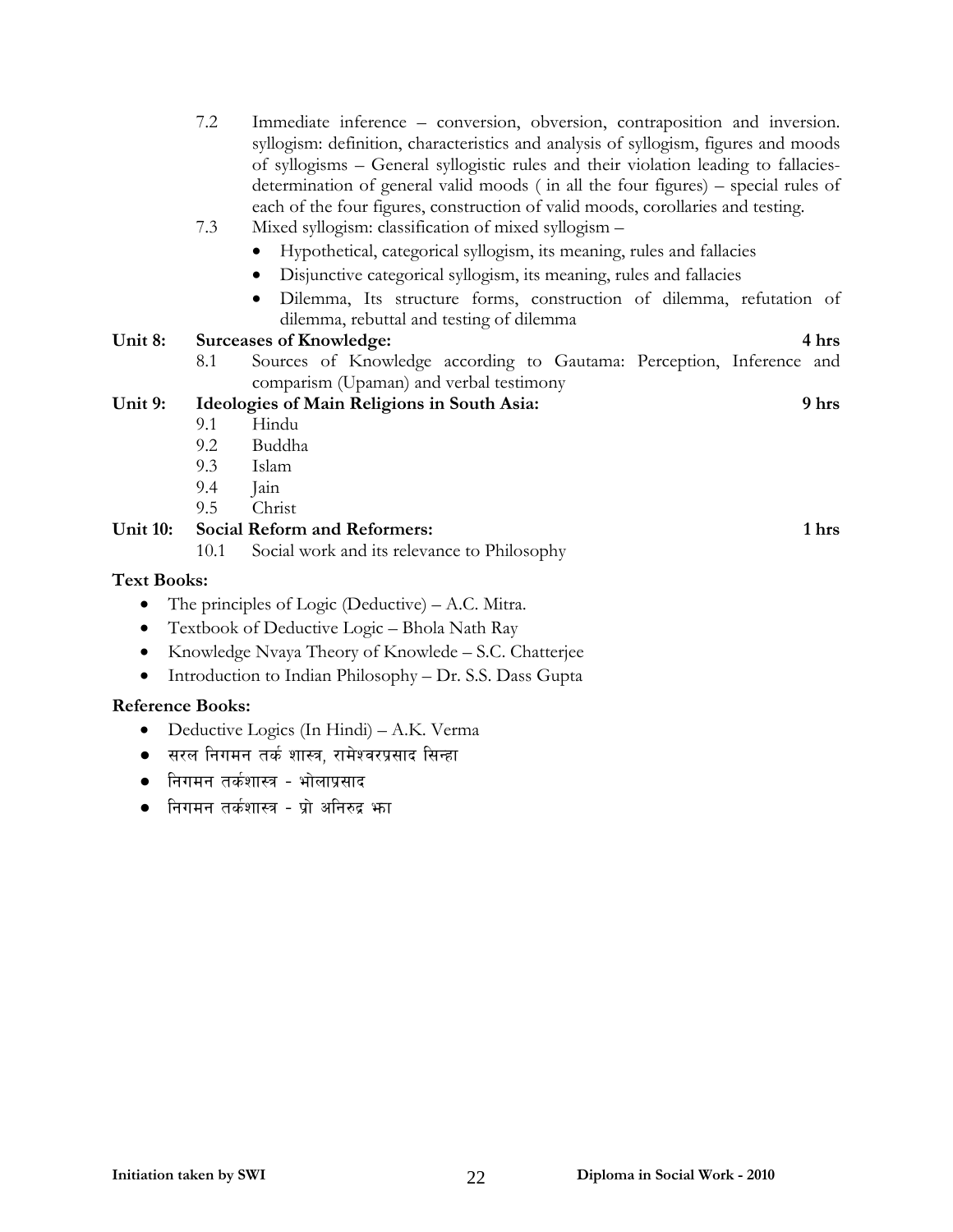# **Sociology for Social Work**

**Year: 1 Part I Semester: I** 

#### **Course Description:**

This course is designed to provide basic knowledge on Sociology necessary for Social Work. It also imparts basic knowledge on Anthropology that helps in laying foundation for social work.

#### **Course Objectives:**

After completing this course the students will be able to:

- 1. Develop the broad concept of Anthropology and Sociology
- 2. Describe social process, social institution and social stratification
- 3. Explain the processes and factors of social and cultural changes
- 4. Discuss the key figure in the history of Sociology & Anthropology
- 5. State relevancy of sociology in social work

#### **Course Contents:**

#### Unit 1: Introduction to Sociology: 8 hrs

- 1.1 Definition, Nature, and scope
- 1.2 Subdivision of sociology (rural sociology, urban sociology, political sociology, industrial sociology and economic)
- 1.3 Relationship of sociology with ( anthropology, social work, economics, political science and history)

#### Unit 2: Introduction to Anthropology: 10 hrs **10 hrs**

- 2.1 Definition, Nature, and scope
	- 2.2 Branches (Physical anthropology, social and cultural anthropology, archeological anthropology, linguistic anthropology )
	- 2.3 Subdivision of anthropology (, ecological, medical, of development, political)
	- 2.4 Relationship of anthropology with other social sciences (sociology ,psychology, economic, Political Science & History

#### **Unite 3: Basic Concept in Anthropology and Sociology: 18 hrs**

- 3.1 Society: meaning, definition and characteristics
	- 3.2 Social System: meaning, definition and characteristics
	- 3.3 Community: meaning, definition and characteristics
	- 3.4 Culture: meaning, definition and characteristics
	- 3.5 Social Norms & Values: meaning, definition and characteristics
	- 3.6 Status & Role: meaning, definition and characteristics
	- 3.7 Class: meaning, definition and characteristics
	- 3.8 Social Group: meaning, definition and characteristics
	- 3.9 Social Organization: meaning, definition and characteristics
	- 3.10 Caste: meaning, definition and characteristics
	- 3.11 Ethnicity: meaning, definition and characteristics
	- 3.12 Gender: meaning, definition and characteristics

### **Unit 4: Social Processes: 6 hrs**

4.1 Meaning and definition of Social Processes

**Total: 4 hrs/ w Theory: 4 hrs/W Practical: 0hrs/ w**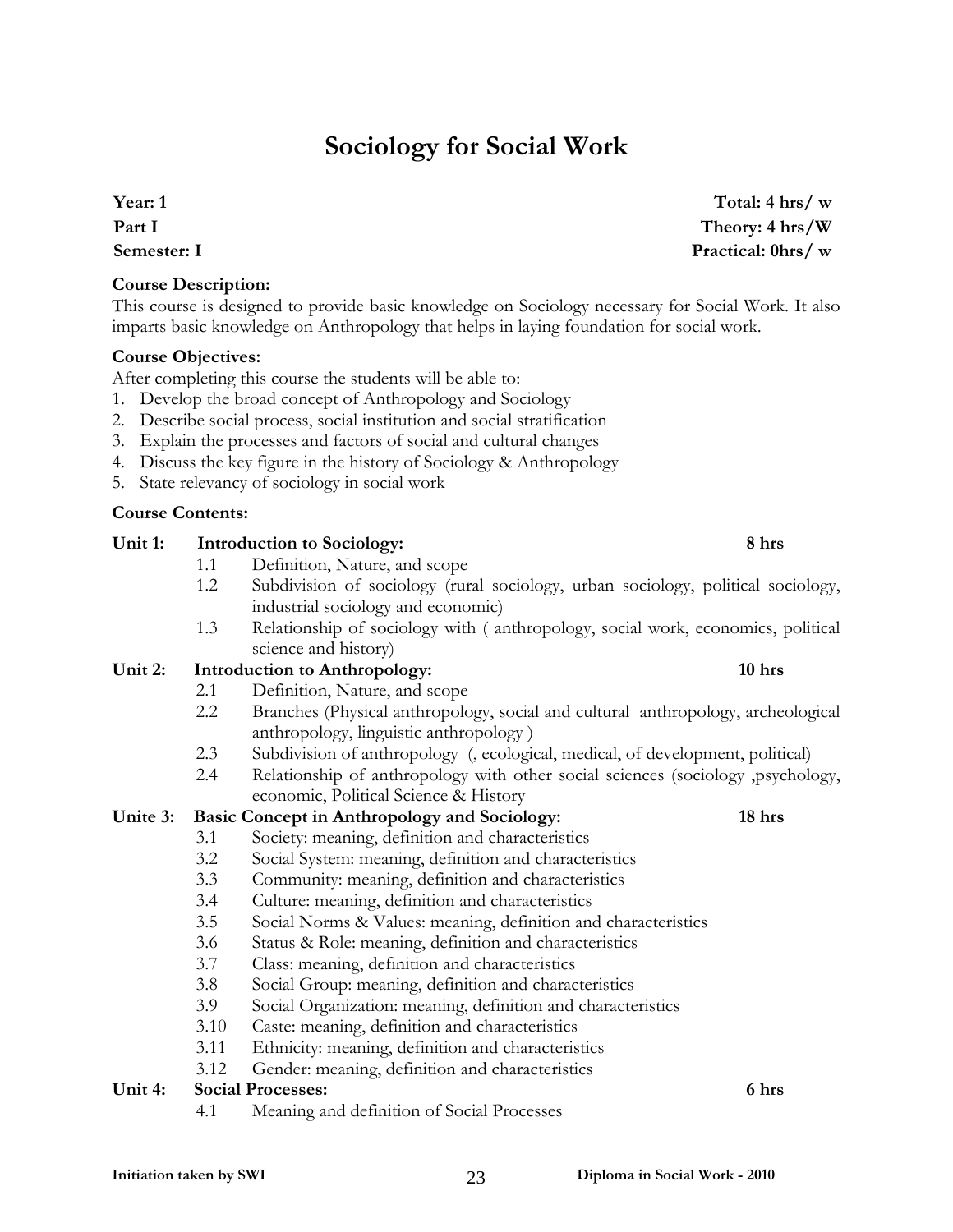|                          | 4.2        | Meaning and definition of: Acculturation, Accommodation, Adaptation,                                                             |       |
|--------------------------|------------|----------------------------------------------------------------------------------------------------------------------------------|-------|
|                          |            | Amalgamation, Assimilation, Competition, Conflict, Cooperation, Integration                                                      |       |
|                          |            | and socialization                                                                                                                |       |
| Unit 5:                  |            | <b>Social Institutions:</b>                                                                                                      | 4 hrs |
|                          | 5.1        | Meaning and definition of Social Institution                                                                                     |       |
|                          | 5.2        | Family: definition, functions and types (Nuclear & Joint)                                                                        |       |
| Unit 6:                  |            | <b>Social Stratification:</b>                                                                                                    | 4 hrs |
|                          | 6.1        | Meaning and definition of social stratification                                                                                  |       |
|                          | 6.2        | Dimensions of social stratification                                                                                              |       |
|                          | 6.3        | Class, Caste/ Ethnicity, economy and gender based stratification                                                                 |       |
| Unit 7:                  |            | Social & Cultural Change:                                                                                                        | 6 hrs |
|                          | 7.1        | Processes of Social & Cultural Change: Discovery, Innovation, Diffusion,<br>Acculturation & Modernization                        |       |
|                          | 7.2        | Factors of social & cultural change (Economy, Technology, Education and<br>demography)                                           |       |
|                          | 7.3        | Role of Communication and Media in Social & Cultural Change                                                                      |       |
| Unit 8:                  |            | Key Figure in the history of Sociology & Anthropology:                                                                           | 3 hrs |
|                          | 8.1        | Key Figure in the history of Sociology & Anthropology and their selected<br>contributions (Begin with a brief biography of each) |       |
| Unit 9:                  |            | Relevance of social work with Sociology:                                                                                         | 1 hr  |
|                          | 9.1        | Social work and its relevance in sociology                                                                                       |       |
| <b>Text Books:</b>       |            |                                                                                                                                  |       |
|                          |            | Rao C. N. Shanker (2005), Sociology, S. Chand, New Delhi.                                                                        |       |
| $\bullet$                | New Delhi. | Schaefer, Richard T. and Robert P. Lamm (1999), Sociology (6 <sup>th</sup> edition), Tata McGraw-Hill,                           |       |
| $\bullet$                |            | Dominelli, Lena (1997), Sociology for Social Work, Palgrave, London.                                                             |       |
| <b>References Books:</b> |            |                                                                                                                                  |       |
|                          |            |                                                                                                                                  |       |
| ٠                        |            | Berger, Peter (1963) An Invitation to Sociology, Anchor Books, New York.                                                         |       |
| $\bullet$                |            | Beteille, Andre (2002) Sociology: Essays on approach and Method, OUP, New Delhi.                                                 |       |
| $\bullet$                |            | Calhoun, Craig (2002) Dictionary of Social Sciences, OUP, Oxford.                                                                |       |
|                          |            | Giddens, Anthony (2001) Sociology (4 <sup>th</sup> edition), Polity Press, Cambridge.                                            |       |

- Inkeles, Alex (1964) *What is Sociology?* Prentice Hall of India, New Delhi.
- Mills, C. Wright (1959) *The Sociological Imagination*, OUP New York.
- Caroline Hodges Persell (1984) *Understanding Society: An introduction to sociology* Cambridge, Harper and Row Publishers.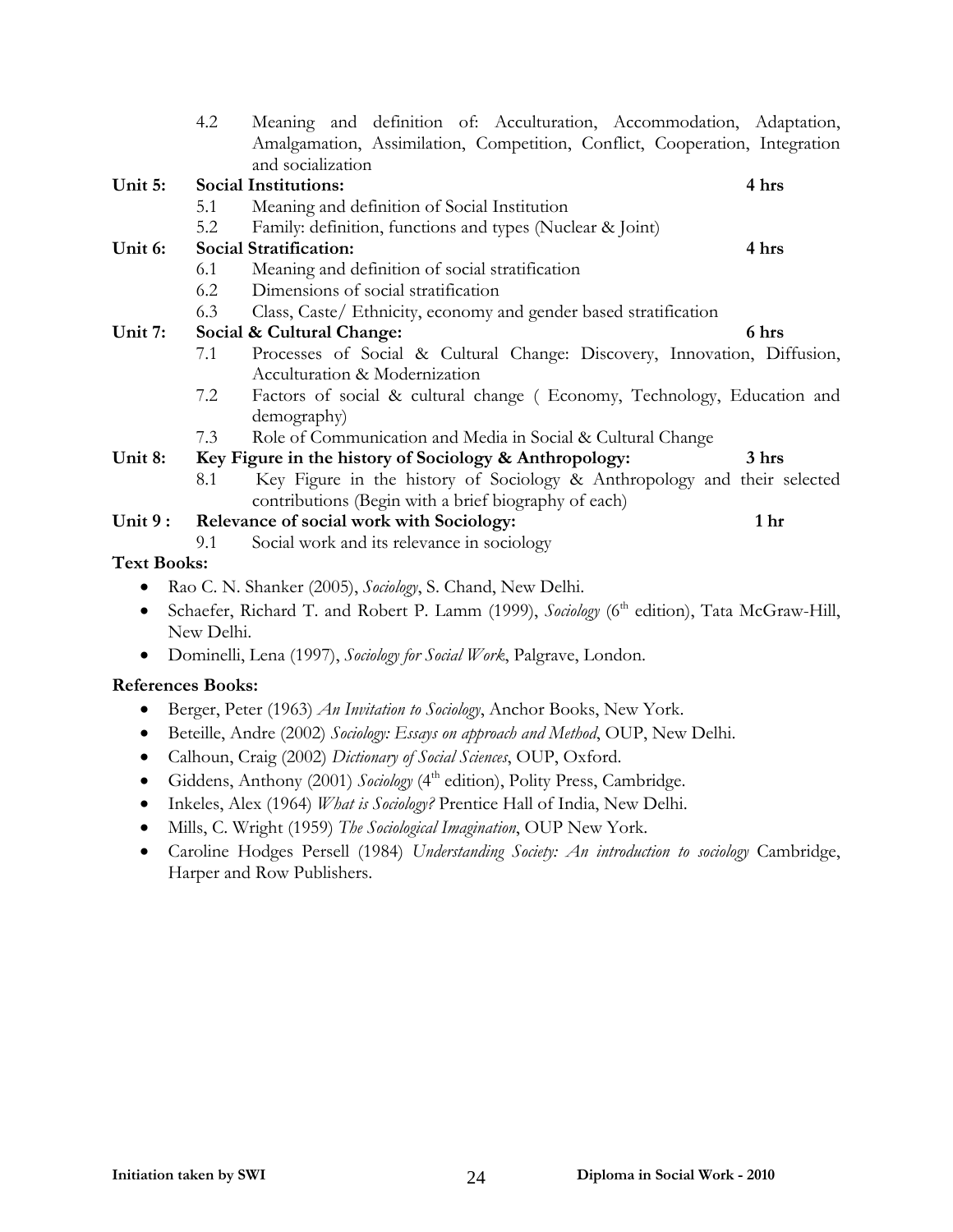# **Social Case Work and Social Group Work**

**Year I Part I Semester I** 

#### **Course Description:**

This course provides the knowledge and skills on assessing case work and group work through Working with Individuals and families and Working with groups. It deals with the knowledge which helps in developing an understanding related to social work methods.

#### **Course Objectives:**

After completing this course the students will be able to:

- 1. Understand basic concept of Social Case Work and Social Group Work
- 2. Explain principles, components, process, tools and techniques of assessing case work and group work
- 3. Learn in assessing group work and case work
- 4. Prepare and apply treatment plan for individuals, families, groups and communities.

#### **Course Contents:**

### **Theory**

#### Unit 1: Introduction: 14 hrs **12** here **12** here **14** here **14** here **14** here **14** here **14** here **14** here **14** here **14** here **14** here **14** here **14** here **14** here **14** here **14** here **14** here **14** here **14** here **14**

1.1 Historical evolution of methods of social work (work with individuals, families, groups and communities) with specific reference to national and international perspective.

#### **Unit 2: Working with Individuals and Families (Case Work): 28 hrs**

- 2.1 Concept, definition, objectives and characteristics
	- 2.2 Principles participation, individualization, confidentiality, communication, acceptance, self-awareness and self-determination.
	- 2.3 Five Components of case work Person, problem, process, place, professionalism.
	- 2.4 Process of Case Work: Intake, Study Phase, assessment, treatment plan, intervention, termination, evaluation, follow up
	- 2.5 Tools-interviewing, relationships, home visits, recording, observation and listening.
	- 2.6 Techniques: Supportive and psycho social counseling and other measureindividual, group, family and community based intervention
	- 2.7 Concept of family, family dynamics, role of family and assessment.
	- 2.8 Recording in case work

#### Unit 3: Working with Groups (Group Work): 18 hrs

- 3.1 Concept, definition, objectives and characteristics.
- 3.2 Principles of group work: major 14 principles.
- 3.3 Types of groups: recreational, socialization, support, anonymous, therapeutic group, saving and credit group.
- 3.4 Group dynamics:
- 3.5 Phases of group work initial, middle and termination.
- 3.6 Use of program media: games, street play, puppet shows.
- 3.7 Facilitation/moderation skills

#### **Initiation taken by SWI 2010** 25 **Diploma in Social Work - 2010**

**Total: 6 hrs/ w Theory: 4 hrs/ w Practical: 2 hrs/ w**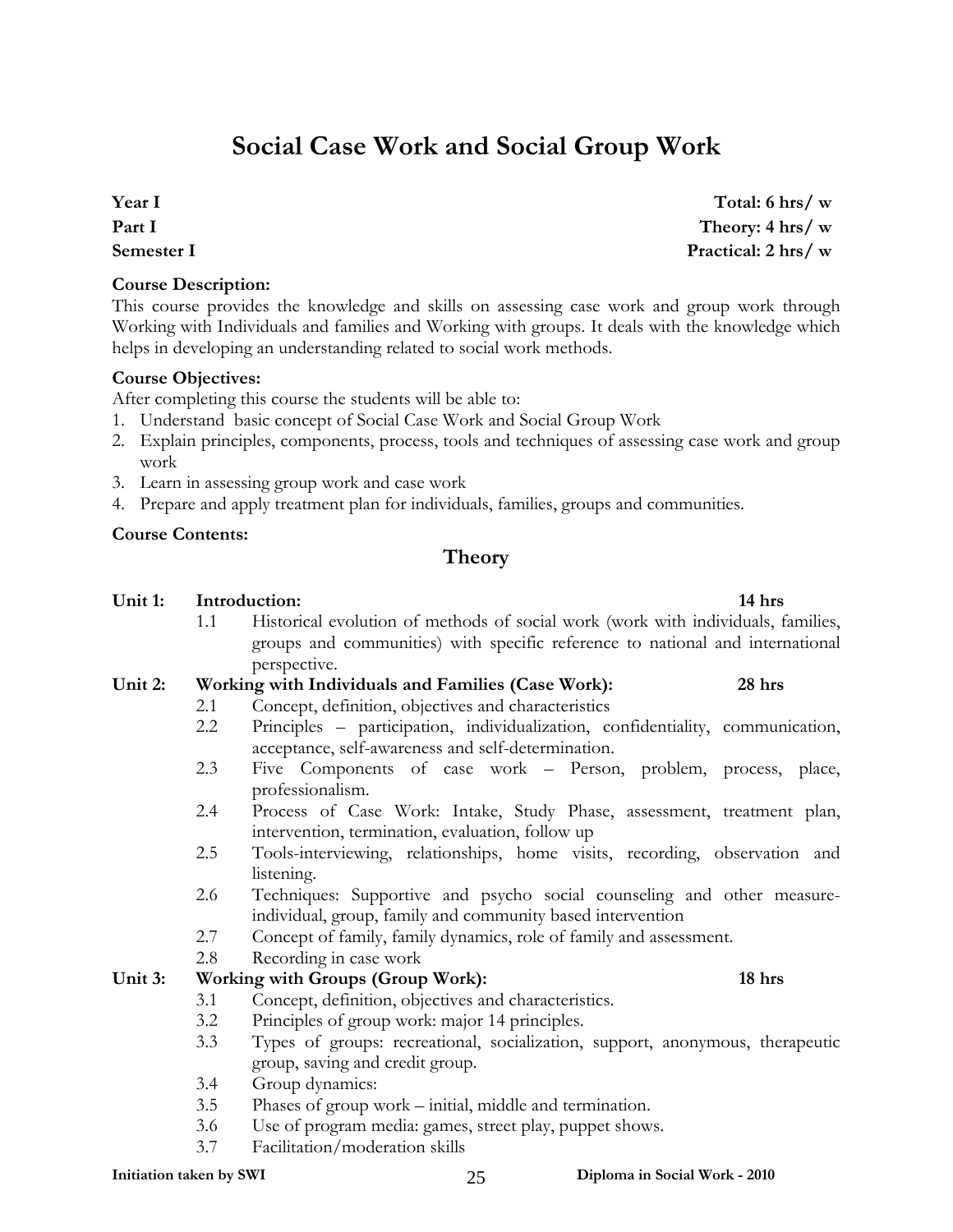3.8 Recording-style and types.

### **Practical**

### Unit 1 Case Work: 12 hrs **12 hrs 12 hrs 12 hrs**

### **Given problems and treatment plan:**

1.1 Provide the cases to the participant and ask them to assess the case, prepare treatment plan including intervention, termination and follow up plan

#### **Unit 2 Group Work:** 18 hrs **18 hrs 18 hrs 18 hrs**

### **Given problems and treatment plan:**

2.1 The students will be asked to form a Self help group, Elderly group, children's group, women's group. The student will have to understand the group formation process, phases of group, group dynamics and the termination phase of the group.

### **References Books:**

### **Case work**

- Biestex Felix, P. 1957. Case work Relationship, Chicago: Loyola University Press.
- Banerjee, G.R. Papers on social work As Indian Perspective.
- Hamilton Gordon.1956. Theory and Practice of Social Work, New York Columbia University Press
- Hollis, Florence. 1964 Social case work A Psycho social Therapy. New York: Random House.
- Mathew, Grace 1993. Social Case Work Treatment, London: Roultledge and Kegan Paul Ltd.
- Perlman. Helen H. 1979. Relationship: The Heart of Helping, Chicago: University of Chicago Press.
- Parad, Howard J. 1958. Ego Psychology and Dynamic case work New York: Family Service association of America.
- Richmond Mary. 1917. Social diagnosis, The Russel Sage Roundation
- Richmond Mary. 1922. What is Social Case Work, New York: The Russel Sage Foundation

### **Group work**

- Cartwright, Dorwin. Group Dynamics, New York: Row, Zander, Alwin Peterson & Co.
- Coyel, Grace.L. Group experience and Democratic values, New York: The Women's Press
- Gerrettee Annette. 1958. Interviewing its principles and methods, Family services Association of America.
- Konopka, Gisela. 1954. Group work in the Institution, New York: Association Pres.
- Konopka Gisela. 1963. Social Work : a helping process, New Jersy : Prentice Hall.
- Northen, Helen.1969. Social Work With Groups. New York: Columbia University Press.
- Liften Walter, M: Working with Groups (New York: John Wiley & Sons ).
- Slavson, SR.1943 An Introduction to Group Therapy.New York: The Communwealth Fund.
- Toseland, Ronald W and Rivas, Robert F, 1995, An Introduction to Group Work Practice,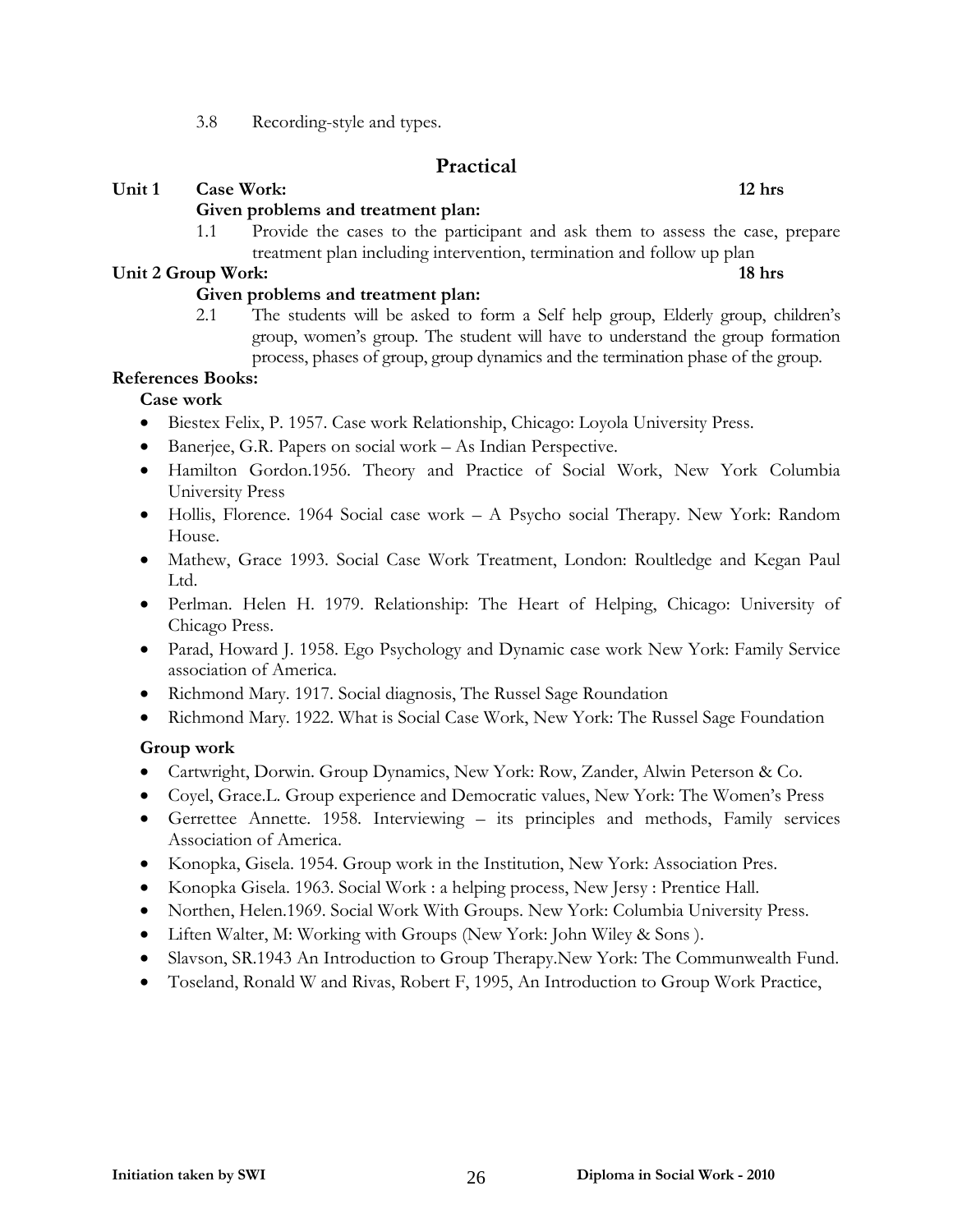# **Skills Lab I**

**Year I Part I Semester I** 

#### **Course Description:**

This course is designed to help students to equip with knowledge and skills on those practical components at lab setting which they would be performed during the period of social work field practicum. It especially, imparts skills on demonstration and simulation on different practical social work methods before performing real practical work.

#### **Course Objectives:**

After completing this course the students will be able to:

- 1. Understand in bridging the gap between the theory and practical and acquit them to real work situation
- 2. Percive and internalize skills demonstated by demonstrator related to social work.
- 3. Demonstrate/simulate various social work skills.

#### **Course Contents:**

#### **Activities/skills**

- 1. Demonstrate interview skill --- pair group interview
- **2.** Simulate Communication skills active listening,
- 3. Conduct interview in pair
- 4. Conduct group meeting
- 5. Identify problems in the groups
- 6. Demonstrate use of Games, Street play, puppet show
- 7. Demonstrate Facilitation skills through Group meetings and mock training
- 8. Interviewing skills furthering responses;
- 9. paraphrasing responses, closed and open-ended responding; seeking concreteness; eliminating
- 10. Nonverbal barriers to effective communication;
- 11. Eliminating verbal barriers to effective
- 12. Communication; gauging the effectiveness of your response.

#### **Skill lab practice**

Under this course, each student will have to demonstrate and/or simulate all the above mentioned skills which start from guided practice level and end at overt level

Students should keep their skill lab records (logbook) signed periodically by their teacher.

#### **Evaluation procedure**

Under this scheme students will have to demonstrate and/or simulate all the above mentioned skills. The concerned teacher closely evaluates their performance of each skill to the evaluation sheet proposed. The given total of marks of performance of all the skills and skill lab recods (logbook) signed periodically by their teacher will be the criteria for total internal marks. There will be no final practical examination.

**Total: 2 hrs/ w Theory: 0 hrs/ w Practical: 2 hrs/ w**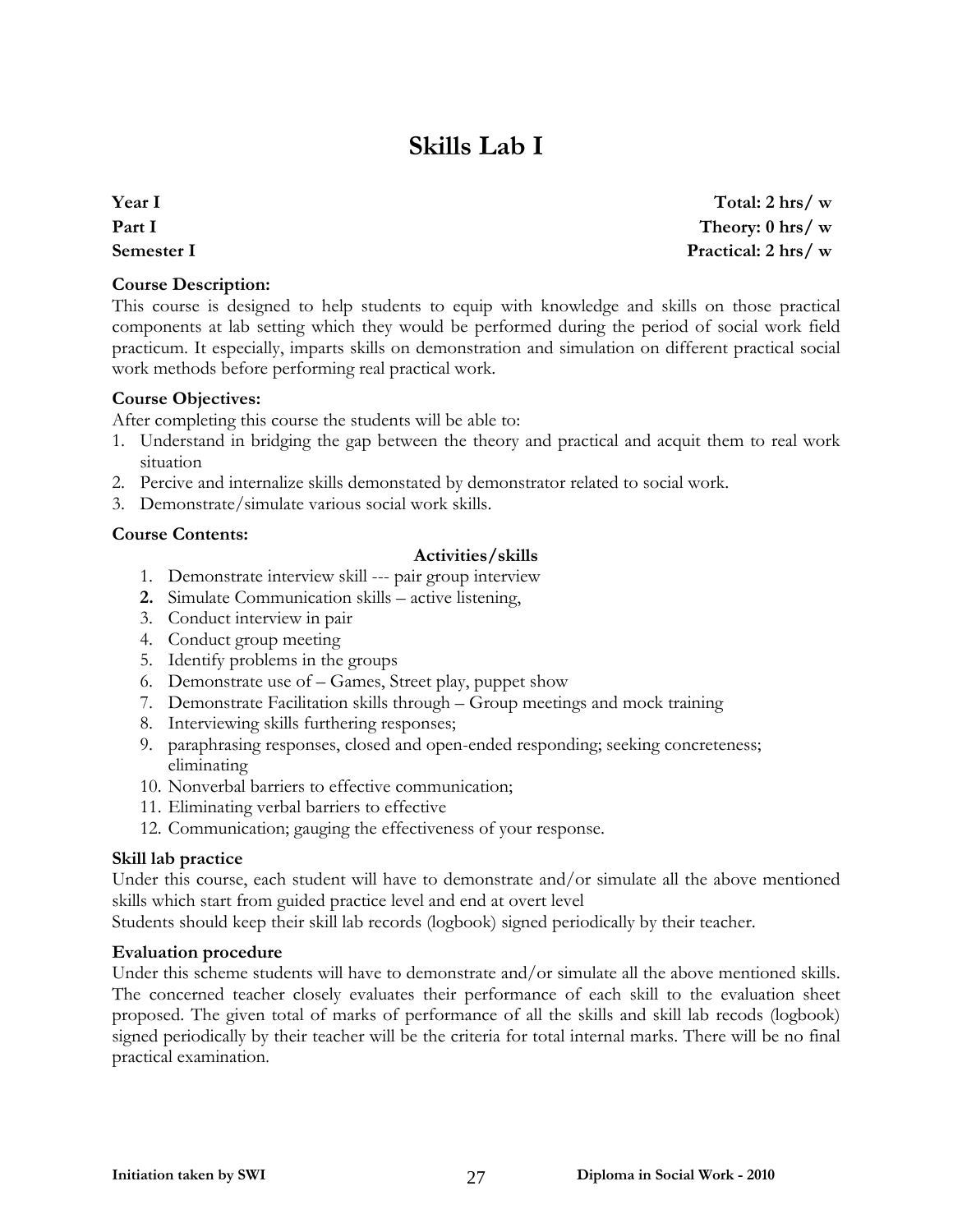### *Distribution of marks for evaluation*

| S.N | Criteria                                                             | Distribution of marks |       |            | Total<br>Marks |
|-----|----------------------------------------------------------------------|-----------------------|-------|------------|----------------|
|     |                                                                      | Internal              | Final | Time       |                |
|     | Related subject teacher<br>(continuous evaluation of<br>perorrmance) | 40                    |       |            | 40             |
|     | Related subject teacher (skill lab<br>records/logbook)               | 10                    |       |            | 10             |
|     |                                                                      |                       |       | All total: | 50             |

**Important note:** *Each student must pass with a minimum of 60% marks. This means they must secure 30 marks in all total*

**Text Books:** 

*Skill lab manual to be developed* 

**References Books:** 

Cleak, H. & Wilson, J. (2007) Making the Most of Field Placement, Thomson, Australia.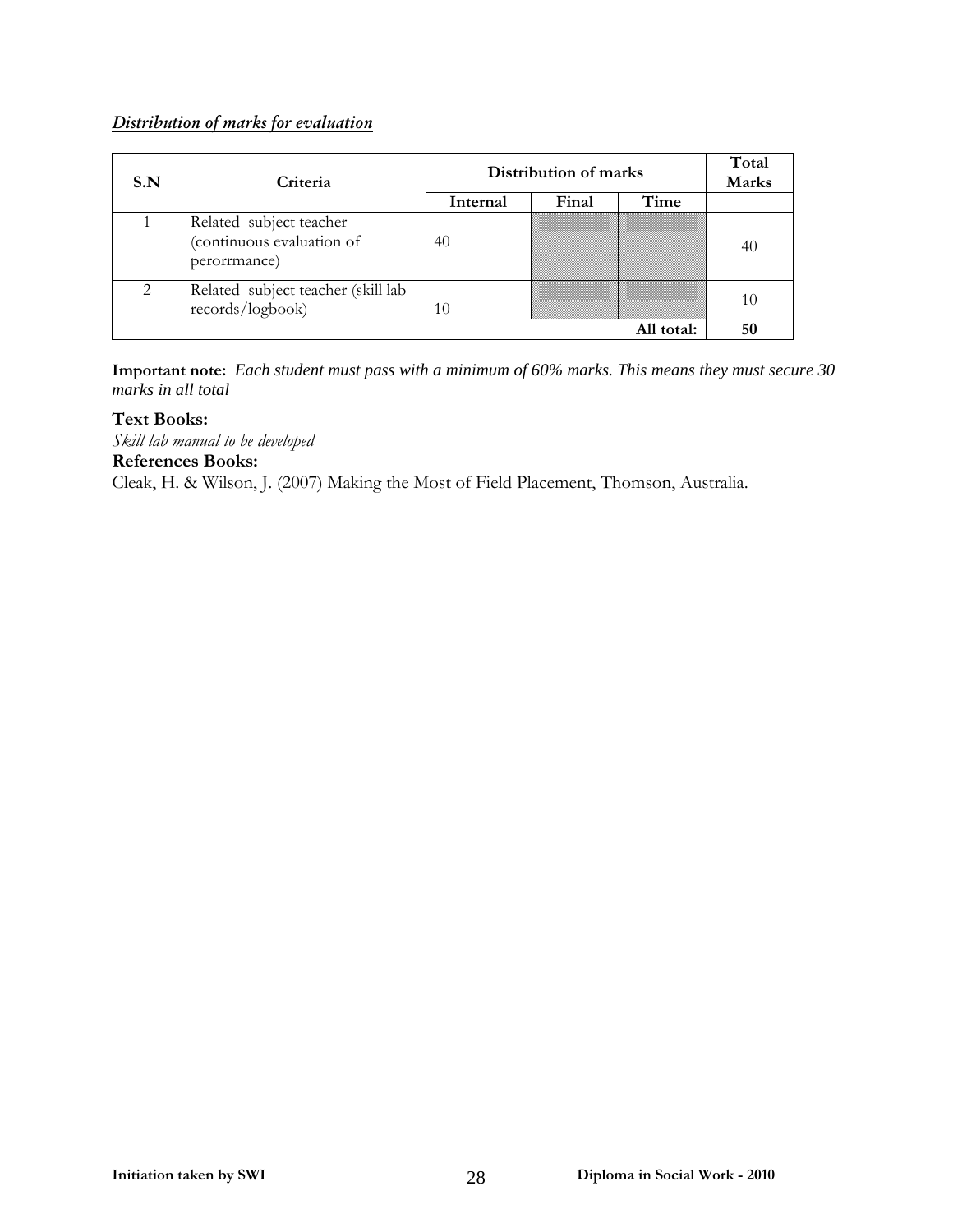# **Social Work Field Practicum I**

**Year I Part I Semester I** 

**Course Description:** 

This course consists of practical components related to social works which the students have to be performed during the period of field practicum based on the learnt knowledge and skills at classroom and skill lab setting.

#### **Course Objectives:**

After completing this course the students will be able to:

- 1. Develop sensitivity towards the needs and problems of the stakeholders/clints.
- 2. Build purposefull relationship ingaging individuals, groups, and communities on problem solving process.
- 3. Aquire basic skills for analyzing simple problem situation and relatedness of agency intervention.
- 4. Understand basic process of development in society and the development stage of human behavior.
- 5. Learn skills on report writing and presentation.

#### **Course Contents:**

#### **Activities/skills**

- 1. Orientation on Field Placement
- 2. Why Field Placement
- 3. Work need to be done in the field
- 4. Log writing
- 5. Report writing
- 6. Orientation on Field Organization
- 7. Professonal Relationship Building
- 8. Rapport Building Agency, Personal & client
- 9. Communicate Empathically
- 10. Apply norms of Transparncy
- 11. Apply Social Work Principles
- 12. Apply Four Practice system of Social Work (How this system applying by the agency)
- 13. Apply problem solving Method and tools (How agency applying)
- 14. Apply Intervention Method
- 15. Understand How the agency addressing social problems
- 16. Identify Problems/Issues of Client (individuals & Groups)
- 17. Develop/ facilitate helping process based on Social Work Principles/ Values for individual /family

#### **Field work assignment**

*Field work assignments individual and group assignments Assigned as per the setting by the field supervisor*

**Duration:** 10 hrs/wx15 w= 150 hrs

**Total: 10 hrs/ w Theory: 0 hrs/ w Practical: 10 hrs/ w**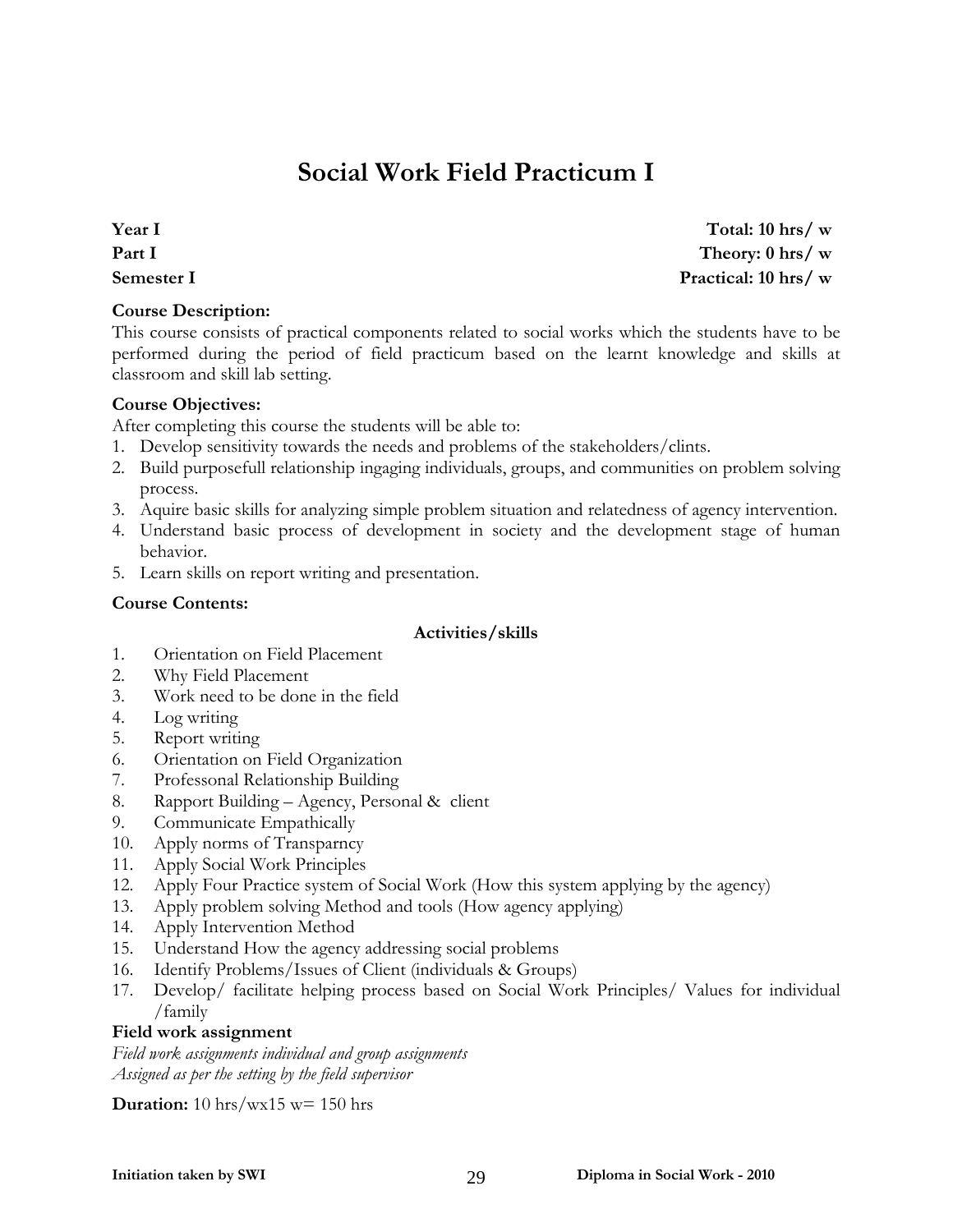### **Field placement**

The students are expected to do field work of full working days of the agencies during mentioned placement period to perform above mentioned tasks. Field work supervisors will facilitate to get maximum exposure in practicing above mentioned tasks.

Students should be present in the field at least 90% of the allotted days to be eligible to sit in the final examination. Students will have to perform all assigned takss under the supervision of field supervisor and may be allowed to perform all the assigned tasks independently if the field practicum supervisor finds them perfect.

Students should keep their practical records (logbook) signed periodically by their field supervisor/instructor and they also prepare field practicum individual reports

#### **Evaluation procedure**

Under this scheme students will have to perform all the assigned tasks. At the end of the term the field supervisor closely evaluates their performance for accuracy according to the evaluation sheet proposed. At the end of the course there will be a final practical examination.

|         | Evaluaton critera                                                                                                        | Distribution of marks |       |                 | Total |  |
|---------|--------------------------------------------------------------------------------------------------------------------------|-----------------------|-------|-----------------|-------|--|
| Section |                                                                                                                          | Internal              | Final | Time            | Marks |  |
|         | Related field work<br>supervisor/teacher (continuous<br>evaluation)                                                      | 50                    |       |                 | 50    |  |
| 2       | Related institution<br>supervisor/teacher (continuous<br>evaluation)                                                     | 50                    |       |                 | 50    |  |
| 3       | CTEVT appointed examiner (at<br>the end of the field practicum)<br>Report<br>Log books<br>3. Presentation including viva |                       | 100   | $3 \text{ hrs}$ | 100   |  |
|         | 200<br>All total:                                                                                                        |                       |       |                 |       |  |

#### *Distribution of marks for evaluation*

**Important note:** *Each student must pass in each of the section of the evaluation as presented above with a minimum of 60% marks. This means they must secure 30 each in section 1 and 2 and 60 marks in section 3.*

#### **Text Books:**

Social Work Field Practicum Manual to be developed

#### **References Books:**

Munson Carlton E (Ed) 1979. *Social Work Supervision*, The Free Press: New York. Sheafor, Bradford W, Charles R Horejsi and Gloria A Horejsi (1997) *Techniques and guidelines for field work practice*, 4<sup>th</sup> edition, Allyn and Bacon.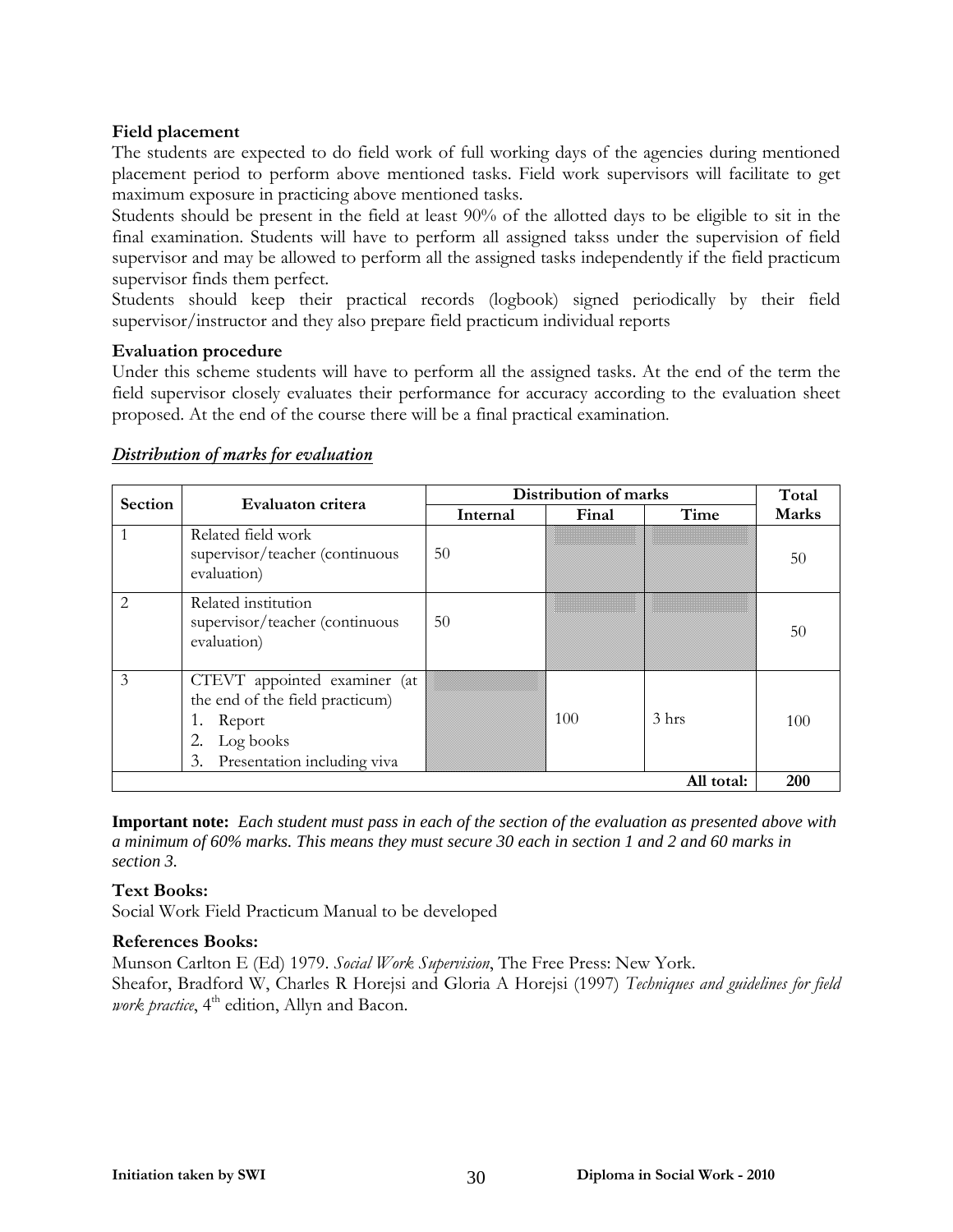# **Semester II**

- 1. Nepali II
- 2. English II
- 3. Introduction to Nepali Society
- 4. Social Work Methodology
- 5. Psychology
- 6. Computer Application
- 7. Skill Lab II
- 8. Social Work Field Practicum II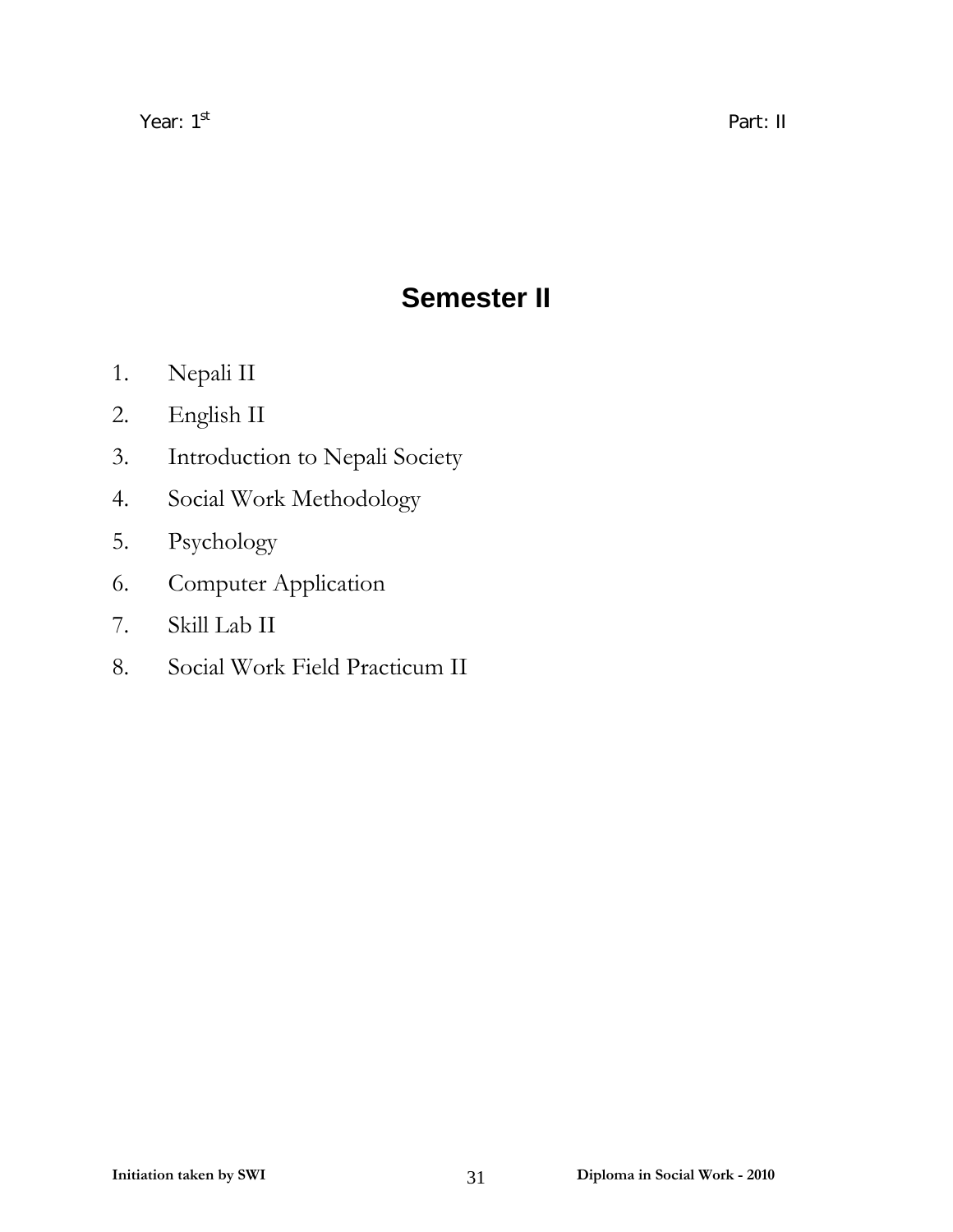# नेपाली दोश्रो

वर्ष : प्रथम $\,$ भाग $\;$ : दोश्रो सेमेष्टर : दोश्रो

कक्षा भार : ५ घण्टा $/$ प्रति हप्ता सैद्धान्तिकः ५ घण्टा ∕ प्रति हप्ता प्रयोगात्मक $: o$  घण्टा $\mathcal{A}$ प्रति हप्ता

#### पाठ्यांश परिचय :

यस पाठ्यांश अन्तर्गत विद्यार्थीहरूलाई ज्ञानविज्ञान, प्रविधि संचार, साहित्य आदि विविध विषय र क्षेत्रका नेपाली भाषाका प्रयोगसंग परिचित गराउनाका साथै विभिन्न भाषिक पष्ठभूमि भएका विद्यार्थीहरूमा स्तरीय कथ्य र लेख्य नेपाली भाषाका दष्टिले देखिन सक्ने त्रटिहरूको निराकरण गर्ने र नेपाली भाषाका प्रयोगलाई शद्ध एवं परिष्कृत तुल्याई व्यावहारिक र मौलिक अभिव्यक्तिको विकास गर्ने तर्फ जोड दिइनेछ । यिनै करालाई दष्टिगत गरी यस पाठयांश मुख्यत: पठन र बोध, व्याकरण तथा त्यसको प्रयोगको अभ्यासका साथै लिखित अभिव्यक्ति र रचनाशिल्प सम्बन्धी पाठ्यवस्तुहरू समावेश गरिएका छन् ।

#### उद्देश्यहरू :

यो पाठयांश परा गरेपछि विद्यार्थीहरू निम्नलिखित कुरामा सक्षम हुनेछन् :

- क) स्तर अनुरुप विभिन्न क्षेत्रमा प्रयोग हुने कथ्य र लेख्य नेपाली भाषा सम्बन्धी बोध र अभिव्यक्ति गर्न,
- ख) नेपाली भाषाका पुस्तक पत्रिका, लेख आदि सामग्री पढी स्तरीय भाषामा बुँदाटिपोट, संक्षेपीकरण, विवेचना र समीक्षा गर्ने.
- ग) व्यावहारिक सन्दर्भका अनुच्छेद, चिठी, सुचना, विज्ञापन, निबन्ध, टिप्पणी, प्रतिवेदन आदि प्रयोगमा देखिएका भाषिक त्रुटिहरूप्रति सचेत भई तिनको निराकरण गर्न,
- घ) वर्णविन्यास, शब्दभण्डार, व्याकरण र वाक्यतत्व सम्बन्धी स्तरीय भाषामा भाव अभिव्यक्ति गर्न ।

|  | एकाइ १ : वाक्यतत्व | २० घण्टा |
|--|--------------------|----------|
|--|--------------------|----------|

|                         | क)             | उद्देश्य र विधेय :                                                                       | २ घण्टा |
|-------------------------|----------------|------------------------------------------------------------------------------------------|---------|
|                         |                | अ) उद्देश्य र विधेयको परिचय                                                              |         |
|                         |                | आ) उद्देश्य र विधेयको विस्तारको परिचयात्मक ज्ञान र अभ्यास                                |         |
|                         | ख)             | कियाको परिचय :                                                                           | २ घण्टा |
|                         |                | अ) अकर्मक, सकर्मक, द्विकर्मक, पूरकापेक्षी तथा मुख्य र सहायक क्रियाको पहिचान              |         |
|                         |                | आ) प्रेरणार्थक क्रिया इ) नामधातु ई) सरल र संयुक्त कियामा फरक                             |         |
|                         | ग)             | काल :                                                                                    | २ घण्टा |
|                         |                | अ) कालको परिचय                                                                           |         |
|                         |                | आ) कालका प्रकार अन्तर्गत भूत र अभूत कालको परिचय र त्यस सम्बन्धी अभ्यास                   |         |
|                         | घ)             | पक्ष :                                                                                   | २ घण्टा |
|                         |                | अ) पक्षको परिचय                                                                          |         |
|                         |                | आ) काल र पक्षमा फरक                                                                      |         |
|                         |                | इ) पक्षका प्रकार अन्तर्गत सामान्य, पूर्ण, अपूर्ण, अभ्यस्त अज्ञात सम्बन्धी ज्ञान र अभ्यास |         |
|                         | $\overline{S}$ | भाव । अर्थः :                                                                            | २ घण्टा |
|                         |                | अ) भाव वा अर्थको परिचय                                                                   |         |
|                         |                | आ) भावका प्रकार अन्तर्गत सामान्यार्थ, विध्यर्थ (आज्ञार्थ, इच्छार्थ), अनिश्चयार्थ         |         |
|                         |                | (सम्भावनार्थ, संकेतार्थ) सम्बन्धी परिचय, ज्ञान र अभ्यास                                  |         |
|                         | च)             | वाच्य :                                                                                  | २ घण्टा |
|                         |                | अ) वाच्यको परिचय                                                                         |         |
|                         |                | आ) वाच्यको प्रकार सम्बन्धी ज्ञान                                                         |         |
|                         |                | कर्तुवाच्य, कर्मवाच्य र भाववाच्यमा फरक<br>इ)                                             |         |
| Initiation taken by SWI |                | Diploma in Social Work - 2010<br>32                                                      |         |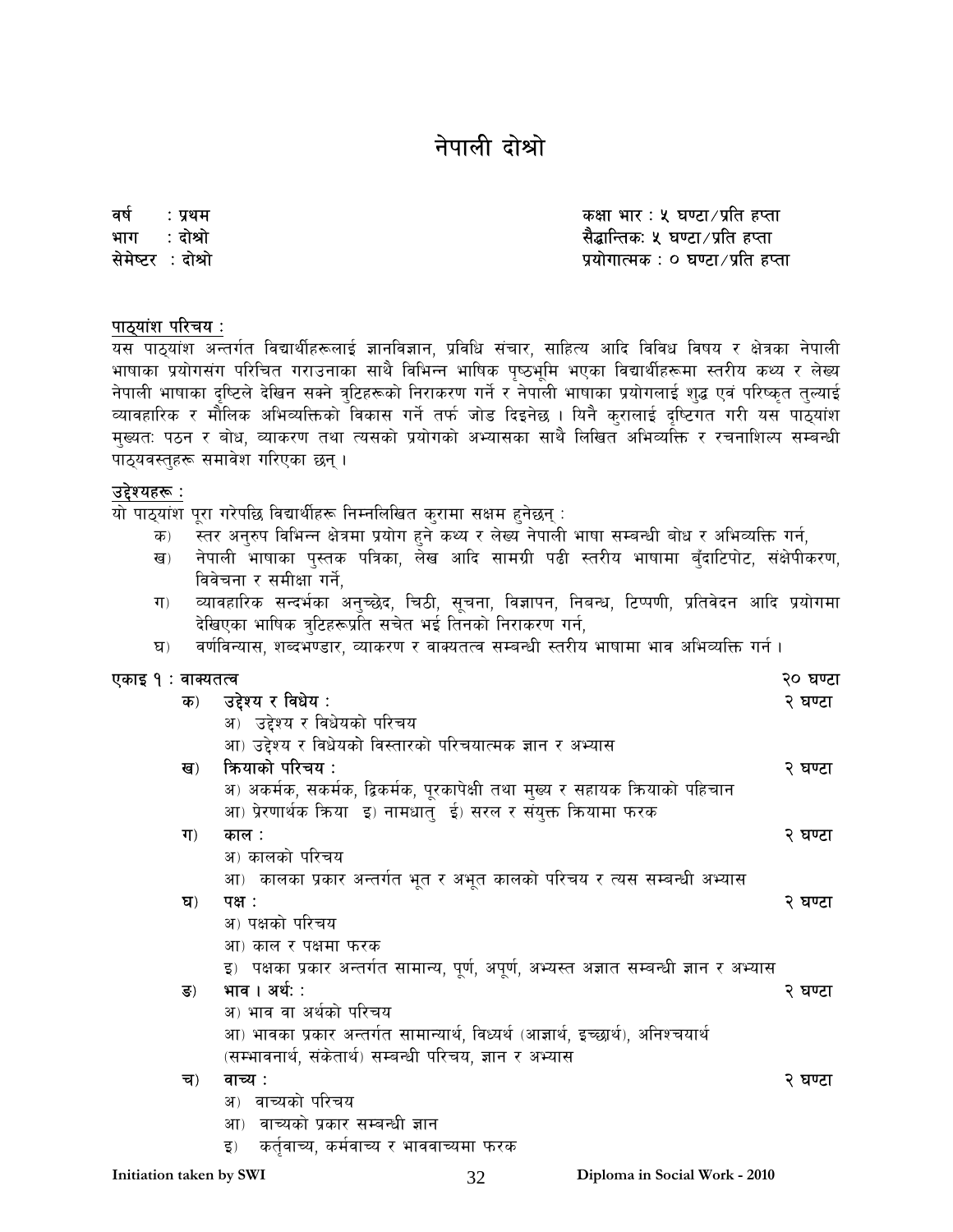| छ)             | संगति :                                                                                                                               | ३ घण्टा  |
|----------------|---------------------------------------------------------------------------------------------------------------------------------------|----------|
|                | संगतिको परिचय<br>अ)                                                                                                                   |          |
|                | लिंग, वचन, पुरुष, आदर आदिका आधारमा कर्ता र समापिका किया बीच संगति<br>आ)                                                               |          |
|                | वाच्य  परिवर्तन र संगति<br>ह)                                                                                                         |          |
|                | ई) विशेषण विशेष्य तथा भेदक भेद्यका वीच संगति                                                                                          |          |
|                | उ) नाम र सर्वनाम वीचको संगति                                                                                                          |          |
| $\overline{u}$ | कारक र विभक्ति :                                                                                                                      | ३ घण्टा  |
|                | अ) कारकको परिचय, कारक र विभक्तिको सम्बन्ध, कारकका भेद                                                                                 |          |
|                | आ) कर्ता, कर्म, करण, सम्प्रदान, अपादान र अधिकारणका साथै सम्बन्ध र पूरकको परिचय सम्बन्धी                                               |          |
|                | ज्ञान                                                                                                                                 |          |
|                | इ)) प्रत्यक्ष र अप्रत्यक्ष कर्ममा फरक                                                                                                 |          |
|                | ई) सरल र तिर्यक कारक सम्बन्धी ज्ञान                                                                                                   |          |
|                | उ) विभक्तिको परिचय                                                                                                                    |          |
|                | ऊ) विभक्तिको प्रयोग सम्बन्धी नियम अन्तर्गत (प्रथमा, द्धितीया, तृतीया, चतुर्थी, पञ्चमी, षष्ठी,                                         |          |
|                | सप्तमी विभक्तिको ज्ञान)                                                                                                               |          |
| भ्रु)          | पदकम :                                                                                                                                | २ घण्टा  |
|                | अ) पदकमको परिचय                                                                                                                       |          |
|                | आ) विशेषण विशेष्यको पदक्रम : (भेदक, विशेषण र नाम, कियायोगी र कियाका वीच)                                                              |          |
|                | इ) कर्ता र किया : कर्ता र कर्म ( अप्रत्यक्ष र प्रत्यक्ष कर्म ) र किया : कर्ता, कर्म र कियायोगीको                                      |          |
|                | पदक्रम सम्बन्धी ज्ञान                                                                                                                 |          |
|                | ई) व्याकरणात्मक र आलंकारिक (साहित्यिक) पदक्रम सम्बन्धी परिचय                                                                          |          |
|                |                                                                                                                                       |          |
|                | एकाई २ः वाक्यका प्रकार र वाक्यान्तरण                                                                                                  | १५ घण्टा |
| क)             | वाक्यका प्रकार :                                                                                                                      | ३ घण्टा  |
|                |                                                                                                                                       |          |
|                | अ) सरल, संयुक्त र मिश्र वाक्यको पहिचान र अभ्यास                                                                                       |          |
|                | आ) सरल सामान्य वाक्यको उद्बेश्य र विधेय तथा तिनको विस्तार चिन्ने अभ्यास                                                               |          |
|                | वाक्यान्तरण :                                                                                                                         | ४ घण्टा  |
| ख)             |                                                                                                                                       |          |
|                | अ) वाक्यमा लिंग, वचन, पुरुष, आदरार्थी परिवर्तन<br>आ)                                                                                  |          |
|                | ्वाच्य परिवर्तन : कर्तू, कर्म वा भाव मध्ये एक वाच्यबाट अर्को वाच्यमा परिवर्तन<br>अप्रेरणार्थकबाट प्रेरणार्थकमा परिवर्तन<br>इ)         |          |
|                |                                                                                                                                       |          |
|                | ई)  करणबाट अकरण, अकरण बाट करण र युगल अकरणमा परिवर्तन<br>उ)  सामान्यार्थबाट आज्ञार्थक, इच्छार्थक, सम्भावनार्थक, प्रश्नार्थकमा परिवर्तन |          |
|                |                                                                                                                                       |          |
|                | ग) वाक्य विश्लेषण :                                                                                                                   | ३ घण्टा  |
|                | अ) सरल, संयुक्त र मिश्र वाक्यको पहिचान                                                                                                |          |
|                | आ) सरल वाक्यको उद्देश्य र विधेय चिन्ने अभ्यास                                                                                         |          |
|                | मुख्य र आश्रित उपवाक्यहरू चिन्ने अभ्यास<br>इ)                                                                                         |          |
|                | ई)  करणबाट अकरण, अकरण बाट करण र युगल अकरणमा परिवर्तन                                                                                  |          |
|                | घ) वाक्य संश्लेषण:                                                                                                                    | ३ घण्टा  |
|                | ्सरल वाक्यबाट संयुक्त र मिश्र वाक्यमा वाक्यसंश्लेषण<br>अ)                                                                             |          |
|                | आ) वाक्य संश्लेषण गर्दा कुनै संयोजक, सर्वनाम र असमापिका क्रियाको प्रयोग र विभिन्न पद                                                  |          |
|                | पदावलीको लोप ।                                                                                                                        |          |
|                | इ) सरल वाक्यको नामीकरण, विशेषणीकरण र कियायोगीकरण                                                                                      |          |
|                |                                                                                                                                       |          |
|                | ङ) उक्ति परिवर्तन :                                                                                                                   | २ घण्टा  |
|                | अ) प्रत्यक्ष कथन र अप्रत्यक्ष कथनको पहिचान<br>आ) विभिन्न प्रत्यक्ष कथनका वाक्यहरूलाई अप्रत्यक्ष कथनमा परिवर्तन गर्ने अभ्यास           |          |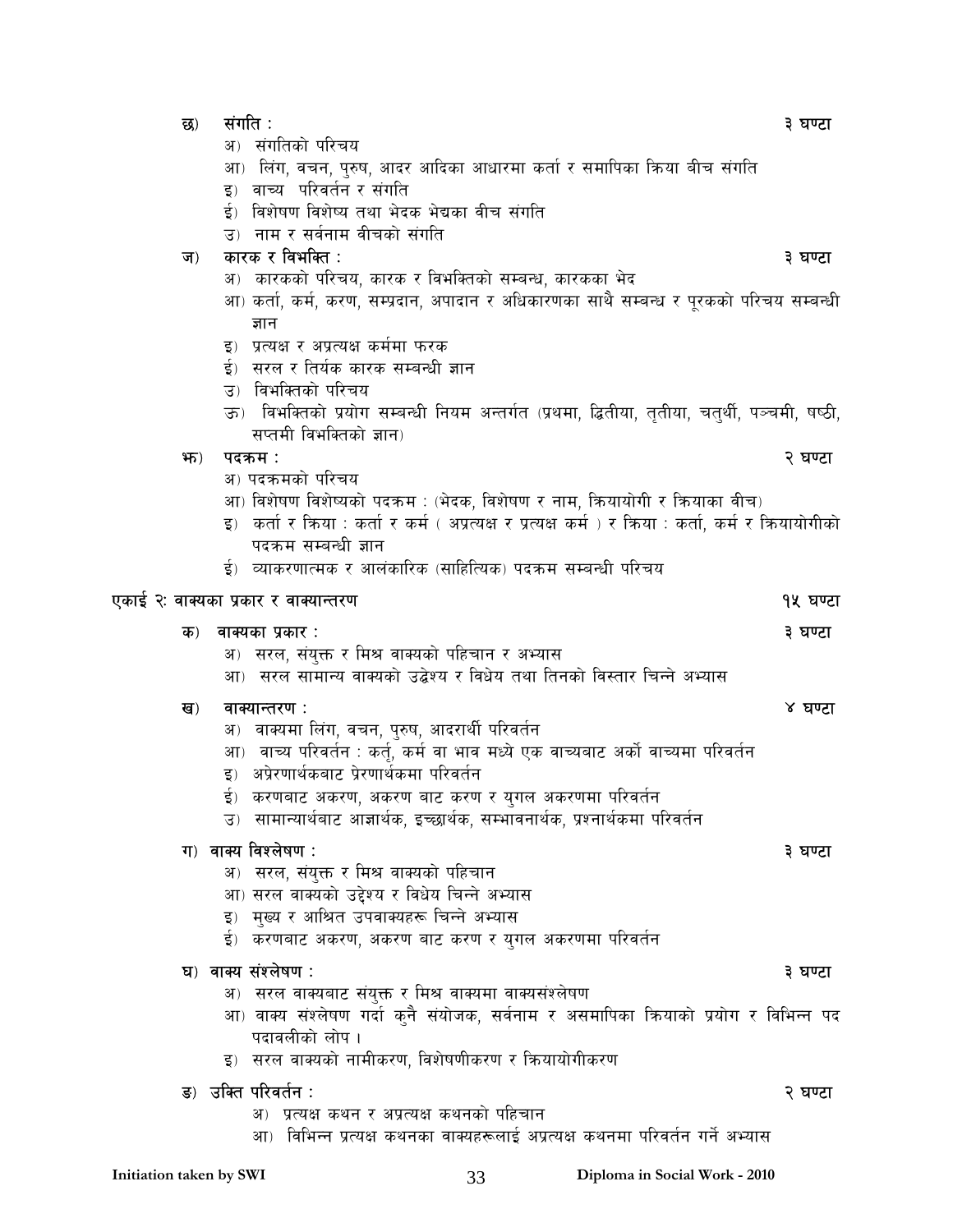### ख) पत्र रचना $\,$ :  $\,$  kg  $\,$  kg  $\,$  kg  $\,$  kg  $\,$  kg  $\,$  kg  $\,$  kg  $\,$  kg  $\,$  kg  $\,$  kg  $\,$  kg  $\,$  kg  $\,$  kg  $\,$  kg  $\,$  kg  $\,$  kg  $\,$  kg  $\,$  kg  $\,$  kg  $\,$  kg  $\,$  kg  $\,$  kg  $\,$  kg  $\,$  kg  $\,$  kg  $\$

- अ) चिठी, निवेदन, निमन्त्रणा र विज्ञापनको अङग प्रत्यङग सम्बन्धि पहिचान दिने ।
- आ) पत्र लेखनका विभिन्न ढाँचा एवम् तरिकाको ज्ञान र अभ्यास : कार्यालयीय निवेदन, सूचना, निमन्त्रणा पत्र र विज्ञापनको रचना सम्बन्धी ज्ञान र लेखनको अभ्यास

### ग) तिबन्धं लेखन $:$

- अ) निबन्धका प्रकारहरूको परिचय दिने ।
- आ) निबन्ध लेखनको लागि बुदांहरूको निर्माण गर्न सिकाउने र उक्त बुंदाहरूलाई विभिन्न अनुच्छेदमा प्रस्तुत गर्ने र निबन्ध लेखनका लागि अभ्यास गराउने ।

### 3\_ k|ltj]bg n]vg M \* 306f

- अ) प्रतिवेदन लेखनको परिचय दिने ।
- आ) आफुले देखेसुनेको, भोगेको, अनुभव गरेको र अध्ययन गरेको कुनै सन्दर्भ (घटना, सभा समारोह, चाडपर्व, यात्रा, समस्या वा अन्य विषयका कुरा) र तत्सम्बन्धी आफ्ना अनुभव, विचार आदिको समावेश गरी लेखिने गद्यात्मक लामो अभिव्यक्ति स्वरुप प्रतिवेदन (वर्णन, विवरण वा रिपोर्ताज) लेख्ने तरिकाको ज्ञाान र अभ्यास ।

### PsfO \$ M s[lt ;dLIff !% 306f

| क) | नाटक :<br>अ) विजय मल्ल                                                       | (बहुलाकाजीको सपना)                       | ३ घण्टा |
|----|------------------------------------------------------------------------------|------------------------------------------|---------|
| ख) | निबन्ध ः<br>अ) लक्ष्मीप्रसाद देवकोटा<br>आ) श्यामप्रसाद शर्मा                 | (वीरहरू)<br>(आइमाई साथी)                 | ४ घण्टा |
| ग) | कथा :<br>अ) गुरुप्रसाद मैनाली<br>आ) विश्वेश्वरप्रसाद कोइराला<br>इ) रमेश विकल | (छिमेकी)<br>(सिपाही)<br>(मध्मालतीको कथा) | द घण्टा |

### पाठ्यपुस्तक तथा सहायक पुस्तकहरु:

- लीलबहाद्र क्षेत्री, बसाईं, साभ्ता प्रकाशन, काठमाडौं
- गोरखापत्र (सम्पादकीय, टिप्पणी, लेखहरू) गोरखापत्र संस्थान काठमाडौं
- $\bullet$   $\,$  अनिवार्य नेपाली सम्बन्धी अन्य प्रकाशित पाठ्यपुस्तकहरू

# PsfO # M af]w tyf k|of]hgk/s g]kfnL @% 306f

नेपाली भाषामा बोध क्षमता बढाउने दष्टिले ज्ञान विज्ञानका विभिन्न क्षेत्रबाट संकलित पाठयसामाग्रीहरू बाट पठनबोधको अभ्यासका साथै शब्दभण्डार र व्याकरणको समेत अभ्यास गराउने । यस्तो अभ्यास गराउंदा संकायगत विशिष्टता अनुसारका पाठ्यसामग्रीहरूमा जोड दिन् पर्दछ ।

## s\_ a'+bfl6kf]6, ;+If]kLs/0f / cg'R5]bn]vg M ^ 306f

- अ) सुनेका, सोचेका र पढेका विषयवस्तुहरूका मुख्य मुख्य बुंदाहरू ठम्याउने र टिप्ने अभ्यास ।
- आ) विस्तारित र सक्षेपीकृत अभिव्यक्ति पाइने भिन्नताको पहिचानका साथै गद्यांशमा व्यक्त विचारका संक्षेपीकरण गर्ने अभ्यास ।
- इ) विभिन्न किसिमका अनुच्छेदहरूको पहिचान र अभ्यास गराउने ।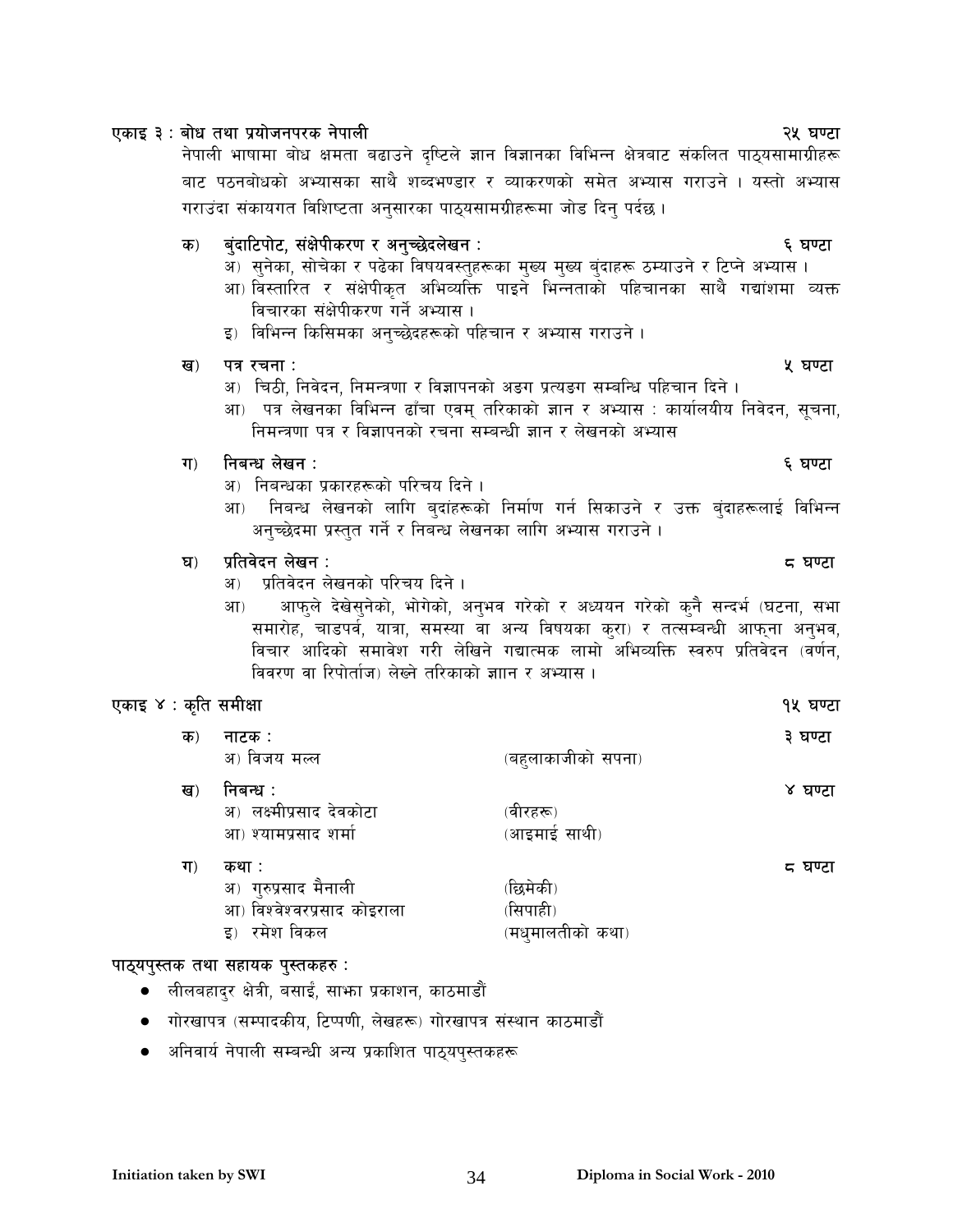# **English II**

**Year I Part I Semester I** 

**Total: 5 hrs /w Theory: 5 hrs/w Practical: 0 hrs/ w**

#### **Course Description:**

This is course is continuation of English I. It is designed to provide knowledge on the use of English grammar in English language so as to have better competency in writing, understanding a text and correct use of English so as to meet the current and future language needs of the students.

#### **Course Objectives:**

On the completion of this course the students will be able to:

- 1. Get familiar with the basic of writing using the correct forms of tense and other aspects of English grammar
- 2. Get more exposure to the language in practical life
- 3. Exploit the potential of learning language through literature and developing creativity
- 4. Write independently and communicate accurately
- 5. Write reports and letters
- 6. Develop complete integrated skills

#### **Course Contents:**

#### Unit 1 **Communication** 15 hrs 1.1 Verbal and non verbal communication

- 1.2 Different forms of non-verbal communication
- 1.3 Effective communication
- 1.4 Barriers to effective communication

#### Unit 2 Creative Writing 15 hrs **15** hrs **15** hrs **15** hrs **15** hrs **15** hrs **15** hrs **15** hrs **15** hrs **15** hrs **15** hrs **15** hrs **15** hrs **15** hrs **15** hrs **15** hrs **15** hrs **15** hrs **15** hrs **15** hrs **15** hrs **15** hrs **1**

- 2.1 Writing essays:
	- practice on different forms of essay writing
	- Article writing on current issues
	- Book reviews
	- Formal report and informal reports: reports in the form of memo and letter
	- Report writing on an event/excursion, newspaper reporting
	- Writing for giving a talk, and speech
- 2.2 Writing stories / memorable events
- 2.3 Talking and writing on pros and cons of having / not having a thing

#### Unit 3 Letter Writing 10 hrs **10 hrs 10 hrs 10 hrs**

- 3.1 Letter of complaints and letters to the editor on social issues
- 3.2 Sales letters: essence of a sales letter
- 3.3 Practice on sales letter writing
- 3.4 Letter of application for a job
- 3.5 Writing Resume and Curriculum Vitae
- 3.6 Making requests, asking for permission and offer, and giving suggestions/advice

#### **Initiation taken by SWI 2010** 35 **Diploma in Social Work - 2010**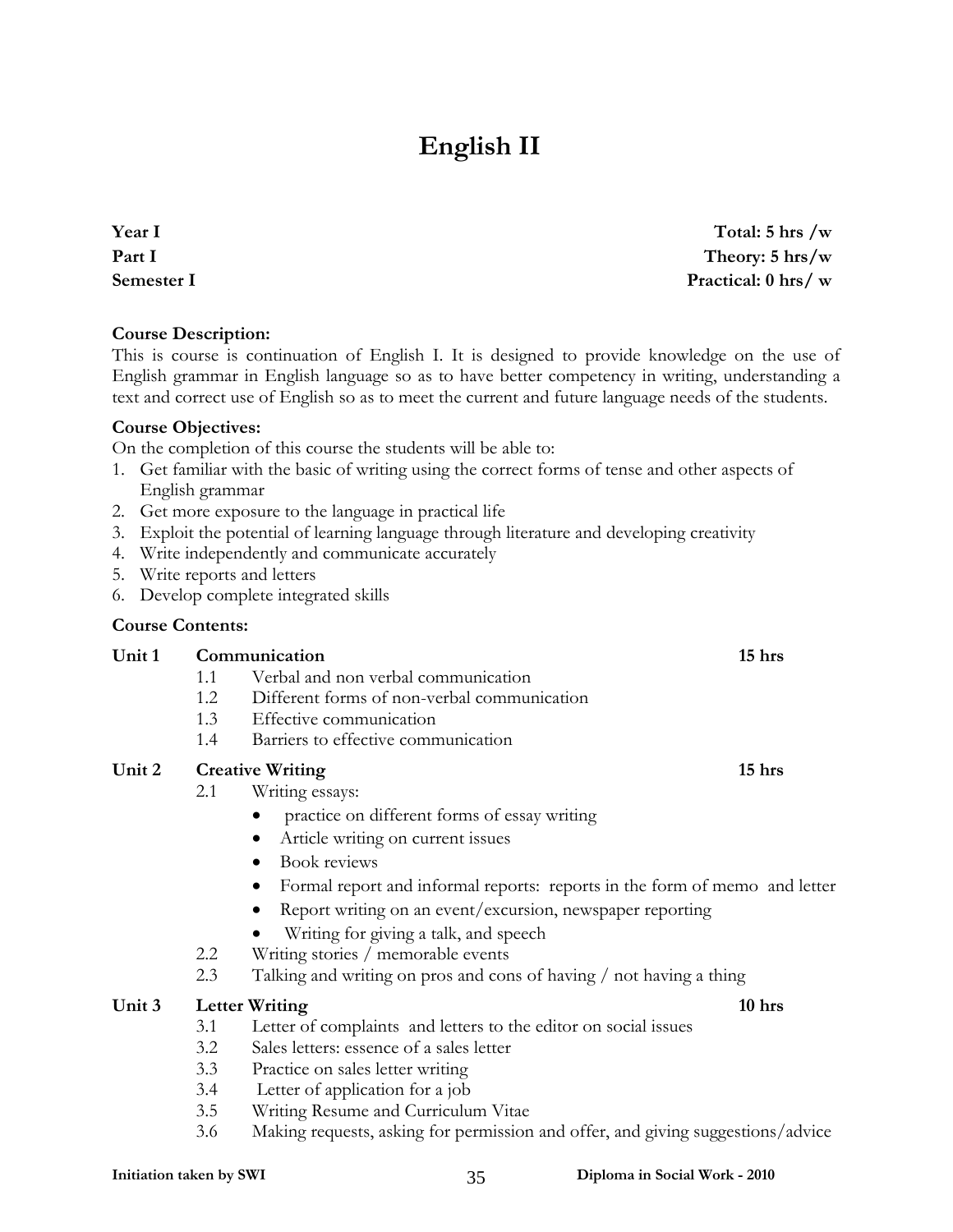|                        | 3.7<br>3.8 | Reply to the requests, permission and offer<br>Dialogue writing/telephone conversation |          |
|------------------------|------------|----------------------------------------------------------------------------------------|----------|
|                        | 3.9        | Memo writing                                                                           |          |
|                        | 3.10       | Process Writing                                                                        |          |
| Unit 4                 | Grammar    |                                                                                        | $10$ hrs |
|                        | 4.1        | Indirect questions                                                                     |          |
|                        | 4.2        | Idioms and phrases                                                                     |          |
|                        | 4.3        | Use of when, after, while, as soon as etc.                                             |          |
|                        | 4.4        | Making negatives : use of un/dis                                                       |          |
|                        | 4.5        | Use of be $+$ used to $+$ v <sub>5</sub>                                               |          |
|                        | 4.6        | Use of used to $+$ v1                                                                  |          |
|                        | 4.7        | Structures for expressing probability in predictions :                                 |          |
|                        | 4.8        | Adverbs and modals: certainly/ definitely/ probably, may/might/could,                  |          |
|                        |            | I should think, I expect, I doubt if                                                   |          |
| Unit 5                 |            | Joys of reading                                                                        | 25 hrs   |
|                        | 5.1        | <b>Stress</b>                                                                          | 5 hrs    |
|                        |            | Stress and illness                                                                     |          |
|                        |            | Coping with stress                                                                     |          |
|                        |            | Psychology and cancer                                                                  |          |
|                        | 5.2        | <b>Global Issues</b>                                                                   | 4 hrs    |
|                        |            | Population change                                                                      |          |
|                        |            | Flight to the cities<br>$\bullet$                                                      |          |
|                        |            | The environment<br>$\bullet$                                                           |          |
|                        |            | Into the future                                                                        |          |
|                        | 5.3        | Poems                                                                                  | 5 hrs    |
|                        |            | The Daffodil - William Wordsworth                                                      |          |
|                        |            | On the Vanity of Earthly Greatness - Arthur Guiterman<br>$\bullet$                     |          |
|                        | 5.4        | Speech                                                                                 | 4 hrs    |
|                        |            | I Have a Dream - Martin Luther King                                                    |          |
|                        |            | The Future is now: A Zest for living - Dr Walter F, Stromer<br>$\bullet$               |          |
|                        | 5.5        | Play                                                                                   | 3 hrs    |
|                        |            | The Rising of the Moon – Lady Gregory                                                  |          |
|                        | 5.6        | Essay                                                                                  | 4 hrs    |
|                        |            | Machines and Emotions - Bernard Russell                                                |          |
| <b>Reference Books</b> |            |                                                                                        |          |
|                        |            | 1 10 11 11 11<br>1.3577 (1007)                                                         |          |

- Lohani, S.P. and R. Adhikari, M.K. (1997). The Magic of words, M.K. Publishers.
- Bernard Seal (2006). Academic Encounter, Foundation Books Pvt, New Delhi.
- Brown, Kristine and Hood, Sushan.(2005). Academic Encounter, Cambridge University Press, Foundation Books.
- Neena Kaul and Renu Anand. Chinar I/II An anthology of Pros and poems, Foundation Books, New Delhi.
- Liz and John Soars, New Headway (Intermediate and Upper Intermediate), Oxford University Press.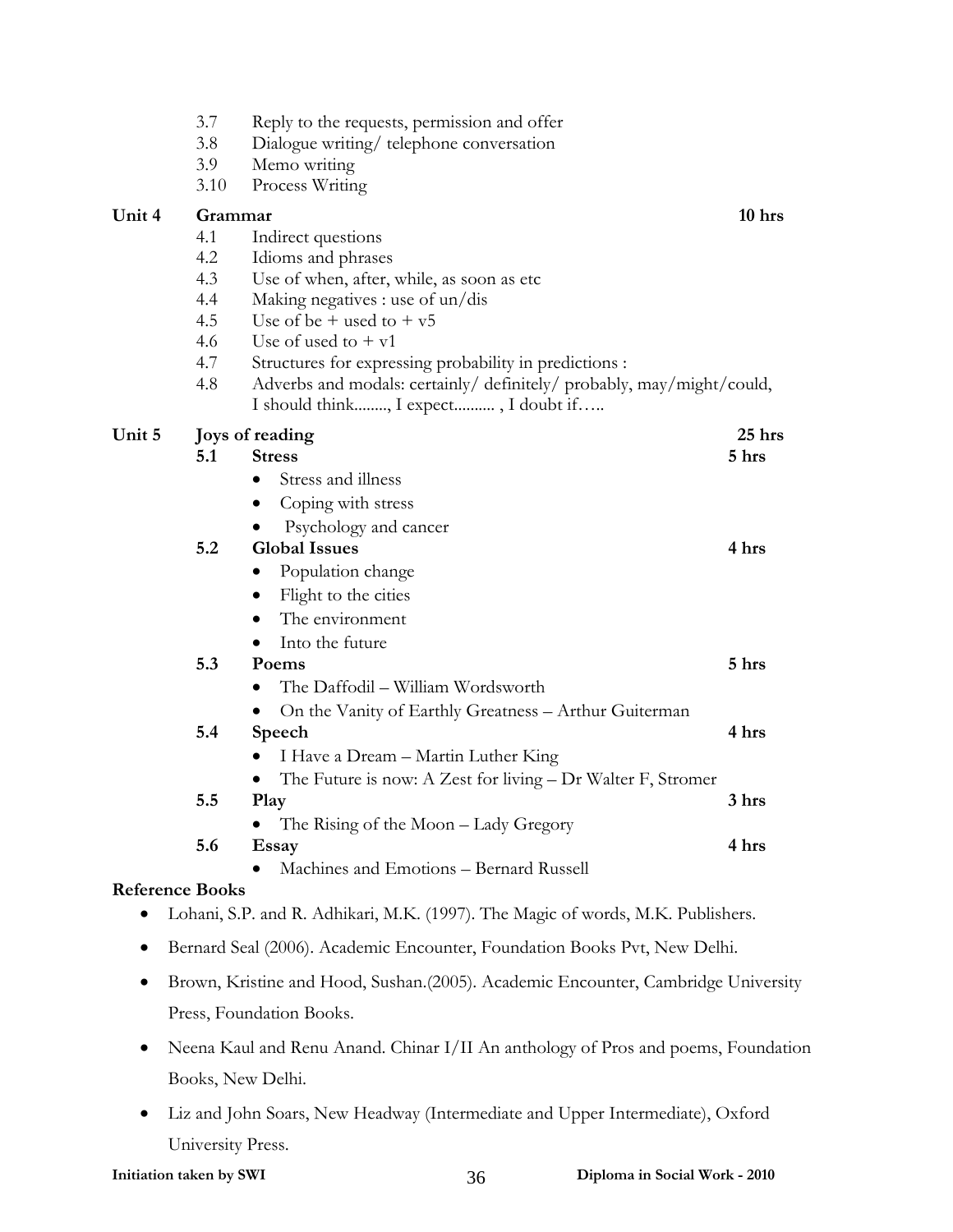- L Gartside, (1981). Model Business Letters, Pitman Publishing.
- Adrian, Christopher Jones and Keith Mitchell (1997). Meaning into the Words (Upper Intermediate), Mitchell Cambridge University Press.
- Lesikar, R. V., Pettit, J. D. & et al (2001). *Lesikar's basic business communication* (8<sup>th</sup> ed.), New Delhi, Tata McGraw-Hill.
- Asha Kaul, Business Communication, Modern Economy Edition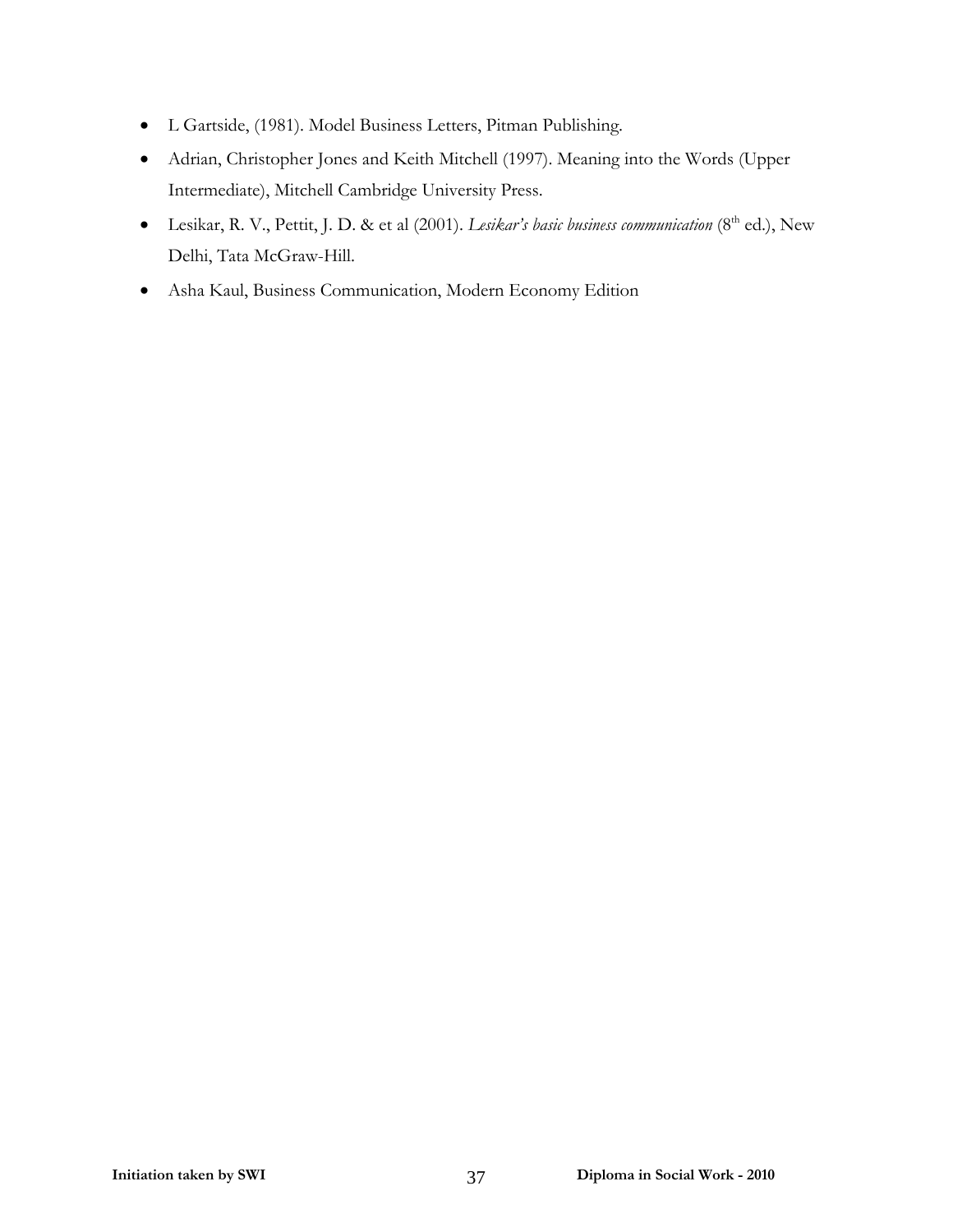# **Introduction to Nepali Society**

**Year I Part II Semester II** 

**Course Description:** 

This course is designed to equip the students with knowledge related to introductory Nepali Society. It deals with composition, characteristics, inequality, conflict social reform and social change of Nepali society

#### **Course Objectives:**

After completing this course the students will be able to:

- 1. Understand composition and characteristics of Nepali society;
- 2. Know existing inequality and conflicts in Nepali Society
- 3. Describe the concept of social movements and the contributions made by social movements in Nepal;
- 4. State theories and factors of social changes
- 5. Develop sensitivity to cope social problems and development needs of Nepali society.

#### **Course Contents:**

| Unit 1 |     | Introduction:                                                                   | 3 hrs  |
|--------|-----|---------------------------------------------------------------------------------|--------|
|        | 1.1 | Introduction of Nepali Society                                                  |        |
|        | 1.2 | Origin of Nepali society                                                        |        |
|        | 1.3 | Characteristics of Nepali society                                               |        |
|        | 1.4 | Nature of Nepali society                                                        |        |
|        | 1.5 | Social policies of Nepali society                                               |        |
| Unit 2 |     | Composition and Characteristics of Nepali Society:                              | 20 hrs |
|        | 2.1 | Socio-cultural composition                                                      |        |
|        | 2.2 | Ethnic Groups and Languages: Census Data on Ethnic Groups and Languages,        |        |
|        | 2.3 | Recent parameters of categorization Nepali population                           |        |
|        | 2.4 | Histories of Major Religions: Hindu, Buddha, Islam, Christian                   |        |
|        | 2.5 | Societal classification, stratification: caste religion and class               |        |
| Unit 3 |     | Inequality and conflicts in Nepali Society:                                     | 14 hrs |
|        | 3.1 | Economics and Political inequalities                                            |        |
|        | 3.2 | Caste system in Nepal- A Historical overview: Caste Conflicts today             |        |
|        | 3.3 | Lingual and cultural disadvantages in Nepali Society                            |        |
|        |     | 3.4 Gender inequality                                                           |        |
| Unit 4 |     | Social Reformation and Transformation:                                          | 6 hrs  |
|        | 4.1 | Defining Social reformation, Social change, Social mobility, Transformation and |        |
|        |     | Social movement                                                                 |        |
|        | 4.2 | Social Reform in different historical periods                                   |        |
|        | 4.3 | Social Reform in different historical periods                                   |        |
|        | 4.4 | Social Movement in different historical periods                                 |        |
| Unit 5 |     | <b>Social Change:</b>                                                           | 18 hrs |

**Total: 4 hrs/ w Theory: 4 hrs/ w Practical: 0 hrs/ w**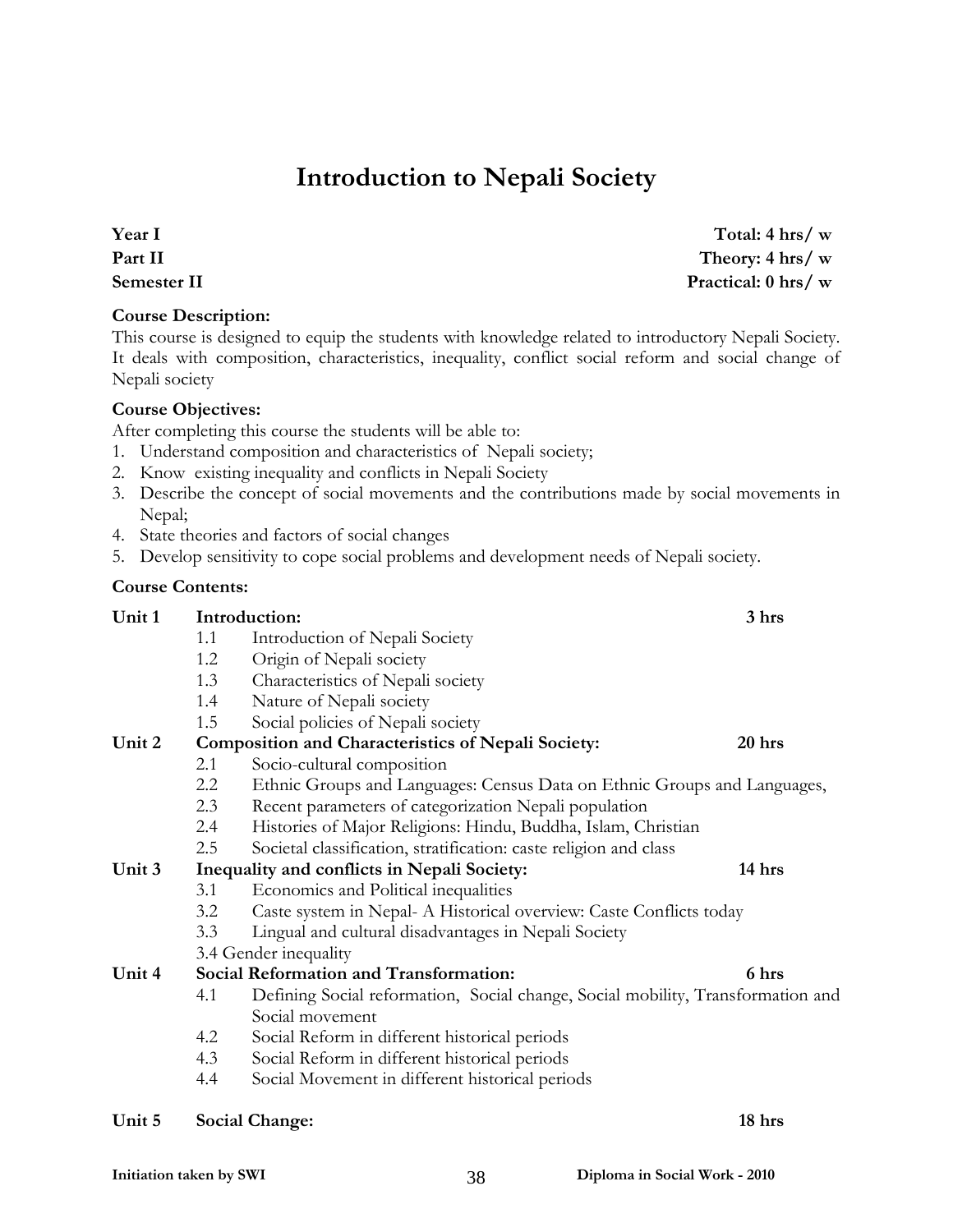- 5.1 Theories and Factors of Social Change (Evolutionary theory, Cyclic theory and Conflict theory)
- 5.2 Westernization and modernization in Nepal
- 5.3 Impacts of Hill to Plain, Urban to Rural and international migration on Nepali Society
- 5.4 Role of External Assistance in Development Practices

- Caroline Hodges Persell (1984) *Understanding Society: An Introduction to Sociology*, Harper & Row Publishers, Cambridge.
- Bista D. B. (1991) *Fatalism and Development: Nepal's Struggle for Modernization*, Orient Longman, Calcutta.
- Bista D. B. (1996) *People of Nepal*, Ratna Pustak Bhandar, Nepal.
- Blaikie P.; Cameron J. and David Seddon (2001) *Nepal in Crisis: Growth and Stagnation at the Periphery*, OUP, Delhi.
- Bhattachan K. B. and Mishra C. (Ed) 1997. *Development and Practice in Nepal*, DOSA-TU, Kathmandu.
- Dahal et al (Eds) 1999, *Development Challenges in Nepal*, NEPAS, Kathmandu.
- Dixit et al (Eds) 2002. *State of Nepal*, Himal Books, Kathmandu.
- Gautam, Rajesh and Ashok Thapa (1994) *Tribal Ethnology of Nepal* (Vol. 1 and 2) Book Faith India.
- Gautam Bhaskar et al ed. (2004) *Nepal ma Garibi ko Bahas*, Kathmandu: Martin Chautari.
- Geller, D. N., Pfaff-Czanecka J. and Whelpton (Ed) 1996), *Nationalism and Ethnicity in a Hindu Kingdom*, Harvard Academic Publishers.
- Khadka, N (1997) *Foreign Aid Foreign Policy: Major Powers in Nepal*, Vikas Publishing House, New Delhi.
- Hutt, M. (1993) *Nepal in Nineties*, OUP, Oxford.
- Pandey, D. R. (2000) Nepal's Failed Development: *Reflections on the Mission and the Maladies*, NSAC, Kathmandu.
- Malla M.P. (Ed) 1989. *Perspective on Continuity and Change*, CNAS, Kathmandu.
- Regmi, R. K. (1999) *Dimensions of Nepalese Society and Culture*, SANN Research Institute, Kathmandu.
- R. R. Regmi *Dimensions of Nepalese Society*.
- Thapa Deepak (Ed) 2003. *Understanding the Maoist Movement of Nepal*, Kathmandu: Martin Chautari.
- Uprety P. R. (1992) Political Awakening in Nepal: *The Search for a New Identity*, Commonwealth Publishers, New Delhi.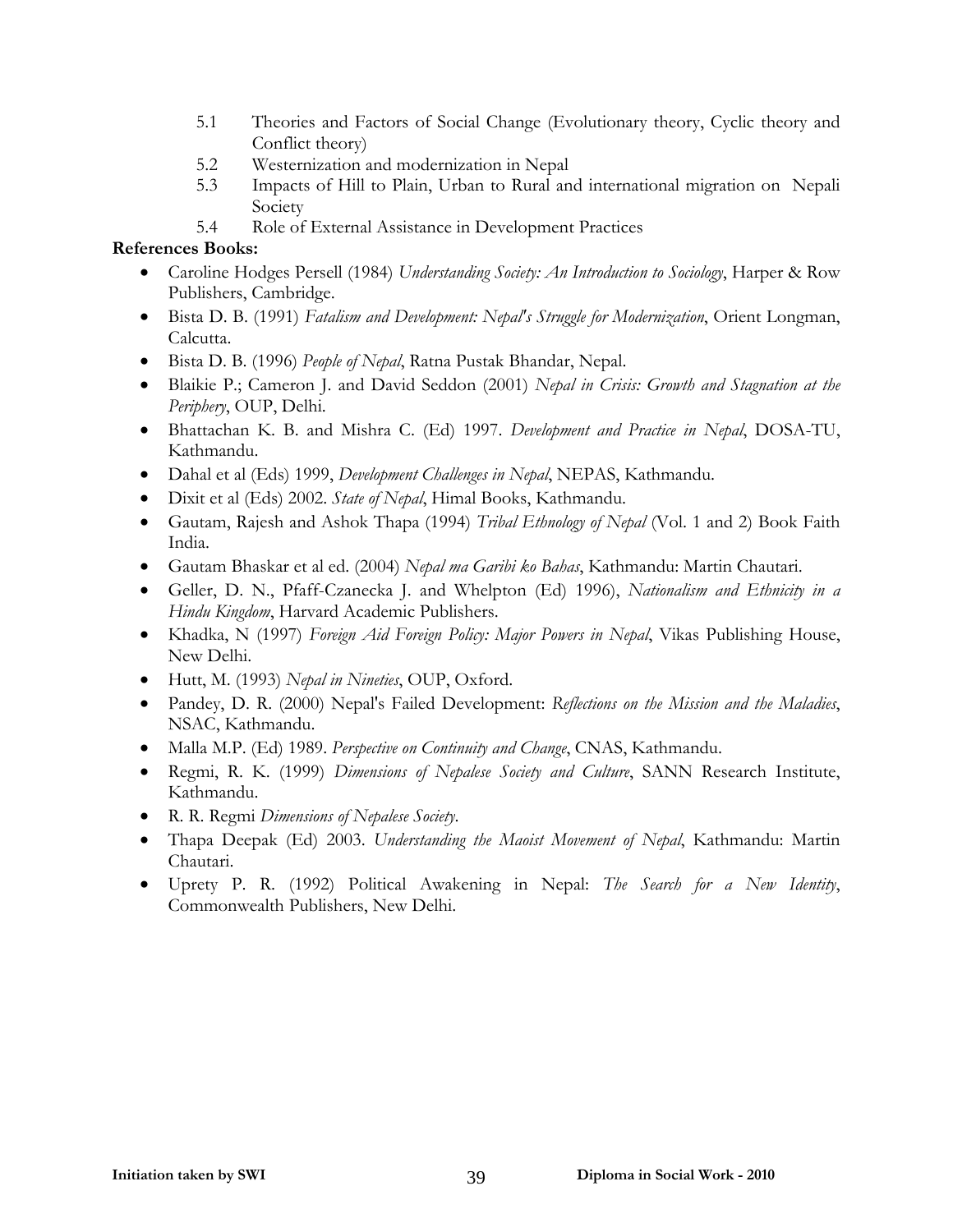# **Social Work Methodology**

**Year I Part II Semester II** 

#### **Course Description:**

This is designed to help the students to impart knowledge and skills methodologies related to social work. It focuses on negotiating, problems solving techniques, planning, resource mobilization, coordination mobilization and termination of work.

#### **Course Objectives:**

After completing this course the students will be able to:

- 1. Understand the characteristics, applicability and significance of methods of social work with individuals, families, groups, communities and organizations.
- 2. Learn the problem solving process and develop skills of identifying the problem of injustice faced by individuals, groups and communities.
- 3. Develop ability to work with communities and formal organization in the context of their power structures, dynamics leadership and problems.

#### **Course Content:**

| Unit 1 |           | <b>Negotiating Contract for Work:</b>                                  | 8 hrs  |  |
|--------|-----------|------------------------------------------------------------------------|--------|--|
|        | 1.1       | Goal setting,                                                          |        |  |
|        | 1.2       | Operationalization of goals,                                           |        |  |
|        | 1.3       | Prioritization of the task,                                            |        |  |
|        | 1.4       | Use of relationship in engaging the client for problem solving         |        |  |
|        |           | Unit 2 Problem Solving Techniques:                                     | 18 hrs |  |
|        | 2.1       | Use of program media                                                   |        |  |
|        | 2.2       | Recreational activities                                                |        |  |
|        | 2.3       | Spiritual practices                                                    |        |  |
|        | 2.4       | Verbal & Non verbal techniques                                         |        |  |
|        | 2.4       | Use of these techniques with different units of intervention           |        |  |
| Unit 3 | Planning: |                                                                        | 14 hrs |  |
|        | 3.1       | Concept of planning                                                    |        |  |
|        | 3.2       | Nature of planning                                                     |        |  |
|        | 3.3       | Purpose of planning                                                    |        |  |
|        | 3.4       | Steps in planning                                                      |        |  |
|        | 3.5       | Planning Program for Client System: Special reference to preschool and |        |  |
|        |           | primary school children (Institutional and non institutional)          |        |  |
| Unit 4 |           | <b>Resource Mobilization:</b>                                          | 6 hrs  |  |
|        | 4.1       | Concept of resources                                                   |        |  |
|        | 4.2       | Types of resources                                                     |        |  |
|        |           | Human resources                                                        |        |  |
|        |           | Financial resources<br>$\bullet$                                       |        |  |
|        |           | Physical resources                                                     |        |  |
|        |           | Natural resources                                                      |        |  |
|        |           | Technological resources                                                |        |  |
|        |           |                                                                        |        |  |

**Total: 4 hrs/ w Theory: 4 hrs/ w Practical: 0 hrs/ w**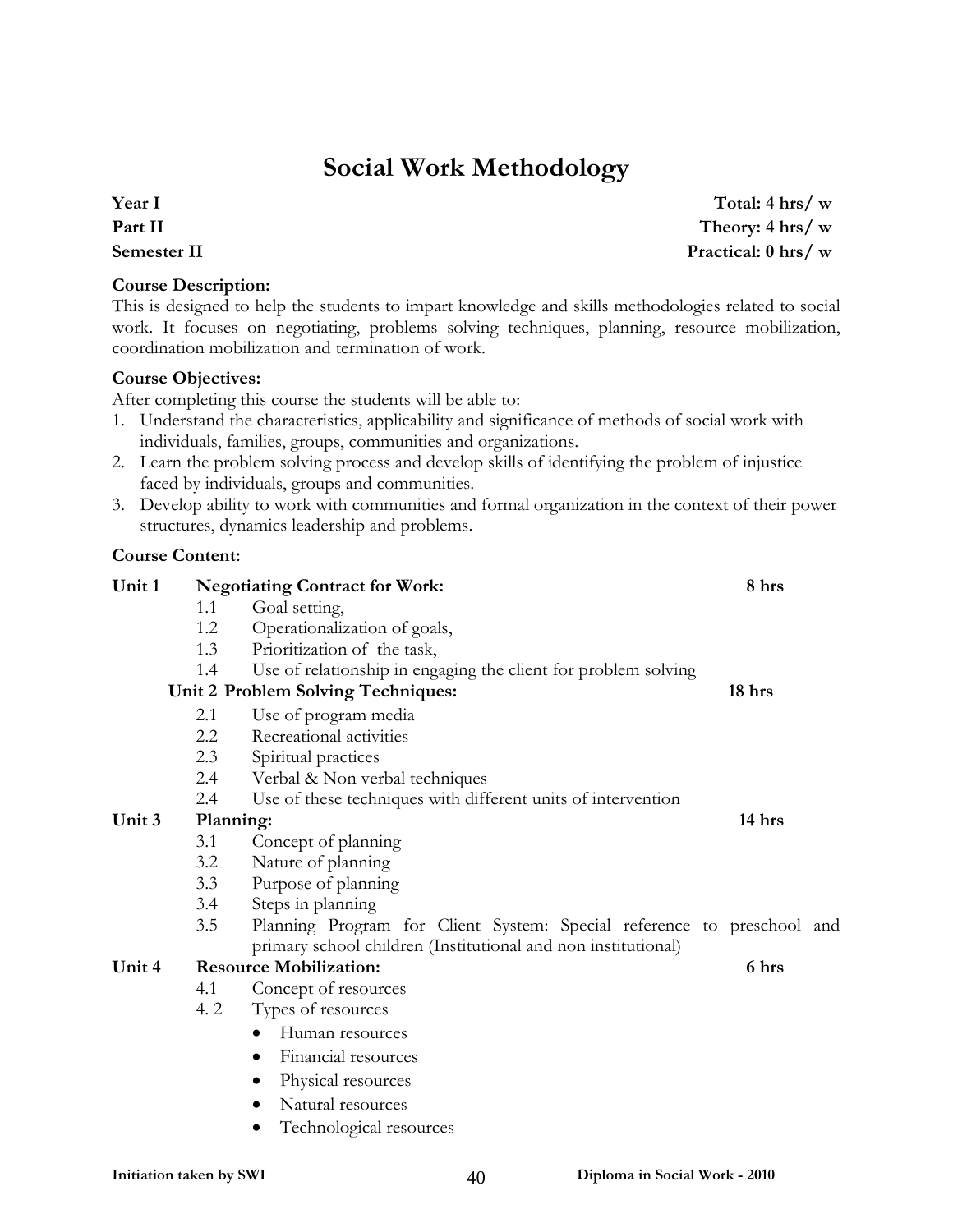|        | 4.3                | Methods and process of Mobilization of Resources: (human resources, financial |       |
|--------|--------------------|-------------------------------------------------------------------------------|-------|
|        |                    | resources, physical resources, technological resources)                       |       |
| Unit 5 |                    | Coordination:                                                                 | 4 hrs |
|        | 5.1                | Concept of coordination                                                       |       |
|        | 5.2                | Methods of coordination                                                       |       |
|        | 5.3                | Coordination skills                                                           |       |
|        | 5.4                | Coordination of different Programs                                            |       |
| Unit 6 | <b>Evaluation:</b> |                                                                               | 6 hrs |
|        | 6.1                | Comprehensive concept of evaluation                                           |       |
|        | 6.2                | Informal and formal evaluation                                                |       |
|        | 6.3                | Methods:                                                                      |       |
|        |                    | Formative and summative evaluation                                            |       |
|        |                    | Quantitative and qualitative evaluation                                       |       |
|        |                    | Components of program evaluation                                              |       |
|        | 6.4                | Evaluating problem solving processes                                          |       |
| Unit 7 |                    | Termination:                                                                  | 4 hrs |
|        | 7.1                | Concept of termination                                                        |       |
|        | 7.2                | Process of termination                                                        |       |
|        | 7.3                | Termination of work with client system                                        |       |

#### **Text Books:**

- Garvin C. D., Contemporary Group Work, New Jersey, Prentice-Hall Inc., 1981.
- Mathew, G., An Introduction to Social Case Work, Mumbai, Tata Institute of Social Sciences, 1992.
- Ross, M. G., Community Organization: theory and practice, New York, Jarper Brother, 1955.
- Tropman, J. et. (eds), Tactics and Techniques of Community Intervention, Illinois, F.E. Peacock Publishers Inc, 1995.

- Alinsky, S., Rules for Radicals, New York, Random House, 1071.
- Batten J. R., The Non-directive Approach to Group and Community Work, London, Oxford University Press, 1969.
- Bogartz, H. and Dahal, D.R., Development Studies: Self-Help Organizations, Kathmandu, NEFAS, 1996.
- Cox. F.M. et. al., Strategies of Community Organization, Itasea, F.E. Peacock, 1987.
- Desai M., Family Intervention: A Course Compendium, Mumbai, Tata Institute of Social Sciences, 1994.
- Desai, M. et. al. (eds), Towards people Centered Development (part I and II), Mumbai, Tata Institute of Social Sciences, 1996.
- Dunham, A., Community Welfare Organization, New York, Themes Y. Crowell, 1958.
- Freire, P., Pedagogy of the Oppressed, Harmonds Worth: Penguin, 1972.
- Himilton, G., Theory and Practice of Social Case Work, New York, Colombia University Press, 1940.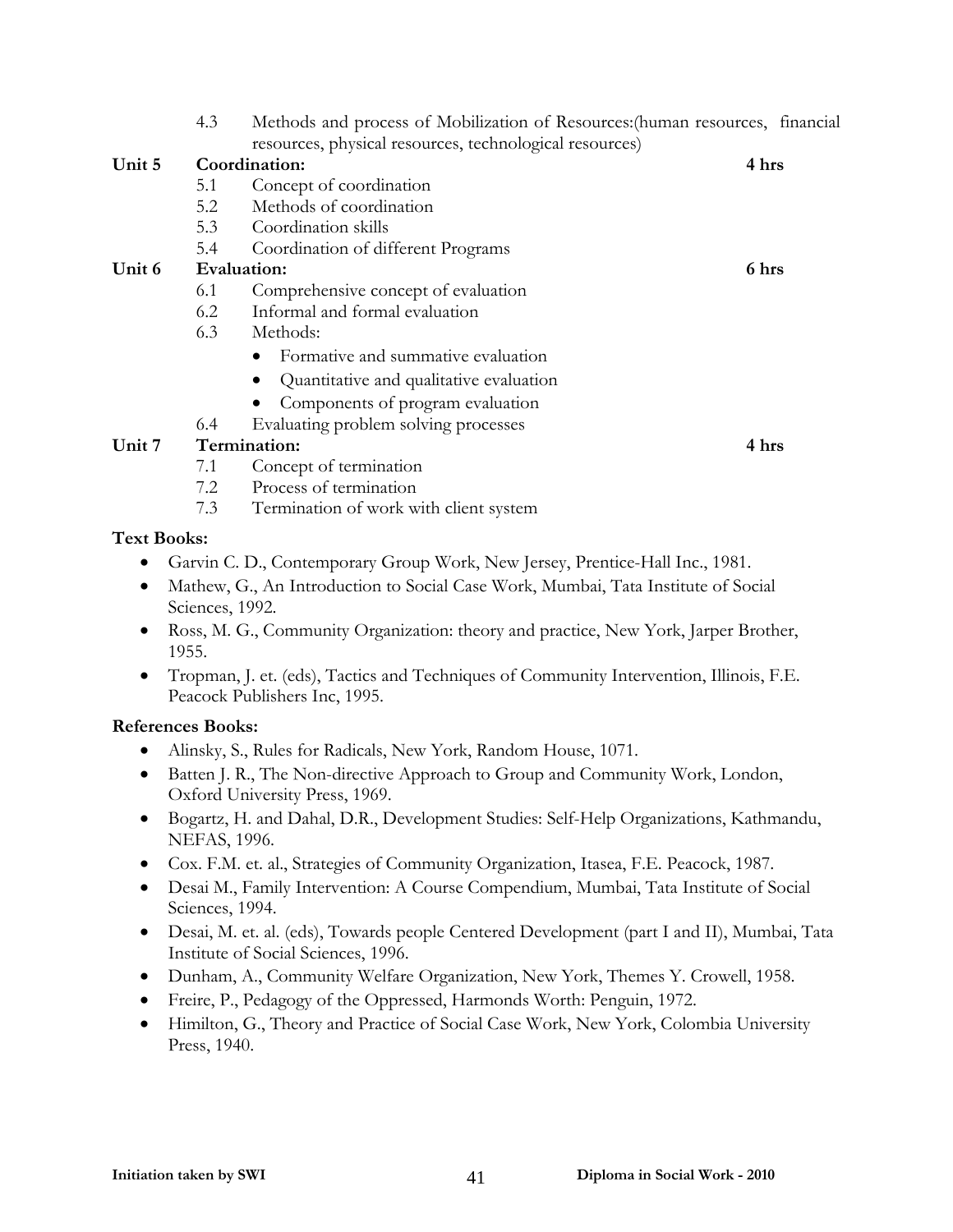# **Psychology**

**Year I Part II Semester II** 

#### **Course Description:**

This course intends to impart knowledge on the concepts, types, principles and application of psychology; determinants of individual differences, personality development and life skills. It gives emphasis on life skills in relation to social work professionals.

#### **Course Objectives:**

After completion of this entire course, students will be able to:

- 1. State the significance of psychology and its relevancy in social work
- 2. Understand basic psychological concept in human behavior
- 3. Describe the psychological adjustment and mental health
- 4. Sort different stages of human development
- 5. Understand individual different determinants and personality
- 6. Explore idea on the application of life skills with the demands and challenges of human everyday life.

#### **Course Contents:**

#### Unit 1 Introduction: 4 hrs

- 1.1 Relevance of Psychology in Social Work Practice-
	- General Psychology
	- Social Psychology
	- Clinical Psychology
- 1.2 Psychological base of behavior: central nervous system, peripheral nervous system and endocrine system
- 1.3 Environmental determinants of behavior: family, school and neighborhood
- 1.4 Deprivation nature and effects

#### **Unit 2 General Psychology (Basic Psychological Concept in Human Behavior): 4 hrs**

- 2.1 Introduction
- 2.2 Learning
- 2.3 Memory
- 2.4 Perception
- 2.5 Attitude
- 2.6 Motivation
- 2.7 Emotion
- 2.8 Personality
- 2.9 Basic Psychological Concepts In Human Behavior- Introduction, attitude and value, prejudice, learning, memory, perception, stereotypes, motivation

#### Unit 3 Developmental Psychology: 10 hrs **10 hrs 10 hrs**

- 3.1 Introduction:
	- Definition
		- The life span

#### **Total: 4 hrs/ w Theory: 4 hrs/ w Practical: 0 hrs/ w**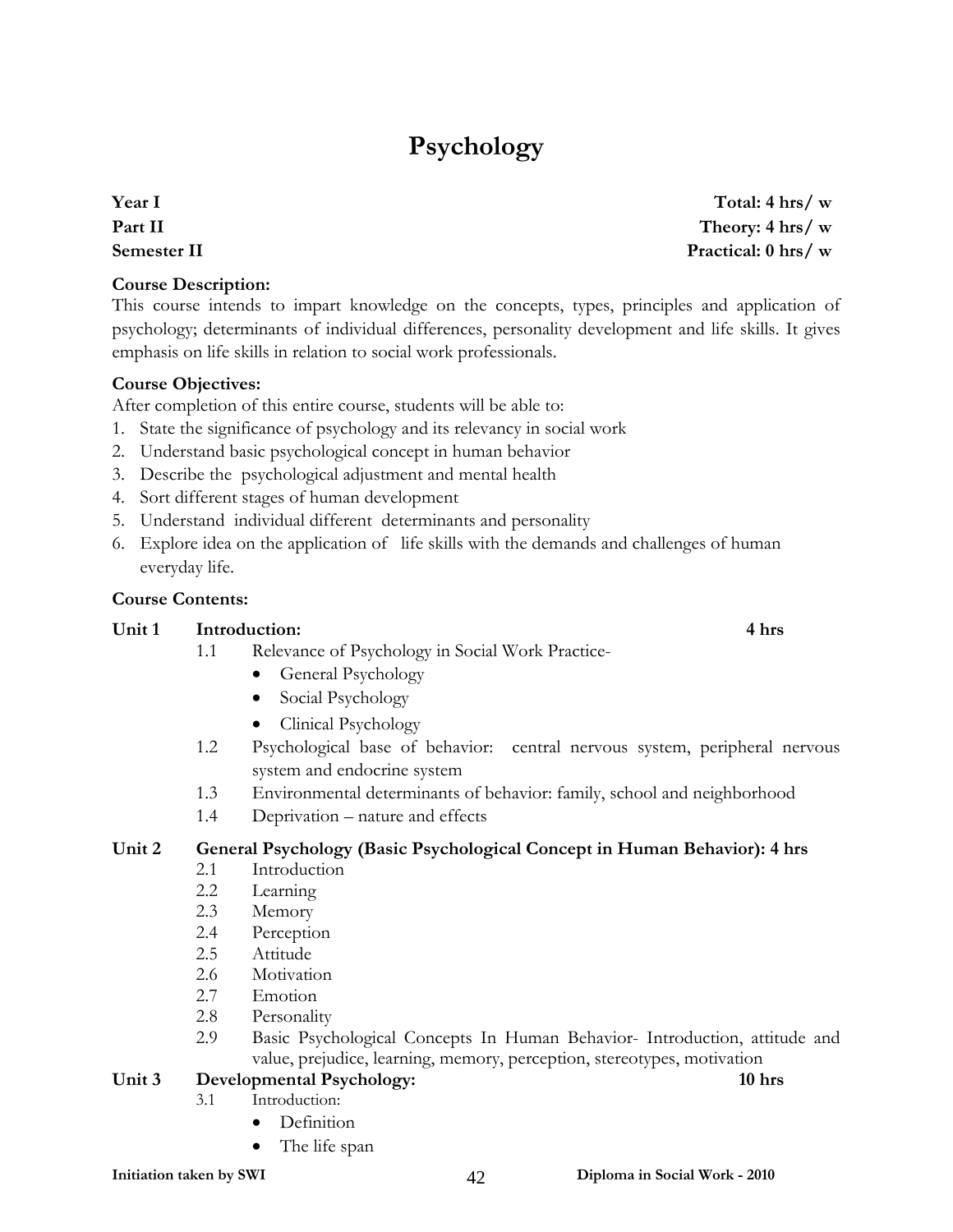- Happiness and Unhappiness during the life span
- 3.2 Nature and stages of following human development and their major characteristics
	- Prenatal Period
	- **Infancy**
	- Babyhood
	- Early Childhood
	- Late Childhood
	- Adolescent
	- Adulthood
	- Middle age
	- Old Age

#### **Unit 4 Individual Differences and Personality: 10 hrs**

- 4.1 Individual differences: determinants of individual differences; individual differences in intelligence, aptitudes, interests, and achievement
- 4.2 Personality: concept; approaches to the study of personality; psychoanalytic approach, trait-approach; types of personality (Kretschmer, Sheldon and Jung) factor affecting personality

#### Unit 5: Guidance: 6 hrs

- 5.1 Meaning
- 5.2 Purpose
- 5.3 Process and functions
- 5.4 Types:
	- Educational guidance
	- Personal guidance
- 5.5 Guidance services:
- 5.6 Inventory services
- 5.7 Information services
- 5.8 Placement and follow up services

#### Unit 6: Counseling: 6 hrs **6** hrs **6 6** hrs **6 6** hrs **6 6** hrs **6 6** hrs **6 6** hrs **6 6** hrs **6 6** hrs **6 6** hrs **6 6** hrs **6 6** hrs **6 6** hrs **6 6** hrs **6 6** hrs **6 6** hrs **6 6** hrs **6 6**

- 6.1 Meaning
- 6.2 Purpose and function
- 6.3 Types:
- 6.4 Diagnostic counseling
- 6.5 Therapeutic counseling
- 6.6 Directive and non directive approaches of counseling
- 6.7 Technique:
- 6.8 Individual counseling
- 6.9 Group counseling

#### **Unit 7 Life Skills (Including subset categories): 20 hrs**

**7.1 Communication and Interpersonal Skills** (10 hrs)

## • **Interpersonal communication skills**

- Verbal/Nonverbal communication
- Active listening
- Expressing feelings; giving feedback (without blaming) and receiving feedback
- **Negotiation/refusal skills** 
	- Negotiation and conflict management

#### **Initiation taken by SWI**   $43$  **Diploma in Social Work - 2010**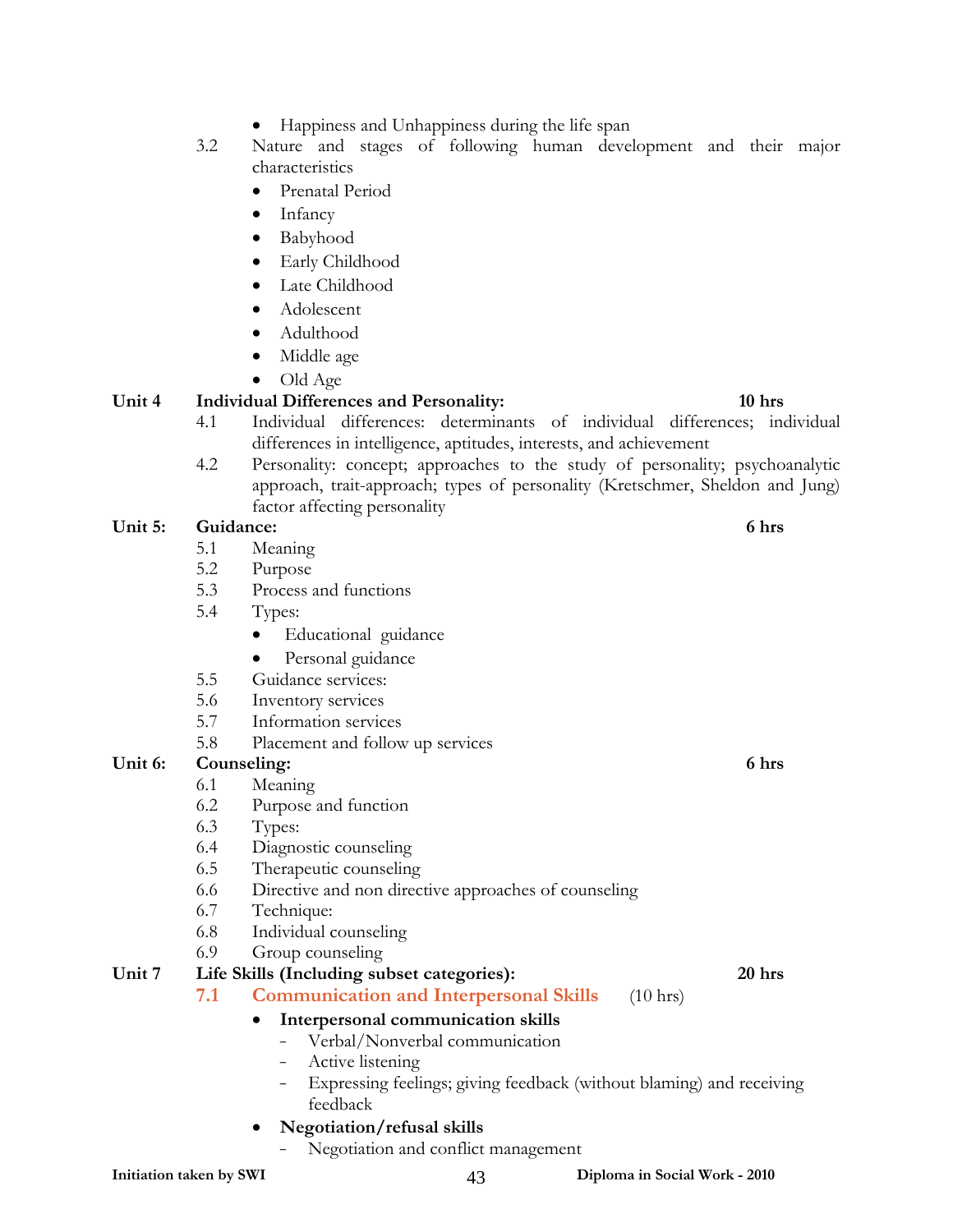- Assertiveness skills
- Refusal skills
- **Empathy**
	- Ability to listen and understand another's needs and circumstances and express that understanding
- **Cooperation and Teamwork**
	- Expressing respect for others' contributions and different styles
	- Assessing one's own abilities and contributing to the group
- **Advocacy Skills**
	- Influencing skills & persuasion
	- Networking and motivation skills

#### **7.2 Decision-Making and Critical Thinking Skills** (4 hrs)

#### • **Decision making / problem solving skills**

- Information gathering skills
- Evaluating future consequences of present actions for self and others
- Determining alternative solutions to problems
- Analysis skills regarding the influence of values and attitudes of self and others on motivation

#### • **Critical thinking skills**

- Analyzing peer and media influences
- Analyzing attitudes, values, social norms and beliefs and factors affecting these
- Identifying relevant information and information sources

#### **7.3 Coping and Self-Management Skills**(6 hrs

#### • **Skills for increasing internal locus of control**

- Self esteem/confidence building skills
- Self awareness skills including awareness of rights, influences, values, attitudes, rights, strengths and weaknesses
- Goal setting skills
- Self evaluation / Self assessment / Self-monitoring skills
- **Skills for managing feelings**
	- Anger management
	- Dealing with grief and anxiety
	- Coping skills for dealing with loss, abuse, trauma
- **Skills for managing stress**
	- Time management
	- Positive thinking
	- Relaxation techniques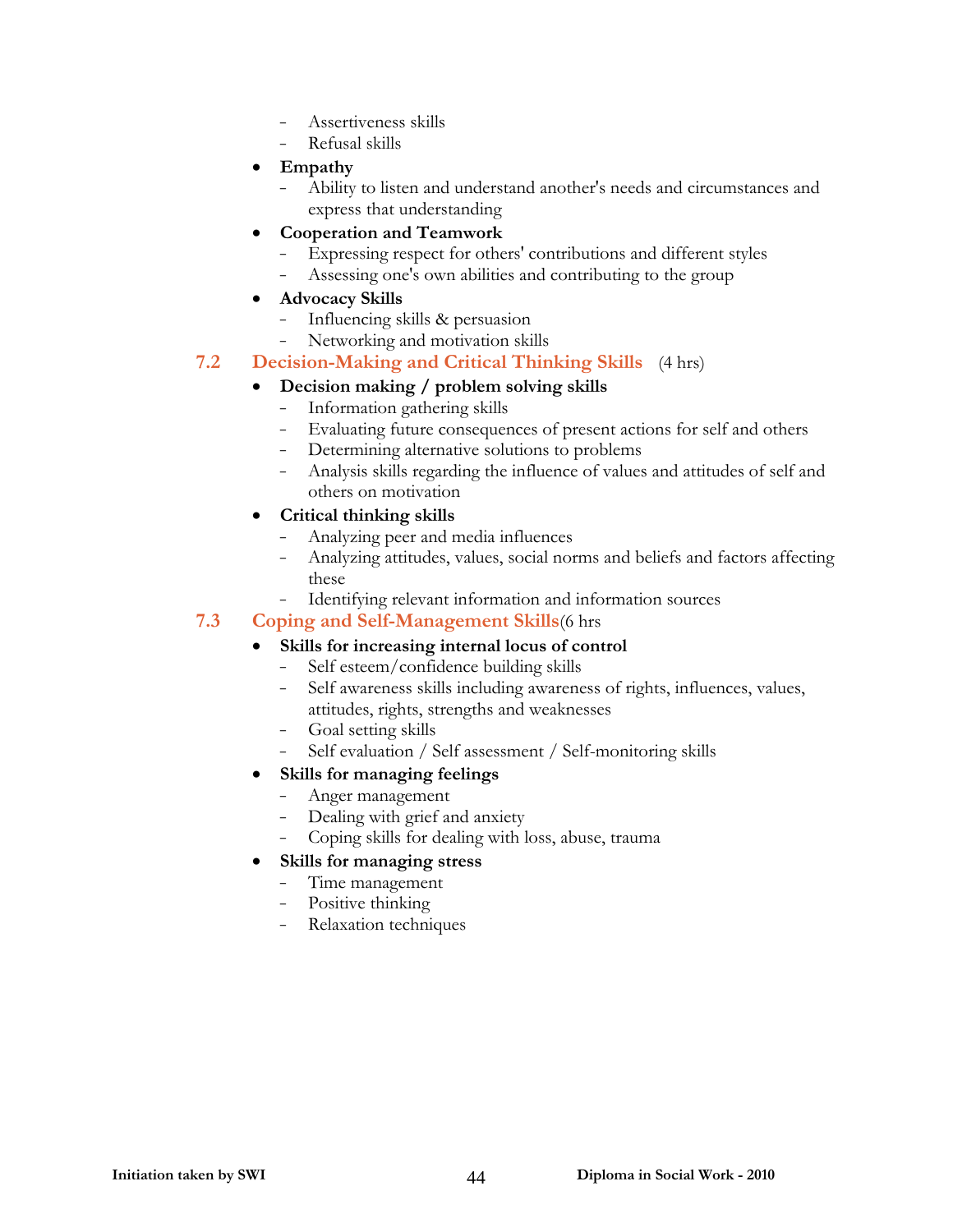- Clifford T. Morgan (et. al), (Seventh edition, 1993), Introduction to Psychology, Reprinted in India
- Elizabeth B. Hurlock, (fifth edition, 2002), Development Psychology, A Life-Span Approach, India-New Delhi
- Elizabeth B. Hurlock, (six edition, 2005), Child Development, India-New Delhi
- Henry Clay Lindgren, (Second edition, 1991), An Introduction to Social Psychology, India-New Delhi
- James Vadackumchery, John Kattakayam, (1995), Human Behaviour and Law Enforcement, India- New Delhi
- Robert A. Baron, (2008), Psychology, India- New Delhi
- Wikipedia, the free encyclopedia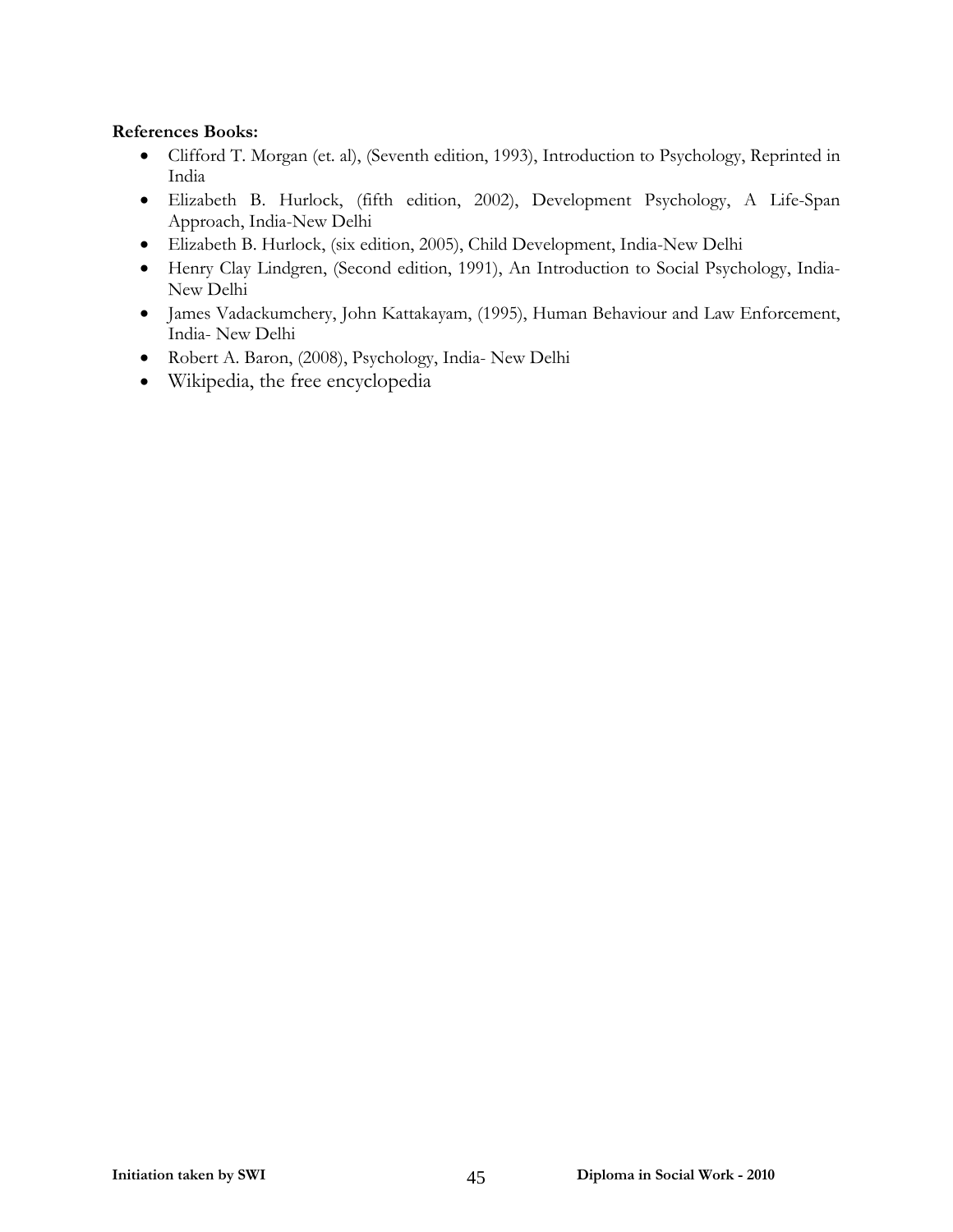# **Computer Application**

**Year: 2 Part: II Semester: IV** 

This course is intended to provide students with the knowledge and skills on computer system and Information Technology. It also deals with the emerging trends in global market of Information Technology.

#### **Course objectives:**

**Course description:**

After the successful completion of this course, the students will be able to:

- 1. Understand computer system, computer hardware and software
- 2. Install and use required Operating System, Application Software and utilities
- 3. Perform binary, octal and hexa-decimal calculations and conversions
- 4. Know System Development Life Cycle (SDLC)
- 5. Configure IP addresses on computers on network
- 6. Understand concept of internet and e-commerce

## **Theory**

#### **Unit 1 Introduction to Computer 3 hrs**

- 1.1.Introduction to Computer
- 1.2.History of Computer with generations and types
- 1.3.Characteristics of computer in relation to Accuracy, Speed, Vast Storage, Reliability, Diligence, Automatic, Non-intelligence, Versatility
- 1.4.Applications of computer in various sectors

#### Unit 2 Computer System 4 hrs

- 2.1.Components of computers:
	- 2.1.1.Input and Output Devices:

**Input Devices:** Keyboard, Mouse, Microphone

**Output Devices:** Monitors, Printers: Impact (Dot Matrix); Non-Impact (Ink-jet and laser printer), Speaker

2.2.Central Processing Unit (CPU)

2.2.1.*Control Unit (CU), Arithmetic Logic Unit (ALU) and Registers:* 

- 2.3.Classification of storage media
	- 2.3.1.Primary Storage: Cache Memory, Virtual Memory, RAM and ROM and their types
	- 2.3.2. Auxiliary Storage: Magnetic Tape; Magnetic Disks: Hard Disk, Pen Drive, Memory Card, Optical Disk: CD, DVD, Magneto-Optical (MO) devices, The Blue-Ray Technology

**Total: 6 hrs/ w Theory:4 hrs/ w Practical: 2 hrs/ w**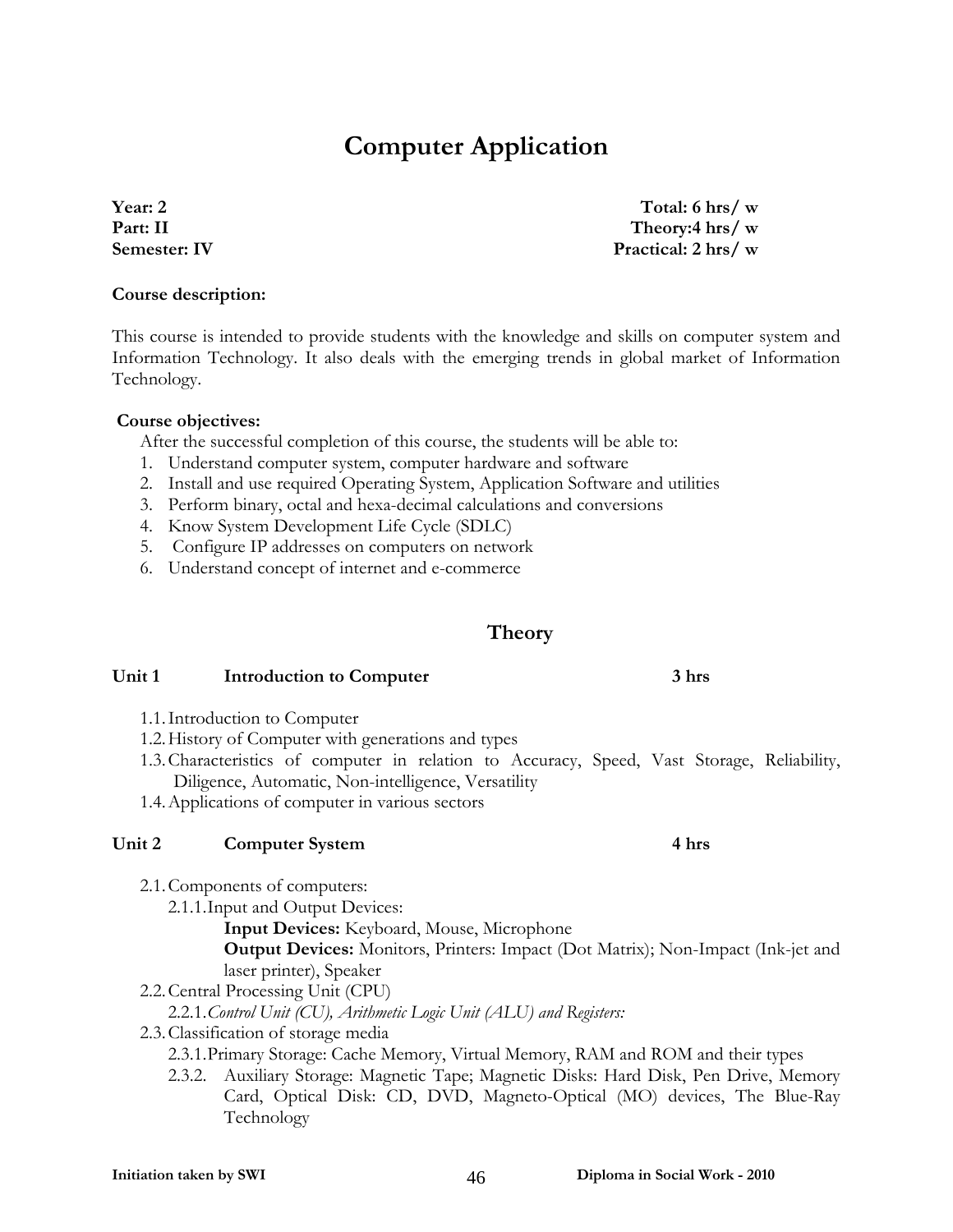#### Unit 3 Computer Program 8 hrs

- 3.1.Computer Software
	- 3.1.1.Introduction
	- 3.1.2.System Software: Operating System (MS DOS, MS Windows), Utility Software 3.1.3. Application Software: Word Processor, Spread Sheet, Presentation Tool

#### **Unit 4 Number System, Boolean Operations and Logic Gates 3 hrs**

- 4.1.Decimal, Binary Octal and Hexa-decimal number system
- 4.2.Binary-to-Decimal and Decimal-to-Binary conversion
- 4.3.Binary addition and subtraction
- 4.4.Logic AND, OR and NOT logic gates
- 4.5.Combinational circuit

#### **Unit 5 Problem Solving Using Computers 2 hrs**

- 5.1.Algorithm and Flowchart as one of the steps in problem solving
- 5.2.Problem Solving using computers and Programming Techniques
- 5.3.Machine Language, Assembly Language, High-Level and Low-Level Language
- 5.4.Assemblers, Compilers and Interpreters

## **Unit 6 Computer System Analysis and Development 2 hrs**  6.1. Steps in System Development Life Cycle (SDLC) a. Investigation b. System Analysis c. System Design d. Program Development

- e. Testing/Debugging
- f. Implementation
- g. Documentation
- h. Maintenance

#### **Unit 7 Multimedia 2 hrs**

- 7.1.Multimedia and its various uses
- 7.2.Various image file formats: PNG, JPEG, GIF, TIF, etc.
- 7.3.Animation, audio and video files

#### **Unit 8 Computer Network 2 hrs**

- 8.1.Introduction to Computer Network
- 8.2.Discuss TCP/IP protocol stack
- 8.3.Types of network: LAN, MAN and WAN
- 8.4.Categorization of networks in terms of Internet and Intranet

#### **Unit 9 Introduction to the Internet E-Commerce 3 hrs**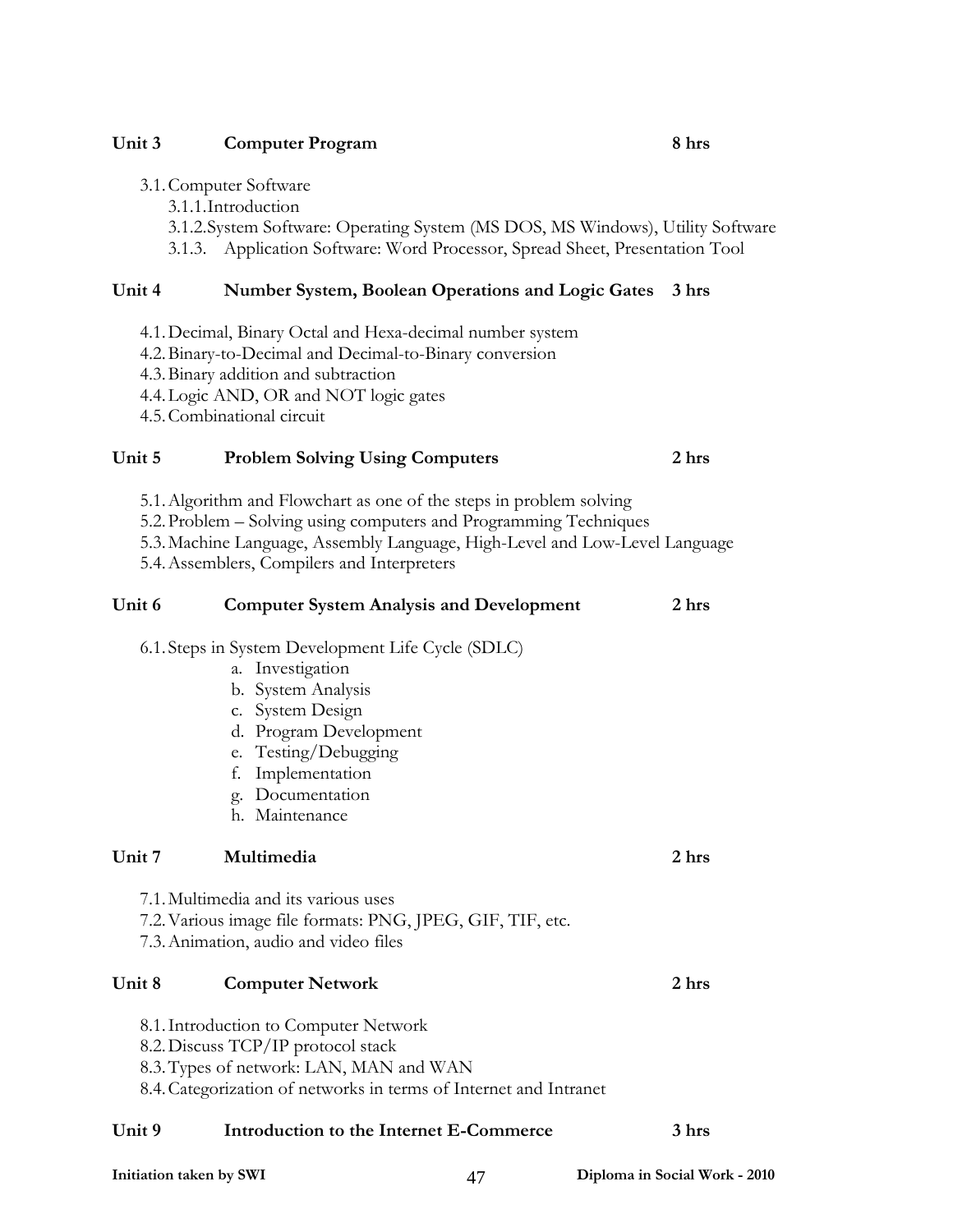#### 9.1.Client-Server architecture of computer networks

- 9.2.World Wide Web (www)
- 9.3. Static vs. dynamic contents on the web
- 9.4.Electronic mail (e-mail) and its importance
- 9.5.Basic concept of e-commerce
- 9.6.Types of e-commerce
- 9.7.Application of e-commerce

#### Unit 11 Societal Issues of Computer 1 hr

11.1. Computer Crime in context of various ethical issues in Computing 11.2. Cyber Law

#### **Practical**

## Unit 1 Computer Hardware 4 hrs 1.1.Identify various components of computer and acquire knowledge of basic computer parts 1.2.Perform computer assembling with device related issues 1.3.Use Plug & Play (P & P)devices Unit 2 Computer Software 4 hrs 2.1.Install Operating System 2.2.Install Device Drivers 2.3.Create Folders 2.4.Create Files (with & without extensions) 2.5.Customize Display Settings Unit 3 MS DOS 4 hrs 3.1.Execute DOS commands 3.1.1.Internal Commands 3.1.2.External Commands Unit 4 **MS Office** 14 hrs **14 hrs** 4.1.Apply MS Word application to prepare word documents 4.2.Apply MS Excel to perform calculations and create charts 4.3.Use MS PowerPoint to create presentations Unit 5 Computer Network and Internet 4 hrs 5.1.View computers on a network

- 5.2.Browse computers on network
- 5.3.Perform sharing of resources on network
- 5.4.Browse the internet using different browsers
- 5.5.Apply knowledge of e-commerce, etc.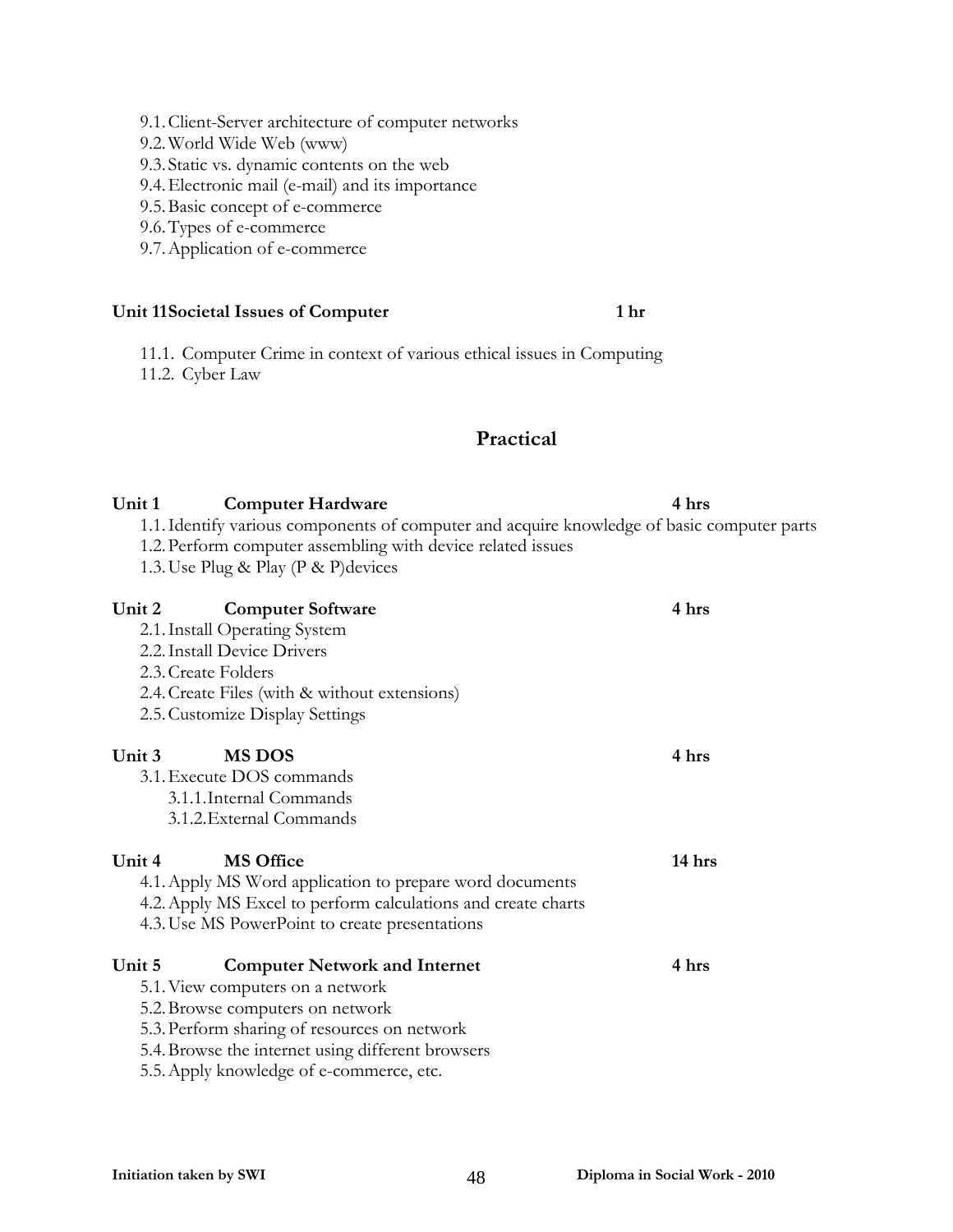- Norton, Peter, *Introduction to Computers*, Tata McGraw-Hill
- Sinha, P.K., *Computer Fundamentals,* BPB Publication
- Kahate, Atul, *Foundation of IT*, Tata McGraw-Hill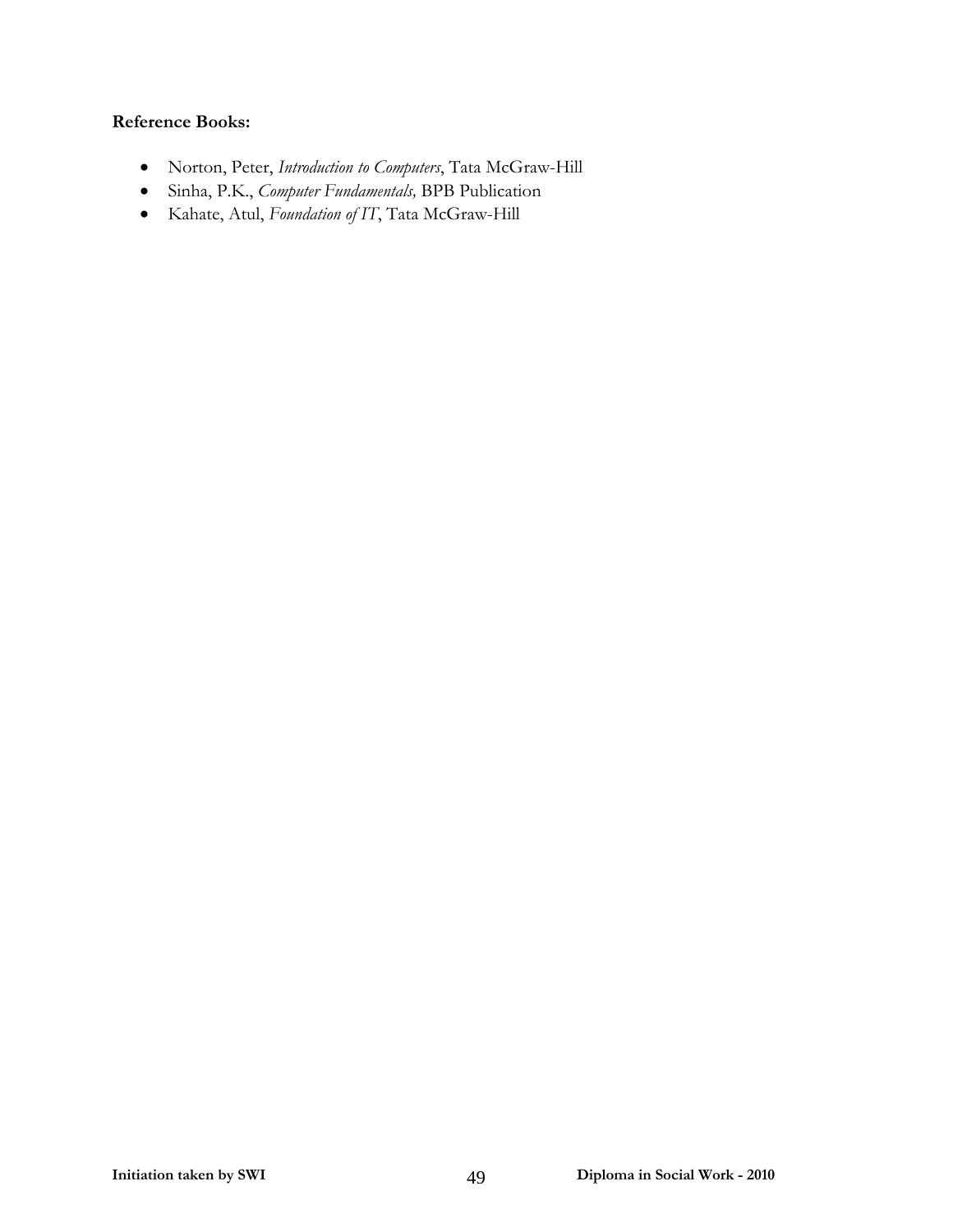# **Skills Lab II**

**Year I Part II Semester II** 

**Total: 2 hrs/ w Theory: 0 hrs/w Practical: 2 hrs/ w**

#### **Course Description:**

This course is designed to help students to equip with knowledge and skills on those practical components at lab setting which they would be performed during the period of social work field practicum. It especially, imparts skills on demonstration and simulation on different practical social work methods before performing real practical work.

#### **Course Objectives:**

After completing this course the students will be able to:

- 1. Understand in bridging the gap between the theory and practical and acquit them to real work situation
- 2. Percive and internalize skills demonstated by demonstrator related to social work.
- 3. Demonstrate/simulate various social work skills.

#### **Course Contents:**

#### **Activities/skills**

- 1. Conduct river of life exercise to explore own self
- 2. Prepare and present
- 3. Modeling; class members will model ethical behavior and identify incentives and obstacles
- 4. Conduct creative presentation using available resources
- 5. Conduct Interview in pare group identify problem, formulate planning and present
- 6. Share personal history ( Life span development)
- 7. Demonstration on: listening problems and provide counceeling
- 8. Content: exploring self awareness—understanding, recognizing, maximizing and
- 9. Practicing effective use of self in social work on all levels.
- 10. Modeling; class members will model ethical behavior and identify incentives and obstacles
- 11. Use of self; impact of role and setting

#### **Skill lab practice**

Under this course, each student will have to demonstrate and/or simulate all the above mentioned skills which start from guided practice level and end at overt level

Students should keep their skill lab records (logbook) signed periodically by their teacher.

#### **Evaluation procedure**

Under this scheme students will have to demonstrate and/or simulate all the above mentioned skills. The concerned teacher closely evaluates their performance of each skill to the evaluation sheet proposed. The given total of marks of performance of all the skills and skill lab recods (logbook) signed periodically by their teacher will be the criteria for total internal marks. There will be no final practical examination.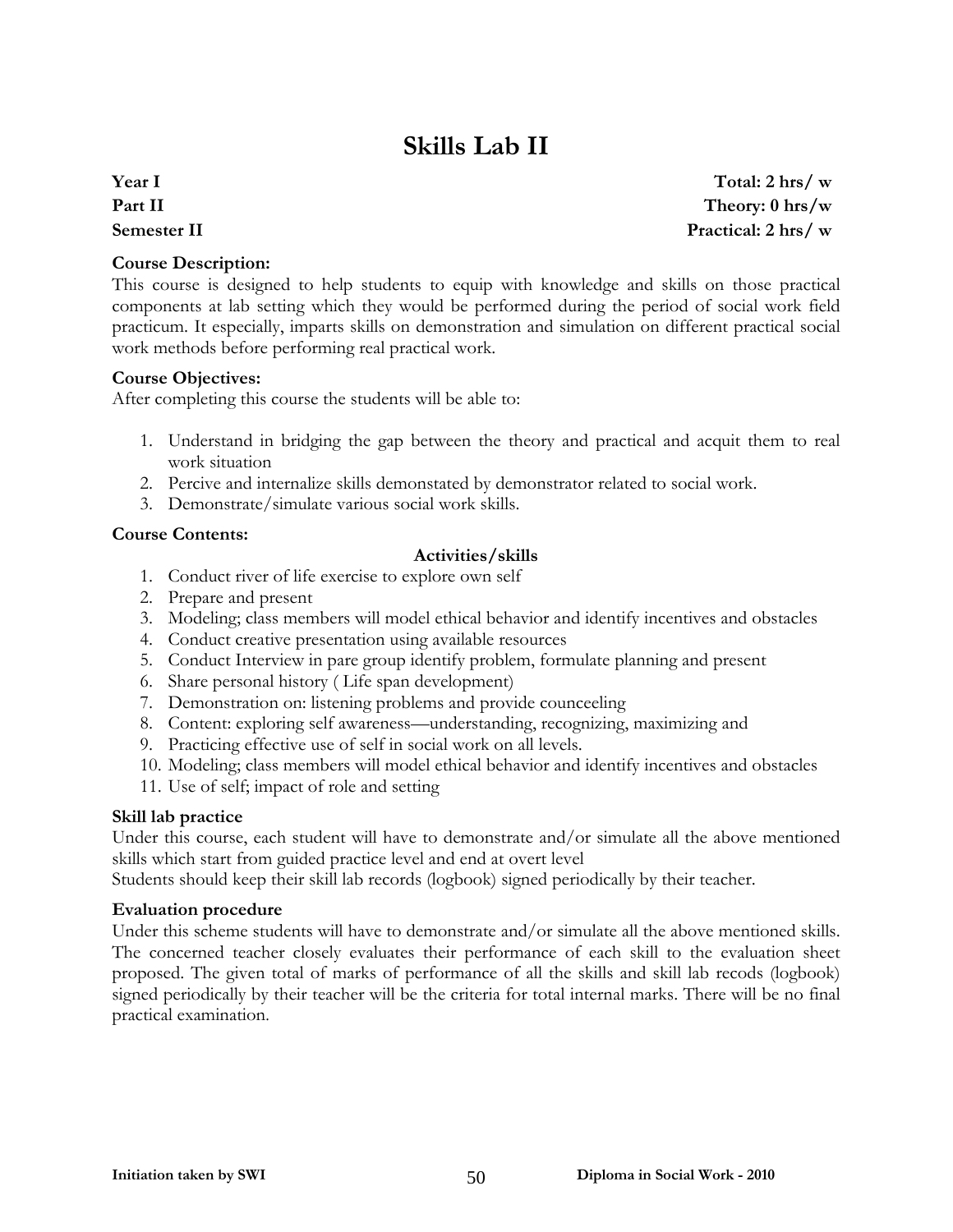#### *Distribution of marks for evaluation*

| S.N | Criteria                                                             | Distribution of marks | Total |            |              |
|-----|----------------------------------------------------------------------|-----------------------|-------|------------|--------------|
|     |                                                                      | Internal              | Final | Time       | <b>Marks</b> |
|     | Related subject teacher<br>(continuous evaluation of<br>perorrmance) | 40                    |       |            | 40           |
|     | Related subject teacher (skill lab<br>records/logbook)               | 10                    |       |            | 10           |
|     |                                                                      |                       |       | All total: | 50           |

**Important note:** *Each student must pass with a minimum of 60% marks. This means they must secure 30 marks in all total*

#### **Text Books:**

*Skill lab manual to be developed* 

#### **References Books:**

Cleak, H. & Wilson, J. (2007) Making the Most of Field Placement, Thomson, Australia.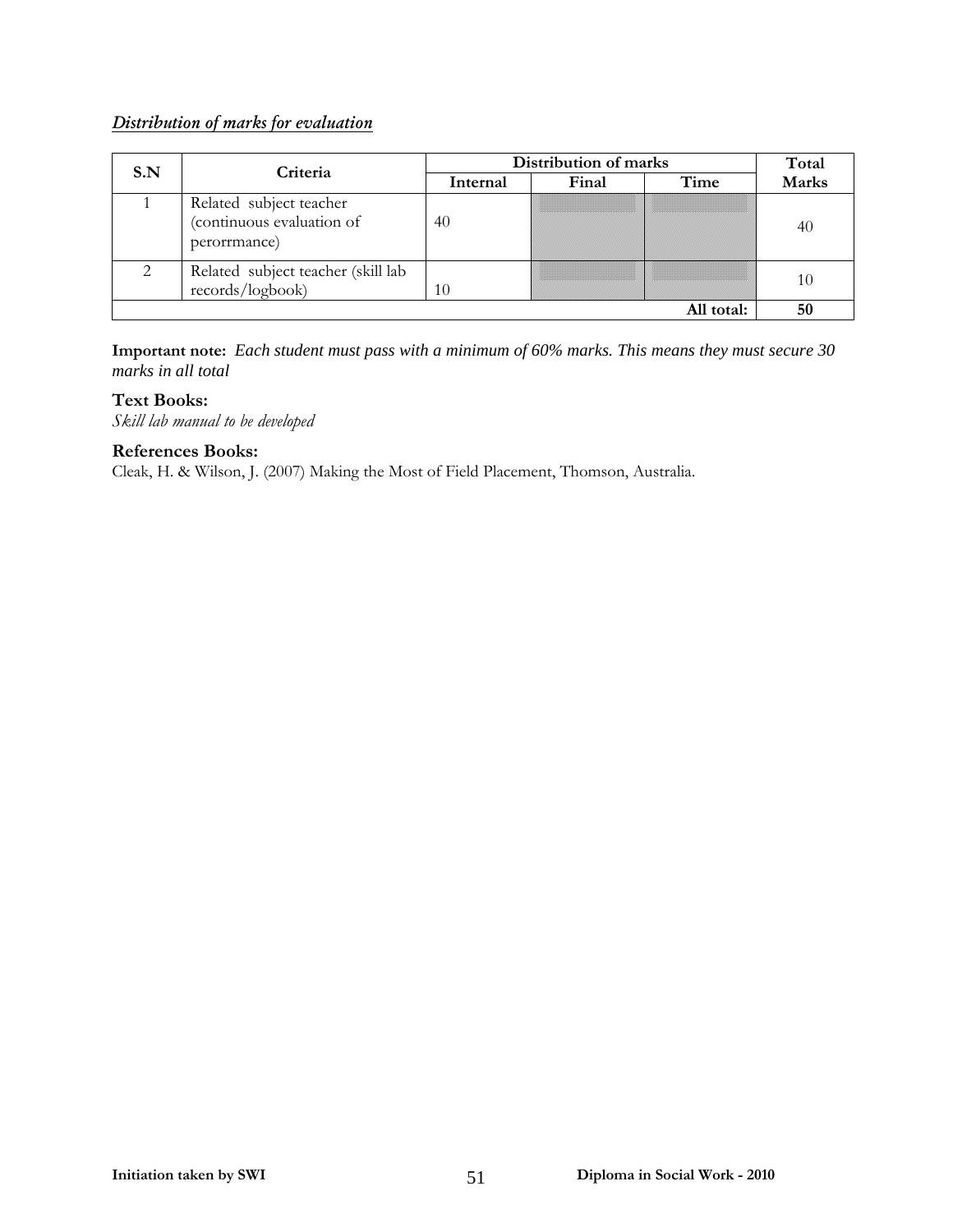# **Social Work Field Practicum II**

**Year I Part II Semester II** 

#### **Course Description:**

This course consists of practical components related to social works which the students have to be performed during the period of field practicum based on the learnt knowledge and skills at classroom and skill lab setting.

#### **Course Objectives:**

After completing this course the students will be able to:

- 1. Develop sensitivity towards the needs and problems of the stakeholders/clints.
- 2. Build purposefull relationship ingaging individuals, groups, and communities on problem solving process.
- 3. Aquire basic skills for analyzing simple problem situation and relatedness of agency intervention.
- 4. Understand basic process of development in society and the development stage of human behavior.
- 5. Learn skills on report writing and presentation.

#### **Course Contents:**

#### **Activities/skills**

- 1 Orient about Field Placement
	- Why Field Placement
	- Work need to be done in the field
	- Log writing
	- Report writing
	- Orientation on Field Organization
- 2 Build Professonal Relationship
- 3 Identify Problems/ Issues of target groups
- 4 Develop Healping Process
	- Negotiating contract for work with clients/groups
	- Goal setting, operationlise of goal
	- Priotization of task
- 5 Provide Care support based on the plan
	- Counseling, meeting, referral etc
- 6 Mobilise the avilabe resources to solve the problems
- 7 Provide Guidance
- 8 Understand and utilize problem solving in human relationships
- 9 Carry out assessment
- 10 Promote the principles of human rights and social justice
- 11 Ensure systems of accountability are in place for their work

#### **Field work assignment**

*Field work assignments individual and group assignments Assigned as per the setting by the field supervisor*

**Total: 14 hrs/ w Theory: 0 hrs/ w Practical: 14 hrs/ w**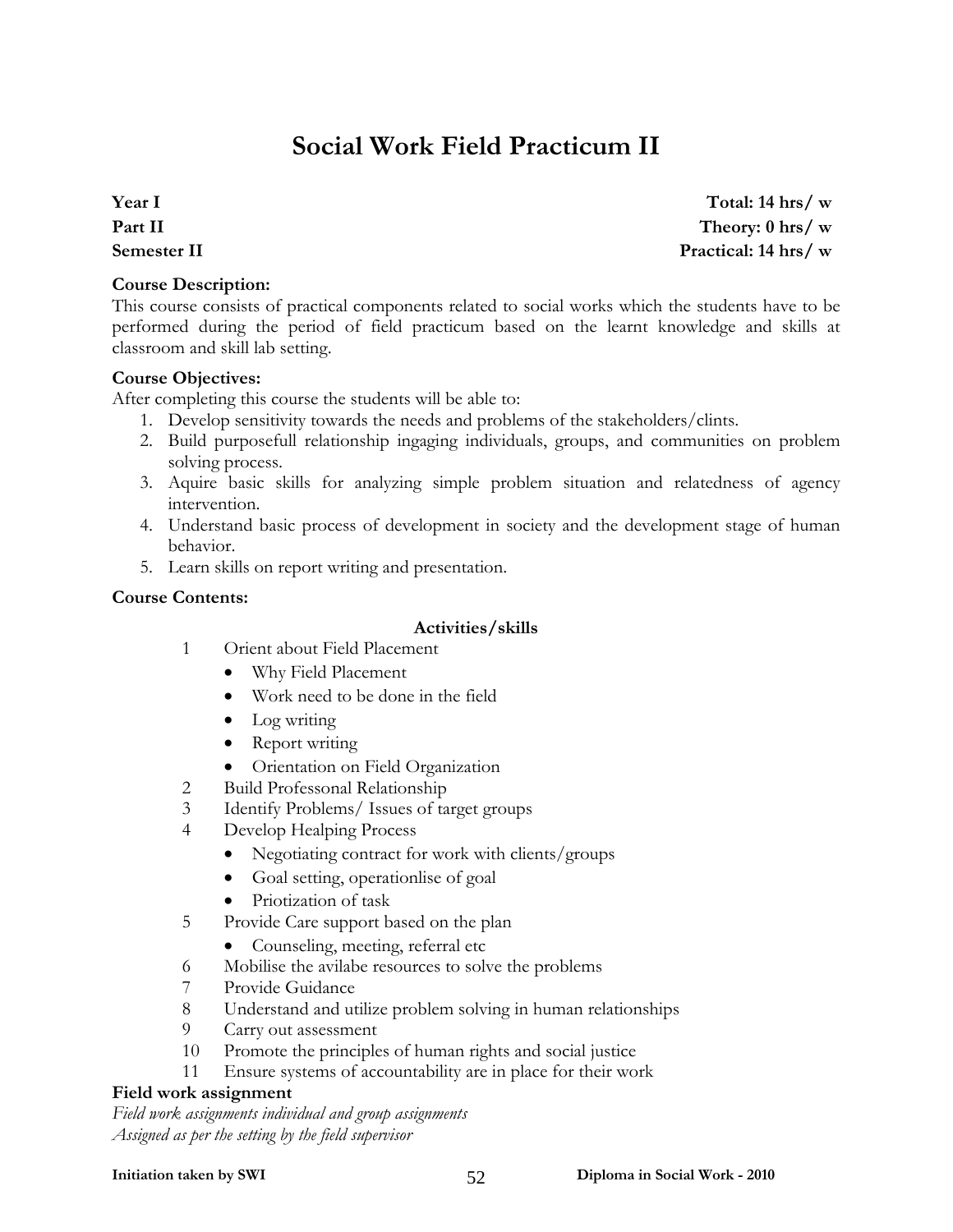**Duration:** 12 hrs/wx15 w= 180 hrs

#### **Field placement**

The students are expected to do field work of full working days of the agencies during mentioned placement period to perform above mentioned tasks. Field work supervisors will facilitate to get maximum exposure in practicing above mentioned tasks.

Students should be present in the field at least 90% of the allotted days to be eligible to sit in the final examination. Students will have to perform all assigned takss under the supervision of field supervisor and may be allowed to perform all the assigned tasks independently if the field practicum supervisor finds them perfect.

Students should keep their practical records (logbook) signed periodically by their field supervisor/instructor and they also prepare field practicum individual reports

#### **Evaluation procedure**

Under this scheme students will have to perform all the assigned tasks. At the end of the term the field supervisor closely evaluates their performance for accuracy according to the evaluation sheet proposed. At the end of the course there will be a final practical examination.

| <b>Section</b> | Evaluaton critera                                                                                                          | Distribution of marks | Total |                  |              |
|----------------|----------------------------------------------------------------------------------------------------------------------------|-----------------------|-------|------------------|--------------|
|                |                                                                                                                            | Internal              | Final | Time             | <b>Marks</b> |
|                | Related field work<br>supervisor/teacher (continuous<br>evaluation)                                                        | 50                    |       |                  | 50           |
| $\mathfrak{D}$ | Related institution<br>supervisor/teacher (continuous<br>evaluation)                                                       | 50                    |       |                  | 50           |
| $\mathcal{E}$  | CTEVT appointed examiner (at<br>the end of the field practicum)<br>Report<br>Log books<br>Presentation including viva<br>٠ |                       | 100   | 3 <sub>hrs</sub> | 100          |
|                |                                                                                                                            |                       |       | All total:       | 200          |

#### *Distribution of marks for evaluation*

**Important note:** *Each student must pass in each of the section of the evaluation as presented above with a minimum of 60% marks. This means they must secure 30 each in section 1 and 2 and 60 marks in section 3.*

#### **Text Books:**

• Social Work Field Practicum Manual to be developed

- Munson Carlton E (Ed) 1979. *Social Work Supervision*, The Free Press: New York.
- Sheafor, Bradford W, Charles R Horejsi and Gloria A Horejsi (1997) *Techniques and guidelines for field work practice*, 4<sup>th</sup> edition, Allyn and Bacon.
- Desai,A.S. (1989), Field Work Objectives for Bachelor Degree in Social Work, TISS, Mumbai.
- Gordon, Hamilton (1947), Theory and Practice of Social Case Work, Columbia University Press, new York.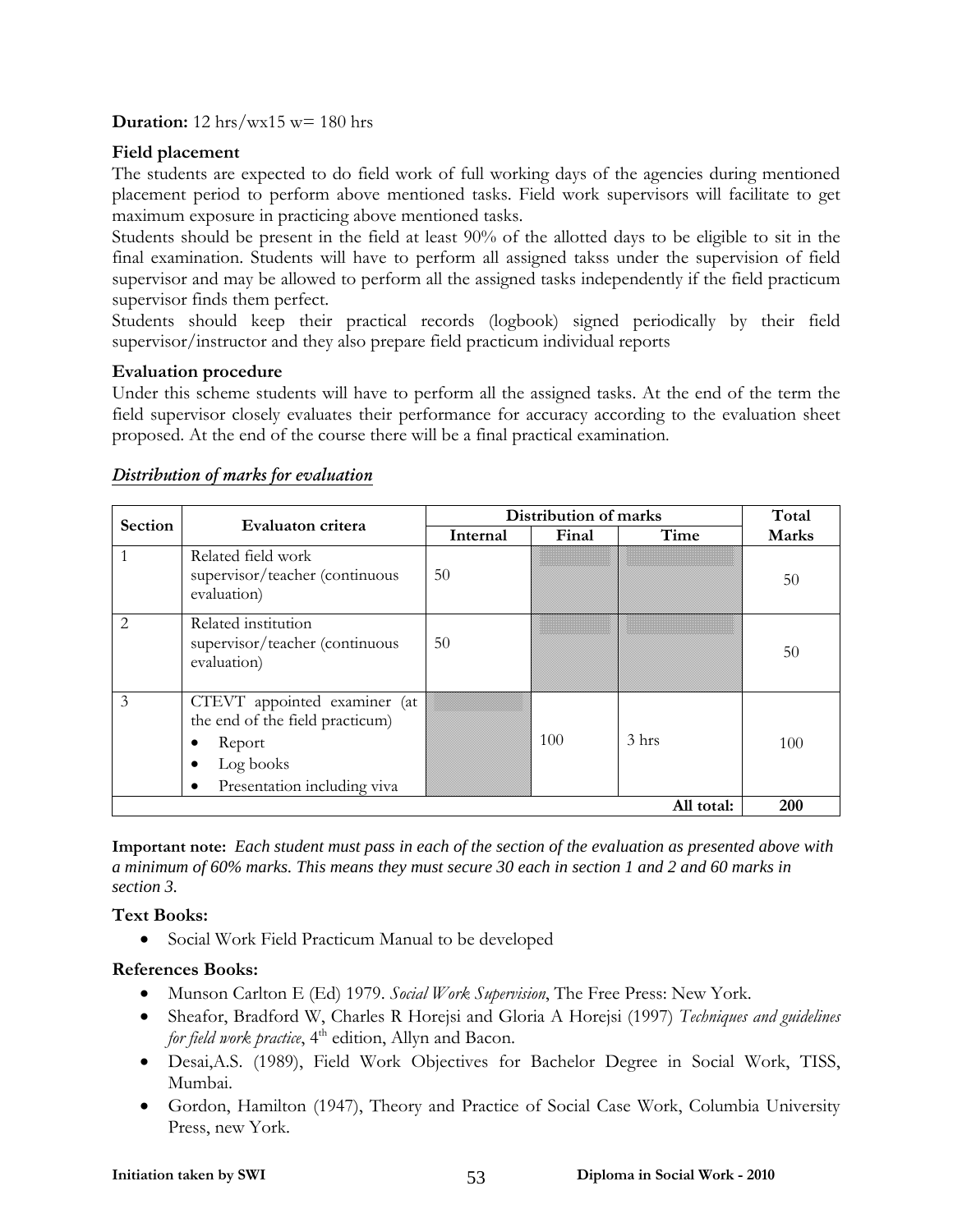# **Second Year**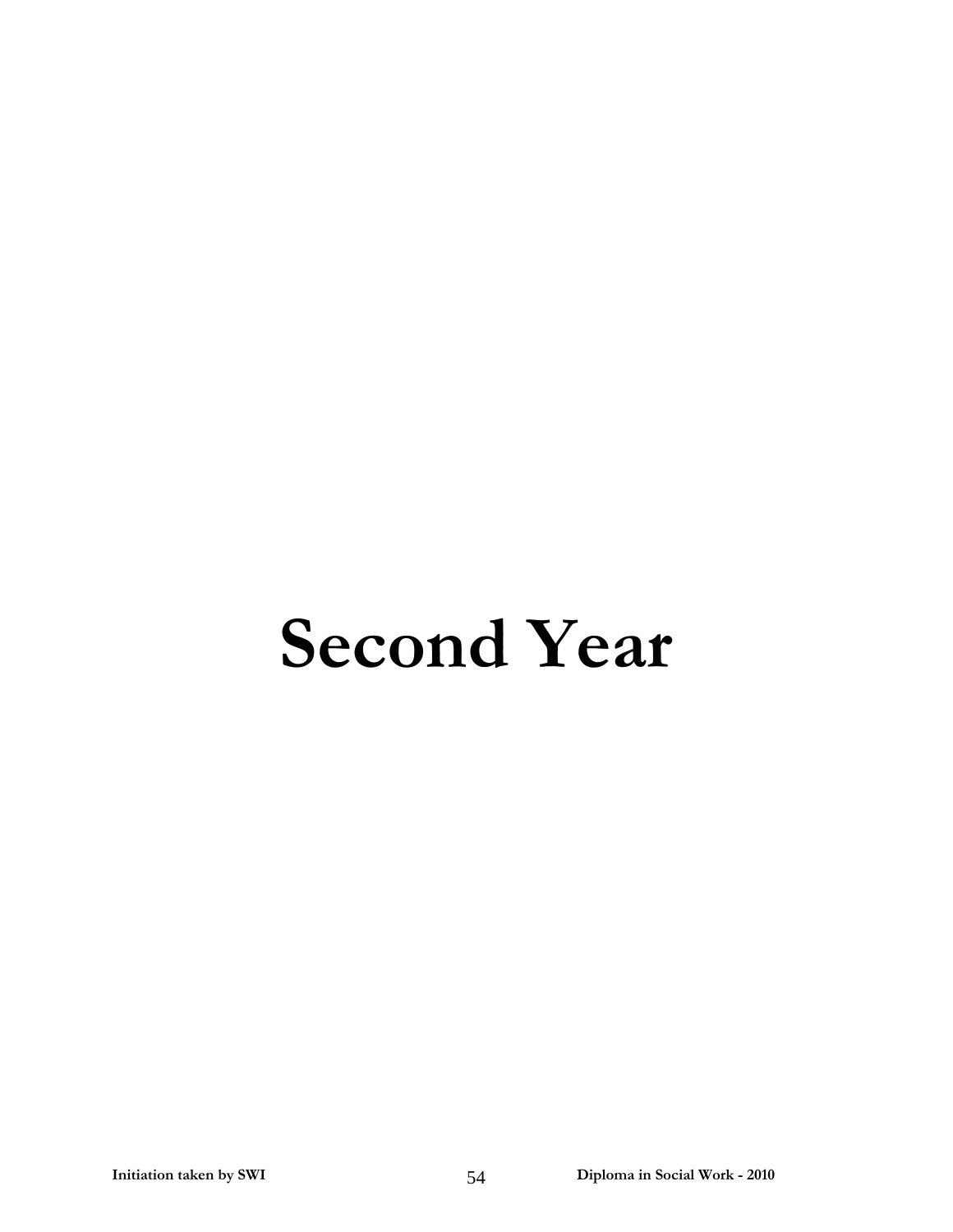# **Semester III**

- 1. Health and Environment
- 2. Mental Health (Abnormal Psychology)
- 3. Social Welfare Policies
- 4. Human Rights
- 5. Social Work and Professional Development
- 6. Cooperative and Micro Finance
- 7. Skill Lab III
- 8. Social Work Field Practicum III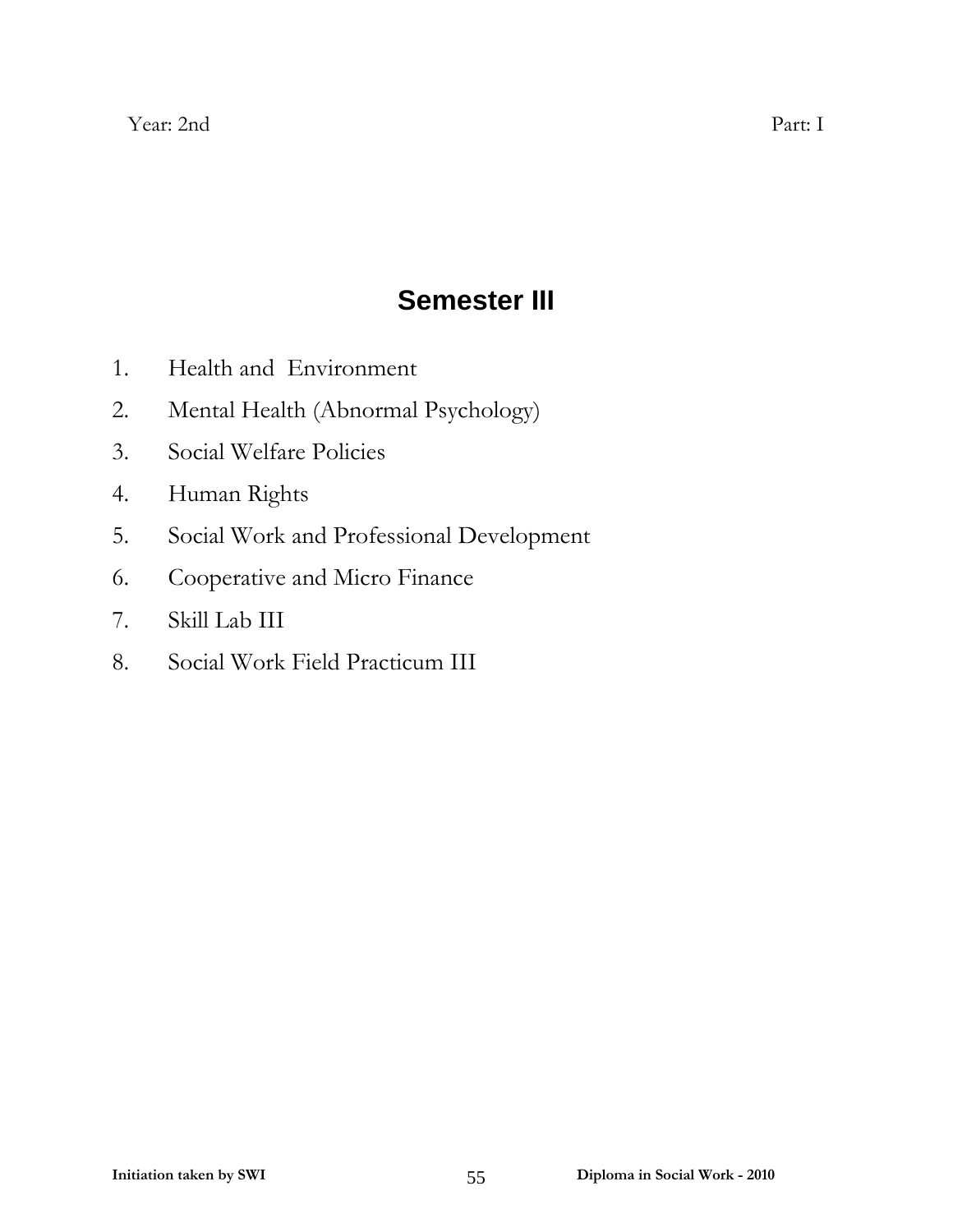# **Health and Environment**

**Year: II Part I Semester: II** 

#### **Course Description:**

This is designed to provide knowledge and skills on health and personal hygiene, environment, sanitation, current health problems, food and nutrition, environmental problems and sustainable development. It also intends to provide knowledge on reproduction, family planning and indigenous health practice.

#### **Course Objectives:**

After completing this course the students will be able to:

- 1. Understand the concept of health, hygiene, environment and sanitation
- 2. Know care of babies, physiology of reproduction and family planning services
- 3. Discuss importance of food and nutrition for human
- 4. Handle, manage and provide simple first aid and safety education
- 5. Overview current health scenario of Nepal
- 6. Explore idea of minimizing environmental problems

#### **Course Contents:**

#### **Unit 1 Concept of Health: 2 hrs**  1.1 Physical, 1.2 Mental,

- 1.3 Psychological,
- 1.4 Social and
- 1.5 Spiritual

#### **Unit 2: Environmental Sanitation (Environment & Sanitation):**

 **6 hrs** 

- 2.1 Introduction: environment, sanitation, personal hygiene
- 2.2 Factors responsible for polluting the environment
- 2.3 Appropriate technology to protect environment
- 2.4 Causes and effects of poor sanitation
- 2.5 Communicable diseases-airborne diseases, food and water borne diseases, their preventative and control measures
- 2.6 Solid Waste: Definition of solid waste, sources and types of solid waste, composition of municipal solid wastes in Nepal, hazardous waste, solid wastes management and safe disposal

| Unit 3 |                        | <b>Effects of Drugs:</b>                            | 2 hrs |
|--------|------------------------|-----------------------------------------------------|-------|
|        | 3.1                    | Concept of use of drug and alcohol                  |       |
|        | 3.2                    | Effects of drugs and alcohol                        |       |
|        | 3.3                    | Available services for the affected victims         |       |
| Unit 4 | <b>Care of Babies:</b> | 4 hrs                                               |       |
|        | 4.1                    | Ante-natal, intra-natal & Post natal care of babies |       |
| Unit 5 |                        | Reproduction:                                       | 4 hrs |
|        | 5.1 Concept            |                                                     |       |
|        |                        | $\mathsf{E} \cap \mathbb{D}$                        |       |

5.2 Physiology of Reproduction ( male and female)

**Total: 4 hrs/ w Theory: 4 hrs/w Practical: 0 hrs/ w**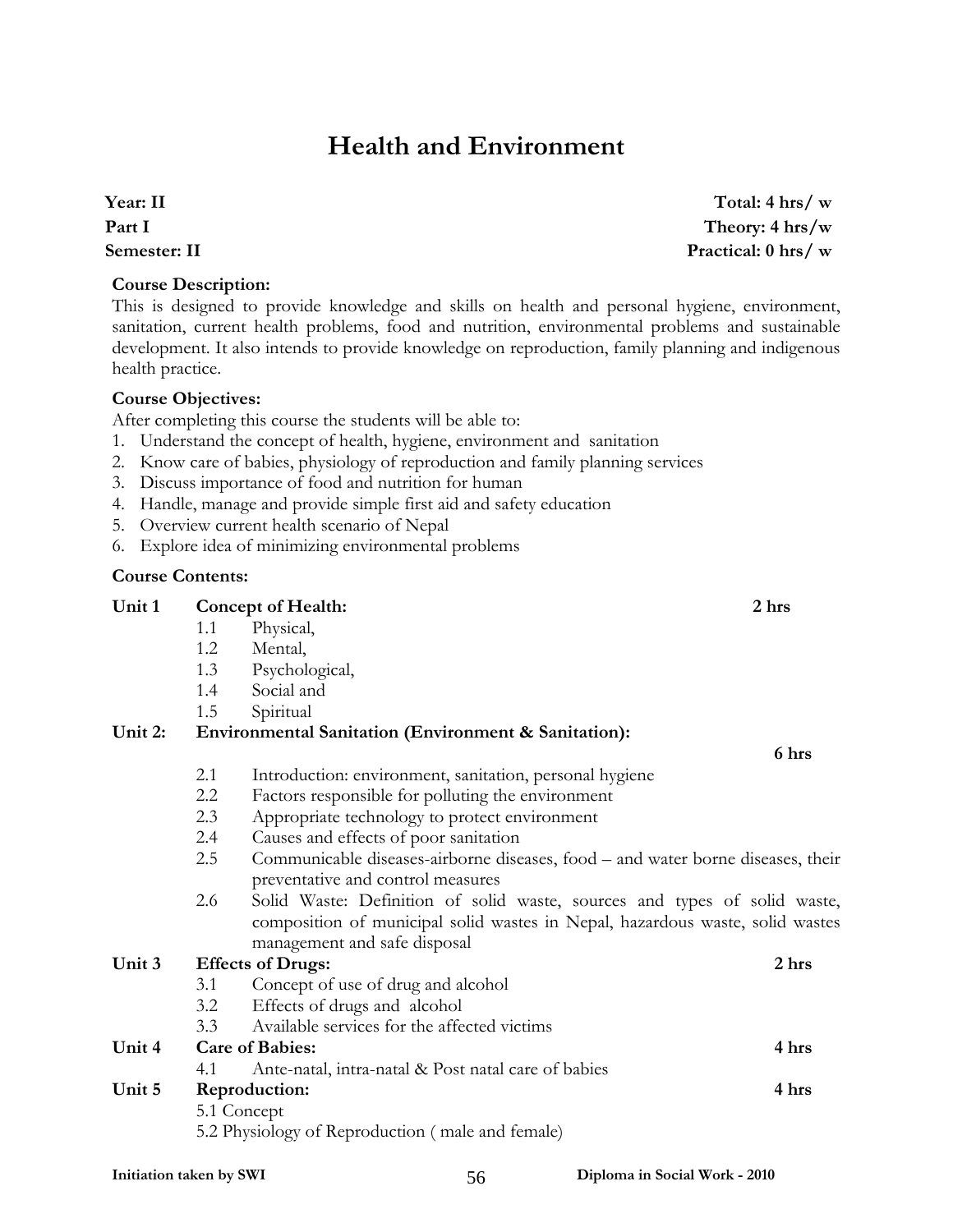|                          |      | 6.3 Family planning services (including contraceptives)                          |       |  |  |  |  |
|--------------------------|------|----------------------------------------------------------------------------------|-------|--|--|--|--|
| Unit 7                   |      | <b>Indigenous Health Practice:</b>                                               | 2 hrs |  |  |  |  |
|                          |      | 7.1 Indigenous practices of health in Nepali culture                             |       |  |  |  |  |
|                          |      | <b>Traditional Healing</b>                                                       |       |  |  |  |  |
|                          |      | Nathuropathy                                                                     |       |  |  |  |  |
|                          |      | Yoga                                                                             |       |  |  |  |  |
| Unit 8 Food & Nutrition: |      |                                                                                  | 4 hrs |  |  |  |  |
|                          | 8.1  | Essential nutrients: sources, functions, daily requirements - Proteins-fats,     |       |  |  |  |  |
|                          |      | carbohydrates, Vitamins- minerals                                                |       |  |  |  |  |
|                          | 8.2  | Food faddism, adulteration and their effects on health                           |       |  |  |  |  |
|                          | 8.3  | Improper food habits and food -product marketing strategies                      |       |  |  |  |  |
|                          | 8.4  | Individal and consumer responsibilities and education for proper nutrition and   |       |  |  |  |  |
|                          |      | food habits                                                                      |       |  |  |  |  |
|                          |      | Unit 9 Nutritive Value of food and diet planning:                                |       |  |  |  |  |
|                          |      |                                                                                  | 8 hrs |  |  |  |  |
| Low cost diet            |      |                                                                                  |       |  |  |  |  |
|                          | .9.1 | Balanced diet - Introduction and importance                                      |       |  |  |  |  |
|                          | 9.2  | Balance Diet and Nutrition for different age groups                              |       |  |  |  |  |
|                          | 9.3  | Recommended Dietary Allowances (RDA) – introduction, RDA for children (1-        |       |  |  |  |  |
|                          |      | 5 years) and adolescent boys and girls (15-18 years)                             |       |  |  |  |  |
|                          | 9.4  | Food habit of adolescents and nutritional consideration - ways and means to      |       |  |  |  |  |
|                          |      | improve nutritional quality of adolescent's diet                                 |       |  |  |  |  |
|                          | 9.5  | Meal planning – introduction, factors affection meal planning, meal planning for |       |  |  |  |  |
|                          |      | children (1-5 years) and adolescents (15-18 years)                               |       |  |  |  |  |
|                          | 9.6  | Low cost, nutritious traditional food items and their nutritive value            |       |  |  |  |  |
|                          | 9.7  | Nutritive value of commonly used food items (carbohydrate, portion, fat,         |       |  |  |  |  |
|                          |      | calories, Vitamin A, Vitamin C, iron, calcium, phosphorus)                       |       |  |  |  |  |
|                          |      | Unit 10 Assessment of Nutrition:                                                 | 2 hrs |  |  |  |  |
|                          | 10.1 | Concept Methods of assessing nutritional status                                  |       |  |  |  |  |
|                          |      | Unit 11 First Aid and Safety Education:                                          | 5 hrs |  |  |  |  |
|                          | 11.1 | Meaning & Importance of First Aid                                                |       |  |  |  |  |
|                          | 11.2 | Procedures of individual and domestic management of the following                |       |  |  |  |  |
|                          |      | emergencies, health problems and common ailments: Fever, unconscious,            |       |  |  |  |  |
|                          |      | drowning, cuts, bits, nose bleeding, wounds, fractures/dislocations, electric    |       |  |  |  |  |
|                          |      | shock, poisoning, dehydration, headache, stomach pain, tooth ache, pink eye,     |       |  |  |  |  |
|                          |      | sore throat                                                                      |       |  |  |  |  |
|                          | 11.3 | Preparation and use of first aid box                                             |       |  |  |  |  |
| Unite 12                 |      | <b>Current Health Scenario:</b>                                                  | 2 hrs |  |  |  |  |
|                          | 12.1 | Overview of current health scenario of Nepal                                     |       |  |  |  |  |
| Unit 13                  |      | <b>Introduction to Enviornment:</b>                                              | 2 hrs |  |  |  |  |
|                          | 13.1 | Meaning and scope of environment                                                 |       |  |  |  |  |
|                          | 13.2 | Importance of environment                                                        |       |  |  |  |  |
|                          | 13.3 | Elements of environment                                                          |       |  |  |  |  |
|                          |      | Pysical: Land, water, air (atmosphere) and energy                                |       |  |  |  |  |
|                          |      | Chemical                                                                         |       |  |  |  |  |
|                          |      |                                                                                  |       |  |  |  |  |
|                          |      | Biological: Plants, animals and human beings                                     |       |  |  |  |  |

**Unit 6 Family Planning: 4 hrs** 

6.1 Concept 6.2 Types

**Initiation taken by SWI** 57 **Diploma in Social Work - 2010**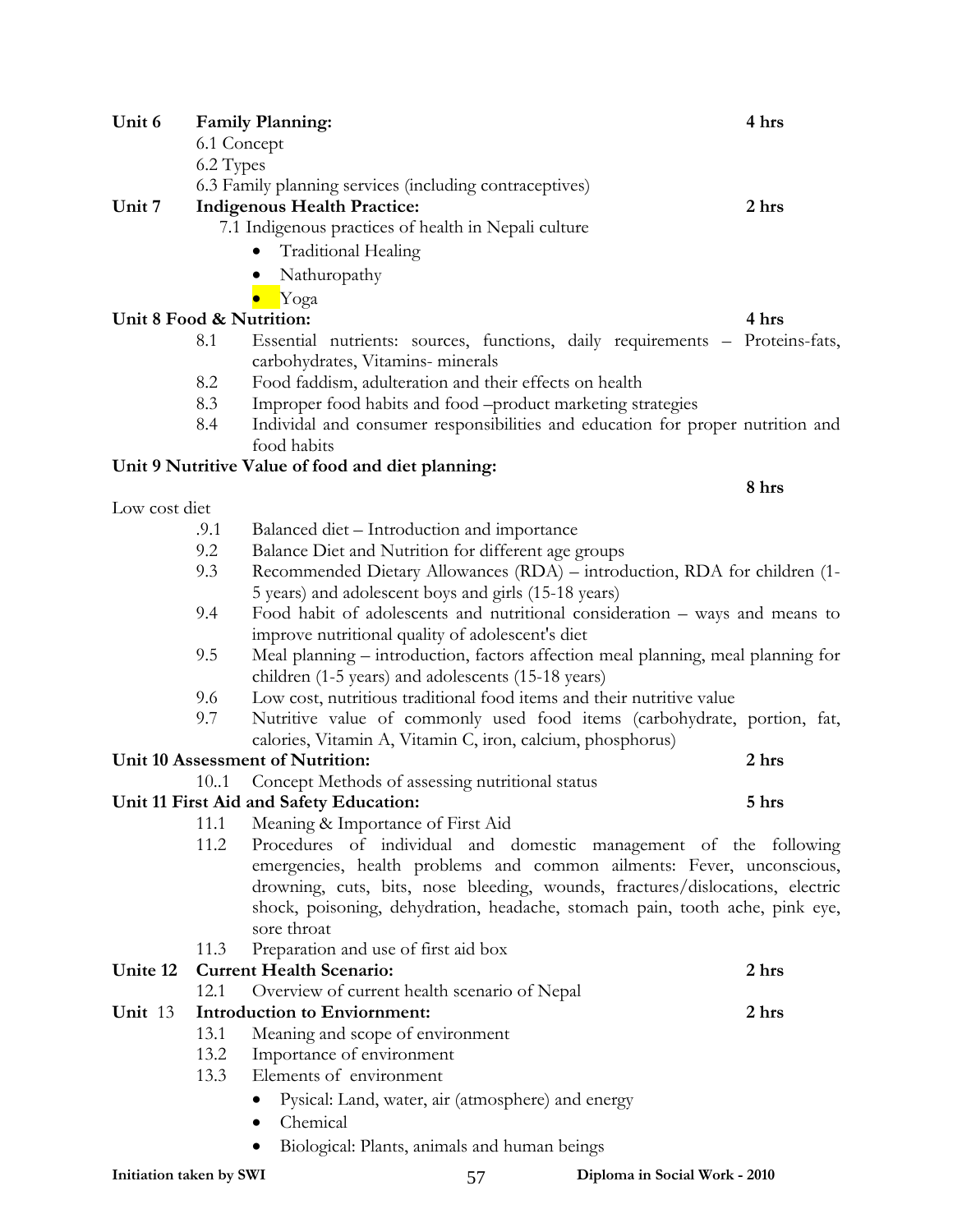**a.** Social and cultural

#### **Unit 14 Environmental Problems and Sustainable Development in Nepal: 8 hrs**

- 14.1 Interrelationship between development and environment
- 14.2 Principles of sustainable development
- 14.3 Environmental stewardship and sustainable development
- 14.4 Unique features of environment of Nepal-physiographic, climatic and biotic variations
- 14.5 Cultural heritage of Nepal
- 15.5 Major environmental problems in Nepal and their effects
	- National policy on environment and environmental education
	- Environment related institutions in Nepal National institutions & international agencies
	- Relevance of social work in health care system and relating the client system and its need

#### Unit 15 Project Work: 5 hrs **5** hrs **5** hrs **5** hrs **5** hrs **5** hrs **5** hrs **5** hrs **5** hrs **5** hrs **5** hrs **5** hrs **5** hrs **5** hrs **5** hrs **6 1**

15.5 Study and prepare list of different environment related institutions involved in Nepal (including GOs, NGO,s and INGO,s).

- Plumber, Joy abd Philip Neal, (1994). The Handbook of Enviromental Education, London.
- IUCN, (2050-2053). Batabaran Sikshya shrot Sangalo series, IUCN, Lalitpur.
- Pandit C .N., (2001). Fundamental of Enviromental Education. K.P. Publication, Kathmandu.
- United Nations Environment Program (UNEP) Publications International Center for Integrated Mountain Development,( ICIMOD) Publications
- Pradhan, H.B., (1995.). A textbook of Health Education. Educational Resources for Health,
- Tapaiko Swastha TapaikoHatma, by Aruna Upreti, Ashmita Mahila Prakashass Griha
- Natinoal Medical Standards for Contraceptive Services by Family Health Division, DOHS, MOH, Kathmandu, Nepal. Current edition
- First Aid: the Authorised Manual of St. John's Ambulance Association (current edition)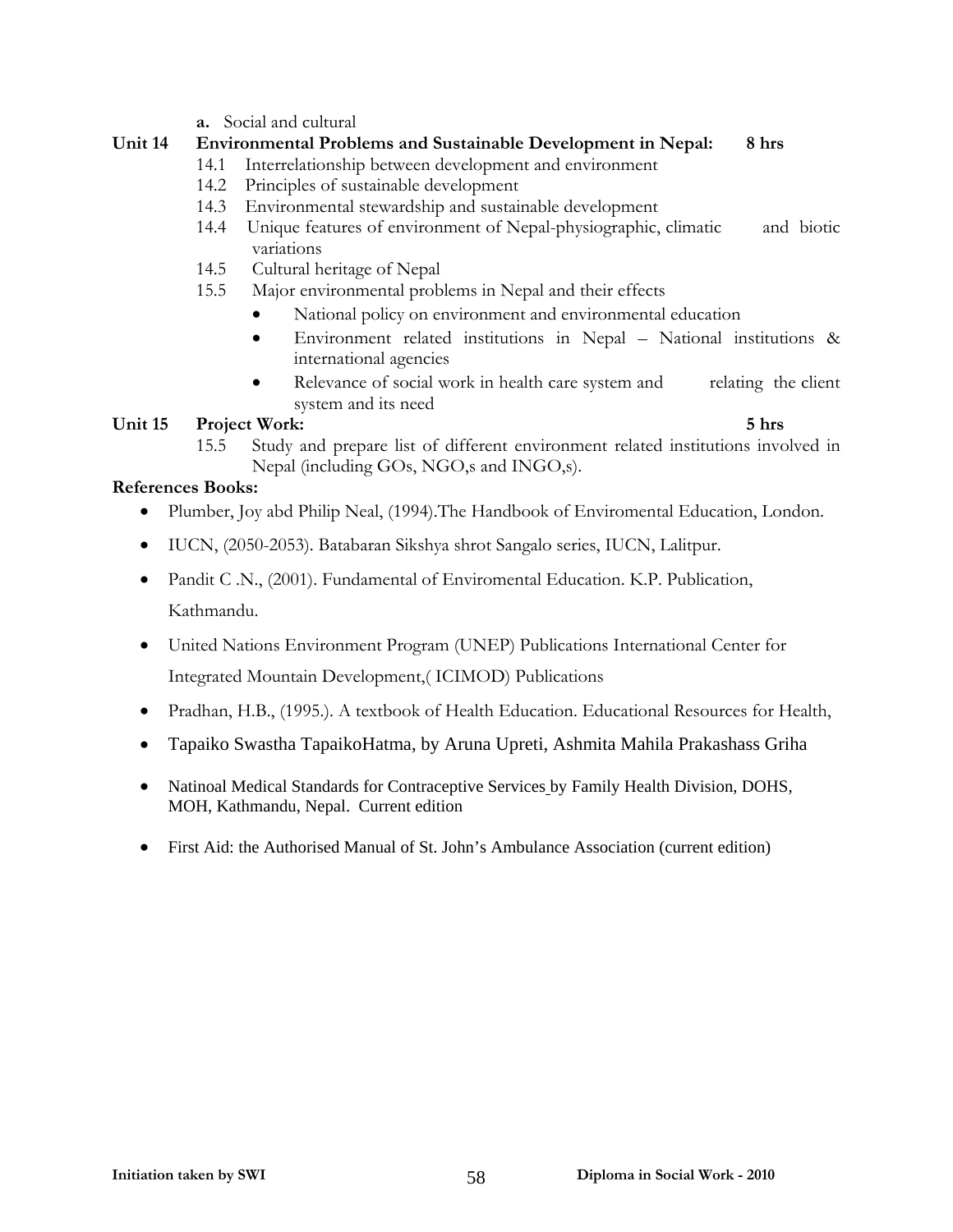# **Mental Health (Abnormal Psychology)**

**Year II Part I Semester III** 

#### **Course Description:**

This course is designed to provide knowledge on human abnormal psychology with metal health, abnormal behavior and including its patterns, mental disability and methods of treatment of abnormal behavior. It also deals with roles of psychiatric social worker in intervening abnormal behaviour as well.

#### **Course Objectives:**

After completing this course the students will be able to:

- 1. Understand and differentiate the concept of abnormal psychology and mental health
- 2. Explain and observe perspectives and patterns of abnormal bevaviour
- 3. Categorize mental disability types
- 4. Describe different treatment methods and procedure of abnormal behavioral systems
- 5. Discuss role of psychiatric social worker in the intervention of the abnormal behaviour.

**Unit 1 Introduction to Abnormal Psychology: 4 hrs** 

#### **Course Contents:**

|                         | 1.1 | Meaning, Definition                                                              |  |
|-------------------------|-----|----------------------------------------------------------------------------------|--|
|                         | 1.2 | Historical Development                                                           |  |
|                         | 1.3 | Scope of Abnormal Psychology in Social Work                                      |  |
|                         | 1.4 | Social Work and Human Behavior                                                   |  |
|                         | 1.5 | Altruism: Concept, Relationship to Professional Social Work                      |  |
| Unit 2                  |     | Perspective of Abnormal Behavior:<br>4 hrs                                       |  |
|                         | 2.1 | Normal Vs Abnormal                                                               |  |
|                         | 2.2 | Causes of Abnormal Behavior: Biological, Psycho-social, Socio-culture            |  |
|                         |     | Unite 3 Introductions to Mental Health:<br>4 hrs                                 |  |
|                         | 3.1 | Definition                                                                       |  |
|                         | 3.2 | Normality vs Abnormality                                                         |  |
|                         | 3.3 | Scope in social work                                                             |  |
| Unit 4                  |     | <b>Adjustment &amp; Mental Health:</b><br>10 hrs                                 |  |
|                         | 4.1 | Personal, social & occupational adjustment                                       |  |
|                         | 4.2 | Defense mechanisms: rationalization, projection, reaction formation, regression, |  |
|                         |     | displacement, fantasy (day dreaming) and sublimation                             |  |
|                         | 4.3 | Developmental disorders: Sppch- Lisping, Slurring, Stammering, Stuttering        |  |
|                         | 4.4 | Concept of abnormality four major types and symptoms, Psychosis, Mental          |  |
|                         |     | Retardation, and anti social behaviors                                           |  |
|                         | 4.5 | Mental Retardation: Meaning, types, factors affecting, symptoms, causes,         |  |
|                         |     | management of retardation                                                        |  |
|                         | 4.6 | Behavioral problems, drug addition: Juvenile delinquency                         |  |
| Unit 5                  |     | Patterns of abnormal Behaviors (Developmental Deviation):<br>20 hrs              |  |
|                         | 5.1 | Psychosis: schizophrenia, Manic, Depressive psychosis, Dementia                  |  |
|                         | 5.2 | Neurosis: Anxiety neurosis, Phobia neurosis, Hysterical neurosis                 |  |
|                         | 5.3 | Sexual perversions: Sex diseases and perversion                                  |  |
| Initiation taken by SWI |     | Diploma in Social Work - 2010<br>59                                              |  |

**Total: 4 hrs/ w Theory: 4 hrs/ w Practical: 0 hrs/ w**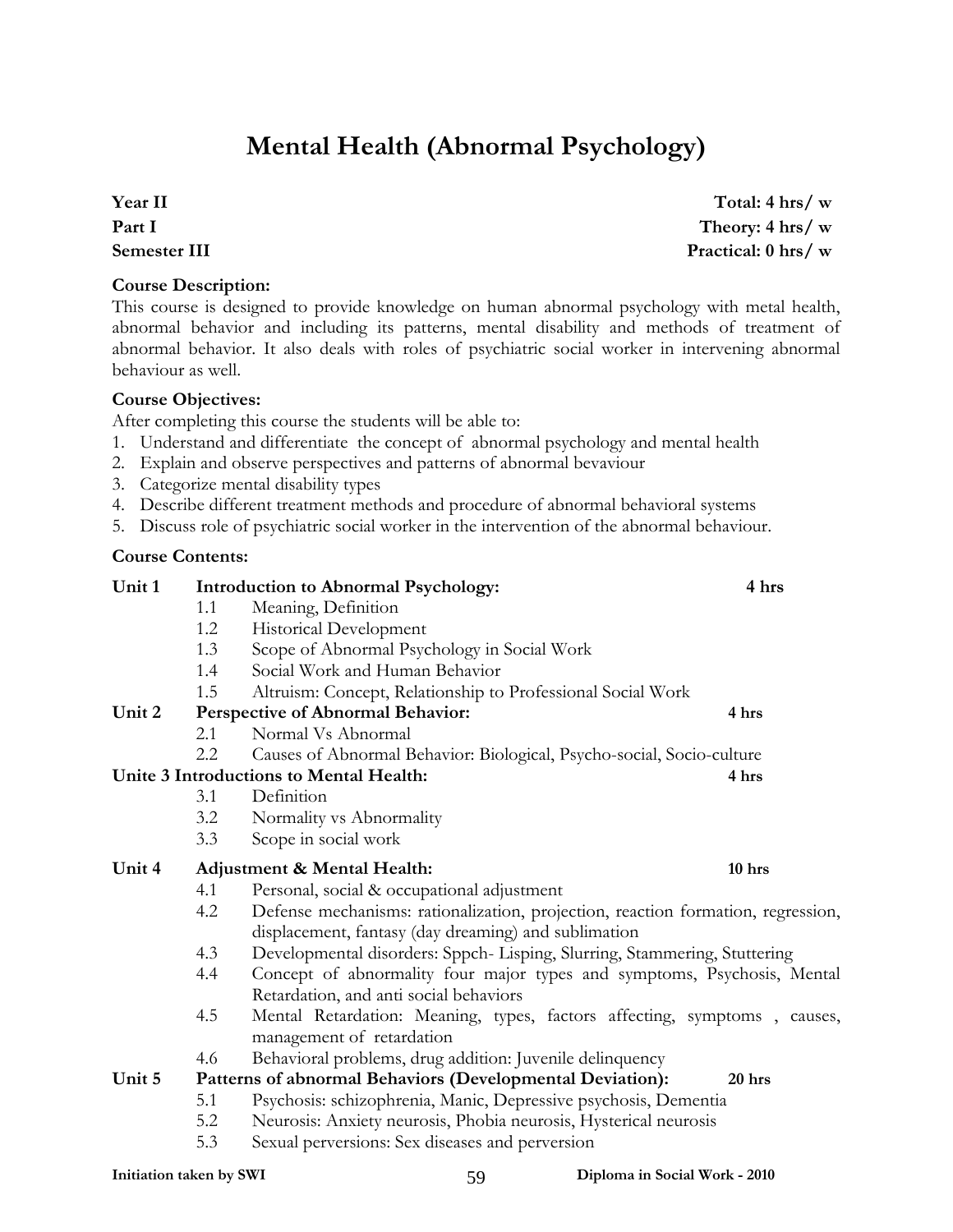- 5.4 Behavioral disorders: Delinquency and psycho-sociopaths
- 5.5 Personality disorder: Paranoid Personality disorder, Schizoid Personality disorder, Dependent Personality disorder
- 5.6 Alcoholism and Drug abuse

#### **Unit 6 Mental disability: 6 hrs**

- 6.1 Introduction
- 6.2 Mental disability categories: Mild, Moderate, Severe and Profound

#### **Unit 7 Treatment of Abnormal Behavior: 12 hrs**

- Introduction, nature and procedure simulation of the following methods:
- 7.1 Client centered therapy
- 7.2 Psycho-analytical therapy
- 7.3 Group therapy
- 7.4 Family therapy
- 7.5 Psychosocial counseling
- 7.6 Case study presentation

#### **Unit 8 Psychiatric Social Worker: 2 hrs**

- 8.1 Quality of Psychiatric Social Worker
- 8.2 Function of Psychiatric Social Worker
- 8.3 Roles and responsilities of Psychiatric Social Worker

- Bartlatt H.M 1961. Social Work Practice in the health field. New York: National Association of Social Workers.
- Chalkley A.M 1987. A text book for Health workers, New Delhi: Willey Eastern Ltd.
- Carson, Butcher and Mineka: Abnormal Psychology and Modern Life. Eleventh edition
- Geleman, Specth: The Essential Psychotherapy
- Irwin G. Sarson and Barbara R. Sarason, Abnormal Psychology The problem of maladaptive behavior, Eight Edition
- S.K. Mangal Abnormal Psychology
- James C. Coleman: Abnormal Psychology and modern life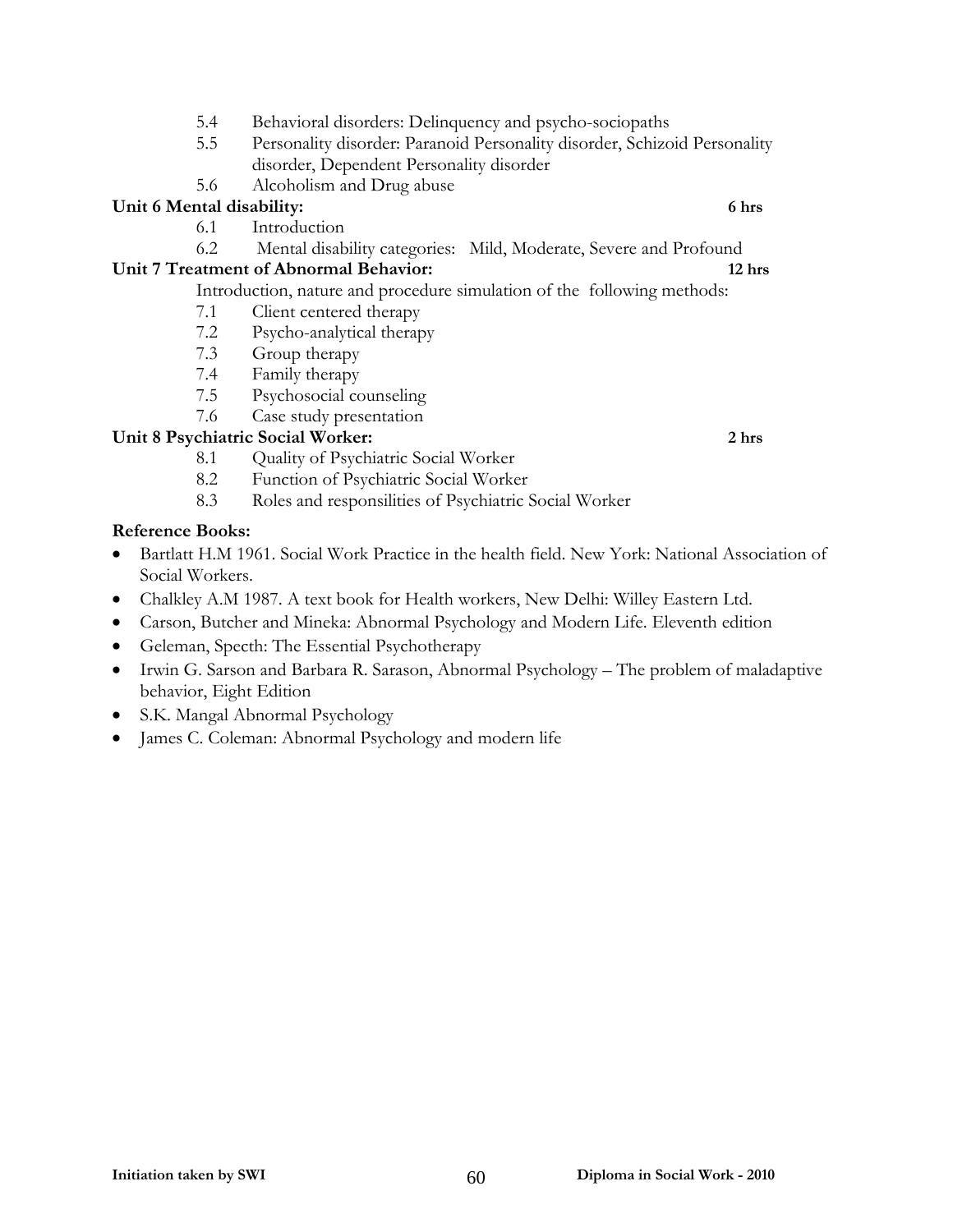# **Social Welfare Policies**

## **Year II Part I Semester III**

**Course Description:** 

This intends to provide knowledge related to social welfare policies, program and service delivery system exists in practices in the government line agencies. It also provides concept on unitary and federal republic system

#### **Course Objectives:**

After completing this course the students will be able to:

- 1. Explain welfare administration and policies at local, district, zonal and national level in Nepal
- 2. Establish the linkages between developmental issues and social policies; plans and programs.
- 3. Understand concept and as well as the management of voluntary, welfare and development organizations
- 4. Know of the administration process of an organization in the context of social work practice
- 5. Acquire skills in administrative processes for the effective delivery of services

#### **Course Contents:**

| Unit 1             | <b>Introduction Social Development &amp; Policy:</b>                                        |                                                                                    |        |  |  |  |
|--------------------|---------------------------------------------------------------------------------------------|------------------------------------------------------------------------------------|--------|--|--|--|
|                    | 1.1                                                                                         | Concept of Social Development and Social Policy                                    |        |  |  |  |
|                    | 1.2                                                                                         | Types of Social Welfare Policies                                                   |        |  |  |  |
| Unit 2             |                                                                                             | <b>Policy Formulation Processes:</b>                                               | 4 hrs  |  |  |  |
|                    | 2.1                                                                                         | Legislature                                                                        |        |  |  |  |
|                    | 2.2                                                                                         | Customary                                                                          |        |  |  |  |
| Unit 3             | Value:                                                                                      |                                                                                    | 4 hrs  |  |  |  |
|                    |                                                                                             | 3.1 Values enshrined in the constitutional provisions                              |        |  |  |  |
| Unit 4             |                                                                                             | <b>Social Welfare Program:</b>                                                     | 6 hrs  |  |  |  |
|                    | 4.1                                                                                         | National level social welfare programs                                             |        |  |  |  |
| Unit 5             | MDG: 6 hrs                                                                                  |                                                                                    |        |  |  |  |
|                    | 5.1                                                                                         | Millennium Development Goal                                                        |        |  |  |  |
| Unit 6             | Social Welfare Service System:                                                              | 10 hrs                                                                             |        |  |  |  |
|                    | Nepal as a social welfare state; state and district administrative structures; VDCs/<br>6.1 |                                                                                    |        |  |  |  |
|                    |                                                                                             | Metro/Municipality, Wards                                                          |        |  |  |  |
| Unit 7             |                                                                                             | Role of Government and other Institutions:                                         | 10 hrs |  |  |  |
|                    | 7.1                                                                                         | Ministry of social welfare, Social Welfare Council, role of NGOs and civil society |        |  |  |  |
|                    |                                                                                             | in planned development of the nation.                                              |        |  |  |  |
| Unit 8             |                                                                                             | <b>Service Delivery Systems:</b>                                                   | 10 hrs |  |  |  |
|                    | 8.1                                                                                         | Government line agencies --- service delivery system                               |        |  |  |  |
| Unit 9             |                                                                                             | <b>Understanding of Unitary and Federal Republic System:</b>                       | 6 hrs  |  |  |  |
|                    | 9.1                                                                                         | Structures, power distribution, allocation of resources                            |        |  |  |  |
| <b>Text Books:</b> |                                                                                             |                                                                                    |        |  |  |  |

1. Gupta N.S. Principal and practice of Management Delhi

**Total: 4 hrs/ w Theory: 4 hrs/ w Practical: 0 hrs/ w**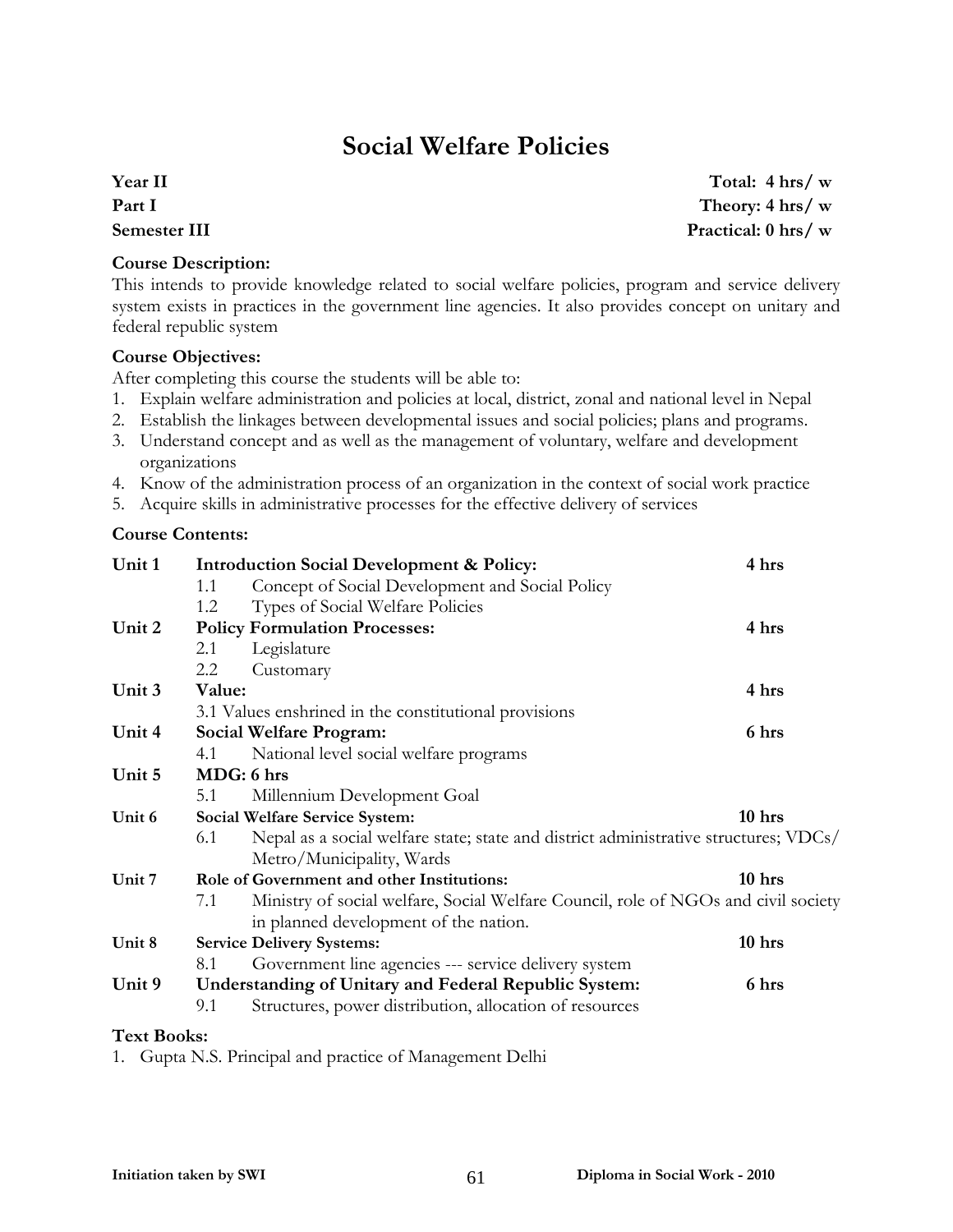# **Human Rights**

## **Year II Part I Semester III**

**Course Description:** 

This course is designed to comprehensive knowledge to the students related to Human Rights (Child Rights, Women Rights) from the view of national and international perspectives. It consists of different rights, laws and issues related to human rights.

#### **Course Objectives:**

After completing this course the students will be able to:

- 1. Understand the comprehensive concept of human right especially, the child rights and women rights
- 2. Know the international human right laws and organizations
- 3. State theories, philosophies and legal issues of human rights
- 4. Discuss different currently debated human rights

#### **Course Contents:**

| Unit 1 | Introduction and History:                    |          |  |
|--------|----------------------------------------------|----------|--|
|        | Introduction of Human Right<br>1.1           |          |  |
|        | 1.2<br>History of Human Right                |          |  |
| Unit 2 | <b>International Law:</b>                    | 4 hrs    |  |
|        | 2.1<br>Universal Declaration of Human Rights |          |  |
|        | 2.2<br>Treaties                              |          |  |
|        | 2.3<br>Humanitarian Law                      |          |  |
|        | 2.4<br>Universal Jurisdiction                |          |  |
| Unit 3 | <b>International Organizations:</b>          | 4 hrs    |  |
|        | <b>United Nations</b><br>3.1                 |          |  |
|        | Human Rights Council                         |          |  |
|        | Security Council<br>$\bullet$                |          |  |
|        | Other UN Treaty Bodies                       |          |  |
|        | 3.2<br>Nongovernmental Organizations         |          |  |
| Unit 4 | <b>Regional Human Rights:</b>                |          |  |
|        | Africa<br>4.1                                |          |  |
|        | 4.2<br>Americas                              |          |  |
|        | 4.3<br>Asia                                  |          |  |
|        | 4.4<br>Europe                                |          |  |
|        | 4.5<br>Oceania                               |          |  |
| Unit 5 | <b>Theories and Philosophies:</b>            | $10$ hrs |  |
|        | Natural rights<br>5.1                        |          |  |
|        | 5.2<br>Social contract                       |          |  |
|        | 5.3<br>Reciprocity                           |          |  |
|        | 5.4<br>Soviet concept of human rights        |          |  |
|        | 5.5<br>Other theories of human rights        |          |  |
| Unit 6 | <b>Critiques of Human Rights:</b>            | 4 hrs    |  |
|        |                                              |          |  |

**Total: 4 hrs/ w Theory: 4 hrs/ w Practical: 0 hrs/ w**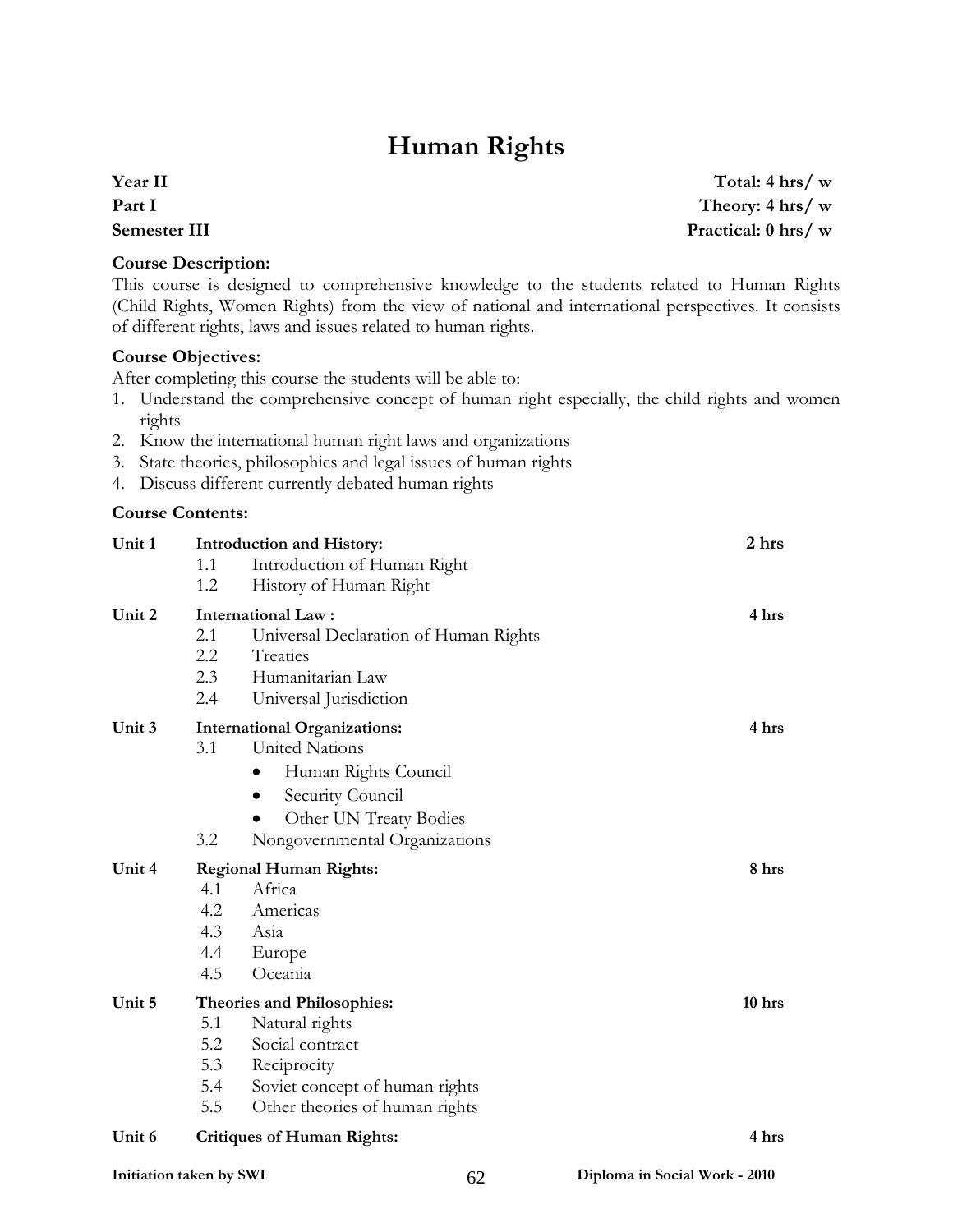6.1 Marxist Critique of Human Rights

#### Unit 7 Concepts in Human Rights: 8 hrs

- 7.1 Indivisibility and categorization Indivisibility **Categorization**
- 7.2 Universalism vs. cultural relativism
- 7.3 State and non-state actors
- 7.4 Theory of value and property

#### **Unit 8 Legal Issues: 8 hrs**

- 8.1 Human rights vs. national security
- 8.2 Human rights violations

#### Unit 9 Currently Debated Rights: 12 hrs **12 hrs 12 hrs**

- 9.1 Environmental rights
- 9.2 Future generations
- 9.3 Lesbian, Gay, Bisexual, Transgender (LGBT) rights
- 9.4 Trade
- 9.5 Water
- 9.6 Crime and Punishment
- 9.7 Fetal rights
- 9.8 Reproductive rights
- 9.9 Medicine
- 9.10 Food Sovereignty Right

- Arnold Caroline, Kaatiwada Chandrika, Jonna Hill, Bartlett Sheridan and Pashupati Sapkota (2000) *Bringing up Children in a Changing World: Whose rights? Conversations with families in Nepal*, Save the Children and UNICEF.
- Bhaskar, M. 1997, 'Child labor: How the law has evolved', *Social Change*, 27 (3-4): 104-114.
- Bajpai Asha (2003) *Child Rights in India: Law, Policy, and Practice*, OUP: New Delhi.
- Boyden, J. 1997. 'Childhood and the policy makers' in James, A. and Prout, A., (Eds), 1997.
- Constructing and Reconstructing Childhood: *Contemporary Issues in the Sociological Study of Childhood*, London: Falmer Press.
- Nikku, Balaraju and Ravi Karkara 2006. *An Annotated Bibliography on Child Rights*, Save the Children Sweden.
- Pradhan, G. 1996. "Ideas for action: Repatriation of Nepali girls." *Child Workers in Asia* 13: 12-15.
- Pradhan, G. 1997. "Nepal NGOs to the forefront against trafficking of Nepali women and girls to India." *Child Workers in Asia* 13: 12-15.
- Pradhan, G. and Dhital, R. 1996. State of the rights of the child in Nepal, 1996.
- Theis Joachim (2004) Promoting Rights-Based Approaches: Experiences and ideas from Asia and the Pacific, Save the Children Sweden.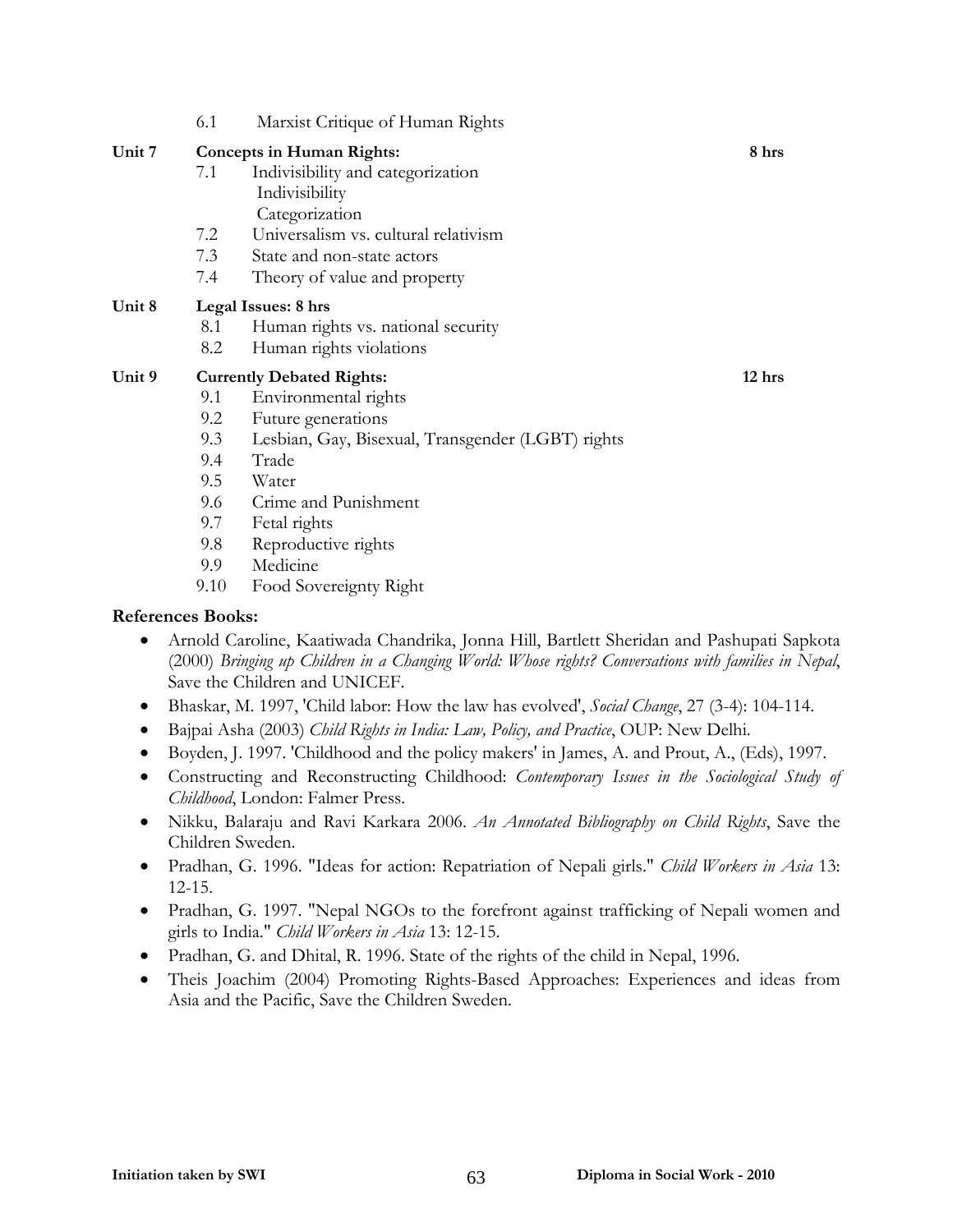# **Social Work and Professional Development**

#### **Year II Part I Semester III**

#### **Course Description:**

**Total: 4 hrs/ w Theory: 4 hrs/ w Practical: 0 hrs/ w**

This course is designed to impart knowledge to the students on the different aspects of the social work and professional development including value growth and development. It gives emphasis on Social work trends, social work value, professional ethic, qualities of social work education and challenges. It also deals with national and international social work organizations.

#### **Course Objectives:**

After completing this course the students will be able to:

- 1. Understand the basic concepts of Social Work; principles, methods, and practice
- 2. Learn the techniques and developing abilities to use of problem solving skills in social work
- 3. Develop sensitivity; respect to individuals, valuing freedom, justice, equally and fellowship and commitment to profession
- 4. Grow self-awareness in relation to one's own psychosocial background white responding to problem situations

#### **Course Contents:**

| Unit 1                  | Origin of Social Work In Nepal:<br>Historical Development of Social Work In Nepal<br>1.1                                                                | 3 hrs  |
|-------------------------|---------------------------------------------------------------------------------------------------------------------------------------------------------|--------|
| Unit 2                  | <b>Trends of Social Work:</b><br>2.1 Changing Trends of Social Work In Nepal                                                                            | 3 hrs  |
| Unit 3                  | <b>Development of Professional Social Work:</b><br>3.1 Development of Professional Social Work In Nepal<br>3.2 Social Work Education in Nepal           | 4 hrs  |
| Unit 4                  | <b>Social Work Values:</b><br>4.1 Understanding Professional Values in Social Work<br>4.2 Applying Professional Values in Social Work In Nepali Context | 4 hrs  |
| Unit 5                  | <b>Professional Ethics:</b><br>Professional Ethics and Social Work<br>5.1                                                                               | 4 hrs  |
| Unit 6                  | <b>Self Awareness:</b><br>6.1<br>Self<br>6.2<br>Growth of Worker professional maturation process<br>Professional use of Self<br>6.3                     | 7 hrs  |
| Unit 7                  | <b>Federations:</b><br>National & International federations,<br>7.1<br>Associations of Social Workers<br>7.2                                            | 7 hrs  |
| Unit 8                  | <b>Qualities of Professionalism:</b><br>Essential Qualities of Effective Helpers: Empathy, Warmth and Respect,<br>8.1<br>Authenticity                   | 14 hrs |
|                         | Basic Skills of Effective Helpers:<br>8.2<br>Self-Understanding,                                                                                        |        |
| Initiation taken by SWI | Diploma in Social Work - 2010<br>64                                                                                                                     |        |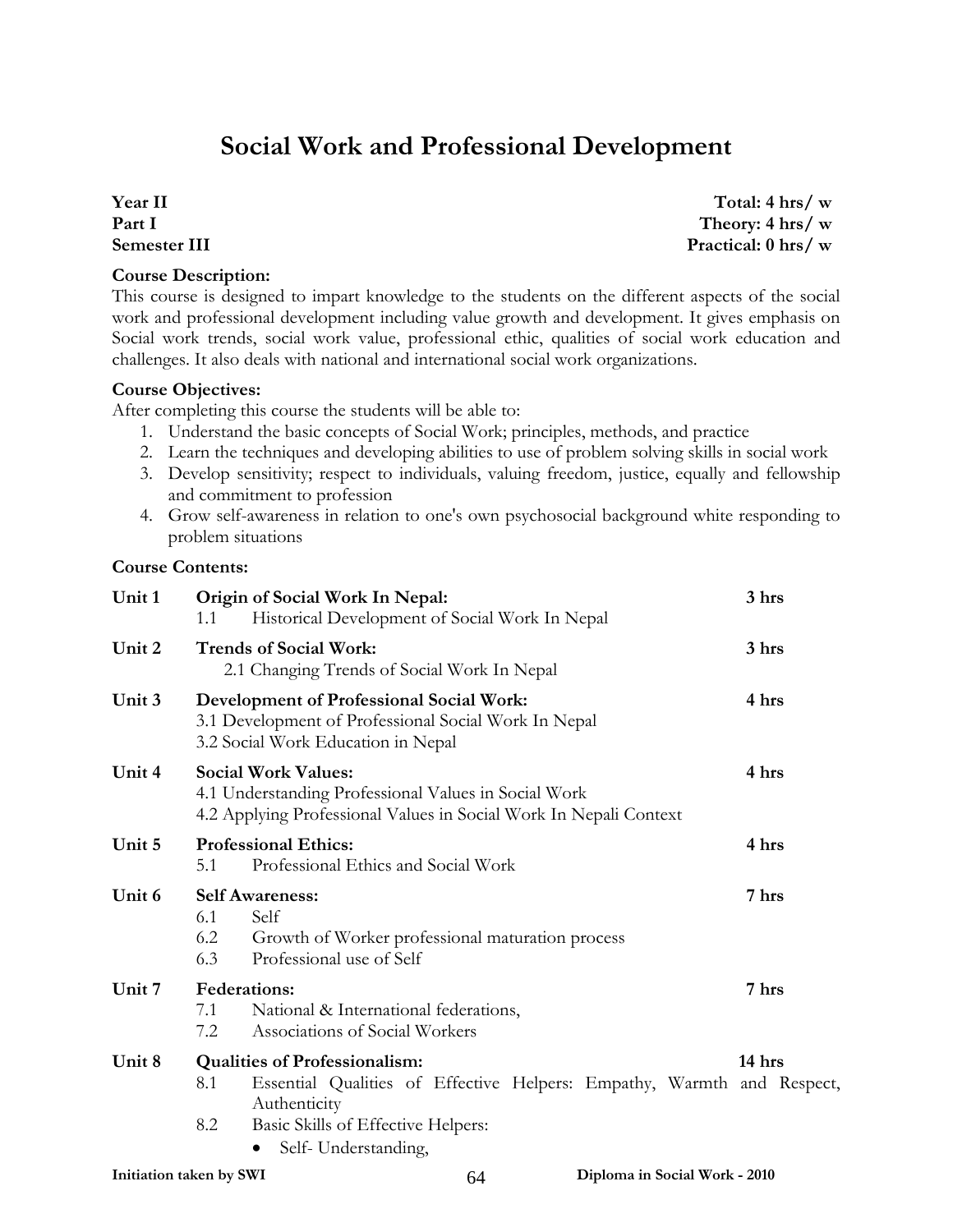- Communication,
- Building Relationships,
- Interactional, Group & Strategy Skills

## **Unit 9 Challenges for Social Work in Nepal: 7 hrs**

9.1 Professional Social Work and its challenges in Nepal

#### **Unit 10 Social Work Education: 7 hrs**

10.1 Development of Social Work Colleges and Training Centers to impart Social Work education in Nepal

#### **Text Books**

- Adhikari, Dilli Ram, Samaj Karya Ek Parichaya, Kathmandu, Dilli Ram Adhikari, 2001
- Armando, T.M. and Sheator B.W., Social Work: A Profession of Many Faces, USA, Allyn and Bacon, 1995.
- Friedlander, Walter A. (ed), "Concepts and Methods of Social Work", New Delhi; Prentice Hall of India, 1977.
- K.C., Dipendra and Kailash Uprety. "Introduction to Social Work". Kathmandu: Nepal Book House, 2005.

- Fink A. E., Anderson C. W. and Conover M. B., The Field of Social Work, USA, Holt, Rinehart and Winston Inc., 1942.
- Friedlander, Walter A, "Introduction to Social Welfare", New Delhi; Prentice Hall of India, 1967.
- Gilbert, N., Miller H. and Specht, H., An Introduction to Social Work Practice, USA, Prentice-Hall Inc., 1986.
- Government of India, Encyclopedia of Social Work in India, Ministry of Welfare/GOI, 1987.
- NASW, Encyclopedia of Social Work Washington DC, NASW Press, 1995.
- Richmond, M., Social Diagnosis, New York, Russell Sage Foundation, 1917.
- Sheafor, B.W., Horejsi C. R. and Herefsi G. A., Techniques and Guidelines for Social Work Practice, Massachusetts, Allyn and Bacon, 1991.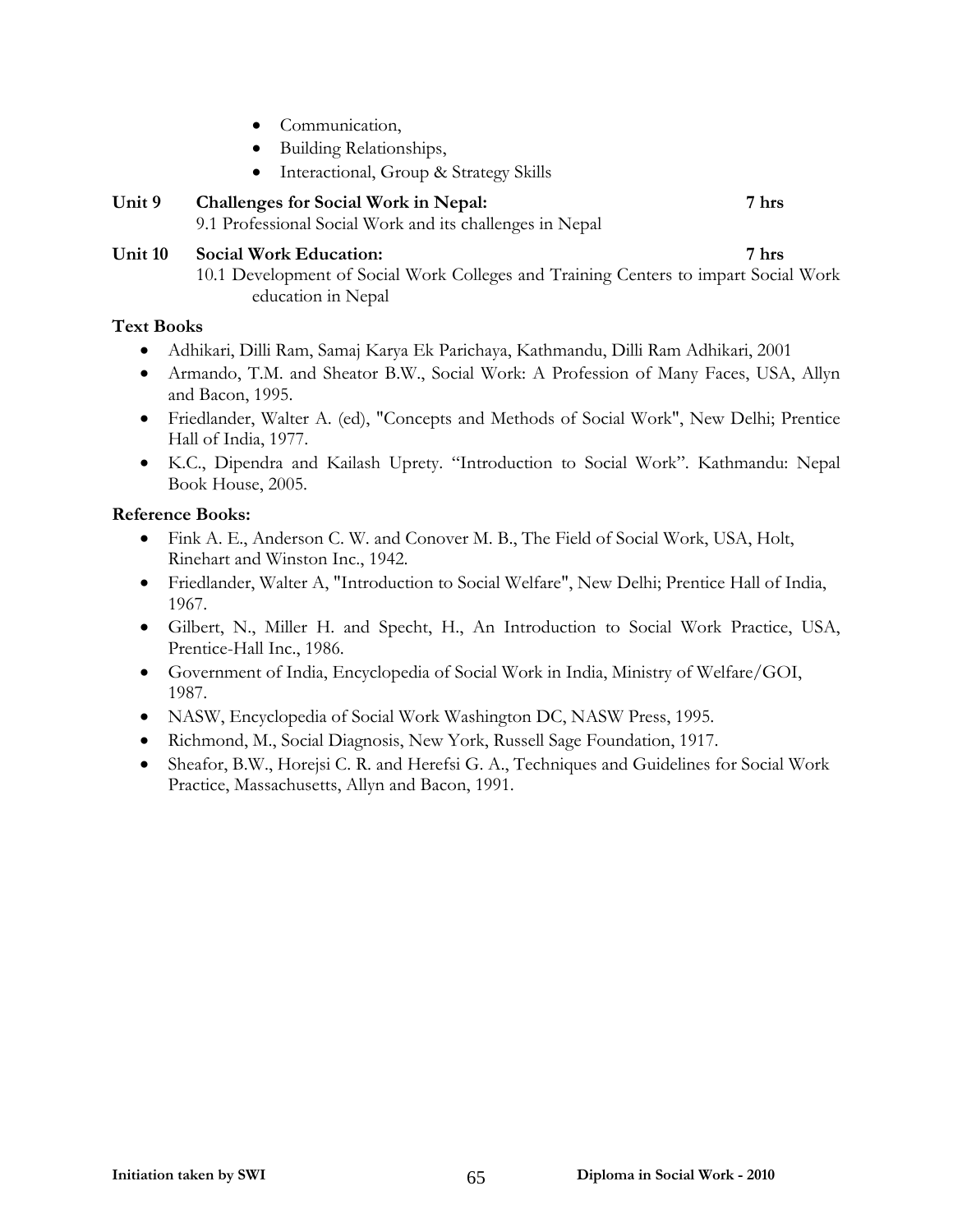# **Cooperative and Micro Finance**

**Year II Part I Semester III** 

**Course Description:** 

This course is designed to provide comprehensive concept on cooperative and micro finance management and operation system including legal framework. It also provides knowledge and skills on assessing micro finance needs and process of linking entrepreneur with related institutions

#### **Course Objectives:**

After completing this course the students will be able to:

- 1. Understand fundamental knowledge on basic principles and practices of cooperative and micro finance ingeneral
- 2. Learn skills to manage cooperatives and micro finance at grass root level
- 3. Acquaint with problems and precepts of cooperative in Nepal
- 4. Assess micro credits needs
- 5. Help to link micro entrepreneur with financial institutions

#### **Course Contents:**

| Unit 1 | <b>History of Cooperative:</b><br>1.1<br>1.2         | Concept of cooperative<br>Historical Development of Saving & Credit                                                                                                                                                                                                                                                                                                                                                                              | 2 <sub>hrs</sub> |
|--------|------------------------------------------------------|--------------------------------------------------------------------------------------------------------------------------------------------------------------------------------------------------------------------------------------------------------------------------------------------------------------------------------------------------------------------------------------------------------------------------------------------------|------------------|
| Unit 2 | 2.1                                                  | <b>Cooperative Movement:</b><br>Co-operative Movement with – reference to Nepal                                                                                                                                                                                                                                                                                                                                                                  | 2 <sub>hrs</sub> |
| Unit 3 | Savings:<br>3.1<br>3.2<br>3.3                        | Why and How do we save<br>Types of Saving<br>Saving & its mobilization                                                                                                                                                                                                                                                                                                                                                                           | 2 <sub>hrs</sub> |
| Unit 4 | <b>Operating Principles:</b>                         | 4.1 Cooperative Operating Principles                                                                                                                                                                                                                                                                                                                                                                                                             | 2 hrs            |
| Unit 5 | <b>Group Formation:</b><br>5.1                       | Group formation process                                                                                                                                                                                                                                                                                                                                                                                                                          | 2 hrs            |
| Unit 6 | 6.1<br>6.2<br>6.3<br>6.4<br>6.5<br>6.6<br>6.7<br>6.8 | Forms & Functions of Cooperatives:<br>Consumers' cooperatives: Objectives and functions<br>Financial cooperatives: Objectives and functions<br>Producers' cooperatives: Objectives and functions<br>Marketing cooperatives: Objectives and functions<br>Agricultural cooperatives: Objectives and functions.<br>Housing cooperatives: Objectives and functions<br>Industrial cooperatives: Objectives and function<br>Multi-purpose Cooperatives | 3 <sub>hrs</sub> |
| Unit 7 |                                                      | <b>Legal Framework of Cooperatives in Nepal:</b>                                                                                                                                                                                                                                                                                                                                                                                                 | 3 hrs            |
|        | 7.1<br>7.2                                           | Cooperative Act 2048: Introduction, features and major provisions.<br>Cooperative Rules 2049: Features and major provisions.                                                                                                                                                                                                                                                                                                                     |                  |

**Total: 4 hrs/ w Theory: 4 hrs/ w Practical: 0 hrs /w**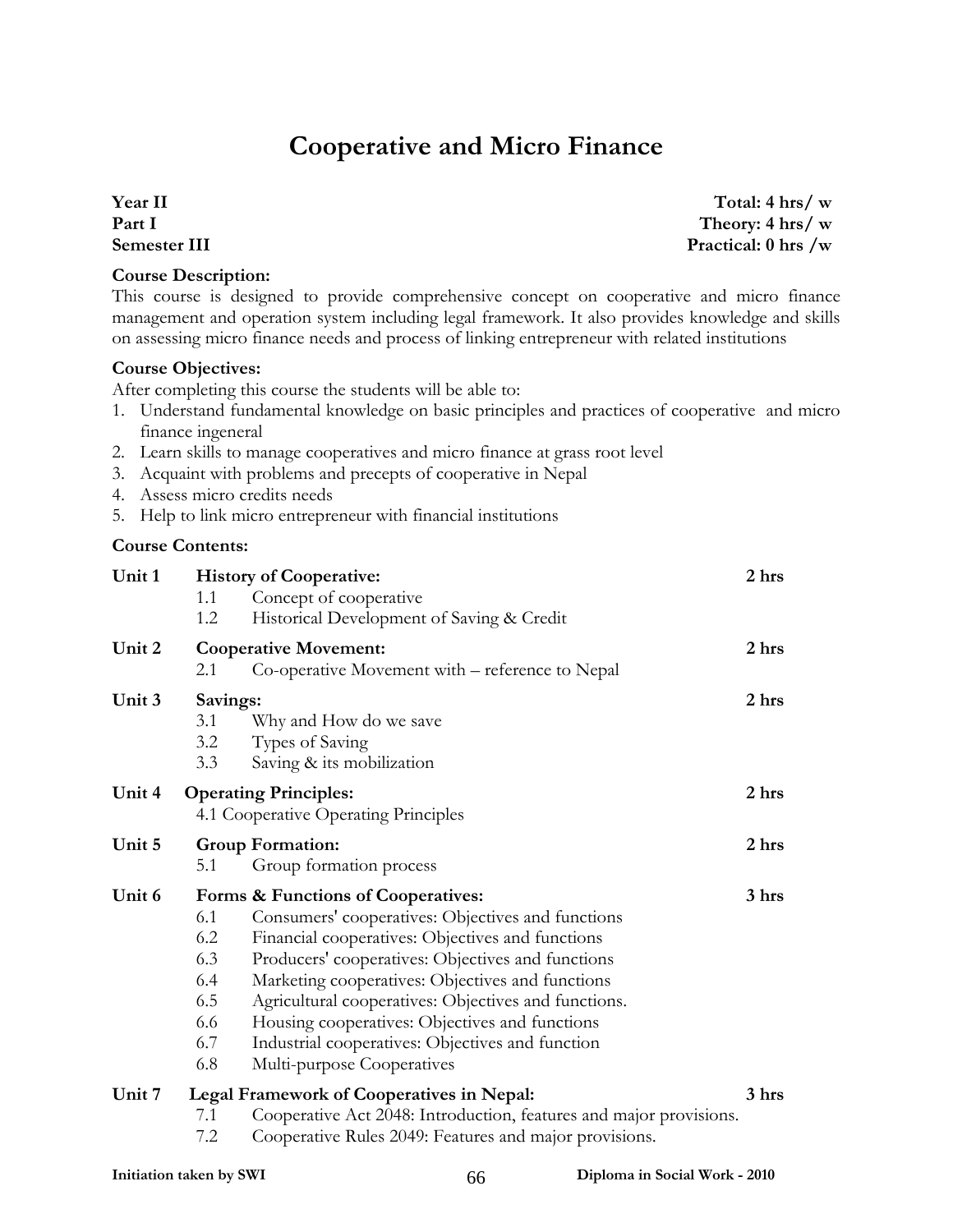|         | 7.3                                                            | Procedures of formation, registration, merging and lequidation of cooperatives.   |              |  |  |  |
|---------|----------------------------------------------------------------|-----------------------------------------------------------------------------------|--------------|--|--|--|
| Unit 8  |                                                                | <b>Institutional Arrangements of Cooperatives:</b>                                | 4 hrs        |  |  |  |
|         | 8.1                                                            | Department of Cooperatives: Role and functions.                                   |              |  |  |  |
|         | 8.2                                                            | National Cooperative Development Board:<br>Introduction,                          | composition, |  |  |  |
|         |                                                                | objectives, role and functions.                                                   |              |  |  |  |
|         | 8.3                                                            | Cooperative Bank: Formation, objectives, role and functions.                      |              |  |  |  |
|         | 8.4                                                            | Unions and federations.                                                           |              |  |  |  |
|         | 8.5                                                            | District Cooperative Offices.                                                     |              |  |  |  |
| Unit 9  | 4 hrs<br>Organizational Management & Structure of Cooperative: |                                                                                   |              |  |  |  |
|         | 9.1                                                            | General Assembly                                                                  |              |  |  |  |
|         | 9.2                                                            | Management Committee                                                              |              |  |  |  |
|         | 9.3                                                            | <b>Account Committee</b>                                                          |              |  |  |  |
|         | 9.4                                                            | Sub Committees                                                                    |              |  |  |  |
|         | 9.5                                                            | Human Resource Management/development                                             |              |  |  |  |
|         | 9.6                                                            | General members                                                                   |              |  |  |  |
| Unit 10 |                                                                | <b>Account Cycle:</b>                                                             | 4 hrs        |  |  |  |
|         | 10.1                                                           | Cooperative Accounting System                                                     |              |  |  |  |
| Unit 11 |                                                                | <b>Financial Records Keeping Procedures:</b>                                      | 6 hrs        |  |  |  |
|         | 11.1                                                           | Receipt & other supporting documents                                              |              |  |  |  |
|         | 11.2                                                           | Vouching                                                                          |              |  |  |  |
|         | 11.3                                                           | <b>Book Keeping</b>                                                               |              |  |  |  |
|         | 11.4                                                           | Pass Book                                                                         |              |  |  |  |
|         | 11.5                                                           | Inventory                                                                         |              |  |  |  |
|         | 11.6                                                           | Trial Balance, profit & loss and Balance Sheet                                    |              |  |  |  |
|         | 11.7                                                           | Surplus Distribution                                                              |              |  |  |  |
|         | 11.8                                                           | <b>Financial Reporting</b>                                                        |              |  |  |  |
|         |                                                                | Unit 12 Introduction of Micro Finance:                                            | 4 hrs        |  |  |  |
|         | 12.1                                                           | Definition of:                                                                    |              |  |  |  |
|         |                                                                | Micro Finance                                                                     |              |  |  |  |
|         |                                                                | Credit<br>٠                                                                       |              |  |  |  |
|         |                                                                | Loan disbursement process                                                         |              |  |  |  |
|         |                                                                | Microfinance                                                                      |              |  |  |  |
|         | 12.2                                                           | Assesment of Micro credit needs in groups                                         |              |  |  |  |
|         | 12.3                                                           | Micro credits in Nepal                                                            |              |  |  |  |
|         | 12.4                                                           | Existing policies, acts, rules and regulations of government on micro finance and |              |  |  |  |
|         |                                                                | micro credit                                                                      |              |  |  |  |
|         |                                                                | Unit 13 Micro finance institutions (MFIs):                                        | 8 hrs        |  |  |  |
|         | 13.1                                                           | Concept of macro financial Banks, companies, institutes and cooperative in        |              |  |  |  |
|         |                                                                | development programs in Nepal                                                     |              |  |  |  |
|         | 13.2                                                           | Micro credit and micro credit / financial services                                |              |  |  |  |
|         | 13.3                                                           | Roles and responsibilities of MFIs in development programs                        |              |  |  |  |
|         | 13.4                                                           | Strengths, weaknesses, opportunities, limitations and strengths of MFIs-working   |              |  |  |  |
|         |                                                                | capital, staff, branch offices, area coverage, formation of board/management,     |              |  |  |  |
|         |                                                                | policies, rules and regulations and good wills                                    |              |  |  |  |
|         | 13.5                                                           | Capital fund sources/donors of MFIs                                               |              |  |  |  |
|         |                                                                |                                                                                   |              |  |  |  |
|         |                                                                |                                                                                   |              |  |  |  |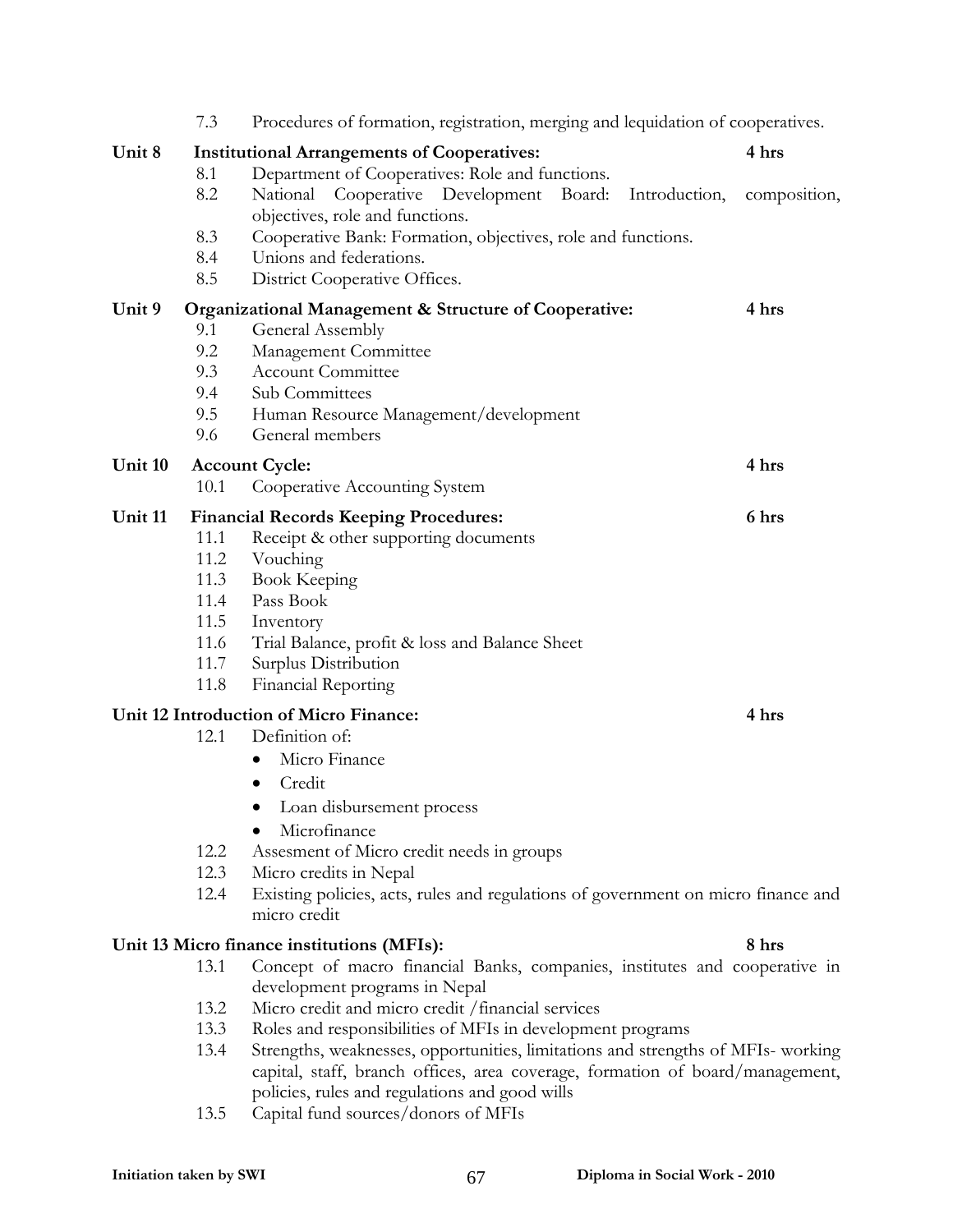13.6 Types and categorizations of MFIs- Governments, semi-governments and private -Banks, Cooperative, FINGOs (Financial Institutes NGOs), 13.7 Group savings, Private money lenders of Nepal

#### **Unite 14 Credit lending procedures: 6 hrs**

- 14.1 Principles of C-GAP
- 14.2 Credit lending procedures of MFIs- types of loan, Amounts of loan , duration of repayment, installments/non-installment of loan, rules and regulations of repayment, insurance, collaterals and non collateral, interest rates, lending approaches- Group or individuals, default charge rate, gender specific loans and non financial services of MFIs

#### **Unite 15 Linking micro entrepreneurs with financial institutes: 8 hrs**

- 15.1 Concepts of MFIs and cooperatives in enterprises development in Nepal
- 15.2 Roles and importance of MFIs in micro entrepreneurs as well as enterprises creation and development in Nepal
- 15.3 Identification of local MFIs
- 15.4 Selection of potential MFIs of the locality for linkages for micro credit to entrepreneurs
- 15.5 Credit needed identification process of entrepreneurs- individual, groups, associations, cooperatives
- 15.6 Credit need identification basis the business plan, equity of entrepreneurs (demand side)
- 15.7 Analysis of MFIs- credit lending capacity of MFIs/cooperatives (supply side)

- Bedi, RD, Theory History & Practice of cooperation, 1981
- Cooperative Act 2048 and Rules 2049 (With Amendments)
- Hazela, T.N., Principles problem and practice of Cooperation, 1996
- Shakya, SR Cooperative Movements in Nepal 1984
- Kamat, SS, New Damnation of cooperative management 2002
- Saradha, V, The Theory of cooperation 1986
- $\bullet$  aडाल केशव, सहकारी सिद्धान्त र प्रयोग, २०६३, प्रकाशक, सहकारी सहयोग समूह
- $\bullet$   $\,$  ढकाल लेखनाथ र शिवाकोटी अशोक: आधनिकीकरण र सहकारीता २०६४, प्रशान्ति प्रकाशन
- ठकरी चन्द बहादर,: नेपालमा सहकारी व्यवसाय व्यवस्थापन: २०६४, उपकार प्रकाशन
- राष्टिय सहकारी संघ लि., सहकारी विकाशको ५० वर्षे ग्रन्थ, राष्टिय सहकारी संघ लि. २०६६
- राष्टिय सहकारी संघ लि., जापानमा कृषि सहकारी, राष्टिय सहकारी संघ लि, २०६५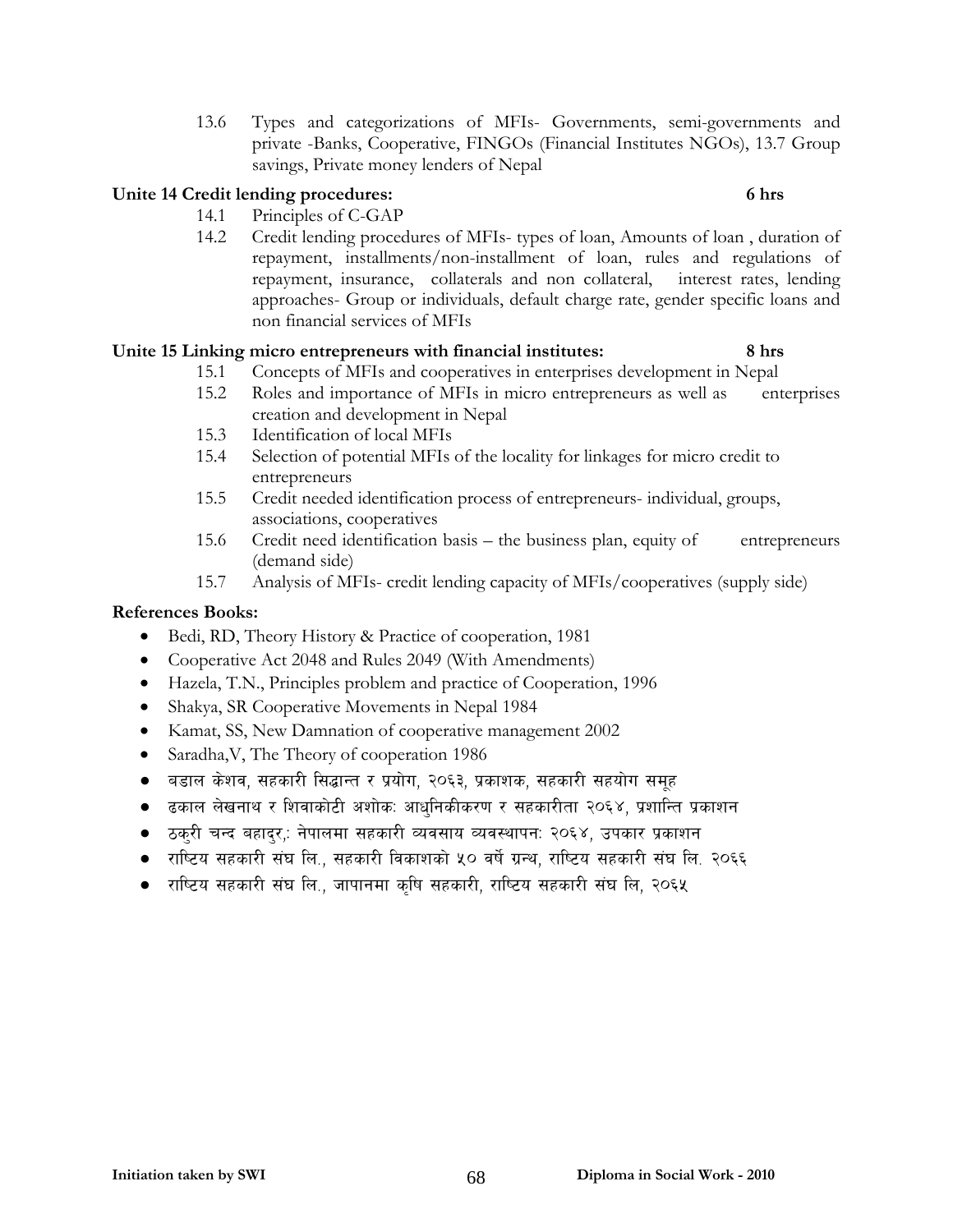# **Skill Lab III**

#### **Year II Part I Semester III**

#### **Course Description:**

This course is designed to help students to equip with knowledge and skills on those practical components at lab setting which they would be performed during the period of social work field practicum. It especially, imparts skills on demonstration and simulation on different practical social work methods before performing real practical work.

#### **Course Objectives:**

After completing this course the students will be able to:

- 1. Understand in bridging the gap between the theory and practical and acquit them to real work situation
- 2. Percive and internalize skills demonstated by demonstrator related to social work.
- 3. Demonstrate/simulate various social work skills.

#### **Course Contents:**

#### **Activities/skills**

- 1. Demonstration on Verbal & None verbal communication through interview and group discussion
- 2. Demonstrate technics to control psycharistric patience
- 3. Demonstrate teaching to mental retarded students

#### **Basic Interpersonal skills:**

1. Introduction of self, role delineation with various client types: child, adult, community group, board in order to establish rapport and parameters of the relationship, expectation of the client and social worker, articulating limits

#### **Skill lab practice**

Under this course, each student will have to demonstrate and/or simulate all the above mentioned skills which start from guided practice level and end at overt level

Students should keep their skill lab records (logbook) signed periodically by their teacher.

#### **Evaluation procedure**

Under this scheme students will have to demonstrate and/or simulate all the above mentioned skills. The concerned teacher closely evaluates their performance of each skill to the evaluation sheet proposed. The given total of marks of performance of all the skills and skill lab recods (logbook) signed periodically by their teacher will be the criteria for total internal marks. There will be no final practical examination.

**Total: 2 hrs Theory: 0 hrs/ w Practical: 2 hrs/ w**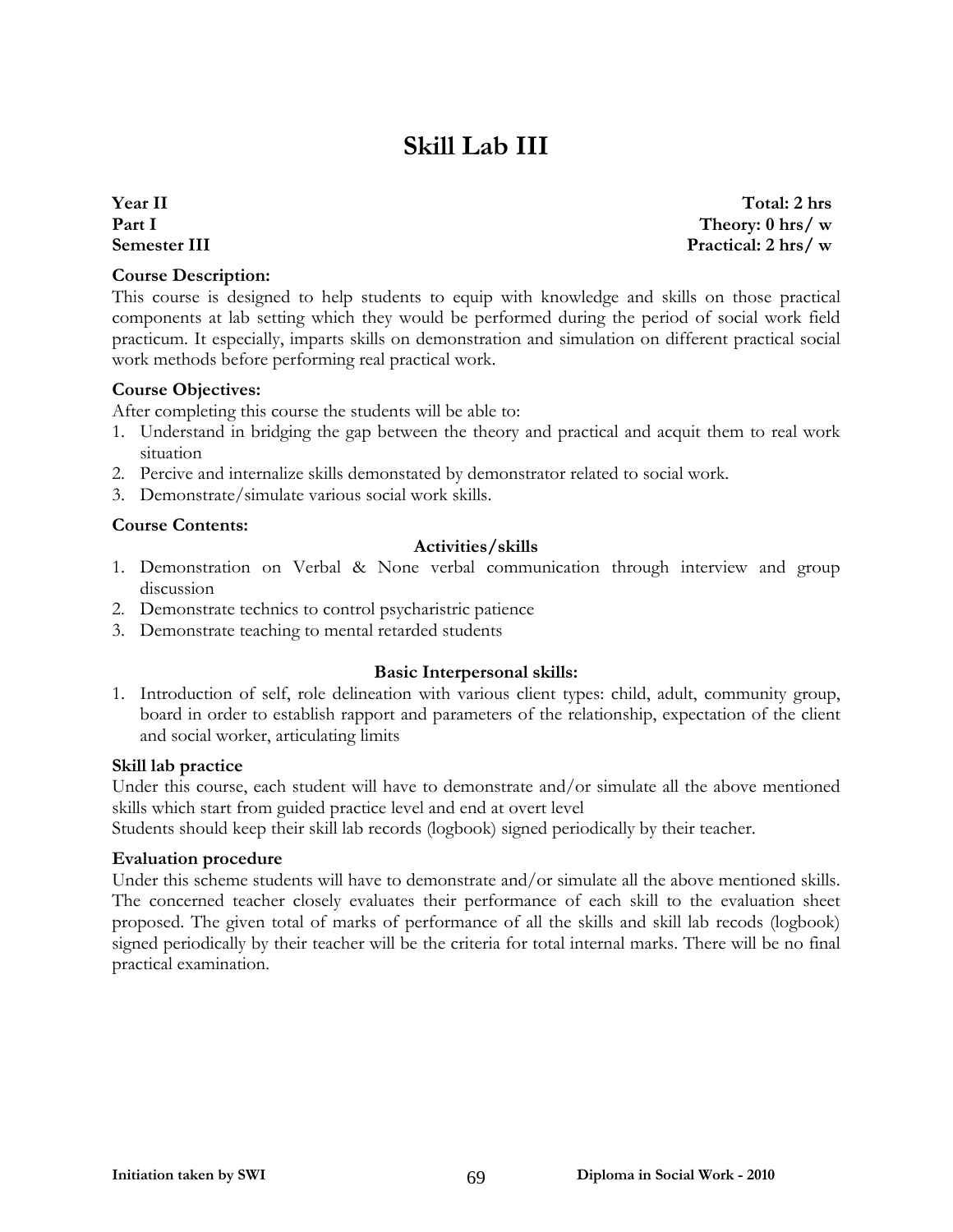#### *Distribution of marks for evaluation*

| S.N | Criteria                                                             | Distribution of marks | Total |            |              |  |
|-----|----------------------------------------------------------------------|-----------------------|-------|------------|--------------|--|
|     |                                                                      | Internal              | Final | Time       | <b>Marks</b> |  |
|     | Related subject teacher<br>(continuous evaluation of<br>perorrmance) | 40                    |       |            | 40           |  |
|     | Related subject teacher (skill lab<br>records/logbook)               | 10                    |       |            | 10           |  |
|     |                                                                      |                       |       | All total: | 50           |  |

**Important note:** *Each student must pass with a minimum of 60% marks. This means they must secure 30 marks in all total*

#### **Text Books:**

*Skill lab manual to be developed* 

#### **References Books:**

Cleak, H. & Wilson, J. (2007) Making the Most of Field Placement, Thomson, Australia.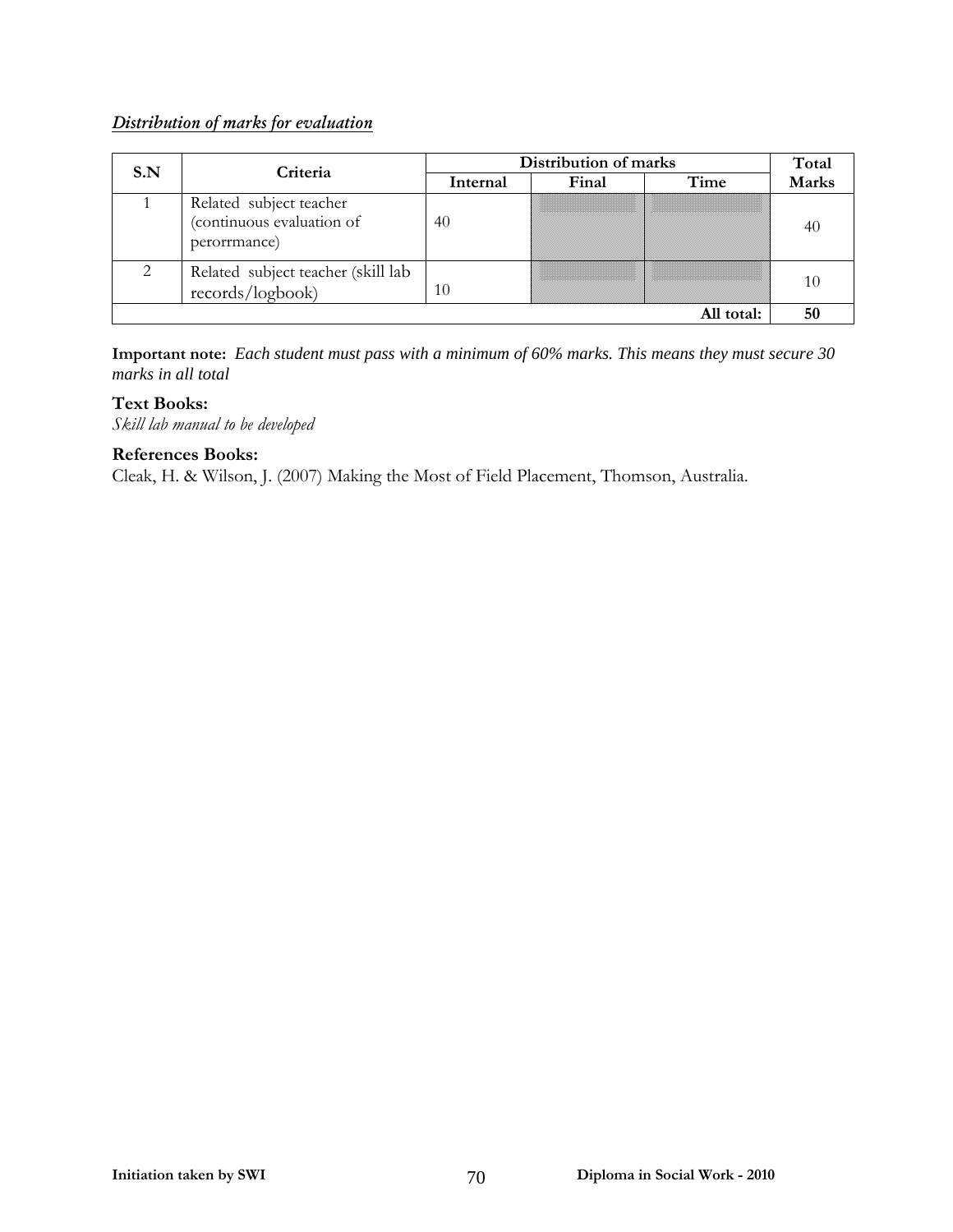# **Social Work Field Practicum III**

**Year II Part I Semester III** 

#### **Course Description:**

**Total: 14 hrs Theory: 0 hrs/ w Practical: 14 hrs/ w**

This course consists of practical components related to social works which the students have to be performed during the period of field practicum based on the learnt knowledge and skills at classroom and skill lab setting.

#### **Course Objectives:**

After completing this course the students will be able to:

- 1. Develop sensitivity towards the needs and problems of the stakeholders/clints
- 2. Build purposefull relationship ingaging individuals, groups, and communities on problem solving process
- 3. Aquire basic skills for analyzing simple problem situation and relatedness of agency intervention
- 4. Understand basic process of development in society and the development stage of human behavior
- 5. Learn skills on report writing and presentation

#### **Course Contents:**

#### **Activities/skills**

- 1. Orient about field placement
	- Why field placement
	- Work need to be done in the field
	- Log writing
	- Report writing
	- Orientation on field organization
- 2. Apply social work principles & ethics
- 3. Build professonal relationship
- 4. Identify problems & issues
- 5. Develop plan of action
- 6. Facilitate to link with existing network at local level
- 7. Coordinate
- 8. Provide care support
- 9. Conduct facilitate meeting/workshop with stake holders
- 10. Expose to different complex social realities of Nepal:

Poverty, illiteracy, unemployment, migration, urbanization, corruption, conflict, caste class conflict, political instability, women, child, trafficking, drugs and its effects on youth

#### **Field work assignment**

*Field work assignments individual and group assignments Assigned as per the setting by the field supervisor* **Duration:** 14 hrs/wx15 w= 210 hrs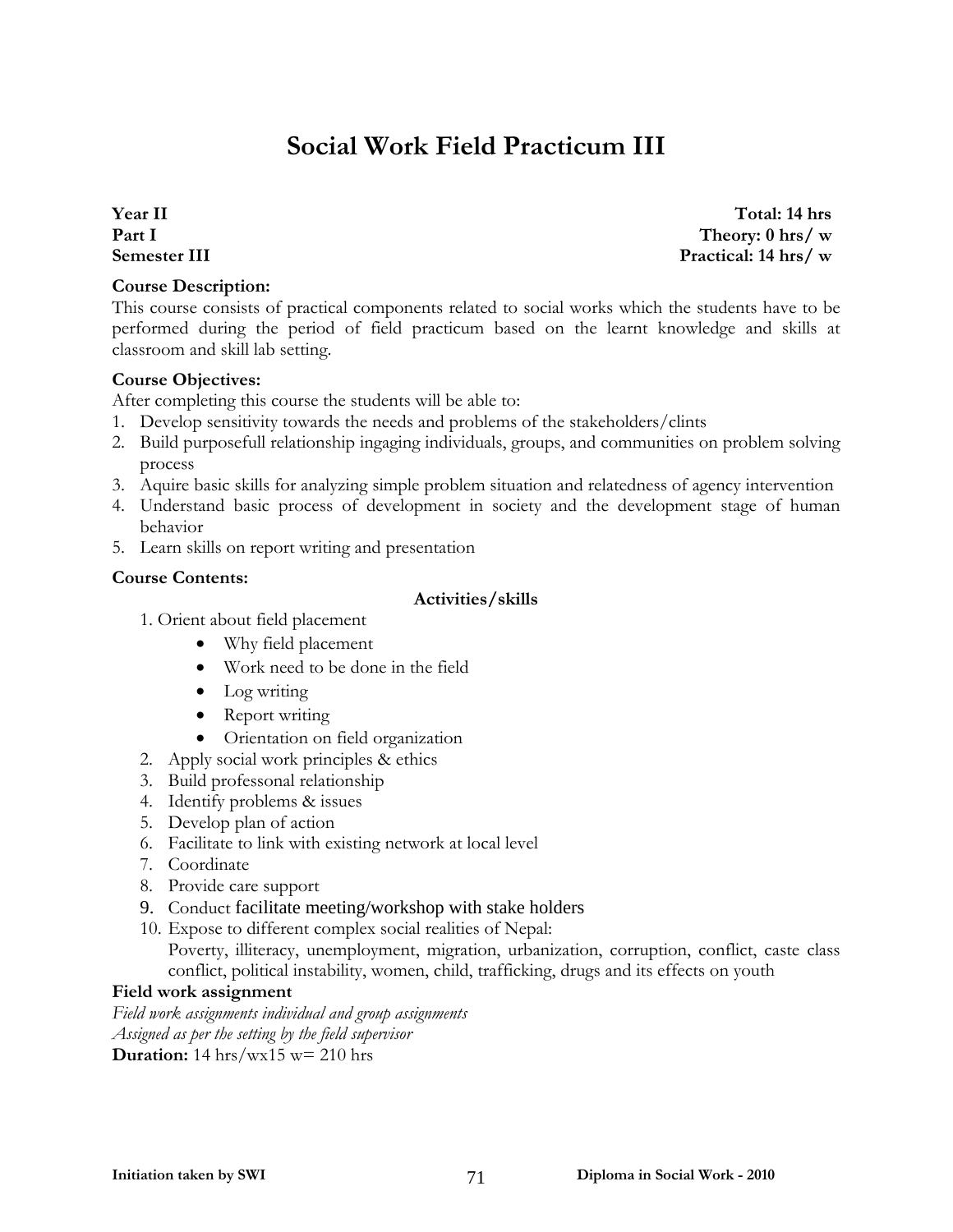#### **Field placement**

The students are expected to do field work of full working days of the agencies during mentioned placement period to perform above mentioned tasks. Field work supervisors will facilitate to get maximum exposure in practicing above mentioned tasks.

Students should be present in the field at least 90% of the allotted days to be eligible to sit in the final examination. Students will have to perform all assigned takss under the supervision of field supervisor and may be allowed to perform all the assigned tasks independently if the field practicum supervisor finds them perfect.

Students should keep their practical records (logbook) signed periodically by their field supervisor/instructor and they also prepare field practicum individual reports

#### **Evaluation procedure**

Under this scheme students will have to perform all the assigned tasks. At the end of the term the field supervisor closely evaluates their performance for accuracy according to the evaluation sheet proposed. At the end of the course there will be a final practical examination.

| Section                       | Evaluaton critera                                                                                                                    | Distribution of marks |       |                  |                    |
|-------------------------------|--------------------------------------------------------------------------------------------------------------------------------------|-----------------------|-------|------------------|--------------------|
|                               |                                                                                                                                      | Internal              | Final | Time             | <b>Total Marks</b> |
| 1                             | Related field work<br>supervisor/teacher (continuous<br>evaluation)                                                                  | 50                    |       |                  | 50                 |
| $\mathfrak{D}_{\mathfrak{p}}$ | Related institution<br>supervisor/teacher (continuous<br>evaluation)                                                                 | 50                    |       |                  | 50                 |
| 3                             | CTEVT appointed examiner (at<br>the end of the field practicum)<br>1. Report<br>2. Log books<br>3. Presentation<br>including<br>viva |                       | 100   | 3 <sub>hrs</sub> | 100                |
|                               | 200                                                                                                                                  |                       |       |                  |                    |

*Distribution of marks for evaluation*

**Important note:** *Each student must pass in each of the section of the evaluation as presented above with a minimum of 60% marks. This means they must secure 30 each in section 1 and 2 and 60 marks in section 3.*

#### **Text Books:**

• Social Work Field Practicum Manual to be developed

- Munson Carlton E (Ed) 1979. *Social Work Supervision*, The Free Press: New York.
- Sheafor, Bradford W, Charles R Horejsi and Gloria A Horejsi (1997) *Techniques and guidelines for field work practice*, 4<sup>th</sup> edition, Allyn and Bacon.
- Desai,A.S. (1989), Field Work Objectives for Bachelor Degree in Social Work, TISS, Mumbai.
- Gordon, Hamilton (1947), Theory and Practice of Social Case Work, Columbia University Press, new York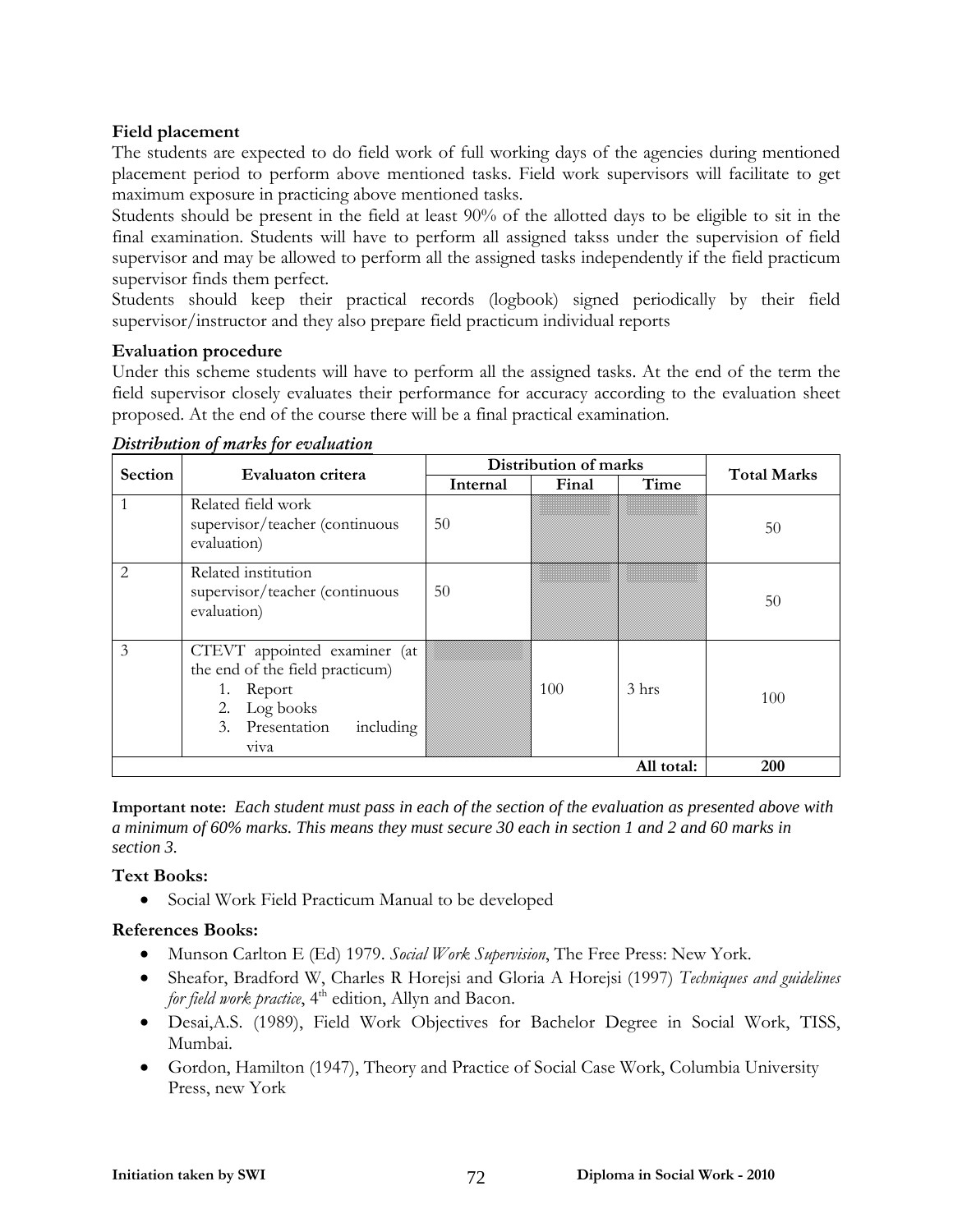## **Semester IV**

- 1. Social Welfare Administration
- 2. Community Organization
- 3. Community Development (Rural, Urban)
- 4. Family and Social Work
- 5. Development Communication
- 6. Gender and Social Inclusion
- 7. Skills Lab IV
- 8. Social Work Field Practicum IV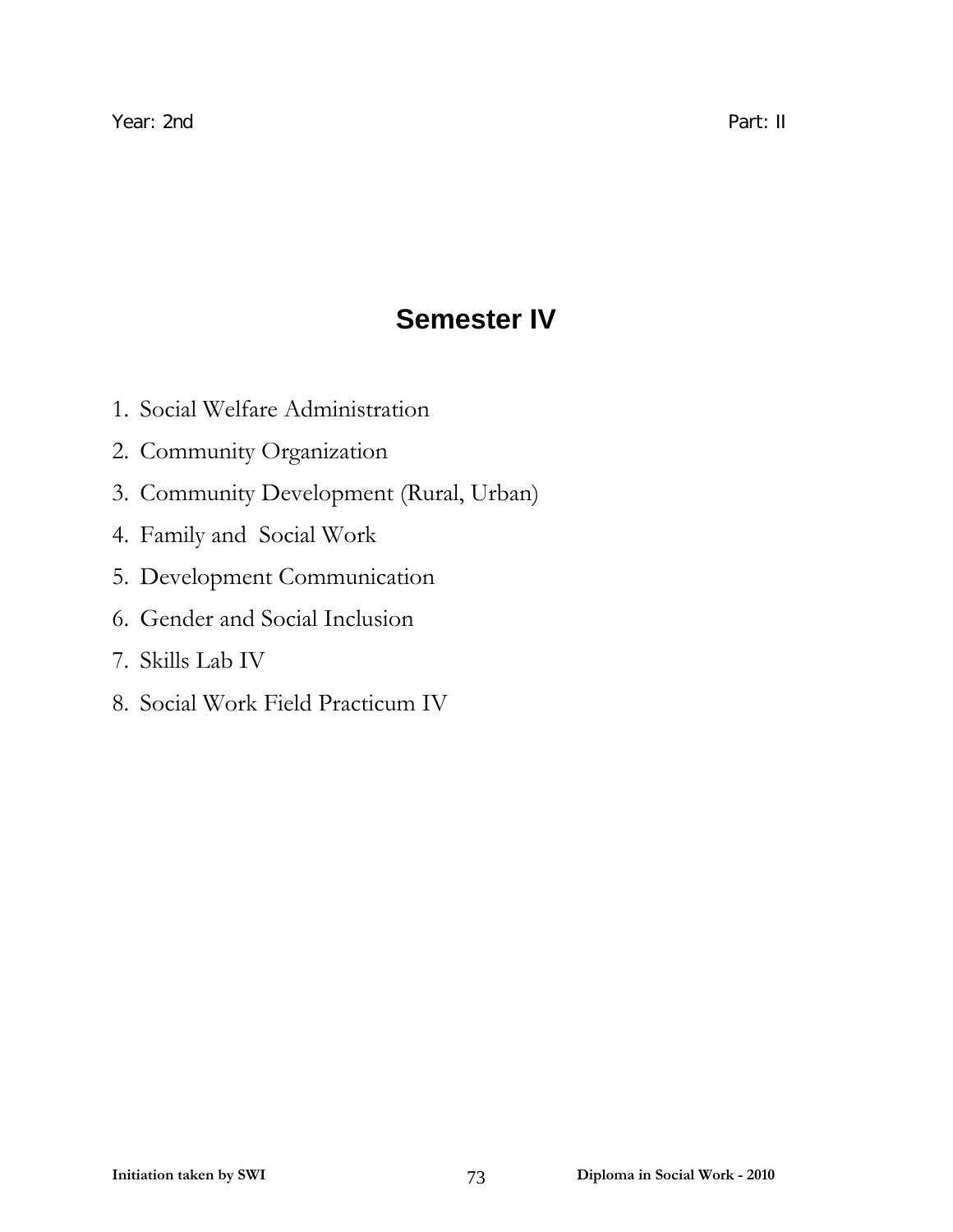## **Social Welfare Administration**

#### **Year II Part II Semester IV**

#### **Course Description:**

This course is designed to introduce the basic concepts and function of social welfare. It deals with range and variety of social services exist in Nepal including family services, youth centers, outreaching services, school social work, community development, rehabilitation, elderly services,

### **Course Objectives:**

probation and correctional services.

After completing this course the students will be able to:

- 1. Explore the philosophies, organization, techniques and development of social welfare provisions in Nepal
- 2. Assess problems faced by individuals, families groups, and communities
- 3. Understand social policy; issues of social security, youth policy, woman status, child care, the care of the elderly people, the physically and mentally handicapped and professional people

#### **Course Contents:**

| Unit 1                  | 1.1<br>1.2<br>1.3<br>1.4 | <b>Social Welfare Administration:</b><br>Concept of Social Welfare Administration<br>Evolution of Social Welfare Administration<br>Philosophy of Social Welfare Administration<br>Principles and values of Social Welfare Administration                                                                                                         | 4 hrs                         |
|-------------------------|--------------------------|--------------------------------------------------------------------------------------------------------------------------------------------------------------------------------------------------------------------------------------------------------------------------------------------------------------------------------------------------|-------------------------------|
| Unit 2                  | 2.1<br>2.1<br>2.3<br>2.4 | <b>Tasks of Welfare Administration:</b><br>Program Management<br>Human Resource Management<br>Financial Management<br>Public Relation                                                                                                                                                                                                            | 6 hrs                         |
| Unit 3                  | 3.1<br>3.2<br>3.3        | <b>Organizational Management:</b><br>Concept of Management<br>Functions of Management<br>Program Management:<br>Needs assessment<br>$\bullet$<br>Program planning and developing<br>$\bullet$<br>Proposal writing<br>$\bullet$<br>Organizing<br>Conflict and stress management<br>٠<br>Program implementation<br>Program evaluation<br>$\bullet$ | 10 <sub>hrs</sub>             |
| Unit 4                  | 4.1<br>4.2               | <b>Project Cycle:</b><br>Components of project management<br>Project Management Cycle                                                                                                                                                                                                                                                            | 14 hrs                        |
| Unit 5                  |                          | <b>Financial Management:</b>                                                                                                                                                                                                                                                                                                                     | 6 hrs                         |
| Initiation taken by SWI |                          | 74                                                                                                                                                                                                                                                                                                                                               | Diploma in Social Work - 2010 |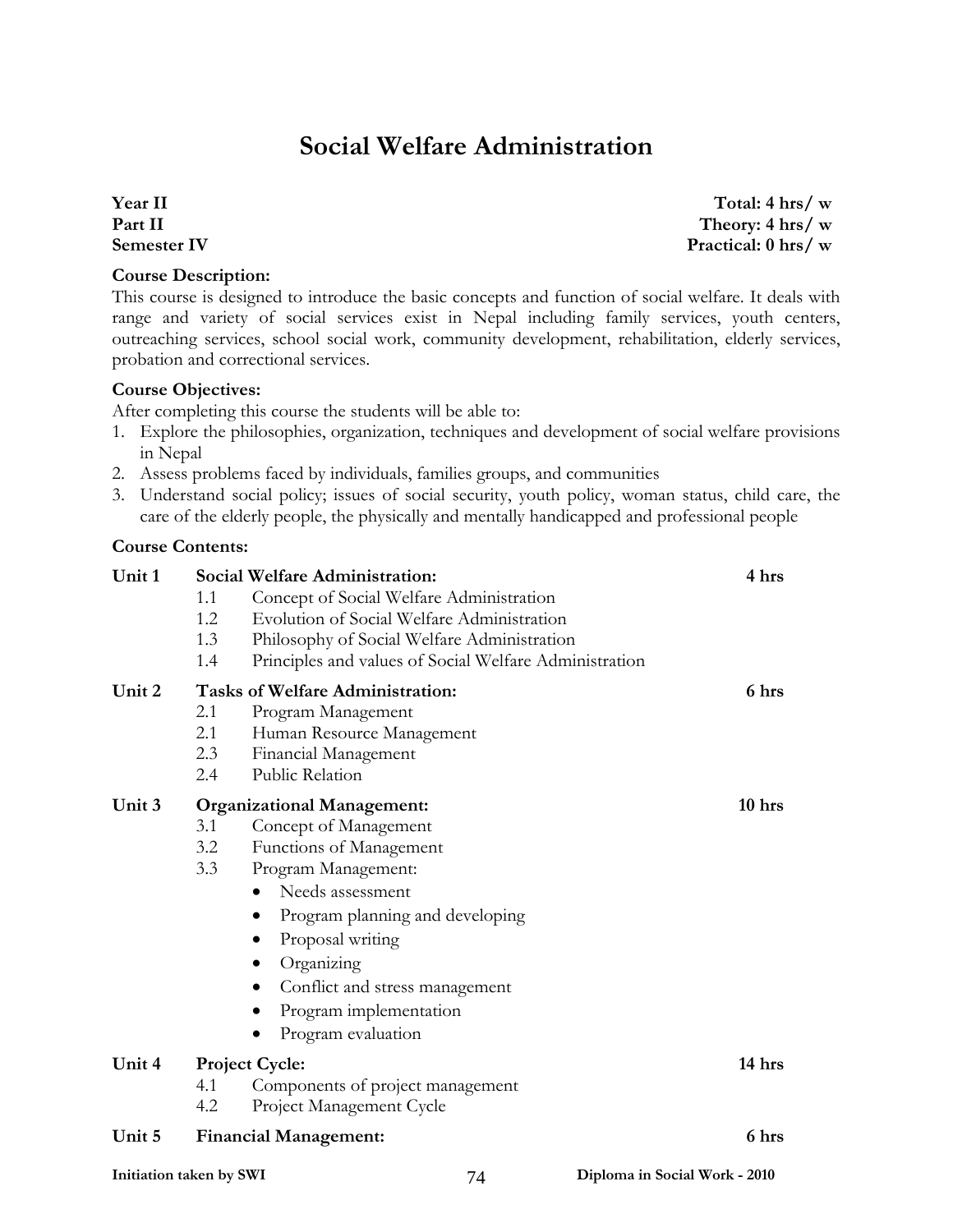- 5.1 Concept of accounting
- 5.2 Budgeting
- 5.3 Auditing.

#### **Unit 6 Human Resource Management: 8 hrs**

- 6.1 Concept of staff policies
- 6.2 Performance appraisal
- 6.3 Recruitment
- 6.4 Training
- 6.5 Promotion
- 6.6 Incentives
- 6.7 Reward and punishment
- 6.8 Coaching & Mentoring.
- 6.9 Supervising

#### **Unit 7 Organization Development: 12 hrs**

7.1 Concepts of organization development and capacity building.

- Arora and Sharma (1992) *Comparative and Development Administration, Ideas and Action*, Arihant Publishers, Jaipur.
- Chowdry, Paul D., *Social Welfare Administration*: Delhi, Athram & Sons.
- *Nepalese law and regulation related to social welfare policies (local governance act etc)*.
- Gupta, Dipankar. 1991. *Social Stratification*, Oxford University Press, Delhi.
- Goel and Jain, 1998, *Social Welfare Administration*, Vol. I and II Deep and Deep Publication: New Delhi.
- Hardy, Charles, *Understanding Voluntary Organizations*, London, Penguin Books.
- Jaganathan U, *Administration and Social Change*, Delhi: Uppal Publishing House.
- Kulkarni, P. D., *Social Policy and Social Development*, Madras: ASSWI.
- Madan G. R. (1972) *Welfare State and problem of democratic planning*, Allied Publishers: Calcutta.
- Mishra, Ramesh, Society and Policy: *Theoretical Perspective on Welfare*, London: Macmillan press.
- Pincus, Allen, Mianha, *Social Work Practice, Model and Method*, Itasca: F. E. Peacock Publishers.
- S. N. Dubey, *Administration of /social Welfare Programmes in India*; Samiya Publications.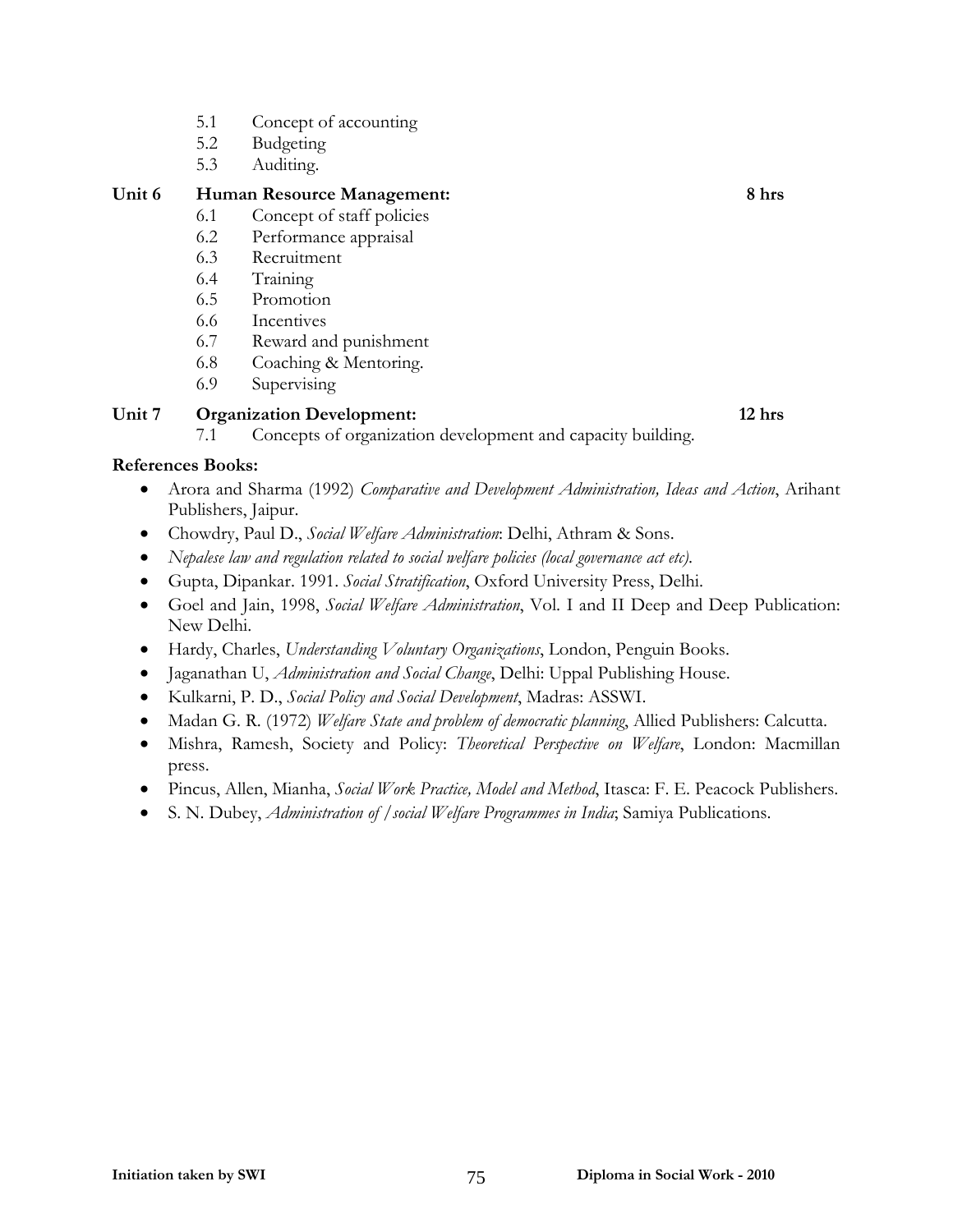### **Community Organization**

**Year II Part II Semester IV** 

#### **Course Description:**

This course intends to provide knowledge on basis, principle, approaches and models of community organizations. It also provides knowledge and skills stake holder case analysis and studying different cases.

#### **Course Objectives:**

After completing this course the students will be able to:

- 1. Understand geographic and functional communities as units of intervention.
- 2. Explain different approaches to community organization and the strategies involved.
- 3. Describe the process of analyzing stakeholders
- 4. Learn skills on conducting cases study

#### **Course Contents:**

| Unit 1 | Working with communities (Community Organization):<br>Community: Concept,<br>1.1<br>Types of Community,<br>1.2<br>Characteristics and features of Community<br>1.3                                                                      | 2 hrs  |
|--------|-----------------------------------------------------------------------------------------------------------------------------------------------------------------------------------------------------------------------------------------|--------|
| Unit 2 | Characteristics of community Organization:<br>2.1<br>Concept of Community Organzation<br>Objectives of Community Organizaiton<br>2.2<br>$2.3\,$<br>Characteristics of community organization.<br>Phase of community organization<br>2.4 | 4 hrs  |
| Unit 3 | <b>Basis of Community Organization:</b><br>Basis on community organization in Nepal:<br>3.1<br>-indigenous organization (caste, ethnicity, geographical proximity)                                                                      | 4 hrs  |
| Unit 4 | Principles and Approaches:<br>Principles of community organization, directive and non-directive approach.<br>4.1                                                                                                                        | 4 hrs  |
| Unit 5 | Models:<br>Models of community organization.<br>5.1                                                                                                                                                                                     | 6 hrs  |
| Unit 6 | <b>Problem Solving:</b><br>Community problem solving process.<br>6.1                                                                                                                                                                    | 5 hrs  |
| Unit 7 | <b>Stake Holder Analysis:</b><br>Stakeholders' analysis: basic concepts of participation, empowerment, leadership,<br>7.1<br>power dynamics, conflict and its mitigation, globalization, gender issues                                  | 10 hrs |
| Unit 8 | <b>Case Study:</b><br>Selected cases of community organization in Nepal-community forestry, mothers<br>8.1<br>groups, saving and credit groups, guthi, dhikur, Rodi, Parma, Bheja.                                                      | 10 hrs |
| Unit 9 | Project work:                                                                                                                                                                                                                           | 15 hrs |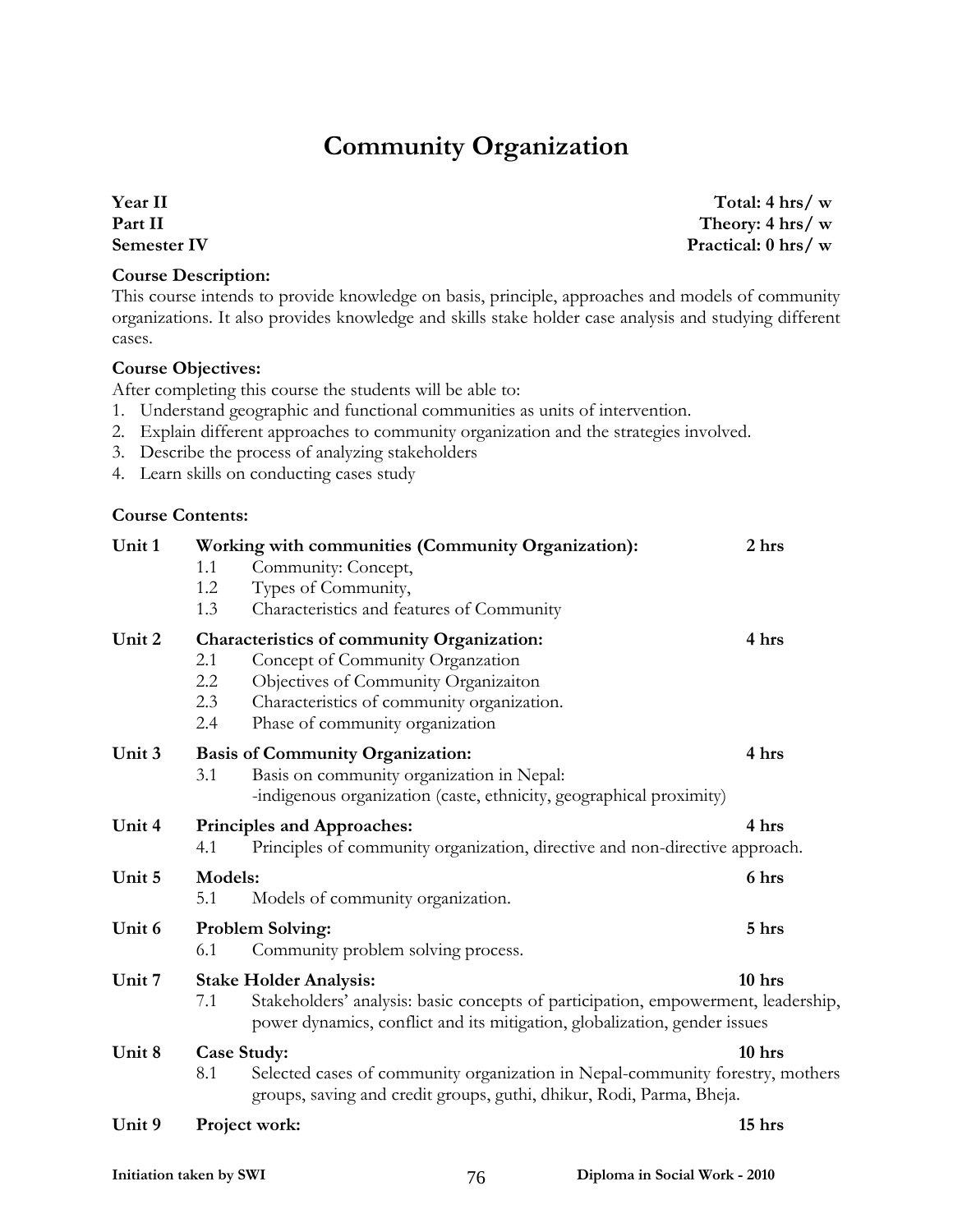- 9.1 Individual and Group Assignment (Planning, Preparedness, Training and awareness)
- 9.2 Project work assignment for various stake holder analysis and cases study
- 7.3 Field Visit and observation
- 7.4 Paper presentation

- Batten T. R. (1960). *Community and their Development*, London: Oxford University Press.
- Biklen, Douglas P. 1983. *Community Organizing*, Prentice Hall: New York.
- Cox, M. Fred et al. (1974). *Strategies of Community Organization,* F. E. Peacock Publishers, Inc. Itasca.
- Gurin, Arnold (1970) *Community Organization Curriculum for Graduate Social Work*, Council on Social Work Education: New York.
- Kramer, R. M. et al (Ed) 1969. Readings in Community Organization Practice, Prentice-Hall Inc.: New Jersey.
- Kramer and Specht. 1975. *Readings in community organization practice*, Prentice-Hall Inc. New Jersey.
- Rivera, Felix G. and John L. Erlich (1998) *Community Organization in a Diverse Society*, Allyn and Bacon: London.
- Ross M. G. (1955). *Community Organization: theory and practice*, Jarper Brothers, New York.
- Rothman Jack et al (1970) *Strategies of Community Intervention, Macro Practice*, F. E. Peacock, Publishers Inc. Illinois.
- Rubin, Herbert J. and Irene S. Rubin (1992) *Community Organization Practice*, Macmillan Publishing: New York.
- Tropman J. et al (Eds) 1995. *Tactics and Techniques of Community Intervention*, F. E. Peacock Publishers Inc. Illinois.
- Warren, R. L. 1965. Study Your Community, Russel Sage Foundation, New York.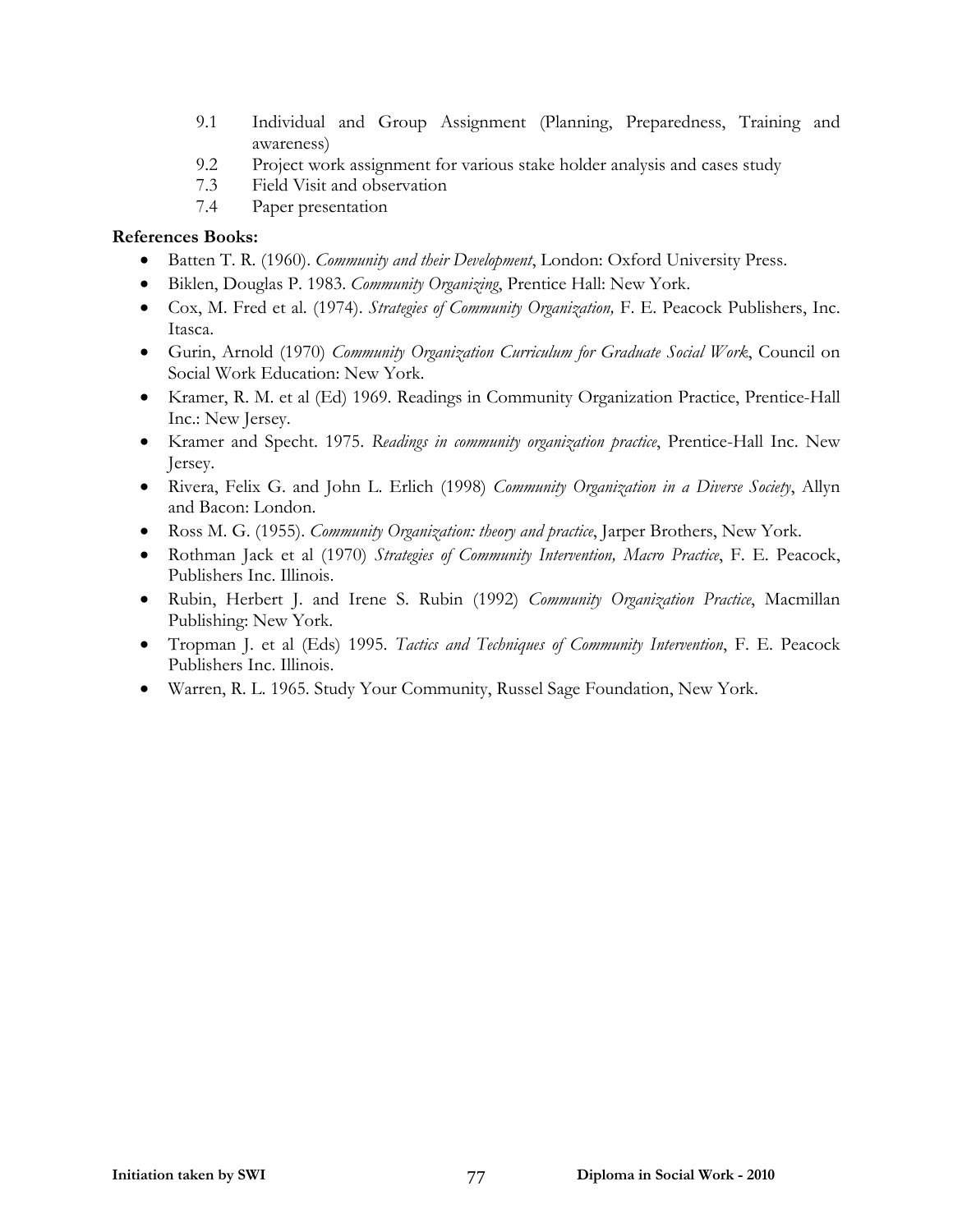## **Community Development**

**Year II Part II Semester IV** 

#### **Course Description:**

This course is designed to equip students with comprehensive knowledge on concept, principles and approaches of rural and community development. It also deals with integrated rural development techniques.

#### **Course Objectives:**

After completing this course the students will be able to:

1. Understand the concept, principles and approach of rural and urban community development

**Unit 1 Rural Community Development: 15 hrs** 

- 2. Acquaint with government, planning, programs, policies and strategies related to the communities development concerns
- 3. Learn skills to work with diverse community groups.

#### **Course Contents:**

|                                     | 1.1 | Concept of rural, semi rural and urban setting                                                             |            |  |
|-------------------------------------|-----|------------------------------------------------------------------------------------------------------------|------------|--|
|                                     | 1.2 | Rural Sociology: Nature and characteristics of Rural Society-                                              | Physical,  |  |
|                                     |     | Social, Economic & Political aspects.                                                                      |            |  |
|                                     | 1.3 | Rural Community Development- Definition, Concept, Objective.                                               |            |  |
|                                     | 1.4 | Scope of Rural Community Development, Approach of Rural Community                                          |            |  |
|                                     |     | Development                                                                                                |            |  |
| Unit 2                              |     | <b>Rural Community Development:</b>                                                                        | 15 hrs     |  |
|                                     | 2.1 | Principle of Rural community development                                                                   |            |  |
|                                     | 2.2 | Role of Community Development Worker                                                                       |            |  |
|                                     | 2.3 | Rural Development programs and government policy                                                           |            |  |
|                                     | 3.4 | <b>Rural Community Problems</b>                                                                            |            |  |
| Unit 3                              |     | <b>Integrated Rural Community Development:</b>                                                             | 15 hrs     |  |
|                                     | 3.1 | Objective, characteristics, Strategies & Administration                                                    |            |  |
|                                     | 3.2 | Rural Micro Level Planning                                                                                 |            |  |
|                                     | 3.3 | <b>PRA</b>                                                                                                 |            |  |
|                                     | 3.4 | Role of Voluntary agency: Cooperatives, Industries, NGOs,                                                  | CBOs, FUG, |  |
|                                     |     | MG, Users Groups etc                                                                                       |            |  |
| Unit 4                              |     | <b>Urban Community Development:</b>                                                                        | 15 hrs     |  |
|                                     | 4.1 | Urbanization- Concept, Causes, characteristics of Urban communities,<br>Consequences of Rapid Urbanization |            |  |
|                                     | 4.2 | Role of Cities in National Development                                                                     |            |  |
|                                     | 4.3 | Problems of Urban Community: Problem of Housing, Unemployment,                                             |            |  |
|                                     |     | Migration, Slum, Squatters, Waste management etc.                                                          |            |  |
|                                     | 4.4 | Role of NGOs/ GOs & Voluntary Organization                                                                 |            |  |
|                                     |     |                                                                                                            |            |  |
| <b>References Books:</b>            |     |                                                                                                            |            |  |
|                                     |     | Chowdhary, AD.Paul.1990. Voluntary Efforts in Social Welfare and Development.                              |            |  |
| Siddhartha Publications, New Delhi. |     |                                                                                                            |            |  |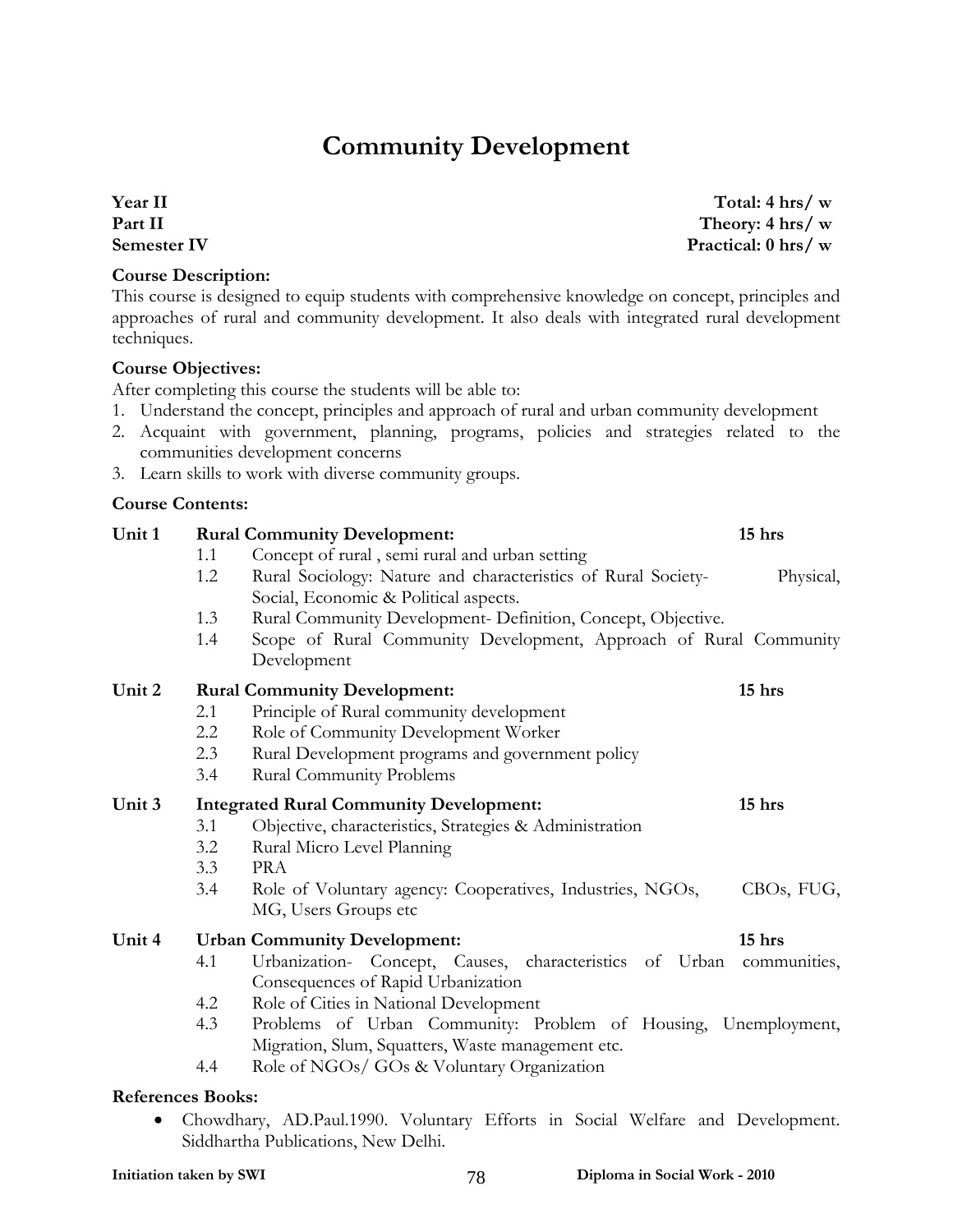- Flora, C.B, Flora J; Spears. J.D and Swanson, L.E.1992. Rural Communities: Legacy and Change, Westview Press, Boulder CO.
- Long, Normann 1984, Introduction to the sociology of development. Tavistock ; London
- Singh, K 1986, Rural Development: Principles, Policies and Management. Sage Publications, New Delhi,
- Lal, R amashray & Srivatava R.K. 1986. Dialogue on Development. Sage Publications, London Sharma, SK & Malhotra, SL. Integrated Rural Development: Approach, strategies and perspectives. Abhinav, New Delhi.
- Quinn James, Urban Sociology, Eurasia Publication House, New Delhi.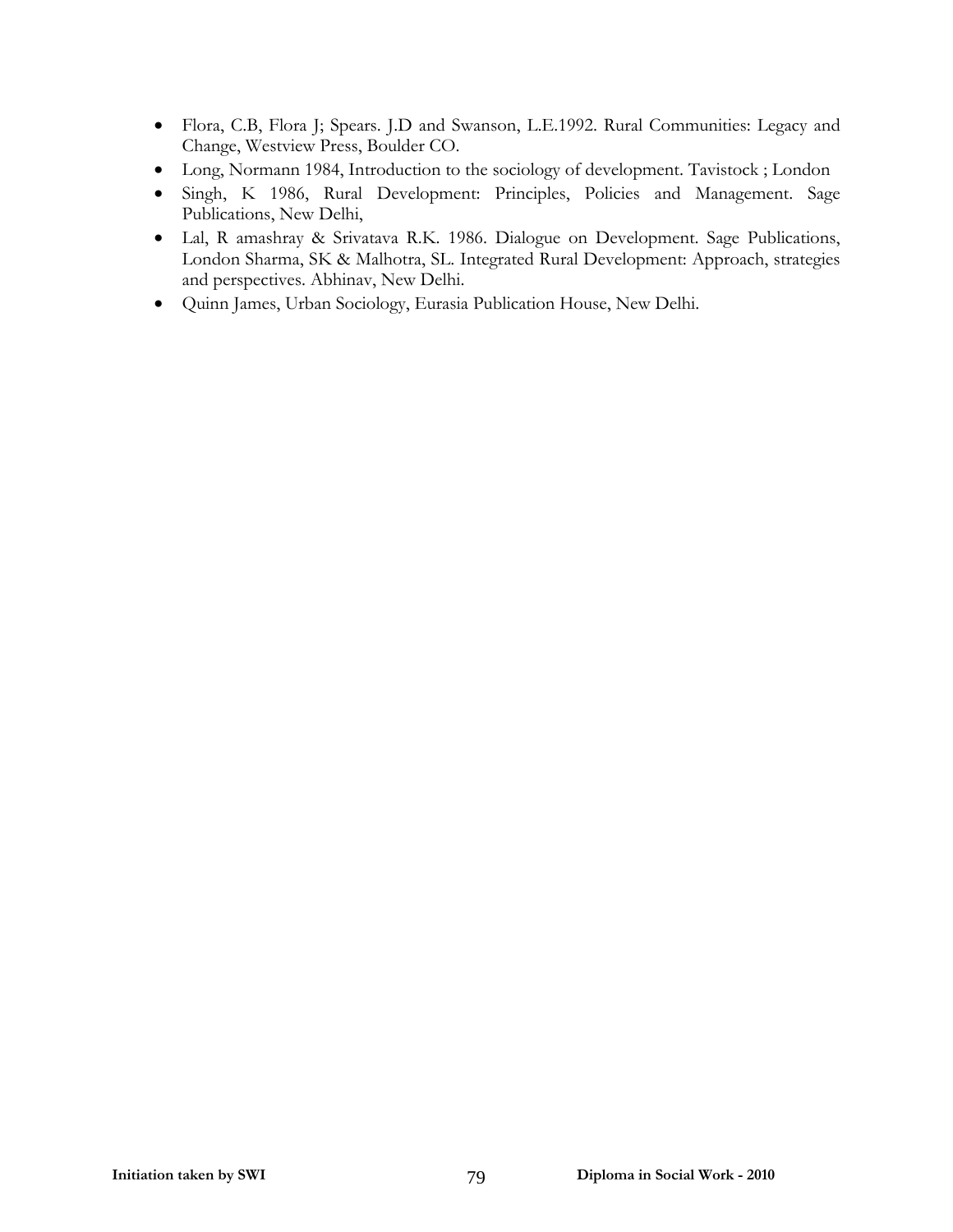## **Family and Social Work**

**Year II Part II Semester IV** 

#### **Course Description:**

This course intends to provide knowledge related to concept of family, family structure, marriages, family dynamic and family as and social work. It also deals with impact of social, economic and political change on the family

#### **Course Objectives:**

After completing this course the students will be able to:

- 1. Understand the family as a social institution and a context for individual development
- 2. Study the plurality of family forms in Nepal and its social consequences
- 3. Analyze the structural and functional dimensions of family, kinship, marriage in relation to individual members
- 4. Assess the impact and outcome of social, economic and political change on the family and social work intervention
- 5. Discuss social work in relation to family

#### **Course Contents:**

#### Unit 1 Introduction to Family: 10 hrs

- 1.1 Families in Nepal
- 1.2 Defining Key Concept: Family, Types of Family, Roles of Family, Functions, House Hold
- 1.3 Understanding families using the 4-R model

#### **Unit 2 Changing Trained in Family Structure: 10 hrs**

- 2.1 More living together before marriage
- 2.2 Marrying at a later age
- 2.3 Fewer children
- 2.4 Wives employed outside the home
- 2.5 Higher rates of divorce and separation
- 2.6 Single-parent families more prevalent
- 2.7 Remarriage rates declining, specially for women
- 2.8 Teenage Pregnancy
- 2.9 Current influences on families

#### Unit 3 Marriage in Nepal: 10 hrs **10 hrs 10 hrs 10 hrs**

- 3.1 Marriage: definition, functions and types (On the basis of number of spouses: monogamy and polygamy, on the basis of rules: exogamy and endogamy, on the basis of process arrange & love marriage, Issues of Dowry & Bride burning
- 3.2 Cultural Practices in Nepal relating to Marriage
- 3.3 Kinship: definition, functions and types: Consanguinal and affinal

#### Unit 4 Family Dynamics & Roles: 10 hrs **10 hrs 10 hrs 10 hrs**

4.1 Family Power, Decision Making, Parent Children Relationship, Socialization in Families

#### **Unit 5 Family & Social Work:** 10 hrs **10 hrs 10 hrs 10 hrs**

### **Initiation taken by SWI 80 80 80 80 80 80 80 1 Diploma in Social Work - 2010**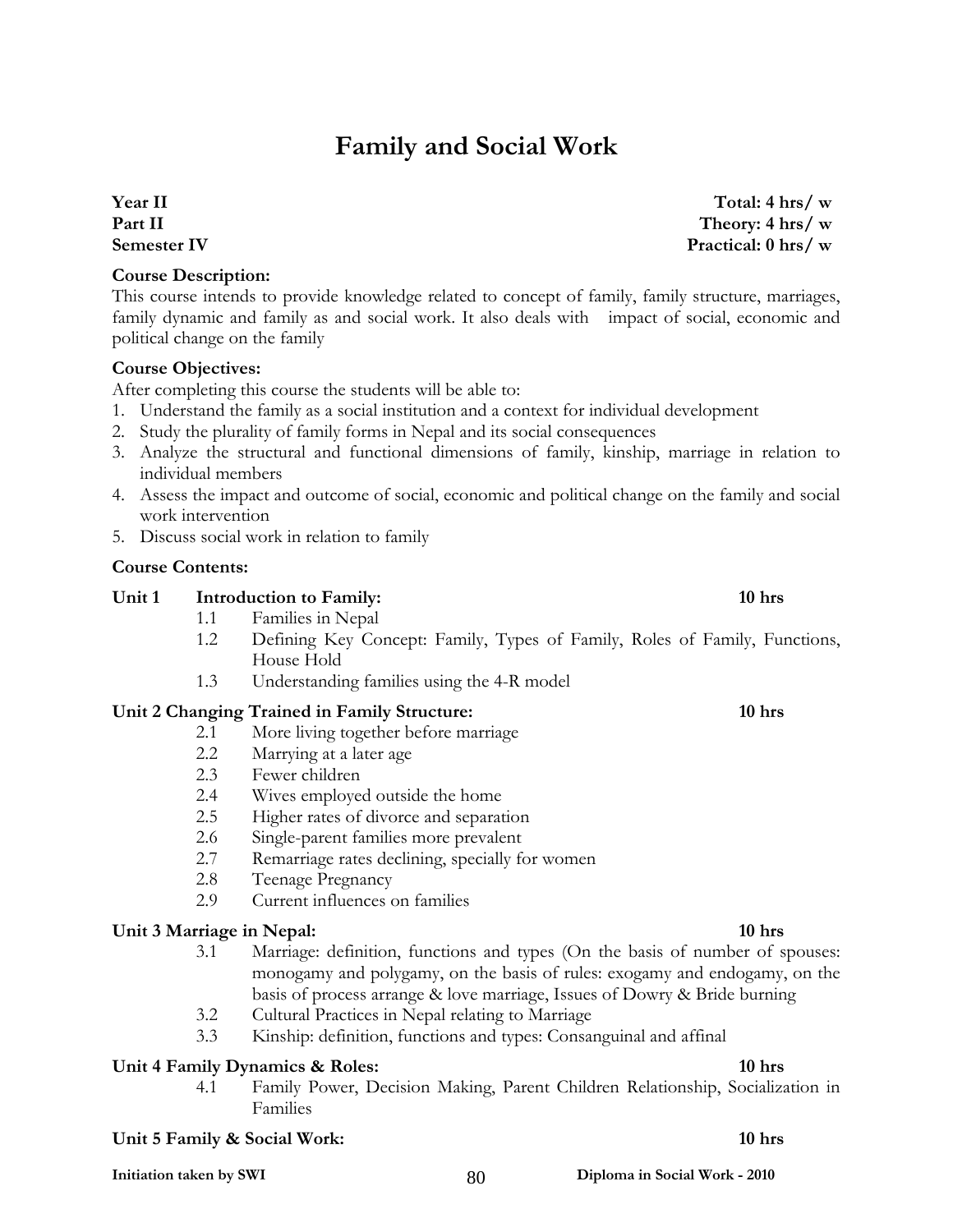- 5.1 Family & social Work
- 5.2 Family as a social system
- 5.3 Needs satisfaction
- 5.4 Family boundaries
- 5.5 Family welbeings
- 5.6 Strong & healthy families

#### Unit 6 Elderly: 10 hrs **10 hrs 10 hrs 10 hrs 10 hrs 10 hrs 10 hrs 10 hrs 10 hrs 10 hrs 10 hrs 10 hrs 10 hrs 10 hrs 10 hrs 10 hrs 10 hrs 10 hrs 10 hrs 10 hrs 10 hrs 10 hrs 10 hrs**

- 6.1 Introduction
- 6.2 Characteristics of Ageing
- 6.3 Demographic trends
- 6.4 Myths & Misconception about Aged
	- Myths & Misconceptions
	- Aged and Misconceptions
	- Types of Misconceptions
- 6.5 Ageing process
- 6.6 Theories of Ageing
	- Biological Ageing
	- Sociological Ageing
	- Psycological Ageing
- 6.7 Prejudices and disceminatiuon against eldery
- 6.8 Eldery Abuse
	- Concept of elder abuse
	- Extent of Abuse
	- Interventions for prevention of abuse

- Bell, M and E.F Vogel, (1968): A modern introduction to the family, New York Free Press
- Desai, M (Ed) (1994) Enhancing the role of the family as an agent for social charge and economic development. Bombay: Tata institute of Social Sciences
- Hartman and Laird (1983) Family- Centered Social Work Practice. The Free Press, New York
- White and Klein (2002) Family Theories. Sage publication, California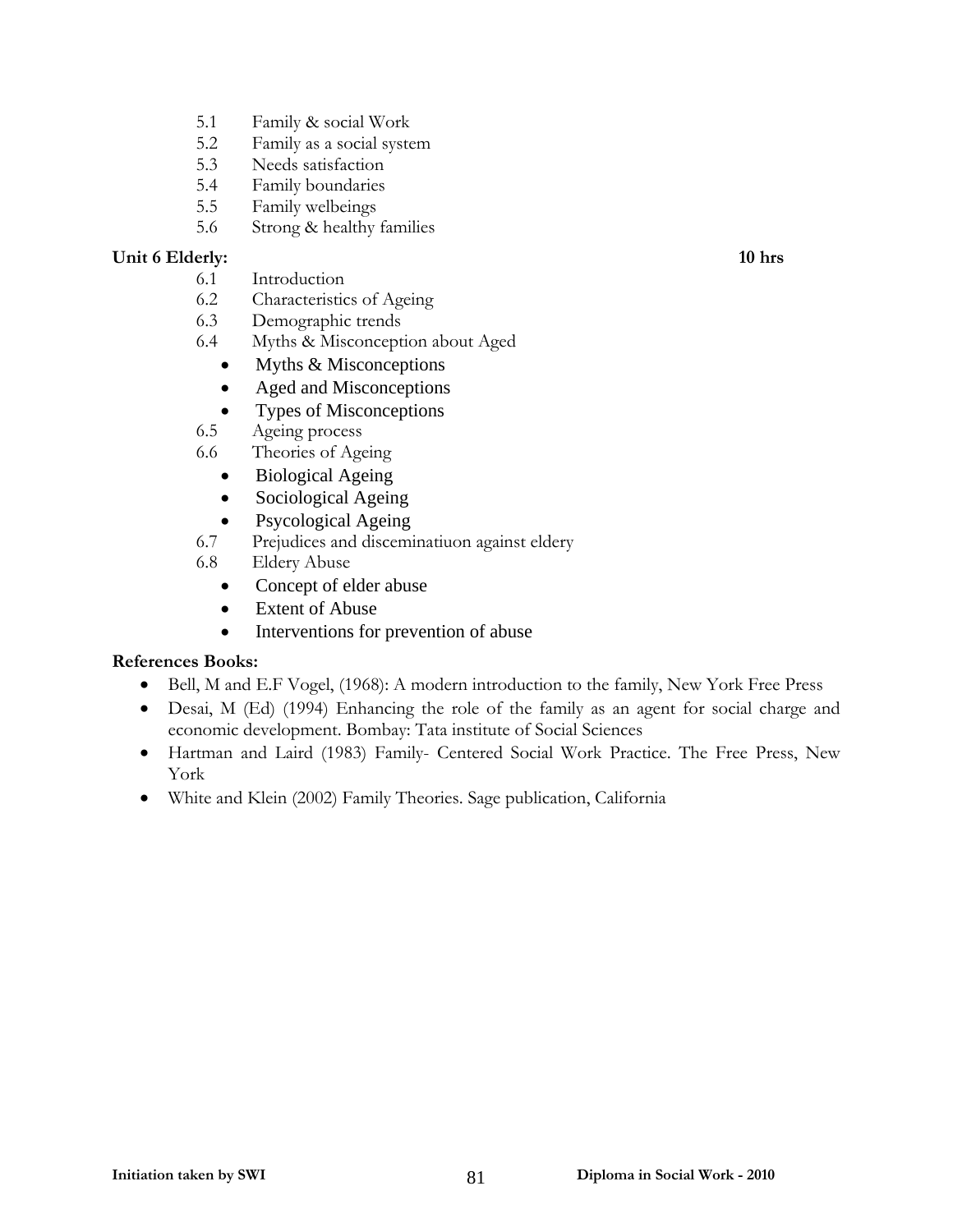## **Development Communication**

**Year II Part II Semester IV** 

#### **Course Description:**

This course is designed to provide knowledge and skills to the students on different aspects and the mode of communication. It also deals with street theater and workshop facilitation technique..

#### **Course Objectives:**

After completing this course the students will be able to:

- 1. Obtain a comprehensive understanding about the nature and scope of effective communication while working with people.
- 2. Understand and internalize the principles and components of democratic communication methods,
- 3. Gain insight about the importance and use of programmed media as a facilitative tool for effective communication
- 4. Develop competency in preparation and appropriate utilization of media strategies to promote effective and goal-oriented communication in groups.
- 5. Learn the facilitating discussion in a group with the aid of media strategies.

#### **Course Contents:**

**Unit 1 Meaning & Scope: 2 hrs**  1.1 Communication process-meaning, importance and scope

#### **Unit 2 Nature & Models of Communication: 5 hrs**

- 2.1 Nature of communication, means of communication
- 2.2 Models of communication
- 2.3 Types of communication-verbal, written, gestures, hidden,
- 2.4 Mass communication versus interpersonal communication,
- 2.5 One way communication and two way communication styles,
- 2.6 Concepts of participatory communication,
- 2.7 Barriers to effective communication

#### **Unit 3 Skills of Communication: 14 hrs**

3.1 Communication skills :Effective listening and responding, understanding and using body language, using program media strategies as a tool for promoting healthy communication patterns

#### **Unit 4 Participatory Communication: 14 hrs**

4.1 Facilitation skills effective techniques of addressing a group, management of group, dynamics for realization of groups, goals and growth, methods of facilitating a participatory discussion within a group to take it forward into concrete action, Role of communication in Development

#### **Unit 5 Street Theater and Workshop: 25 hrs**

- 5.1 Elements of street theater, script writing, choreography for development
- 5.2 Media aid and trategies

#### **Initiation taken by SWI 82** Diploma in Social Work - 2010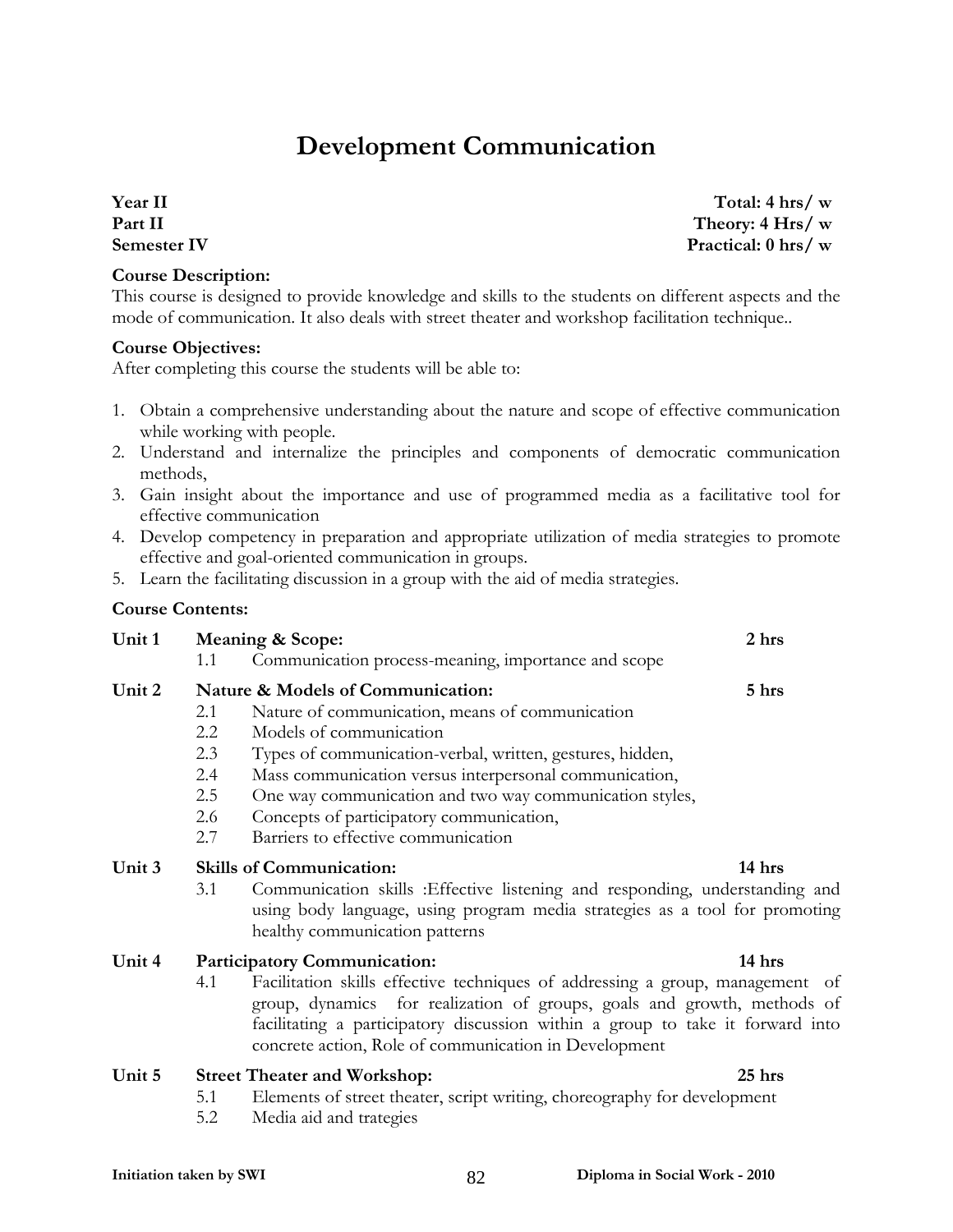- Doctor A and Chaze F (1998). Mass Communication. Mumbai: Sheth Publishers
- Gandhi V.P (1995). Medial and Communication Today. New Delhi: Kaniska publishers
- Mody B (1991). Designing Message for Development Communication. New Delhi: Sage
- Onta Pratyush et al (2004) Radio Nepalko Samajik Itihas. Kathamandu: Martin Chautari
- Onta Pratyush et al (2005) Radio Patrakarita: FM ma Samachar ra Samvad. Kathmandu: Martin Chautari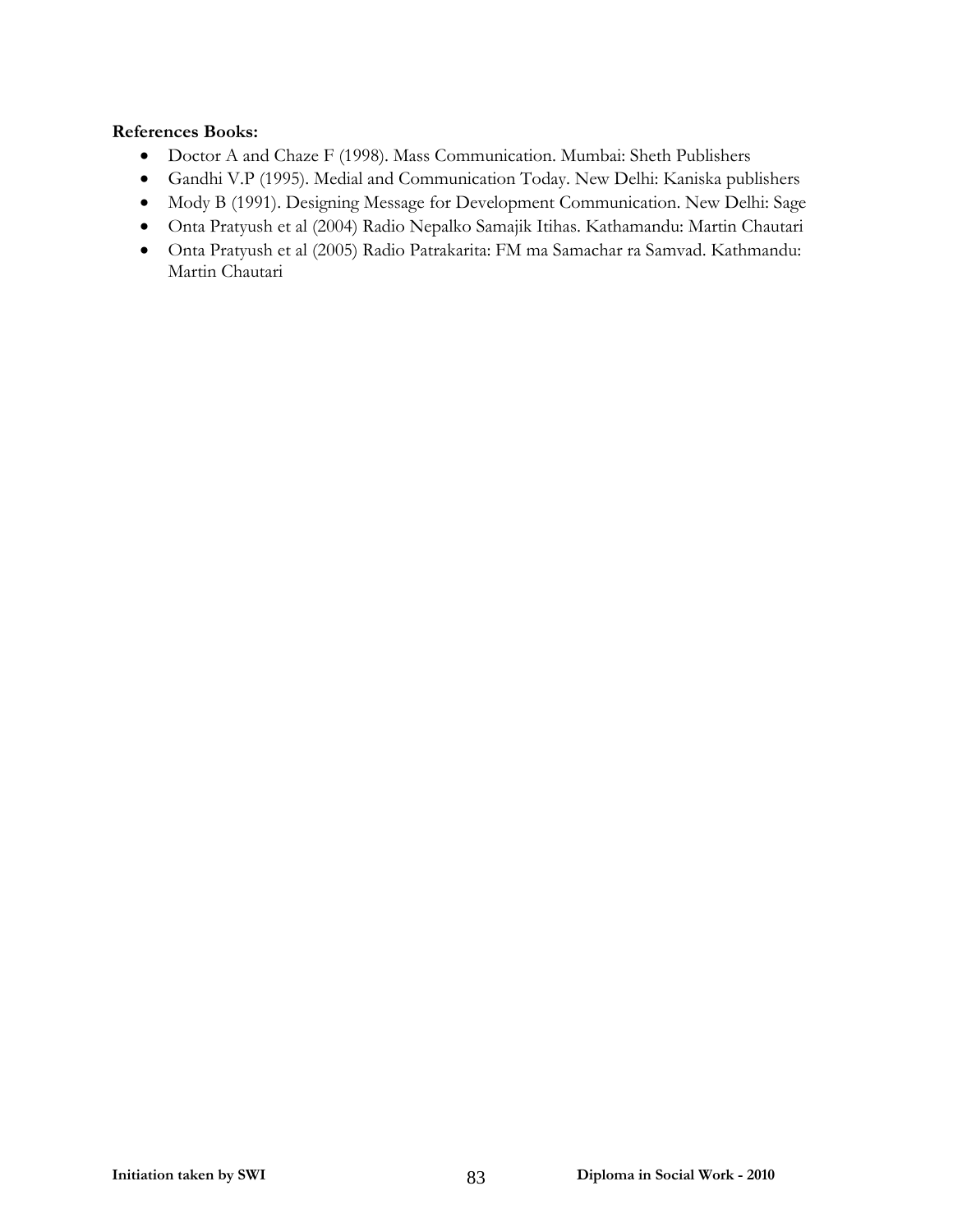### **Gender and Social Inclusion**

#### **Year II Part II Semester IV**

#### **Course Description:**

This course intends to equip the students with the knowledge on concept of gender, socialization, gender and development, status of women, women rights, and government policies for the inclusion. It also deals with racism and governance.

#### **Course Objectives:**

After completing this course the students will be able to:

- 1. Understand the comprehensive concept of gender and social inclusion
- 2. Explain the relation of socialization and gender development
- 3. Discuss national policies related to social inclusion and gender issues
- 4. Analyze status of women & women's Right in the context of Nepal

#### **Course Contents:**

#### **Unit 1 Concept of Gender: 8 hrs**  1.1 Basic concept of sex and gender 1.2 Terminologies used in gender 1.3 Gender discrimination 1.4 Gender subordination

- 1.5 Gender power relations
- 1.6 Gender equity
- 1.7 Gender equality
- 1.8 Gender based violence
- 1.9 Gender discrimination in the context of Nepal
- 1.10 Changing Gender Roles

#### **Unit 2 Socialization and Gender: 8 hrs**

- 2.1 Concept of socialization and gendered socialization
- 2.2 Agencies of socialization
	- Family
	- Community
	- School
	- State
	- Religion
	- Market
	- Media
- 2.3 Modes of gender socialization
	- Coercive
- 2.4 Motivation/Encouragement
- 2.5 Patriarchy and gender socialization
- 2.6 Feminism: response to Patriarchy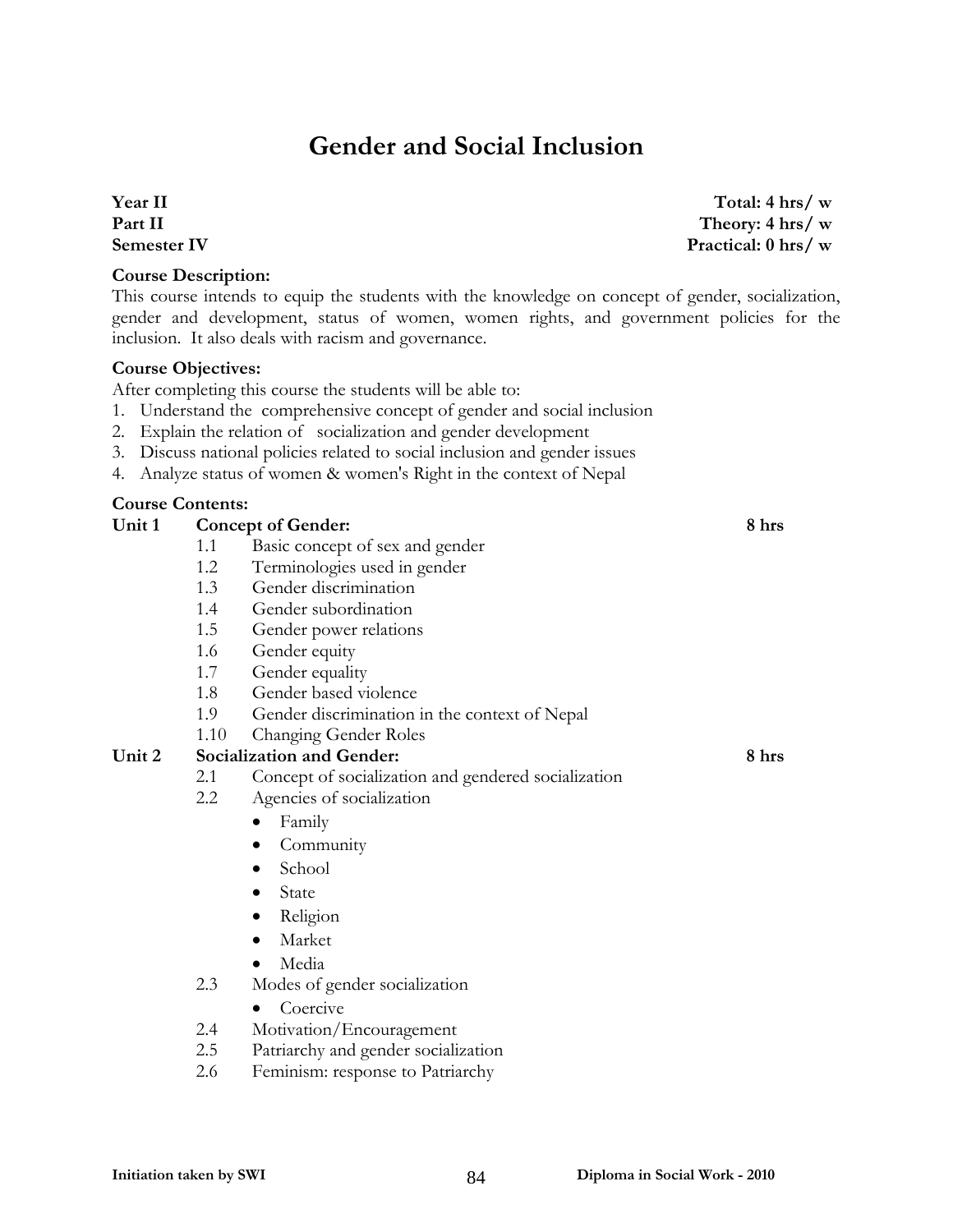#### **Unit 3 Gender and Development: 12 hrs**

- 3.1 Basic concept of Development, and gender and development
- 3.2 Indicators of Development
	- Physical quality of life index (PQLI)
	- Human Development Index (HDI)
	- Human Poverty Index (HDI)
- 3.3 Concept of Women Empowerment
- 3.4 Gender related development index (GDI)
- 3.5 Gender empowerment measure (GME)
- 3.6 Multiple roles of women in development
- 3.7 Reproductive role
- 3.8 Productive Role
- 3.9 Community/ Social role
- 3.10 Constituency role
- 3.11 Gender Mainstreaming in development
- 3.12 Concept
- 3.13 Tools

#### 3.14 Third gender as ad emerging issues

- Unit 4 Status of Women & Women's Right: 10 hrs **10** hrs
	- a. Status of Women in Nepal
		- Cultural
		- Social
		- Economic
		- Political
		- Legal

#### b. Challenges to the Nepalese women

- Violence against women (VAW): definition and forms of VAW in Nepalies law and constitution
- Women/ Girls trafficking: issues and extent, Legal measures
- c. Concept of Women's Right
	- Education
	- **Employment**
	- Property
	- Marriage and divorce
	- Abortion
	- Health and reproductive rights
	- Citizenship
- d. Decision making and policy making

#### **Unit 5 Gender and Development policy initiatives: 10 hrs**

- 5.1 National policies and programmes for gender equality and empowerment of women: National periodic plans, sectoral policies and plans
- 5.2 International year of women and conferences on Women: UN year of Women 1975, First world conference on women – Mexico City 1975, Second World Conference on Women – Copenhagen 1980, Third World Conference on women – Nairobi 1985, Forth World Conference on Women – Beijing 1995
- 5.3 International Conventions and Declarations for women's rights and gender equality: Convention on the elimination of all forms of discrimination against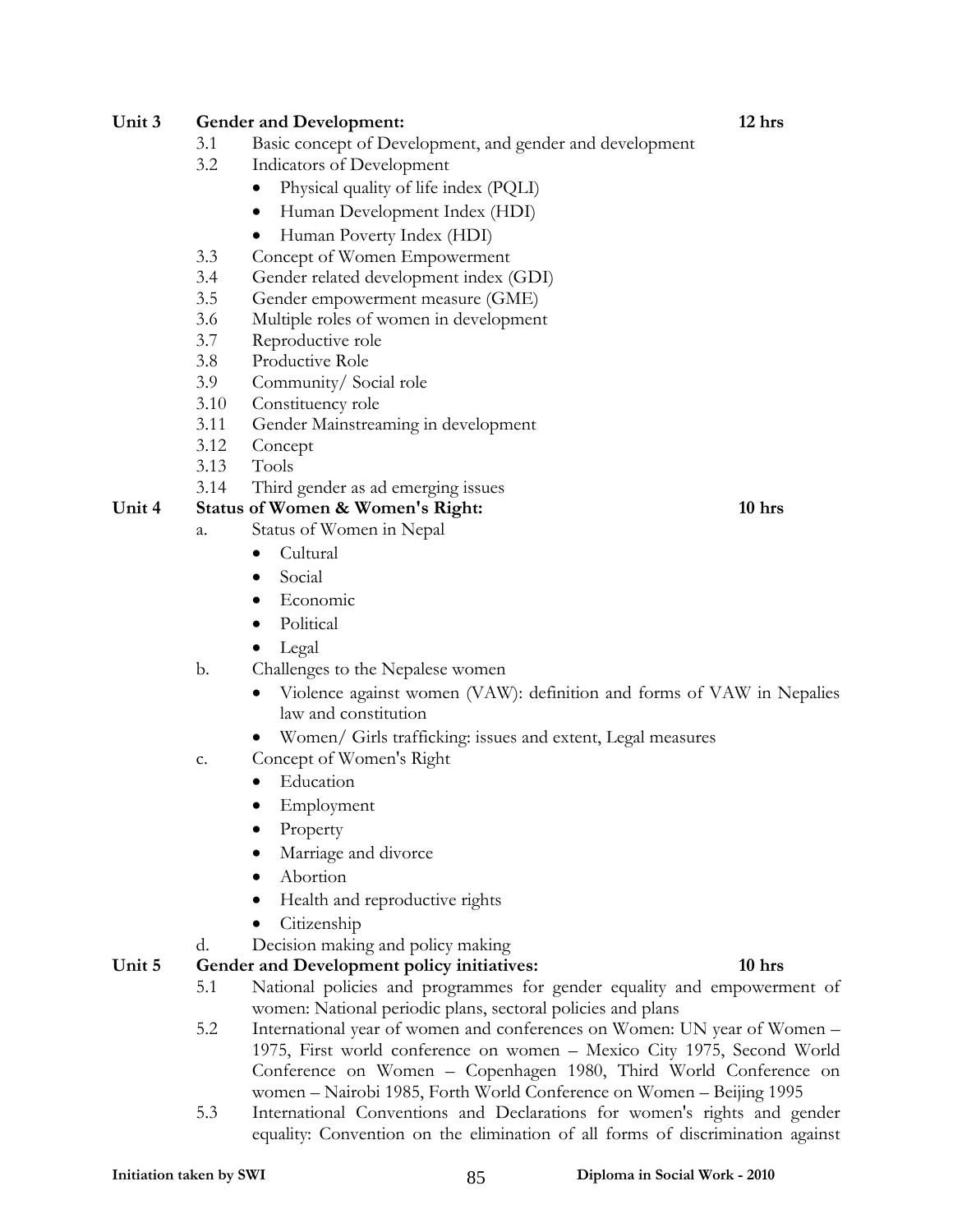|        |         |                   | women (CEDAW), Beijing platform for actions (BPFA), Millennium                                                                                                                   |  |  |                |
|--------|---------|-------------------|----------------------------------------------------------------------------------------------------------------------------------------------------------------------------------|--|--|----------------|
|        |         |                   | development goals (MDG)                                                                                                                                                          |  |  |                |
| Unit 6 |         | Social Inclusion: |                                                                                                                                                                                  |  |  | 3 <sub>h</sub> |
|        | 6.1     |                   | Introduction of Social Inclusion & Social Exclusion                                                                                                                              |  |  |                |
|        | 6.2     |                   | Origen & Development of concept                                                                                                                                                  |  |  |                |
|        | 6.3     |                   | MDG and Social INclusion                                                                                                                                                         |  |  |                |
| Unit 7 |         | Social Exclusion: |                                                                                                                                                                                  |  |  | 2 hrs          |
|        | 7.4     |                   | Definitions of social exclusion                                                                                                                                                  |  |  |                |
|        | 7.5     |                   | Kinds & Domens of Exclusion                                                                                                                                                      |  |  |                |
| Unit 8 | Racism: |                   |                                                                                                                                                                                  |  |  | 2 hrs          |
|        | 8.1     | Racism:           |                                                                                                                                                                                  |  |  |                |
|        |         |                   | · Privilege and power, perceptions, discrimination, racism, moving forward                                                                                                       |  |  |                |
| Unit 9 |         | Governance:       |                                                                                                                                                                                  |  |  | 3 hrs          |
|        | 1.1     |                   | Transforming Governance:                                                                                                                                                         |  |  |                |
|        |         |                   | Defining government, Key Problems for citizens to overcome, Budget<br>Priorities and redistribution, developing community – government<br>partnerships, the fine art of lobbying |  |  |                |

#### **References Books:**

1. Acharya, M (2007); Gender Equality and Empowerment of Women: An updated, Kathmandu, UNFPA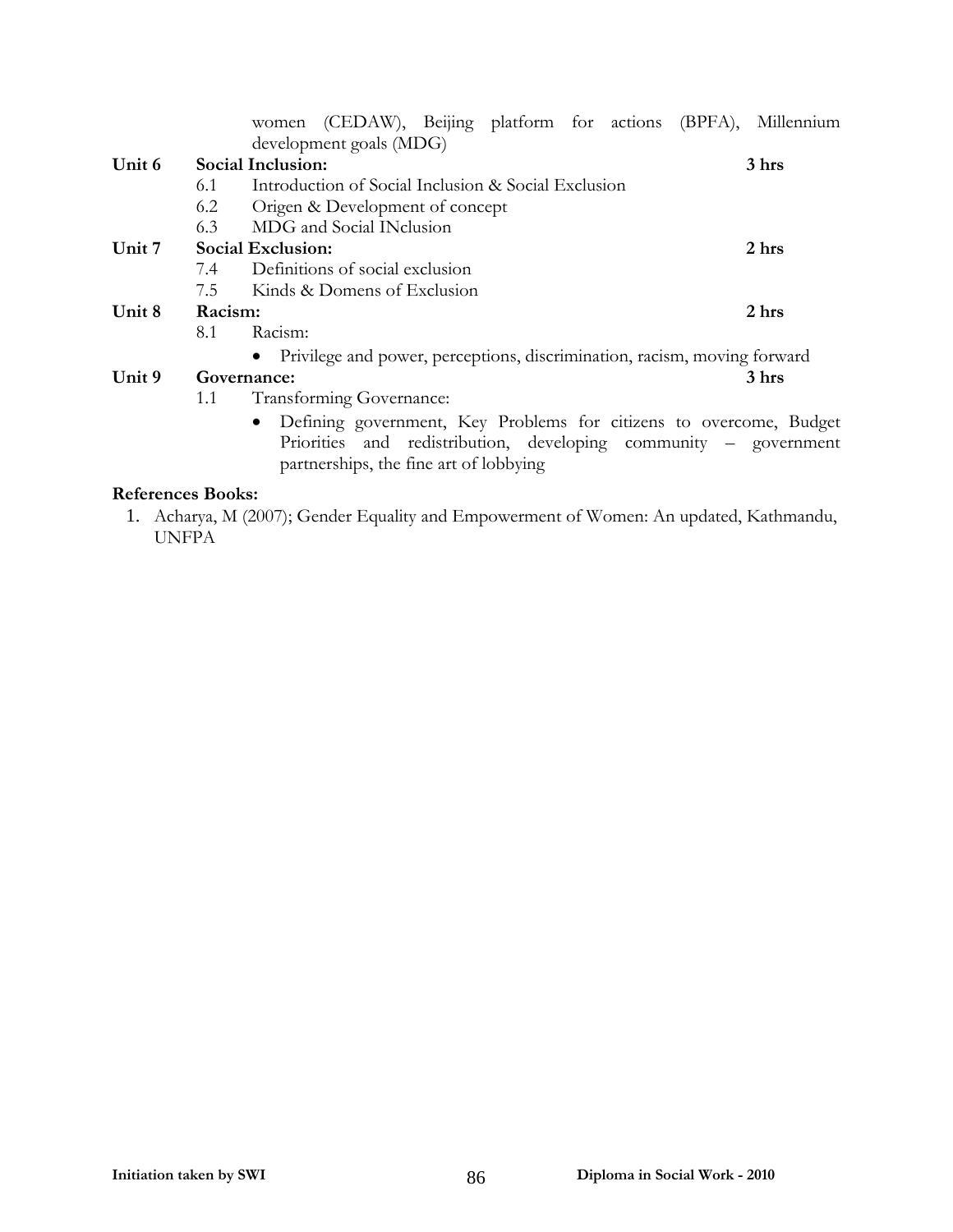## **Skills Lab IV**

**Year II Part II Semester IV** 

#### **Course Description:**

This course is designed to help students to equip with knowledge and skills on those practical components at lab setting which they would be performed during the period of social work field practicum. It especially, imparts skills on demonstration and simulation on different practical social work methods before performing real practical work.

#### **Course Objectives:**

After completing this course the students will be able to:

- 1. Understand in bridging the gap between the theory and practical and acquit them to real work situation
- 2. Percive and internalize skills demonstated by demonstrator related to social work.
- 3. Demonstrate/simulate various social work skills.

#### **Course Contents:**

#### **Activities/skills**

- 1. Demonstrate community meetings
- 2. Prepare community action plan and present
- 3. Demonstrte/Role play family meeting
- 4. Demonstrate/ Role play family counceeling
- 5. Demonstrate/ Role play different roles in family
- **6. Use of skills in larger setting:**

Processing and discussion of content and application to social work and the development of a professional social worker

#### **7. Case activities and role plays:**

Use of skills in larger setting

Processing and discussion of content and application to social work and the development of a professional social worker

#### **Skill lab practice**

Under this course, each student will have to demonstrate and/or simulate all the above mentioned skills which start from guided practice level and end at overt level

Students should keep their skill lab records (logbook) signed periodically by their teacher.

#### **Evaluation procedure**

Under this scheme students will have to demonstrate and/or simulate all the above mentioned skills. The concerned teacher closely evaluates their performance of each skill to the evaluation sheet proposed. The given total of marks of performance of all the skills and skill lab recods (logbook) signed periodically by their teacher will be the criteria for total internal marks. There will be no final practical examination.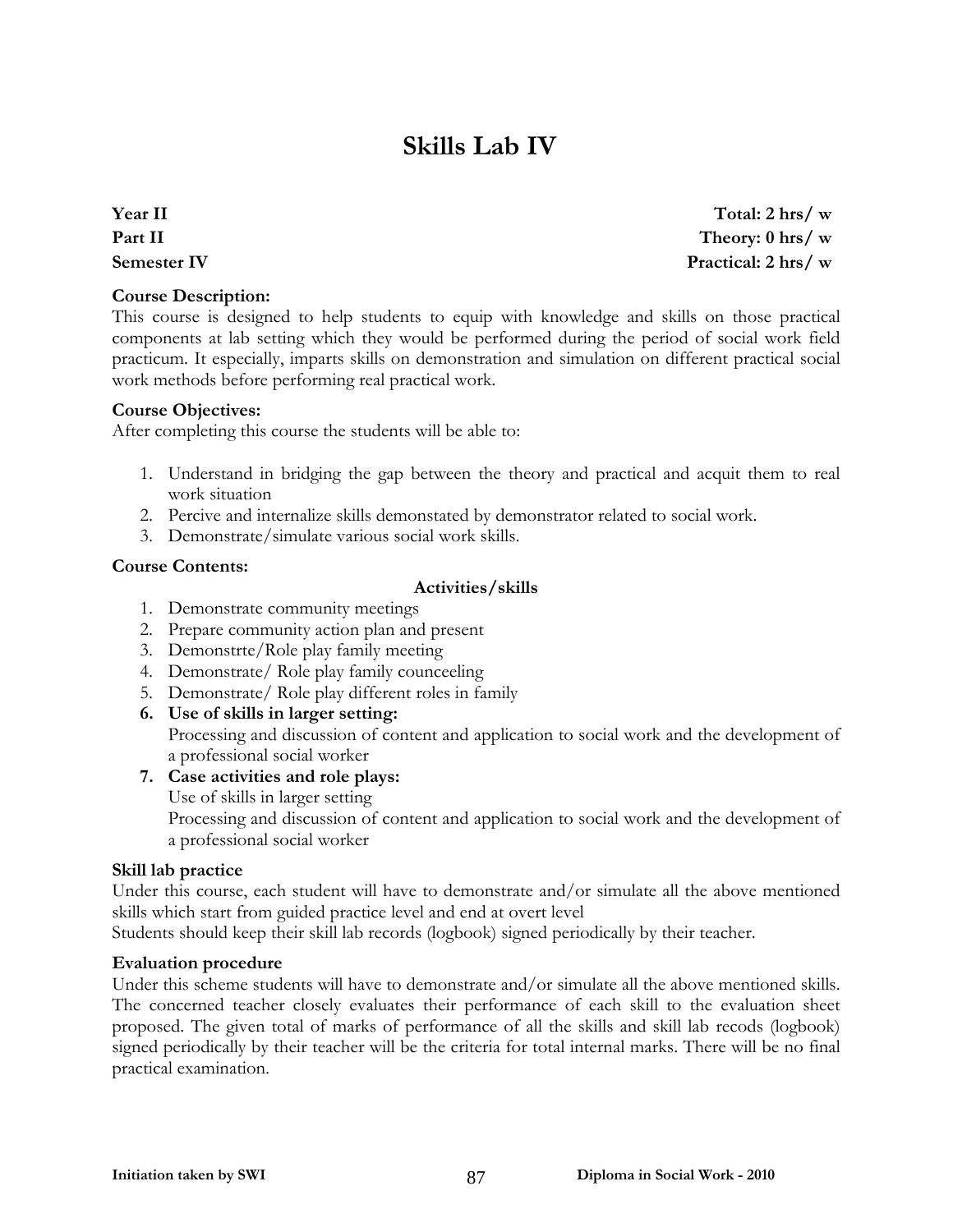### *Distribution of marks for evaluation*

| S.N | Criteria                                                             | Distribution of marks | <b>Total Marks</b> |            |    |
|-----|----------------------------------------------------------------------|-----------------------|--------------------|------------|----|
|     |                                                                      | Internal              | Final              | Time       |    |
|     | Related subject teacher<br>(continuous evaluation of<br>perorrmance) | 40                    |                    |            | 40 |
|     | Related subject teacher (skill lab<br>records/logbook)               | 10                    |                    |            | 10 |
|     |                                                                      |                       |                    | All total: |    |

**Important note:** *Each student must pass with a minimum of 60% marks. This means they must secure 30 marks in all total*

#### **Text Books:**

*Skill lab manual to be developed*  **References Books:** 

Cleak, H. & Wilson, J. (2007) Making the Most of Field Placement, Thomson, Australia.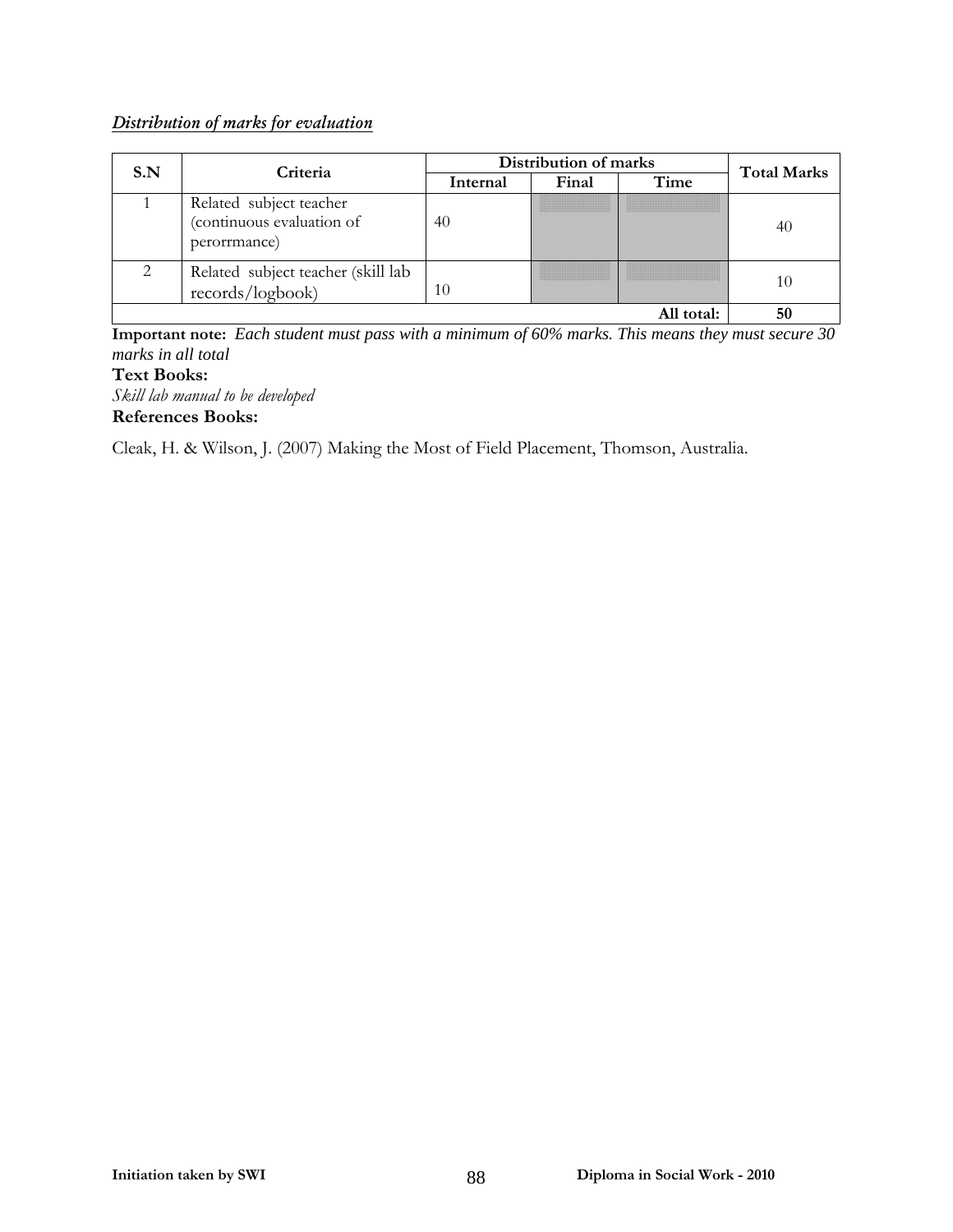## **Social Work Field Practicum IV**

### **Year II Part II Semester IV**

**Course Description:** 

This year the students are expected to apply the knowledge, skills and techniques of social work in their respective fieldwork agency. The attitudes, which they have developed in their first year, will enhance them to carry out fieldwork tasks more effectively.

The professional socialization of social work has also begun. They know the social work values by now through the theory course. Above all, they would have come to know the immense opportunities to help people and change people's life through social work. Social work can change lives for the better

#### **Course Objectives:**

After completing this course the students will be able to:

- 1. Develop sensitivity towards the needs and problems of the stakeholders/clints.
- 2. Build purposefull relationship ingaging individuals, groups, and communities on problem solving process.
- 3. Aquire basic skills for analyzing simple problem situation and relatedness of agency intervention.
- 4. Understand basic process of development in society and the development stage of human behavior.
- 5. Learn skills on report writing and presentation.

#### **Course Contents:**

#### **Activities/skills**

- 1. Orientation on Field Placement
	- a. Why Field Placement
	- b. Work need to be done in the field
	- c. Log writing
	- d. Report writing
	- **e.** Orientation on Field Organization
- 2. Apply Social Work Principles & Ethics
- 3. Collect Data Information
- 4. Identify problems/ Issues of community and groups and families
- 5. Develop plan of action in participatory manner
- 6. Impliment plan of action according to planning
- 7. Use tools of communication
- 8. Mobilization available resources
- 9. Provide care support
- 10. Exposure to different complex social realities of Nepal:
	- a. poverty, illiteracy, unemployment, migration, urbanization, corruption, conflict, caste class conflict, political instability, women, child, trafficking, drugs and its effects on youth

#### **Field work assignment**

*Field work assignments individual and group assignments Assigned as per the setting by the field supervisor*

**Practical: 14 hrs/ w**

**Total: 14 hrs Theory: 0 hrs/ w**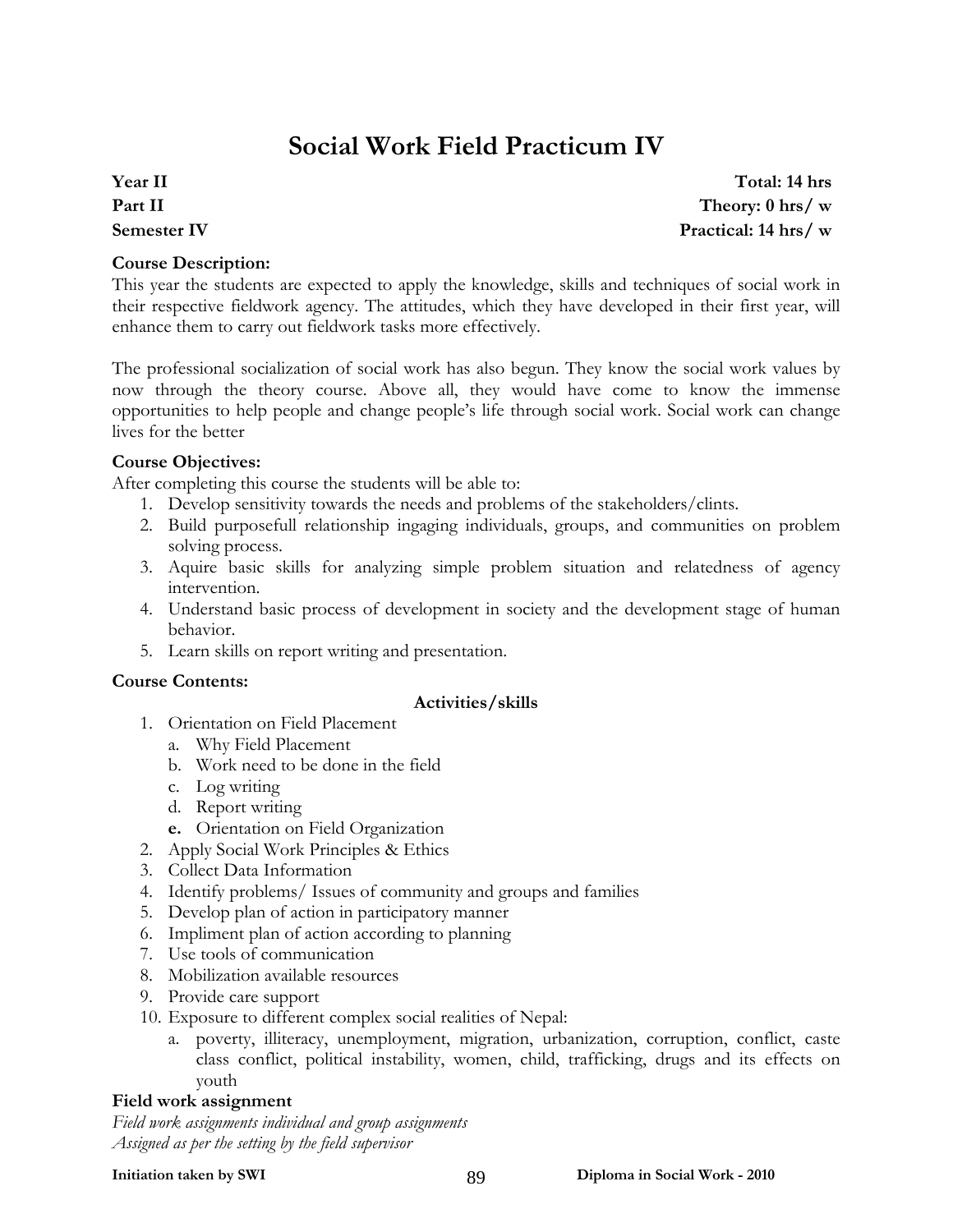#### **Duration:** 14 hrs/wx15 w= 210 hrs

#### **Field placement**

The students are expected to do field work of full working days of the agencies during mentioned placement period to perform above mentioned tasks. Field work supervisors will facilitate to get maximum exposure in practicing above mentioned tasks.

Students should be present in the field at least 90% of the allotted days to be eligible to sit in the final examination. Students will have to perform all assigned takss under the supervision of field supervisor and may be allowed to perform all the assigned tasks independently if the field practicum supervisor finds them perfect.

Students should keep their practical records (logbook) signed periodically by their field supervisor/instructor and they also prepare field practicum individual reports

#### **Evaluation procedure**

Under this scheme students will have to perform all the assigned tasks. At the end of the term the field supervisor closely evaluates their performance for accuracy according to the evaluation sheet proposed. At the end of the course there will be a final practical examination.

| Section       | Evaluaton critera                                                                                                                       | Distribution of marks | <b>Total Marks</b> |                  |     |
|---------------|-----------------------------------------------------------------------------------------------------------------------------------------|-----------------------|--------------------|------------------|-----|
|               |                                                                                                                                         | Internal              | Final              | Time             |     |
|               | Related field work<br>supervisor/teacher (continuous<br>evaluation)                                                                     | 50                    |                    |                  | 50  |
| $\mathcal{L}$ | Related institution<br>supervisor/teacher (continuous<br>evaluation)                                                                    | 50                    |                    |                  | 50  |
| 3             | CTEVT appointed examiner (at<br>the end of the field practicum)<br>Report<br>Log books<br>٠<br>Presentation including viva<br>$\bullet$ |                       | 100                | 3 <sub>hrs</sub> | 100 |
|               | <b>200</b>                                                                                                                              |                       |                    |                  |     |

#### *Distribution of marks for evaluation*

**Important note:** *Each student must pass in each of the section of the evaluation as presented above with a minimum of 60% marks. This means they must secure 30 each in section 1 and 2 and 60 marks in section 3.*

### **Text Books:**

• Social Work Field Practicum Manual to be developed

- Munson Carlton E (Ed) 1979. *Social Work Supervision*, The Free Press: New York.
- Sheafor, Bradford W, Charles R Horejsi and Gloria A Horejsi (1997) *Techniques and guidelines for field work practice*, 4<sup>th</sup> edition, Allyn and Bacon.
- Desai,A.S. (1989), Field Work Objectives for Bachelor Degree in Social Work, TISS, Mumbai.
- Gordon, Hamilton (1947), Theory and Practice of Social Case Work, Columbia University Press, new York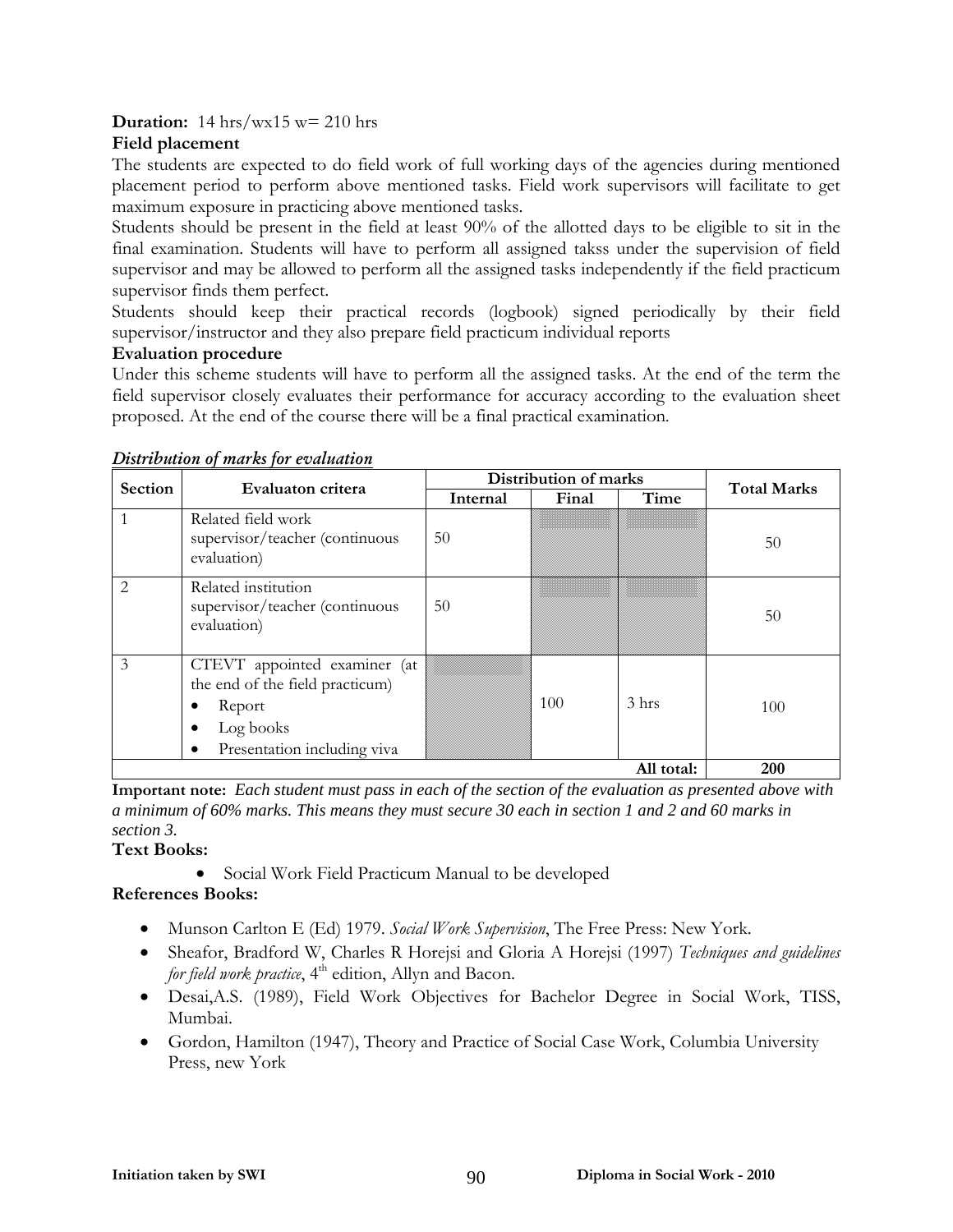# **Third Year**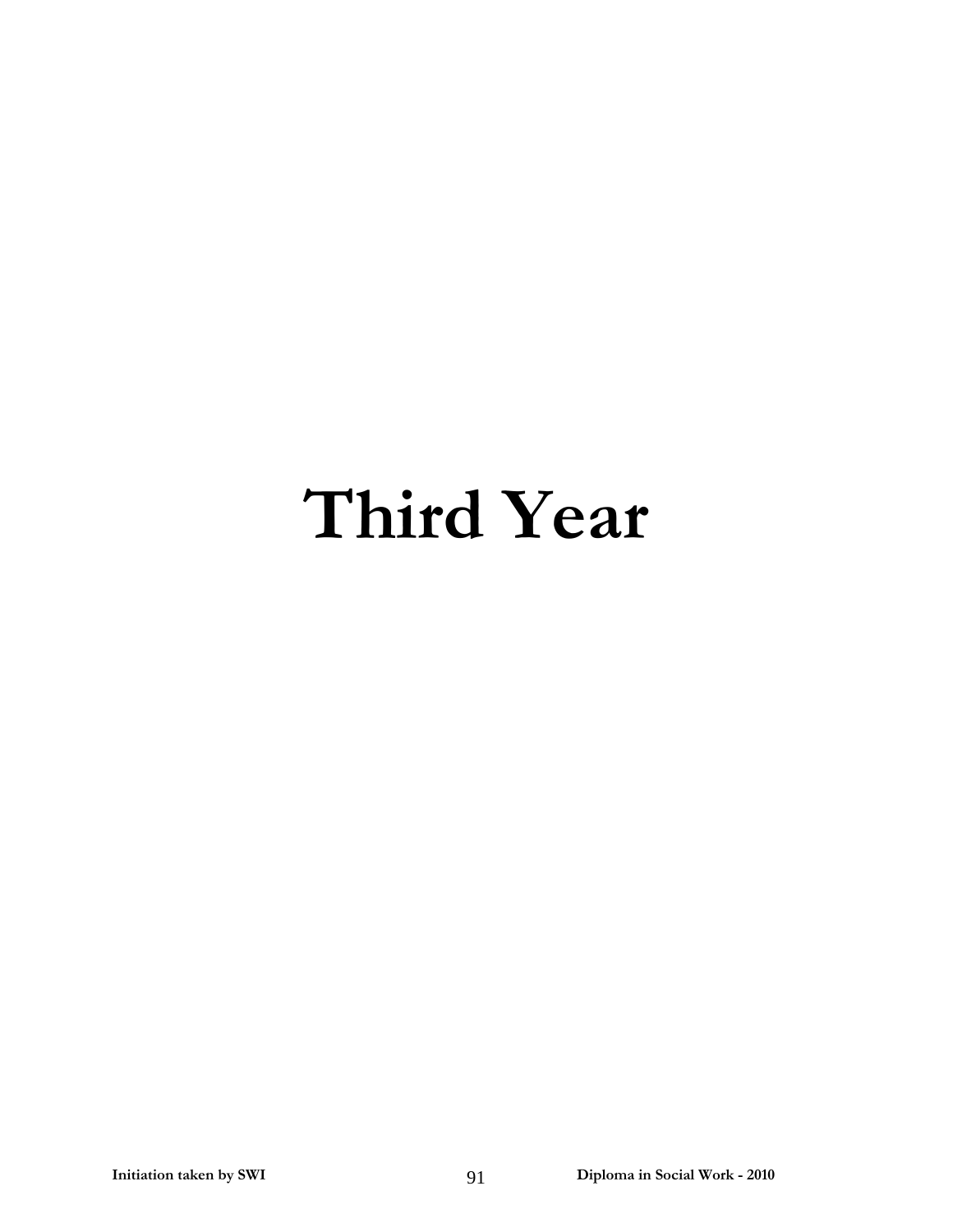## **Semester V**

- 1. Social Development
- 2. Social Action
- 3. Law and Social Work
- 4. Research Method in Social Work
- 5. Development Management
- 6. Humanitarian Crisis and Disaster Management
- 7. Skills Lab V
- 8. Social Work Field Practicum V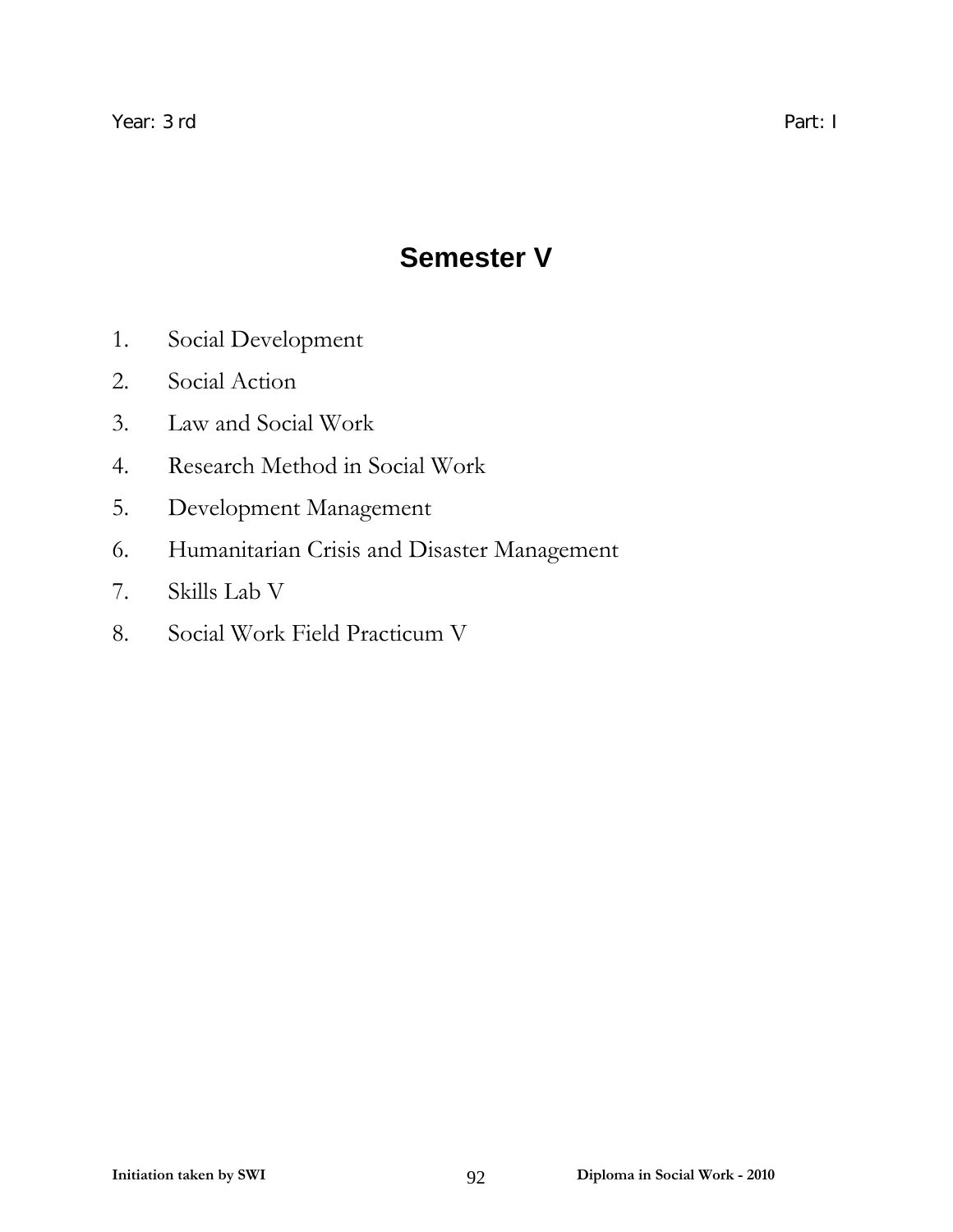### **Social Development**

### **Year III Part I Semester V**

#### **Course Description:**

This course intends to provide comprehensive knowledge of social development, social change, modernization and development, development issues and social development practices.

#### **Course Objectives:**

After completing this course the students will be able to:

- 1. Understand comprehensive concepts of social development
- 2. Explain Meaning theories of social change, modernization and development
- 3. Discuss significant development issues
- 4. Describe the role and scope of social work Practitioners in the social development.

#### **Course Contents:**

| Unit 1                   |                                                            | <b>Concept of social Development:</b>                                                                       | 15 hrs |  |  |
|--------------------------|------------------------------------------------------------|-------------------------------------------------------------------------------------------------------------|--------|--|--|
|                          | 1.1                                                        | Understanding social development and concepts:                                                              |        |  |  |
|                          | 1.2                                                        | Components of social development,                                                                           |        |  |  |
|                          | 1.3                                                        | Different approaches to Development.                                                                        |        |  |  |
|                          | 1.4                                                        | Brief History of Developmental Planning in Nepal                                                            |        |  |  |
| Unit 2                   |                                                            | Social Change, Modernization & Development:                                                                 | 15 hrs |  |  |
|                          | 2.1                                                        | Social Change                                                                                               |        |  |  |
|                          | 2.2                                                        | Modernization and Development: Concept                                                                      |        |  |  |
|                          | 2.3                                                        | Development Theories                                                                                        |        |  |  |
|                          |                                                            | Moderanization Theury                                                                                       |        |  |  |
|                          |                                                            | Depandency Theury<br>$\bullet$                                                                              |        |  |  |
|                          |                                                            | World System Theury                                                                                         |        |  |  |
|                          |                                                            | State Theury                                                                                                |        |  |  |
|                          | 2.4                                                        | Social Change and Third World Countries                                                                     |        |  |  |
| Unit 3                   |                                                            | <b>Significant Development Issues:</b>                                                                      | 15 hrs |  |  |
|                          | 3.1                                                        | Review of International Bodies & Role UN Agencies                                                           |        |  |  |
|                          | 3.2                                                        | Understanding Social & Economic Implication of Globalization & Liberalization                               |        |  |  |
| Unit 4                   |                                                            | <b>Practice of Social Development:</b>                                                                      | 15 hrs |  |  |
|                          | 4.1                                                        | Role & Scope of Social Work Practitioners in Social Development                                             |        |  |  |
| <b>References Books:</b> |                                                            |                                                                                                             |        |  |  |
|                          |                                                            | Bondon, Raymond (1986) Social Change: A critical Appraisal, Cambridge, Polity Press.                        |        |  |  |
| $\bullet$                |                                                            | Bateille, A (ed) (1969) Social Inequality. Harmondsworth, Penguin Frank, Andra                              |        |  |  |
| $\bullet$                |                                                            | Connder(1975) On Capitalist Underdevelopment, Bombay, Oxford University Press                               |        |  |  |
| $\bullet$                |                                                            | Hilorst. J.G.H&Kalattar ed (1985): Social development in the Third World: Level of                          |        |  |  |
|                          | Living indicators and Social planning, London, Croon Helm. |                                                                                                             |        |  |  |
| $\bullet$                |                                                            | Kulkarni, P.D.& Nanavati, Mehar C. Uppal (1997) Social Issues in Development.<br>Publishing House New Delhi |        |  |  |
| $\bullet$                |                                                            | Mishra Ramesh, Society and policy: Theoretical Perspective on welfare: London,<br>Macmillar Press.          |        |  |  |
|                          |                                                            | Kulkarni P.D., Social Policy and Social Development: Madras: ASSWI                                          |        |  |  |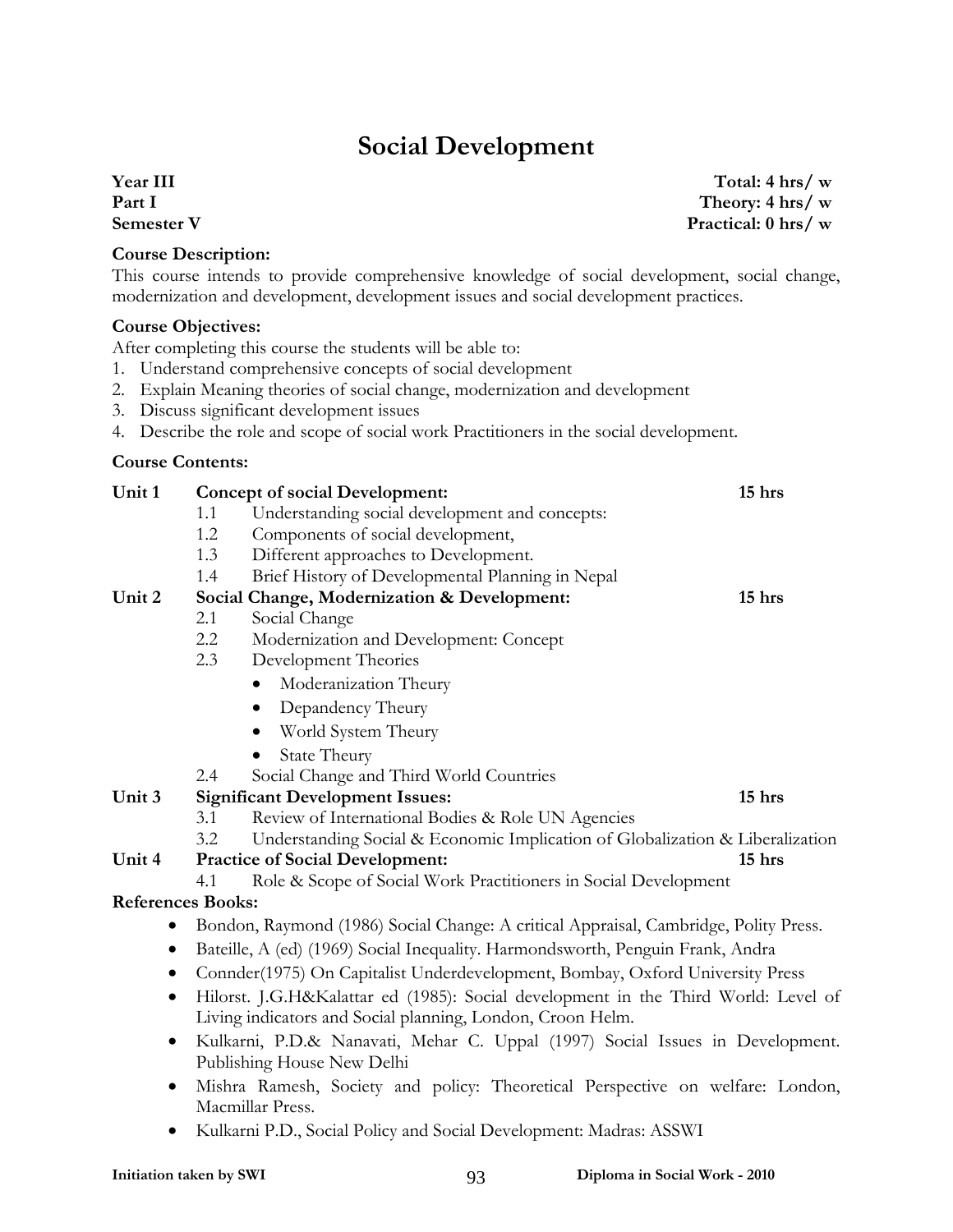## **Social Action**

**Year III Part I Semester V** 

**Course Description:** 

This is designed to provide knowledge social action process, model and advocacy of social action and contemporary social action. It also imparts knowledge different philosophies and social advocacy related to social action.

#### **Course Objectives:**

After completing this course the students will be able to:

- 1. Describe process of social action
- 2. Distinguish models of social action
- 3. Discuss contemporary social issues
- 4. Interpret different action philosophies and strategies

#### **Course Contents:**

| Unit 1 |                                                                                                                                                      | Introduction:                                                                                 | 2 hrs  |  |
|--------|------------------------------------------------------------------------------------------------------------------------------------------------------|-----------------------------------------------------------------------------------------------|--------|--|
|        | 1.1                                                                                                                                                  | Concept and objectives                                                                        |        |  |
| Unit 2 |                                                                                                                                                      | Processes of Social Action:                                                                   | 10 hrs |  |
|        | 2.1                                                                                                                                                  | Principles, methods and strategies                                                            |        |  |
|        | 2.2                                                                                                                                                  | Social action for social reform                                                               |        |  |
|        | 2.3                                                                                                                                                  | Social action and social movement                                                             |        |  |
|        | 2.4                                                                                                                                                  | Social action and social change                                                               |        |  |
|        | 2.5                                                                                                                                                  | Social action for social development                                                          |        |  |
| Unit 3 |                                                                                                                                                      | <b>Model of Social Action:</b>                                                                | 12 hrs |  |
|        | 3.1                                                                                                                                                  | Models of social action: program advocacy, legislative advocacy, campaigns and<br>litigation. |        |  |
|        | 3.2                                                                                                                                                  | Advocacy and outcomes- Awareness Raising, Organizing, Networking                              |        |  |
| Unit 4 |                                                                                                                                                      | <b>Contemporary Social Action:</b>                                                            | 10 hrs |  |
|        | Case study in Nepal (Democracy Movement 1990 and 2006, Janajati movement,<br>4.1<br>Kamaya Movement, Haliya Movement) and India (Gandhian Movement,) |                                                                                               |        |  |
|        | 4.2                                                                                                                                                  | Scope of social action in Nepal                                                               |        |  |
| Unit 5 |                                                                                                                                                      | Philosophy and Strategies:                                                                    | 12 hrs |  |
|        | 5.1                                                                                                                                                  | Karl Marx,                                                                                    |        |  |
|        | 5.2                                                                                                                                                  | Paulo Friee,                                                                                  |        |  |
|        | 5.3                                                                                                                                                  | Saul Alensky                                                                                  |        |  |
| Unit 6 |                                                                                                                                                      | Social Advocacy:                                                                              | 8 hrs  |  |
|        | 6.1                                                                                                                                                  | Concepts,                                                                                     |        |  |
|        | 6.2                                                                                                                                                  | Types and strategies                                                                          |        |  |
|        |                                                                                                                                                      |                                                                                               |        |  |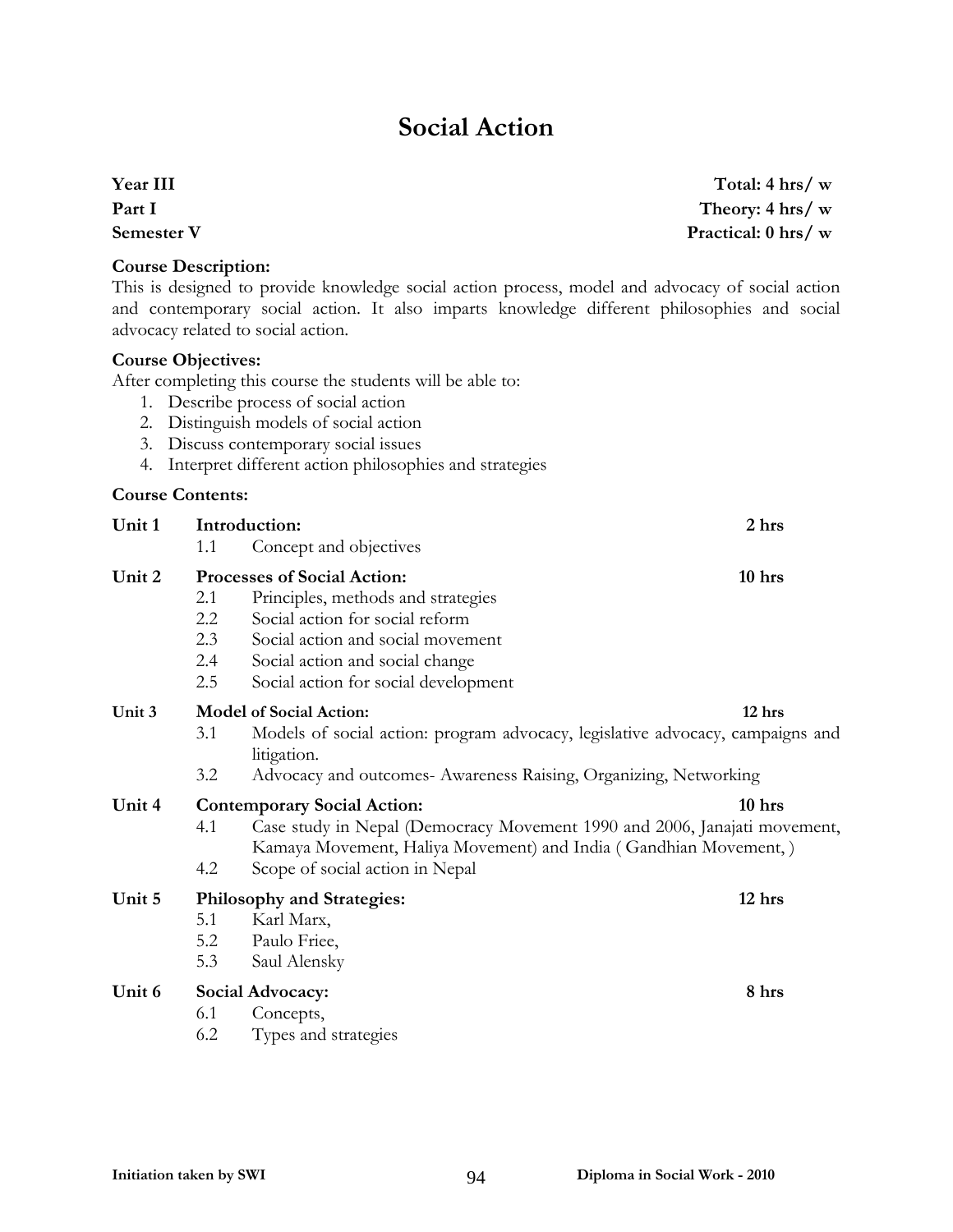#### Unit 7 Role: 6 hrs

7.1 Role of social worker in social action

- Gandhi, P. K. (Ed) (1985), *Social Action through Law: Partnership through Law*, Concept: New Delhi.
- Harper, E. b. and Dunham Arthur (1959), *Community Organization and Action*, Association Press: New York.
- Payne, Malcom (1995) *Social Work and Community Care*, London: Chapman & Hall.
- Paulo Freiere (1972) *Pedagogy of the Oppressed*, Penguin Books: Harmonds Worth.
- Sidiqui, H. Y. (1984) *Social Work and Social Action*, New Delhi: Harmam Publishers.
- Sidiqui, H. Y. (1997) *Working with Communities*, New Delhi: Hira Publications.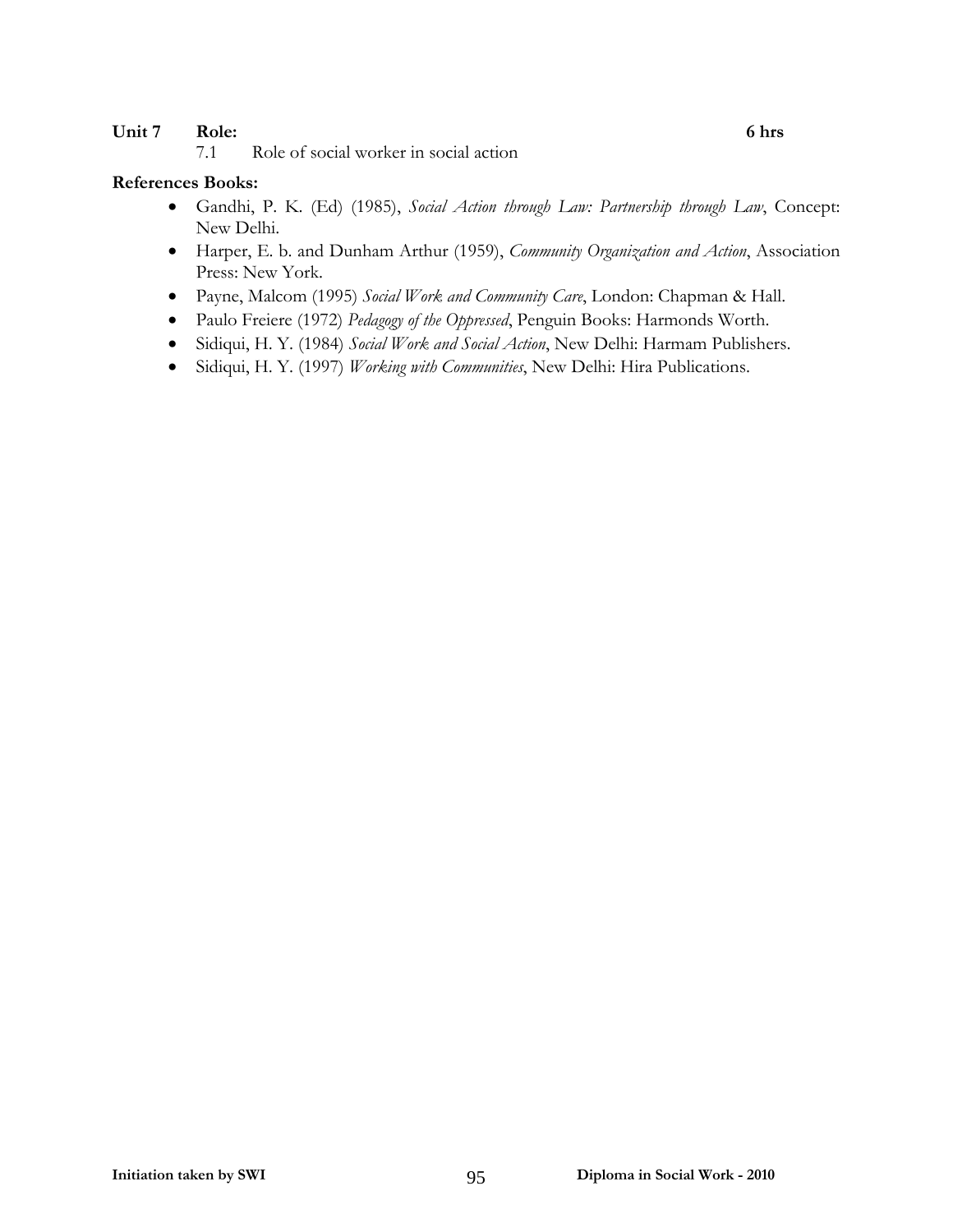### **Law and Social Work**

### **Year III Part I Semester V**

**Course Description:** 

This is designed to impart knowledge on Law, Crime, Justice Criminal/Juvenile Justice system in relation to and Social Work. It also deals with Crime Management and Prevention and court related, private and commercial documents.

#### **Course Objectives:**

After completion of this entire course, students will be able to:

- 1. Understand Laws, Crime, Criminal and civil cases
- 2. Know the relevant criminal laws and procedures
- 3. Understand the criminal justice system and its components
- 4. State basic idea of crime investigation and treatment of offenders
- 5. Develop/apply the crime prevention approaches
- 6. Be familiar with court related , commercial and private documents

#### **Course Contents:**

#### Unit 1 Introduction: 6 hrs

- 1.1 Laws:(Constitution/Civil/Criminal/Substantive/Procedural)/ elements/Criminal liability Environment/
- 1.2 Definition of Crime and Types
- 1.3 Crime and criminal Investigation
- 1.4 Criminal / Juvenile Justice/ System
- 1.5 Victim Justice
- 1.6 Crime Prevention (Approaches)

#### Unit 2 Laws: 6 hrs

- 2.1 Interim constitution of Nepal, 2063(2007)
- 2.2 Fundamental Rights, Citizenship and Directive Principles
- 2.3 Substantive Criminal Laws: (Civil Code and Special Statutes on Selected Cases e.g. Crime against Property: Theft, Robbery, Cheating, Public Nuisance; Crime against Person: Murder, Sexual Offenses; Marriage Registration, Birth and Death Registration etc.)
- 2.4 Procedural Law (Criminal and Civil): Government Cases Act and Regulation, Civil Code (Muluki Ain)

#### **Unit 3: Criminology and Criminal Psychology: 6 hrs**

- 3.1 Criminal & Forensic Psychology (Psychological, Biological, Genetically & Sociological)
- 3.2 Transnational Organized Crimes (White Collar, Cyber, Drugs, Human Trafficking, Illegal Arms, Terrorism, Corruption, Environmental Crimes, etc.)
- 3.3 Impact and Cost of the Crime (Financial/Physical) in Family, Society, 3.4 Organization and Nations.
- 3.5 Understanding Youth and Crime (peer. group character, etc.)

#### **Unit 4: Criminal/Juvenile Justice and Security System: 8 hrs**

**Total: 4 hrs/ w Theory: 4 hrs/ w Practical: 0 hrs/ w**

**Initiation taken by SWI 88 CONFERGATE:**  $96$  Diploma in Social Work - 2010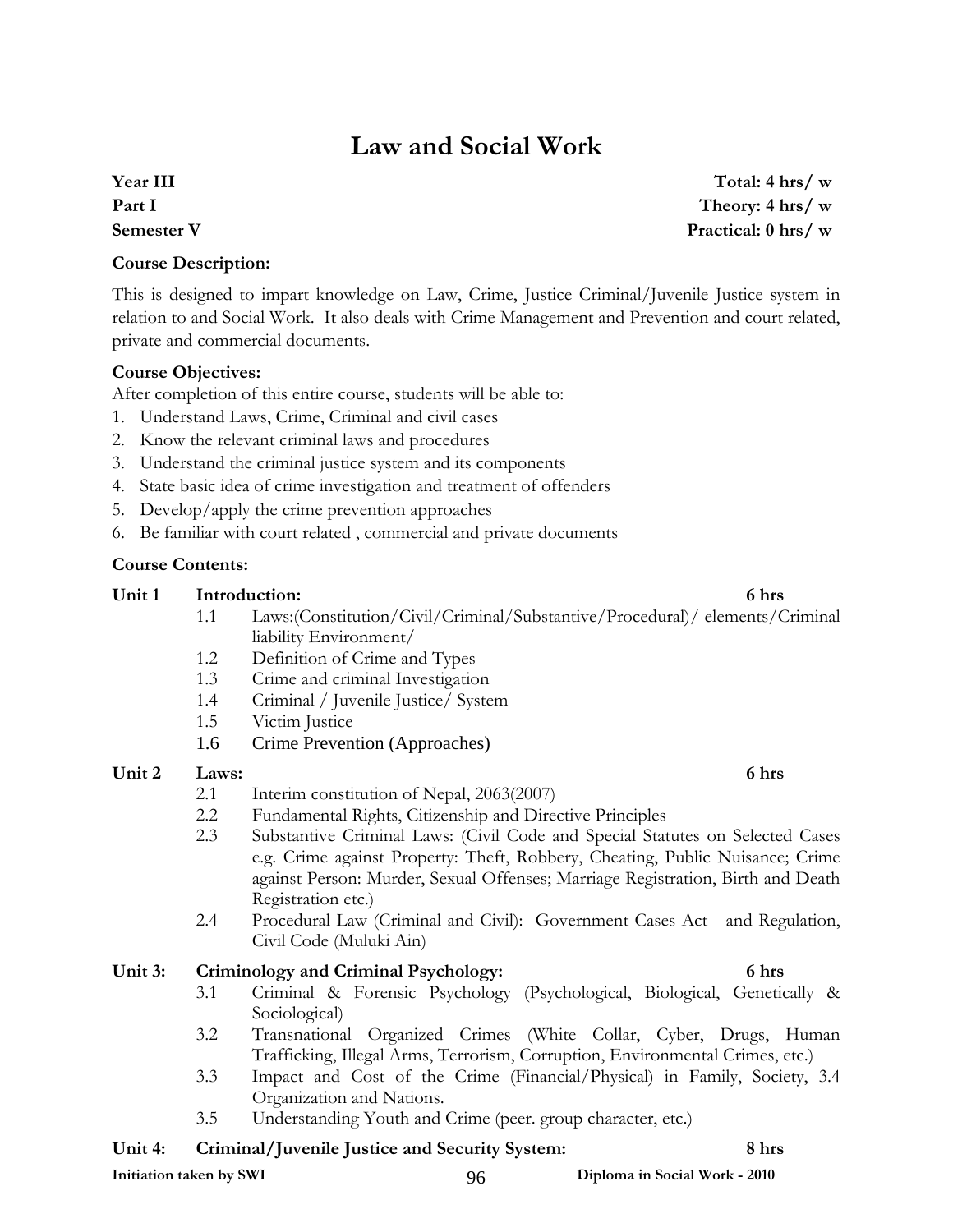- 4.1 Components of Criminal Justice System: (Police, Attorney and Defense/Private Lawyers, Forensic-lab, Court, Prison and welfare home
- 4.2 Police, Armed Police, Nepal Army, National Investigation department, concerned ministries, Local Administration and other Service organization
- 4.3 Commissions of Crime (Sources/First Information Report)
- 4.4 Scene of Crime and Preliminary Investigation
- 4.5 Treatment of Offenders/Juvenile (Penology)
- 4.6 Victim Support Management (Victimology)
- 4.7 Court System (Civil/Criminal/Special/Juvenile/Quasi Judicial)
- 4.8 Prison Administration/ Correction and Welfare Home

#### **Unit 5: Crime Management, Prevention and Social Work: 6 hrs**

- 5.1 Reactive Method (Investigation/Detection/Legal Actions/Punishment etc.)
- 5.2 Proactive Method:
	- Conventional: Collection of Information/ Surveillance/ Patrolling/ Arrest/ Prosecution etc.
	- Modern: Community Alliance, Community Policing, Demographic Study and Crime Pattern Analysis, Prevention of Delinquency (youth crime) Crime prevention, Awareness Program.

#### **Unit 6: Court Related Documents: 12 hrs**

- 6.1 Model of Law suit (complaint)
- 6.2 Model of FIR
- 6. 3 Model of Charge sheet
- 6. 4 Model of Defense/ Reply (Rejoinder)
- 6.5 Power of Attorney (Warishnama)
- 6.6 Authorized Power of Attorney
- 6.7 Application (Petition)
- 6.8 Probate (Letter of Agreement)

### **Unit 7: Private Documents: 8 hrs**

- 7.1 Usufruct Mortage Deed (भोग बन्धकी तमसक
- 7.2 A Deed of Mortgage in the sight of Assets (दृष्टि बन्धकी तमस्क)
- 7.3 Re- Mortgage Deed (लख बन्धकी तमस्क)
- 7.4 Deed of Bail (Hostage) (जमानी लिखत)
- $7.5$  Deed of Will (बकस पत्र लिखत)
- 7.6 Receipt  $(\forall \vec{v}$
- 7.7 Loan Deed (कपाली तमसक)

#### **Unit 8: Commercial Documents: 8 hrs**

- 8.1 Contract Paper (करारनामा)
- 8.2 Act of Paying Advance (बैनाबद्दा)
- 8.3 Exchange Deed (; दटापटटा लिखत)
- $8.4$  Sale Deed (राजीनामा)

#### **References Books:**

- Contemporary cases related to public and private enterprises (case study)
- Ahmad Siddique, 1999, (Reprint), **Criminology:** *Problems and Perspectives, Lucknow-Eastern Book Company*
- Chuda Bahadur Shrestha (Ph.D.) et. al, (2064 2007), **Nepal ko Antarim Sambidhan Ra Sambidhan Sabha** (Interim Constitution of Nepal and Constituent Assembly), Kathmandu-Sampurna Publications Pvt.

#### **Initiation taken by SWI 88 and 2010 Property Assumed Burns and Diploma in Social Work - 2010**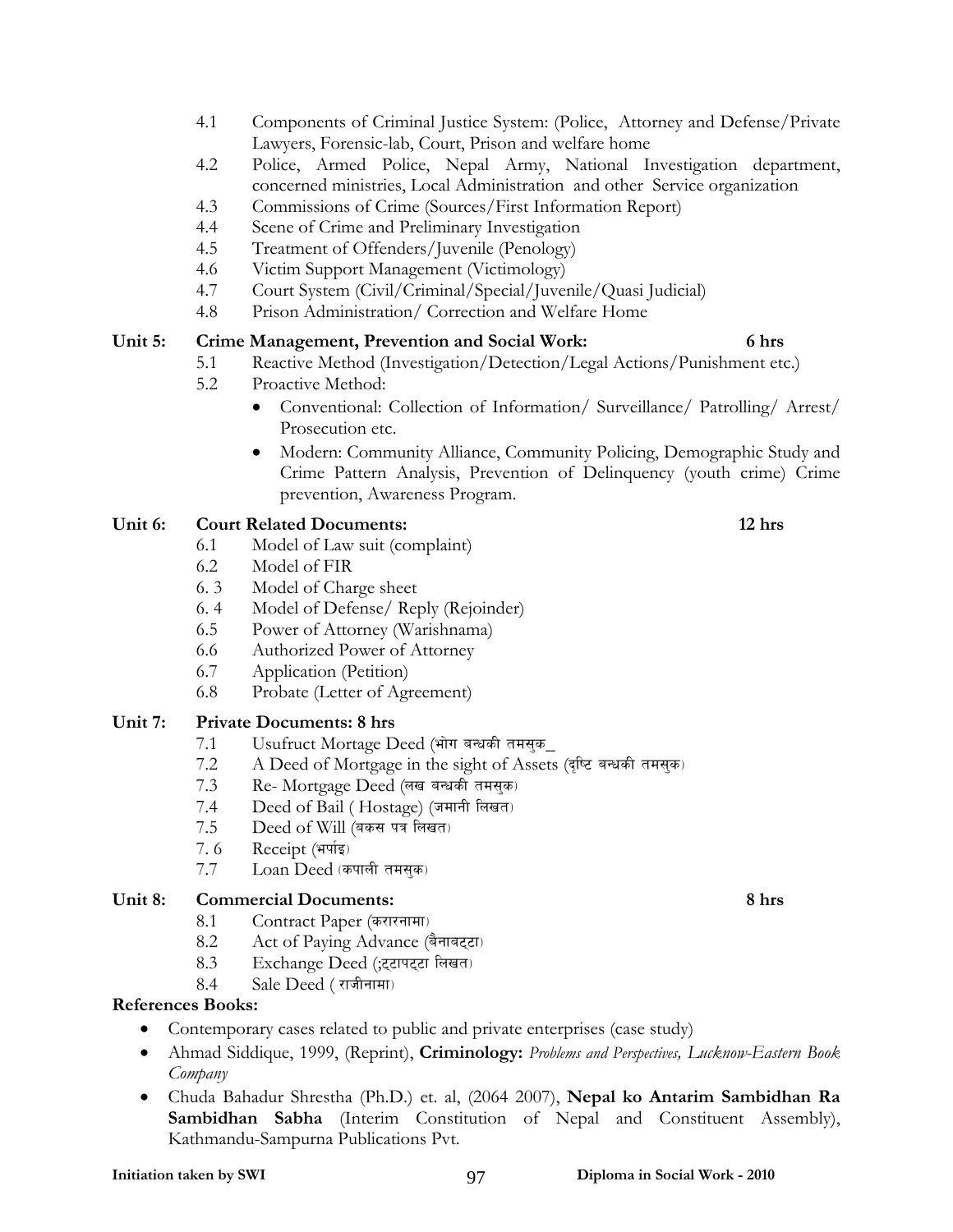- Chuda Bahadur Shrestha, 2004, **Nepal coping with Maoist Insurgency***;* **Conflict Analysis and Resolution**, Kathmandu- Chetana Lokshum
- Criminal Code 9 (*Muluki Ain*), 1920, Kanoon Kitab Company, Babarmahal
- David E. Brandt (Ph.D) and S. Jack Ziolnick (Ph.D), (1988), **The Psychology and Treatment of the Youthful Offender,** USA-Charles C Thomos
- Dipankar Banerjee,(ed), 2000, **South Asia At Gun Point**, Sri-Lanka-Regional Centre for Strategic Studies
- Donald O. Schultz 1991, (Reprinted), **Criminal Investigation Techniques**, India-S.S. Chhabra for Surjeet Publications
- Donna Pence Charles Wilson 1994, **Team Investigation of Child Sexual Abuse,** New Delhi-Sage Publications
- George J. Dudycha, (no date), **Psychology for Law Enforcement Officers**, USA-Charles C Thomas
- Ian Loader (1996), **Youth, Policing and Democracy**, London-MACMILLAN PRESS LTD
- James Vadackumchery & John Kattakayam, (1995), **Human Behaviour and Law Enforcement,** New Delhi- S.B. Nangia
- John E. Conklin, **Criminology**, Macmillan Publishing Co., Fourth Edition, 1992
- **Juvenile Justice System in Nepal**, (2003), Nepal- Kathmandu School of Law, Bhaktapur
- K.D. Gaur (ed)(2003), **Criminal Law and Criminology**, New Delhi-Deep & Deep Publications Pvt. Ltd.
- K.N. Chandrasekharan Pillai (Ph.D), (2nd ed.), (2005), **General Principal of Criminal La***w*, Lucknow-Eastern Book Company
- Lora Lumpe, (ed), (2000), **Running Guns,** *The Global Black Market in Small Arms*, London-Zed Books
- Mark Warr (2002), **Companions in Crime** *:The Social Aspects of Criminal Conduct*, USA-Cambridge University Press
- Michael J. Palmiotto, (1994), **Criminal Investigation**, Chicago-Nelson-Hall Publishers
- NyayaDeep*,* **Paujdari Nyaya Bisheshanka** (2062, 2005) (Special Issues on Criminal Justice), Kathmandu-Sarakari Wokil Samaj (Society of Govt. Attorneys)
- **Phaujdhari Karyabidhi Digdarshan** (Criminal Procedures Guidelines), (2058, 2000), Kathmandu-CeLRRd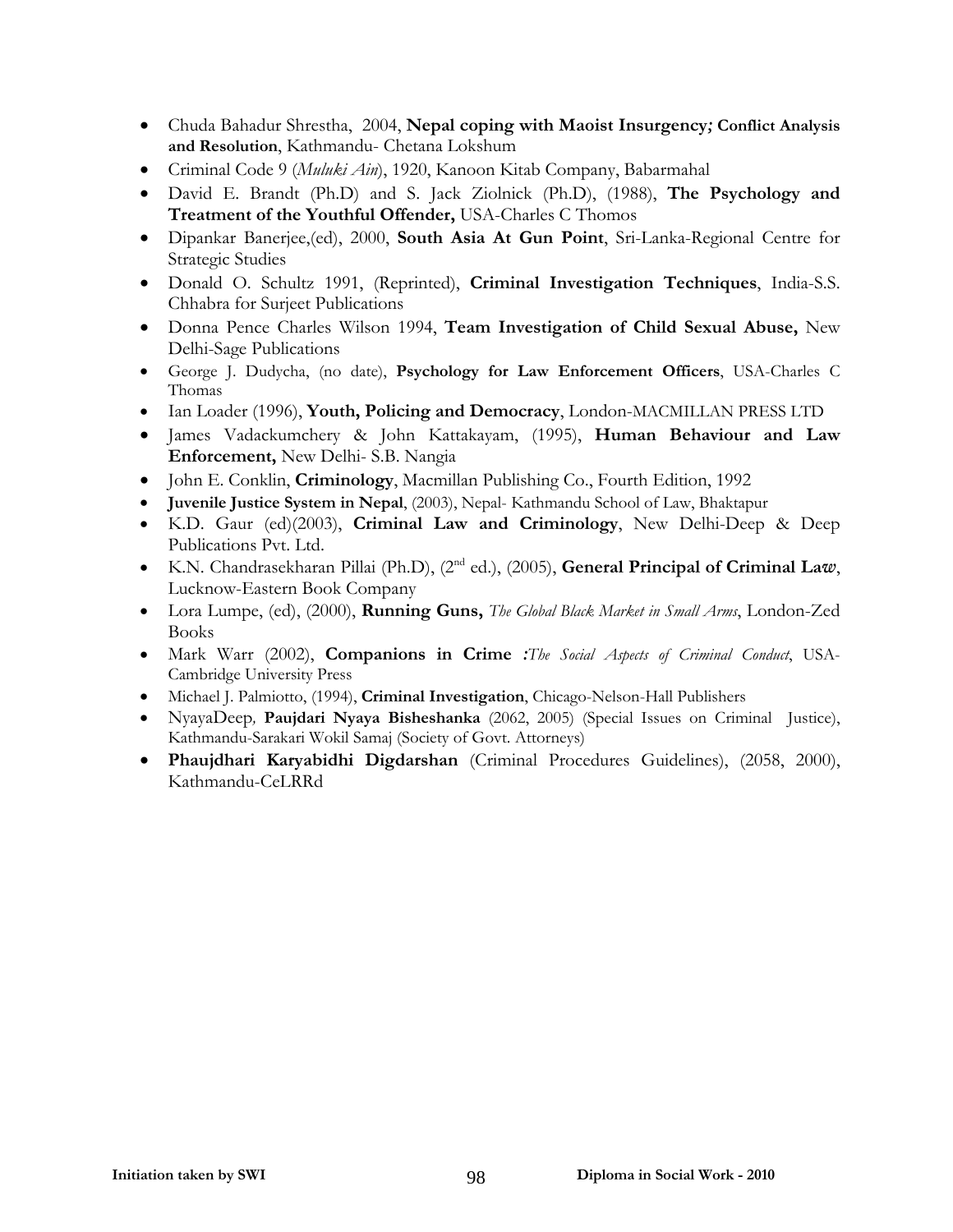## **Research Method in Social Work**

### **Year III Part I Semester V**

**Course Description:** 

This course intends to provide opportunity students to take a close look and come out with a general understanding of the different research orientations taken by social science researchers. After taking the course, students will be more knowledgeable and equipped to understand general research findings in social sciences, and other disciplines alike. Emphasis will be to help students develop scientific ways of thinking for critical analysis and evaluation of research evidences that they may encounter in future studies and daily experiences.

#### **Course Objectives:**

After completing this course the students will be able to:

- 1. State the concept and purpose and basic types of research designs of social work research
- 2. Understand the uses and importance of different kinds of methods and tools in research
- 3. State basic concept and use of simple statistics
- 4. Apply basic statictics for research and other purposes
- 5. Analyze and interpret statistics data
- 6. Prepare a simple social survey or research proposal on any social problem or issu related topic
- 7. Conduct social survey or research study based on prepard proposal following whole research processes including writing up research report and disseminating the research results

#### **Course Contents:**

#### **Theory**

|                         |      | Unit 1 Concept of Research:                          | 4 hrs |
|-------------------------|------|------------------------------------------------------|-------|
|                         | 1.1. | Definition and purpose of research in social science |       |
|                         | 1.2. | Quantitative and qualitative research                |       |
|                         | 1.3. | Statement of problem and hypothesis                  |       |
|                         | 1.4. | Sampling (Random sampling)                           |       |
| Unit 2 Research Design: |      |                                                      | 2 hrs |
|                         |      | <b>2.1.</b> Concept and types of research design     |       |
|                         |      | Unit 3 Methods and Tools for Data Collection:        | 4 hrs |
|                         | 3.1  | Interview schedule                                   |       |
|                         |      | 3.2 Observation                                      |       |
|                         | 3.3  | Survey                                               |       |
|                         |      | 3.4 Case study                                       |       |
|                         | 3.5  | Questionnaire                                        |       |
|                         | 3.6  | Checklist                                            |       |
|                         | 3.7  | FGD                                                  |       |
|                         | 4.8  | Formative dialogue method (concept oly)              |       |
|                         | 3.9  | Opinionnaire/galloppoll (concept oly)                |       |
|                         | 3.10 | Rating scale (concept oly)                           |       |
| Unit 4 Chart and Graph: |      |                                                      | 3 hrs |
|                         | 4.1. | Pie chart                                            |       |
|                         |      |                                                      |       |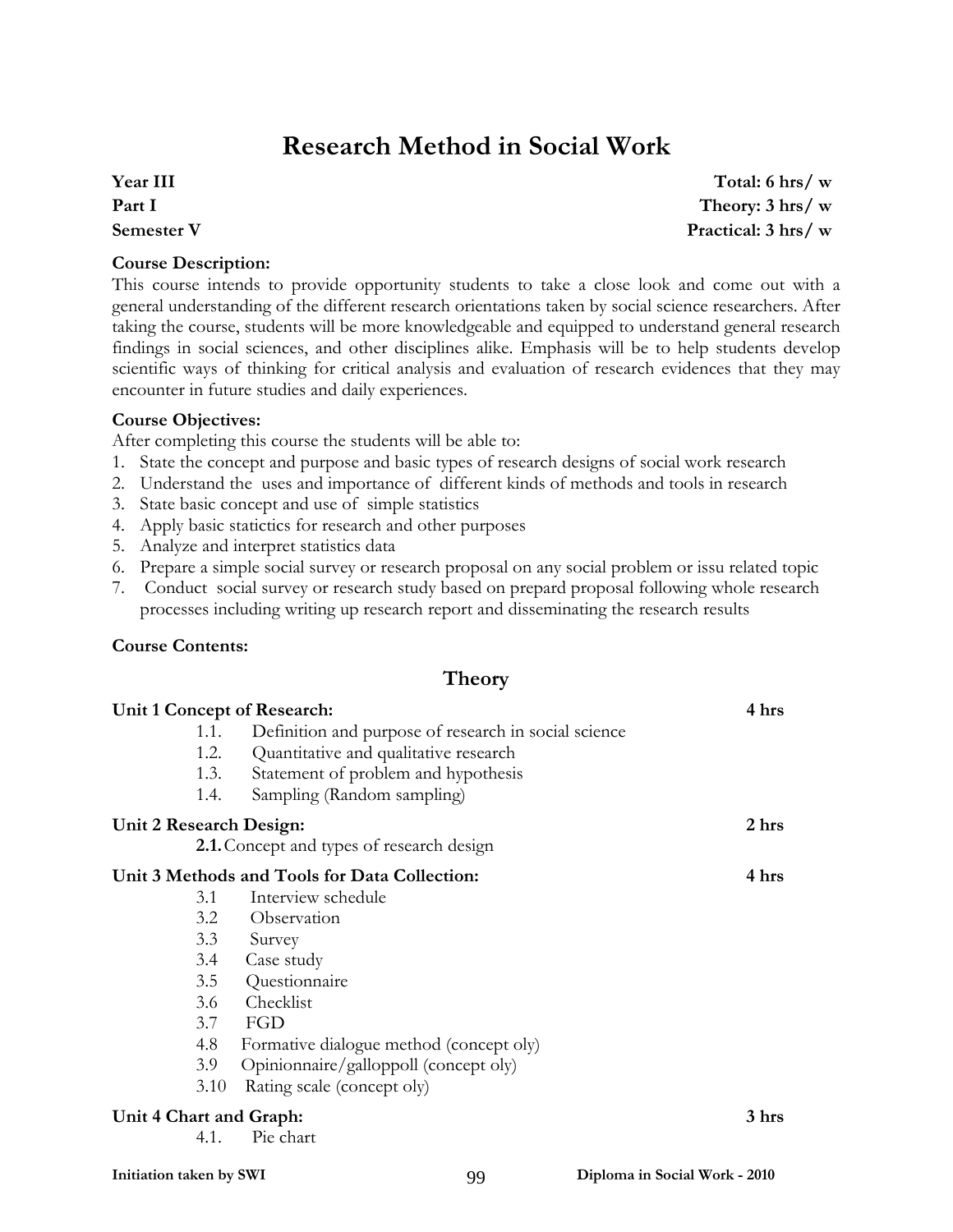| 4.2.<br>4.3.             | Single bar diagram<br>Multiple bar diagram                                       |       |
|--------------------------|----------------------------------------------------------------------------------|-------|
|                          |                                                                                  |       |
| 5.1.                     | Unit 5 Introduction of Statistics:<br>Meaning and uses of statistics             | 4 hrs |
| 5.2.                     | Population and sampling                                                          |       |
| 5.3.                     | Variable: Continuous and discrete                                                |       |
| 5.4.                     | Measurement: nominal, ordinal, interval, and ratio                               |       |
|                          | Unit 6 Measure of Disperion:                                                     | 5 hrs |
| 6.1.                     | Range                                                                            |       |
| 6.2.                     | Variation                                                                        |       |
| 6.3.                     | Mean                                                                             |       |
|                          | 6.4. Measure of dispersion                                                       |       |
| 6.5.                     | Standard deviation                                                               |       |
|                          | Unit 7 Measure of Relative Position:                                             | 2 hrs |
| 7.1.<br>7.2.             | Percentile rank                                                                  |       |
|                          | Quartile rank                                                                    |       |
|                          | Unit 8 Analysis and Presentation of Data:                                        | 6 hrs |
| 8.1.                     | Use & significance of data analysis                                              |       |
| 8.2.<br>8.3.             | Classification, tabulation and graphic presentation<br>Computation of percentage |       |
| 8.4.                     | Statistical methods: measures of Central Tendency: (mean, median, and measure    |       |
|                          | of dispersion, standard deviation)                                               |       |
|                          | Unit 9 Study/Research Proposal:                                                  | 8 hrs |
| 9.1.                     | Statement of the problem                                                         |       |
| 9.2.                     | Significance of the problem                                                      |       |
| 9.3.                     | Definition, assumption, limitation and delimitation                              |       |
| 9.4.                     | Review of related literature                                                     |       |
| 9.5.                     | Hypothesis (concept only)                                                        |       |
| 9.6.                     | Methods: sampling, data collection procedure (instruments, tools and             |       |
| 9.7.                     | manpower), data analysis and interpretation<br>Time schedule                     |       |
| 9.8.                     | <b>Budget</b>                                                                    |       |
|                          |                                                                                  |       |
|                          | Unit 10 Study/Research Report Format:                                            | 7 hrs |
| <i>Executive summary</i> |                                                                                  |       |
| Chapter I:               | Introduction                                                                     |       |
|                          | Background                                                                       |       |
|                          | Statement of the problem                                                         |       |
|                          | Significance of the study                                                        |       |
|                          | Objectives of the study                                                          |       |
|                          | Limitation of the study                                                          |       |
|                          | Definition of appropriate terms                                                  |       |
| Chapter II:              | <b>Review of Related Literature</b>                                              |       |
|                          | Theoritical framework of the study                                               |       |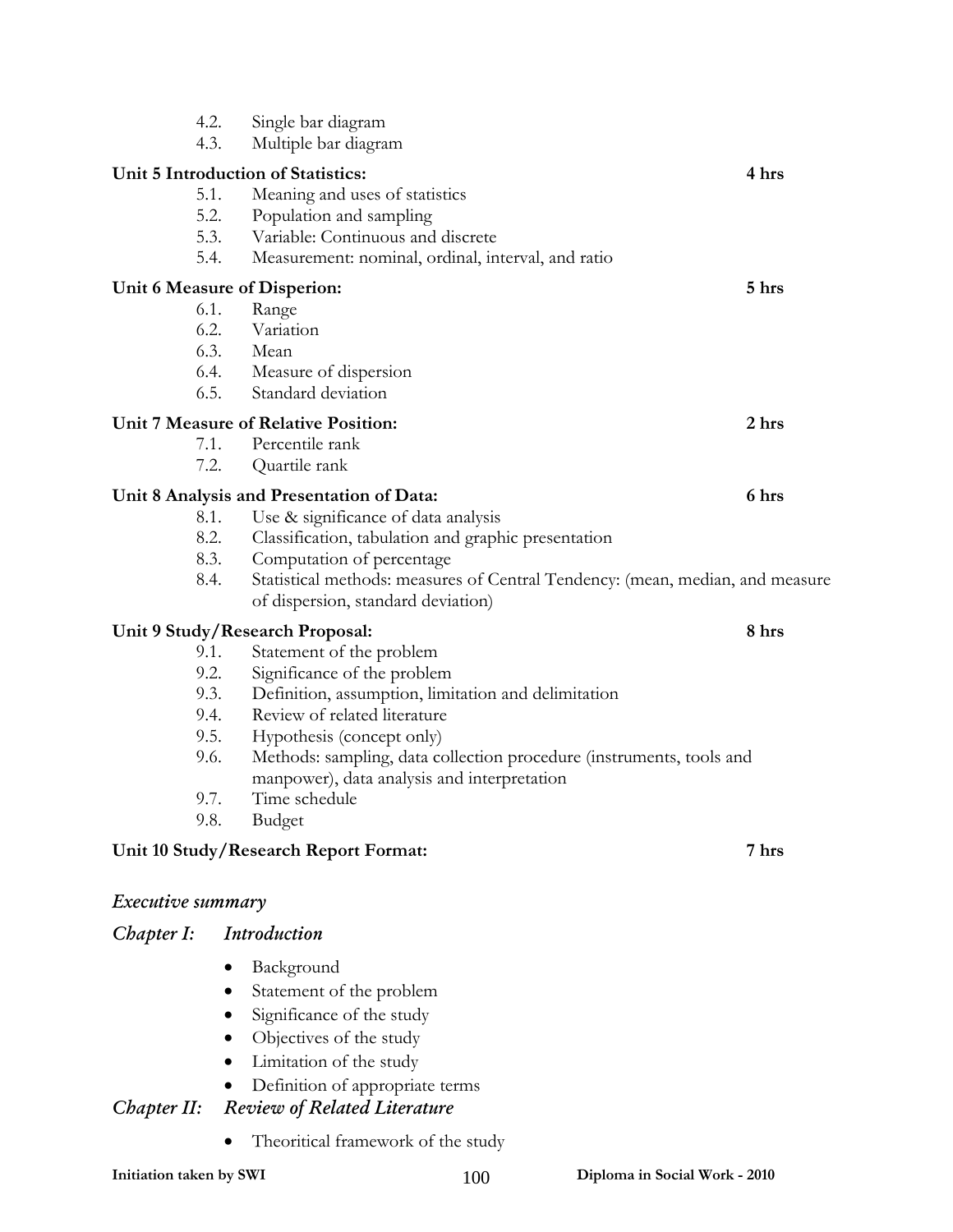### *Chapter III Methodology*

- Research design
- Population and sampling
- Intsrumentation
- Data collection and analysis procedures

#### *Chapter IV: Analysis and Interpretation of Data*

#### *Chapter V: Summary, Conclusion and Recommendations*

- Summary
- Conclusion
- Recommendations

*Chapter VI: Selected References and Annexes* 

### **Practical**

### **Study Proposal Preparation, Study Conduction, Report Preparation and Documentation 45 hrs.**

#### **Assignment:**

Study Proposal Preparation, Study Conduction, Report Preparation and Documentation

#### **Requirements:**

- 1. The institute based Departmental Research Committee (DRC) will seek study proposals from the each students, approve the proposal and deginate the guides for the students
- 2. The students should prepare and submit a brief study proposal to the Departmental Research Committee on the choosen area of the study as per the format
- 3. The students should undertake the study under the guidance and supervision of the guide deginated by the DRC
- 4. The study reports should be prepared as per the format mentioned above (Unit 9 Study/Research Report Format) as suggested.

#### **Evaluation of the Study Report:**

| 1. Internal Evaluation (DRC deginated guide): | 30 marks |
|-----------------------------------------------|----------|
| Proposal development                          | 10 marks |
| Field work                                    | 10 marks |
| 2. External Evaluation ((DRC):                | 20 marks |
| Report quality and documentation              | 10 marks |
| Report Presentation and viva                  | 20 marks |
|                                               |          |

#### **Text Books**

- Kothari, C. R., Research Methodology: Methods and Techniques, New Delhi, Wishwa Prakashan, 1996.
- Rubin, Allen, Babbie, E, research Methods for Social Work, USA, Brooks/Cole Publishing Co.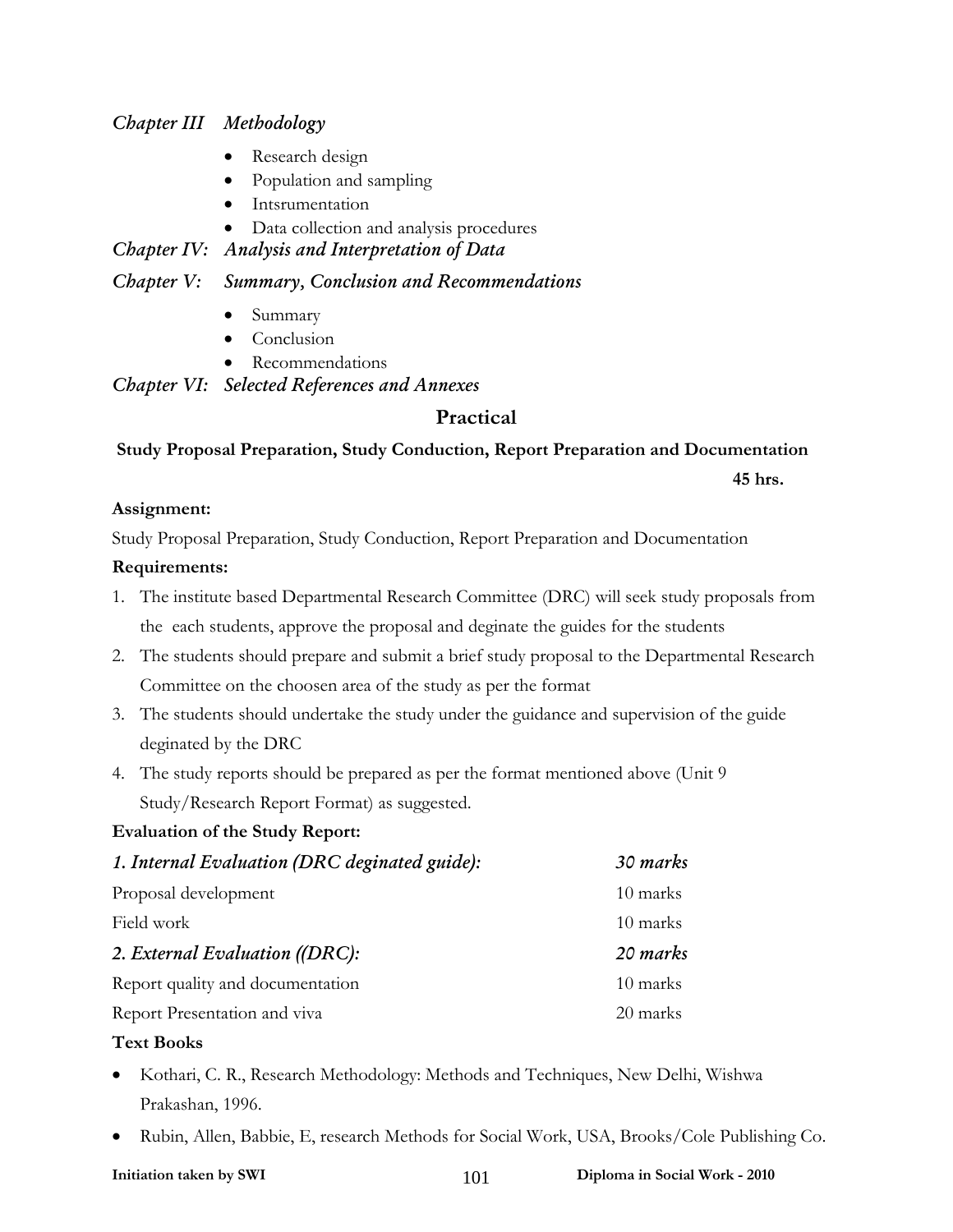- Denzin, N.K., Strategies of Qualitative Inquiry, Sage Publications, USA, 1999.
- Good and Hatt, Methods in Social Research, New York, Mc Graw Hill 1952.
- Gupta S. P., Statistical methods, New Delhi, S Chand and Co., 1987.
- Kerlinger, F., Foundation of Behavioral Research, New York, Princhart and Wiston, 1973.
- Newman, W.L., Research Methods-Quantitative and Qualitative Approaches, USA, Allyn and Bacon, 1997.
- Stake, Robert E., The Art of Case Study Research, Sage Publications, New Delhi, 1995.
- Whyte, W. (ed), Participatory Action Research, New Delhi, Sage Publications, 1991.
- Young, P.V., Scientific Social Survey and Research, New Delhi, Prentice Hall of India, 1968.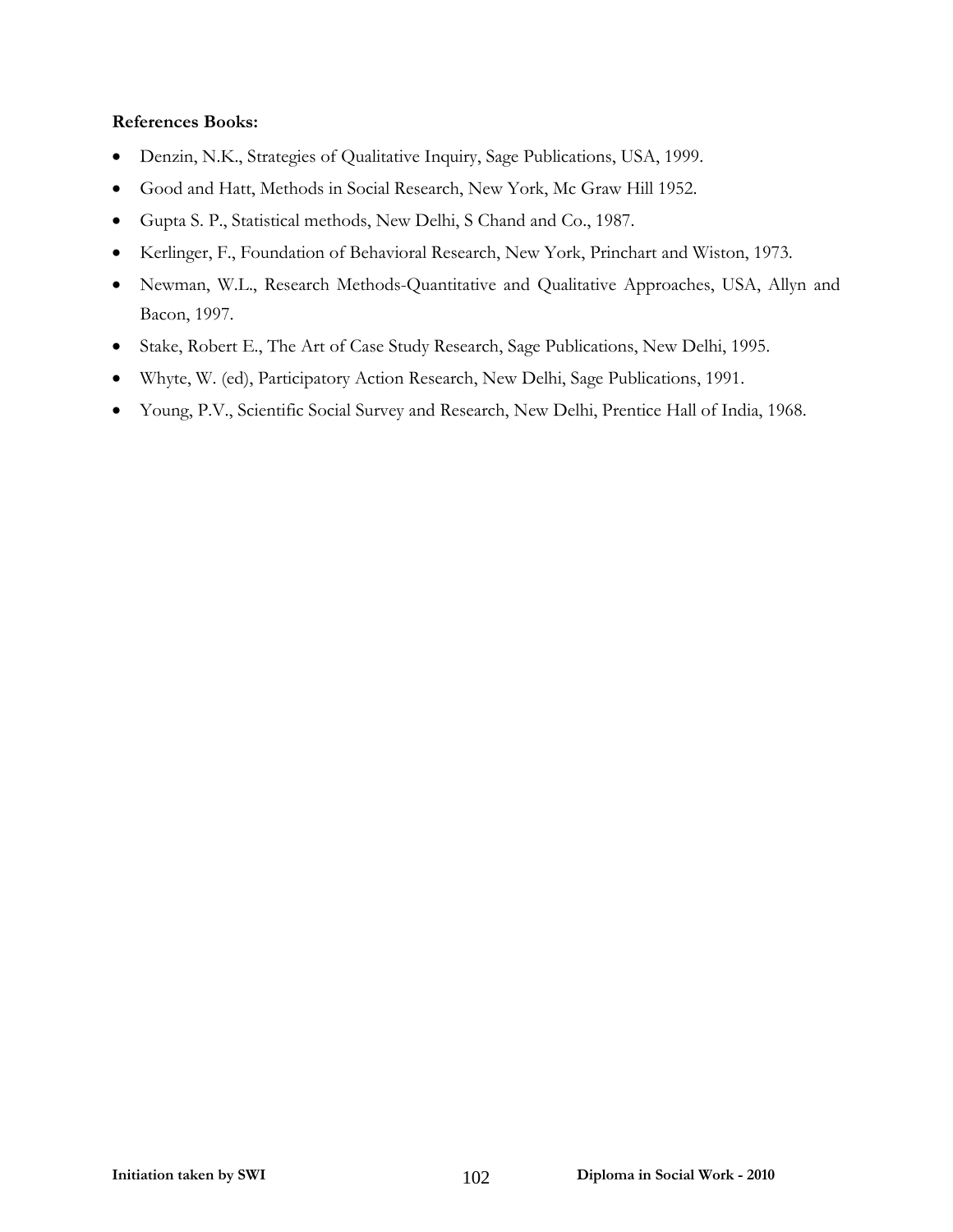## **Development Management**

**Year III** 

**Initiation taken by SWI** 103 **Diploma in Social Work - 2010 Part I Semester V Practical: 0 hrs/ w Course Description:**  This is designed to impart brief knowledge on developmental theories, poverty, basic needs, human development, people participation, and economic development. It also deals with rural structures. . **Course Objectives:**  After completing this course the students will be able to: 1. Describe the meaning of development 2. State the trend of development theories 3. Assess discursion and practical strategy of basic human needs 4. Understand concept of participation development 5. Explain economy and its relation to development **Course Contents: Unite 1 Meaning of Development: 8 hrs**  1.1 Historical Definitions of Development 1.2 Historically Specific Conception of Development 1.3 On Improvements in concept of Development 1.4 Development as opportunity or as achievement **Unit 2 The trend of Development Theories: 8 hrs**  2.1 Development Theories 2.2 Trends of development theories **Unit 3 Concept of Poverty: 4 hrs**  3.1 Poverty is Multidimensional 3.2 Material Well-beings 3.3 Psychological Well-beings 3.4 State-provided Infrastructure 3.5 The Assets of Poor **Unit 4 Needs and Basic Needs: 4 hrs**  4.1 The Language of Need 4.2 The Discursion and Practical strategy of Basic Human Needs **Unit 5 Human Development: 4 hrs**  5.1 Concept of human development 5.2 Needs of human development **Unit 6 Understanding Participation: 6 hrs**  6.1 The nature of Participation 6.2 The Challenges of Participation 6.3 Obstacles of Participation 6.4 Issues of Participation **Unit 7 The Mixed-economy route to Development: 8 hrs** 

**Total: 4 hrs/ w Theory: 4 hrs/ w**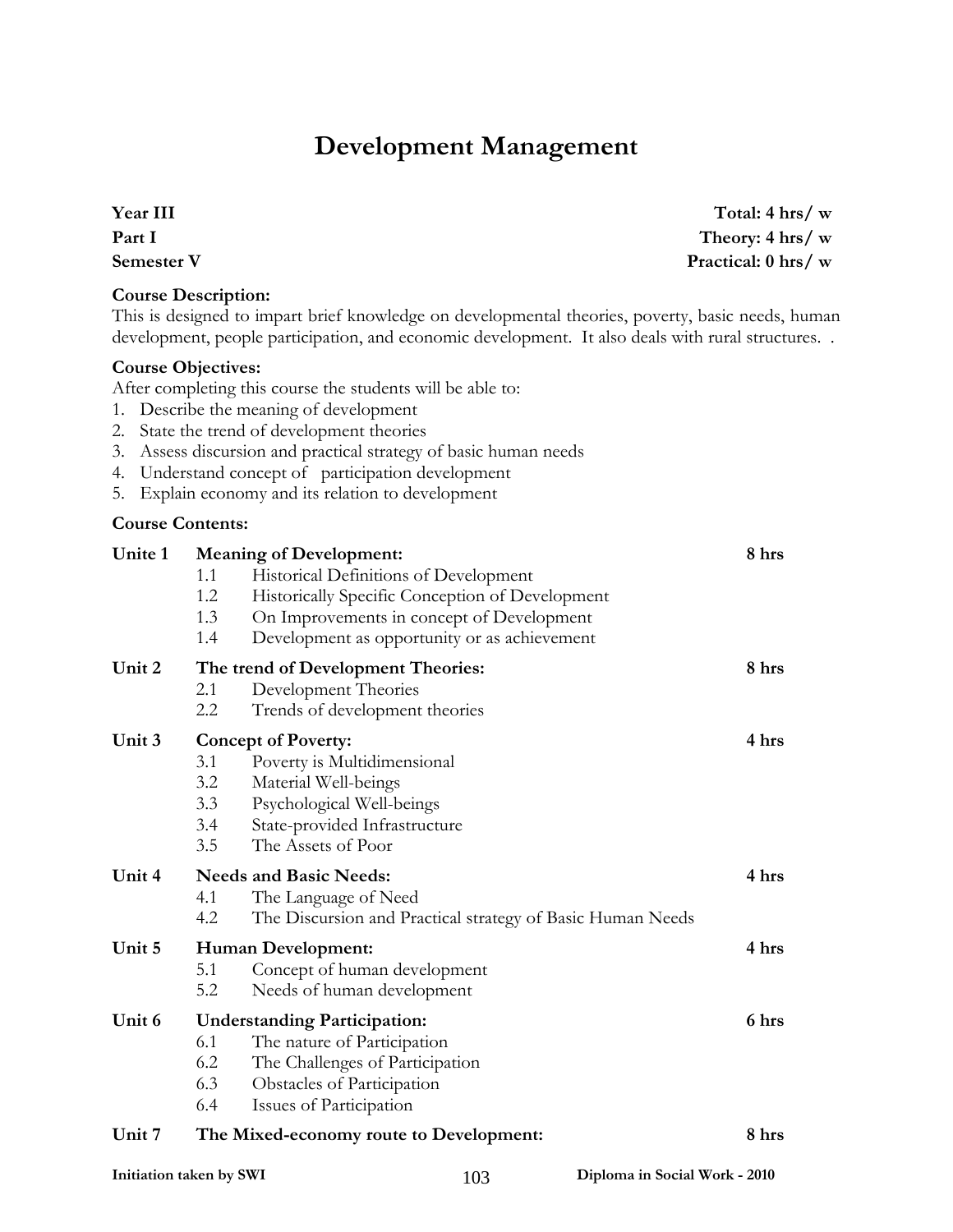- 7.1 Mixed Economy
- 7.2 Free market and efficiency
- 7.3 Third Sector

| Unit 8 | <b>Local Economic Development:</b> |                                                  |          |  |
|--------|------------------------------------|--------------------------------------------------|----------|--|
|        |                                    | Concept of Local Economic Growth and Development |          |  |
| Unit 9 |                                    | <b>Rural Economy and Rural Structure:</b>        | $10$ hrs |  |

- 9.1 Concept of rural economy
- 9.2 Rural structure
- 9.3 Rural development

- Gasper, D. (2004), The Ethics of Development, New Delhi: Vistaar Publications
- Blakely, E.J. and Brandshaw , T.K. (2003), Planning Local Economic Development : Theory and Practice, New Delhi: Vistaar Publications
- Naqvi, S.N.H. (2002), Development Economics- Nature and Significance, New delhi: sage Publication
- Pieterse, J. N. (2001), Development Theories: Deconstruction/ Reconstructions, New Delhi: Vistaar Publications
- Oakley, P. et.al. 91991), Projects with People , New Delhi: Oxford and IBH Publishing Ltd.
- Narayan, D. (2000), Voices of the Poor , U.S.A.: Oxford University Press
- Riley, J.M. (2002), Stakeholders in Rural Development: Critical Collaboration in state- NGO Partnership, New Delhi: Sage Publications India Ltd.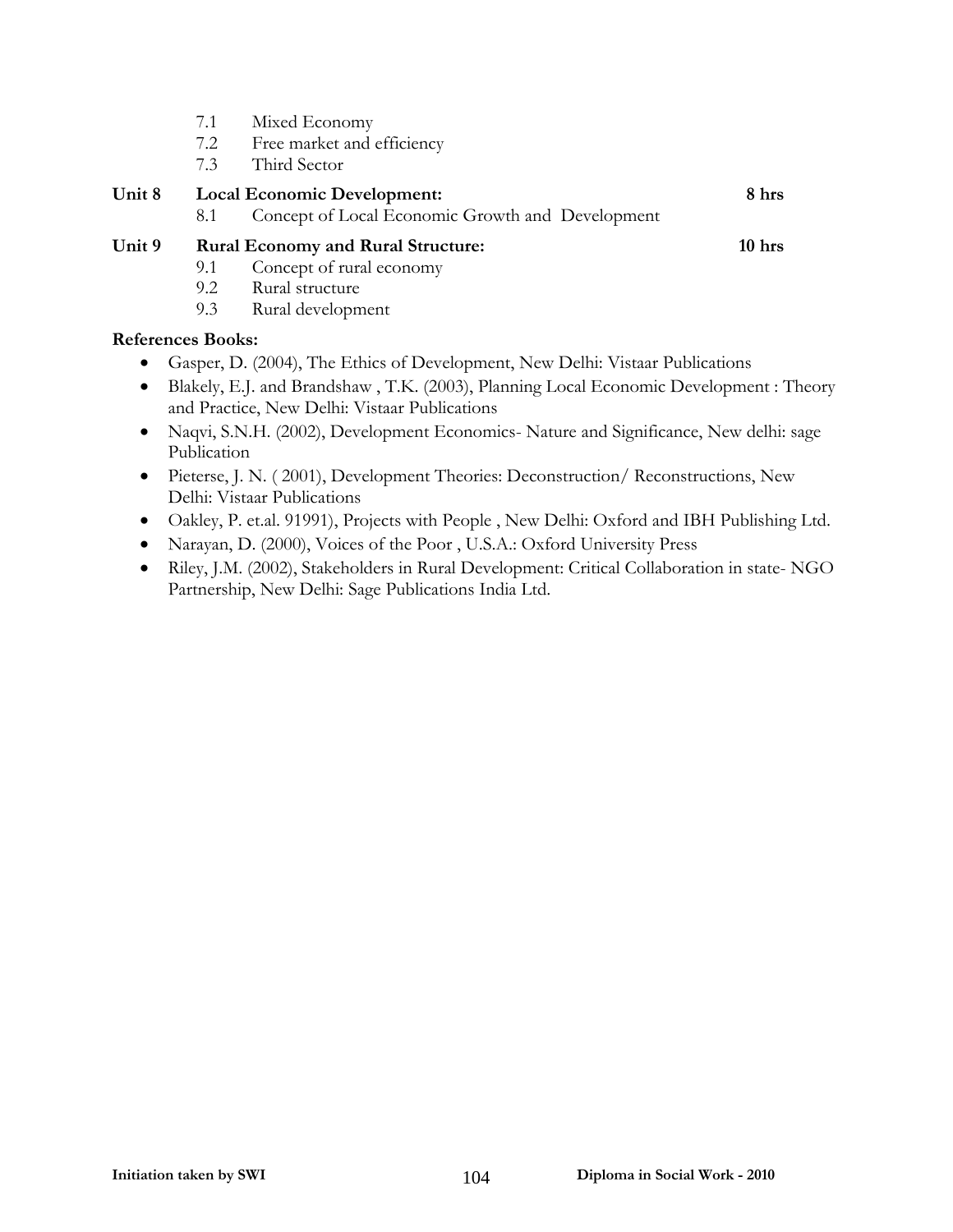## **Humanitarian Crisis and Disaster Management**

**Year III Part I Semester V** 

#### **Course Description:**

This course focuses on familiarization of fundamental concepts in Humanitarian Crisis and Disaster Management.

#### **Course Objectives:**

After completing this course the students will be able to:

- 1 Understand the nature and forms of humanitarian crisis and disasters
- 2 Assess vulnerabilities , risks, hazards and disasters
- 3 Develop/prepare contingency and mitigation plan for managing disasters and incidents

#### **Course Contents:**

| Unit 1 | Introduction:                                                             |                                                             | 3 hrs |
|--------|---------------------------------------------------------------------------|-------------------------------------------------------------|-------|
|        | 1.1.                                                                      | Natural calamities, Disasters Terminology                   |       |
|        | 1.2.                                                                      | Risks, Vulnerabilities, Hazards and Disasters               |       |
|        | 1.3.                                                                      | Threat assessment of Humanitarian Crisis, Risk and Disaster |       |
| Unit 2 | <b>Environmental/Natural Hazards and Disasters:</b>                       |                                                             | 6 hrs |
|        | 2.1                                                                       | Geological Hazards                                          |       |
|        |                                                                           | Earthquakes                                                 |       |
|        |                                                                           | Tsunami                                                     |       |
|        |                                                                           | Volcanoes                                                   |       |
|        |                                                                           | Landslides<br>$\bullet$                                     |       |
|        | 2.2                                                                       | Climatic Hazards                                            |       |
|        |                                                                           | Tropical cyclones                                           |       |
|        |                                                                           | Floods                                                      |       |
|        |                                                                           | Droughts'                                                   |       |
|        | 2.3                                                                       | <b>Environmental Hazards</b>                                |       |
|        |                                                                           | Environmental pollution                                     |       |
|        |                                                                           | Fire/Deforestation                                          |       |
|        |                                                                           | Desertification                                             |       |
|        |                                                                           | Pest Infestation                                            |       |
|        | 2.4                                                                       | Epidemics                                                   |       |
|        |                                                                           | Epidemics                                                   |       |
|        | 2.5                                                                       | Chemical, industrial and other accidents                    |       |
| Unit 3 | Causative factors of compound and complex disasters (Global, Regional and |                                                             |       |
|        | 9 hrs<br>Local):                                                          |                                                             |       |
|        | 3.1                                                                       | Population                                                  |       |

- Population pressure, low and high fertility
- Gender issues
- Youth and unemployment
- Ageing and social security

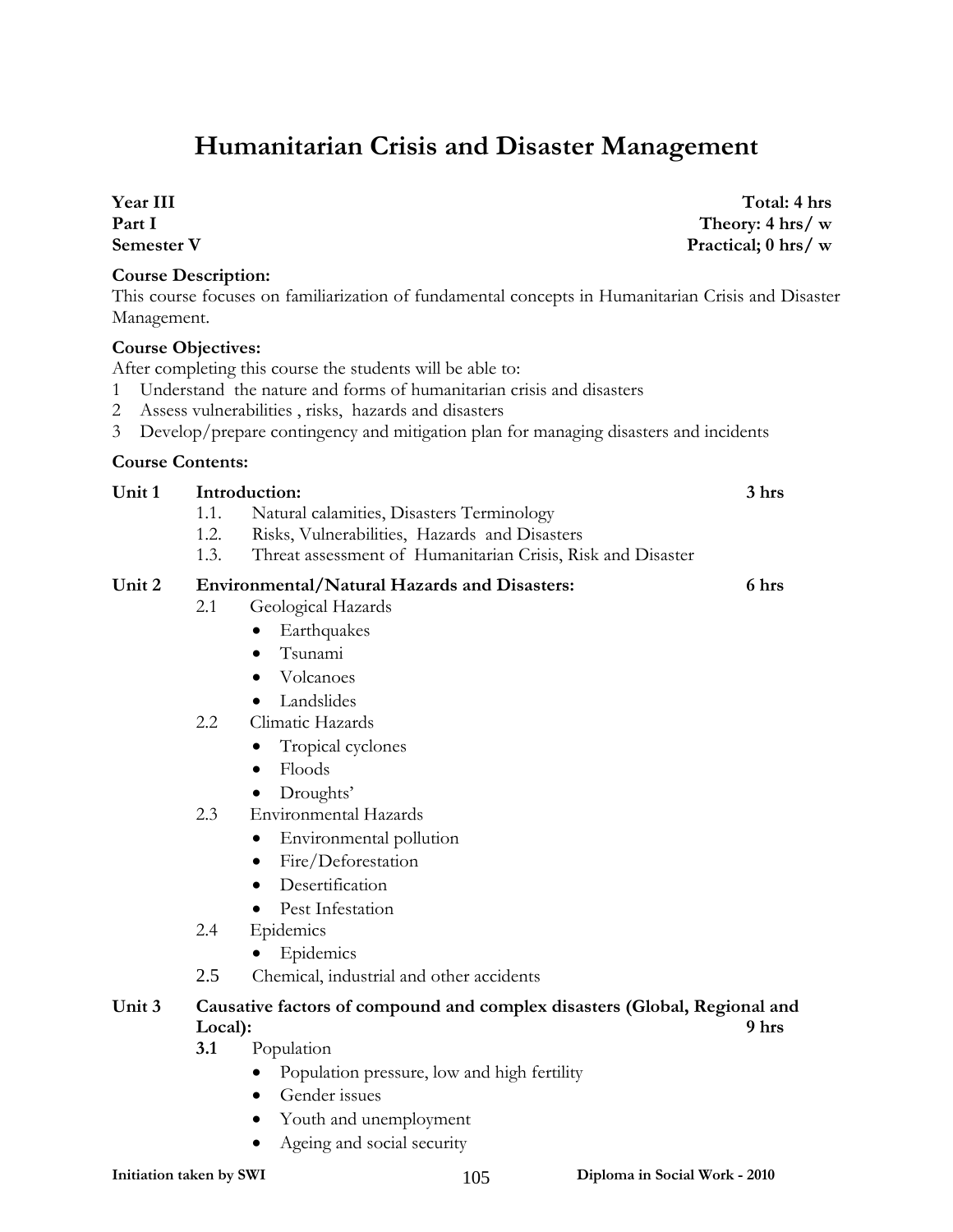- **3.2** Environment/Natural resources scarcity
	- Crop Land
	- Forests
	- **Biodiversity**
	- Fresh water
	- Food
	- Coastal and marine areas, etc.)
- **3.3** Socio-economic and ethno- political
	- Poverty/Socio economic disparities and disharmony
	- Political violence and armed conflict
	- Terrorism and transnational organized crime
	- Other transnational non-state actors

#### **Unit 4 Impacts of natural calamities and complex disasters: 6 hrs**

- 4.1 Humanitarian crisis
	- Causalities
		- **Migration**
		- Displaced and Refugees
		- Psychosocial impacts
- 4.2 Economic and infrastructure destruction
- 4.3 Obstruction of essential service deliveries

#### **Unit 5 Stages of Humanitarian Crisis and Disasters Management: 9 hrs**

- 5.1 Disaster preparedness and Prevention
- 5.2 Resource management (logistics, financial, human, materials, equipments, etc)
- 5.2 Response/rescue
- 5.3 Logistics
- 5.4 Rescue and Recovery
- 5.5 Relocation/ Rehabilitation
- 5.6 Repair/Re-construction
- 5.7 Disaster Mitigation
- 5.8 Training/awareness

#### **Unit 6 Disaster Management and Humanitarian Crisis Supports: 12 hrs**

- 6.1 United Nations system and International Collaboration (preparedness to implementation)
- 6.2 National Disasters Management law and policies (national to local)
- 6.3 National Implementing agencies (governmental organizations)
- 6.4 INGOs/NGOs
- 6.5 Human Resource/community participation
- 6.6 Support and service deliveries
	- Medical
	- Psychosocial
	- Food, water, shelter
	- Safety and security
- 6.7 Recovery, rehabilitation, resettlement, etc
- 6.8 Sustainable livelihood strategies and development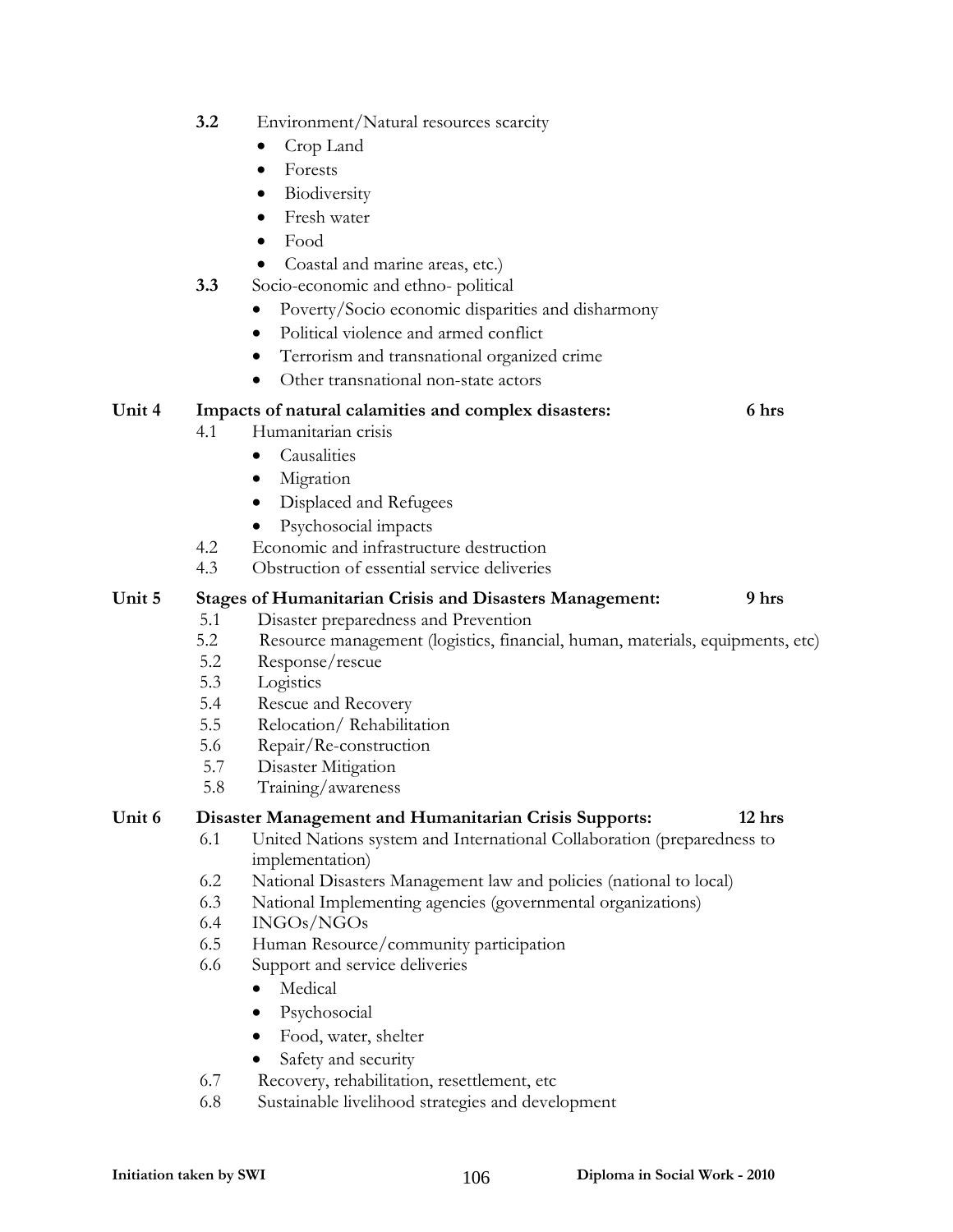- 7.1 Individual and Group Assignment (Planning Preparedness, Training and awareness)
- 7.2 Project work assignment for various stages of Humanitarian Crisis and Disaster Management
- 7.3 Field visit and observation
- 7.4 Paper presentation

- Barash, P. David & Webel P. Charles (2002). Peace and Conflict Studies. New Delhi: Sage publication
- Carter, W Nick: Disaster Management: A Disaster Manager's Handbook ADB, 1991. Singh/Dewan: Safety security and Risk Management
- (Module Prepared by), Sheila, B Reed (1992). Introduction to Hazards (1<sup>st</sup> edition), Disaster management Training Program (UNDP/UNDRO)
- Module prepared by Kent, Randolph,  $(1992)$  Disaster Preparedness, $(1<sup>st</sup>$  edition) Disaster management Training Program (UNDP/UNDRO)
- No writer, (1992) An overview of Disaster Management; ( $2<sup>nd</sup>$  edition) Disaster management Training Program (UNDP/UNDRO)
- National Laws and regulations (Disaster management/government policies)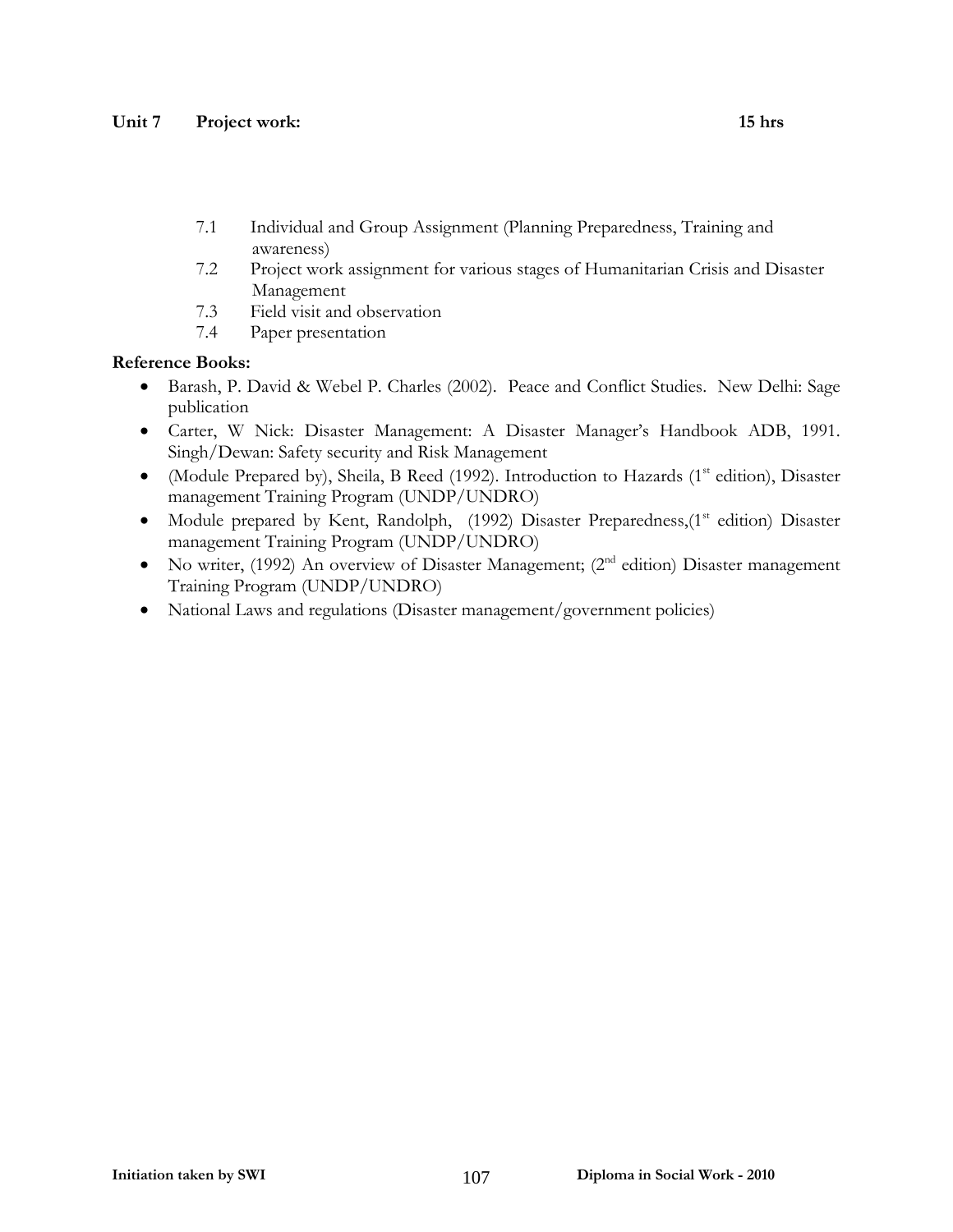## **Skills Lab V**

**Year III Part I Semester V** 

**Course Description:** 

This course is designed to help students to equip with knowledge and skills on those practical components at lab setting which they would be performed during the period of social work field practicum. It especially, imparts skills on demonstration and simulation on different practical social work methods before performing real practical work.

#### **Course Objectives:**

After completing this course the students will be able to:

- 1. Understand in bridging the gap between the theory and practical and acquit them to real work situation
- 2. Percive and internalize skills demonstated by demonstrator related to social work.
- 3. Demonstrate/simulate various social work skills.

#### **Course Contents:**

#### **Activities/skills**

- 1. Prepare and present private documents
	- Model of Law suit
	- Model of FIR
	- Model of Defence/ Reply
	- Power of Attorny
	- Authorized Power of Attorney
	- Application (Petition)
	- Usufruct Mortage Deed
	- Probate (Letter of Agreement)
- 2. Prepare and demonstrate private documents:
	- Usufruct Mortage Deed
	- A Deed of Mortage in the sight of Assets
	- RE-Mortagage Deed
	- Deed of Will
	- Receipt
	- Loan Deed
- 3. Prepare and Present commercial documents
	- Contract Paper
	- Act of Paying Advance
	- Exchange Deed
	- Sale Deed

#### **4. Social policy and social justice:**

Observe the setting and prepare a case study, share them with the group Social policy and social justice

Observe the setting and prepare a case study, share them with the group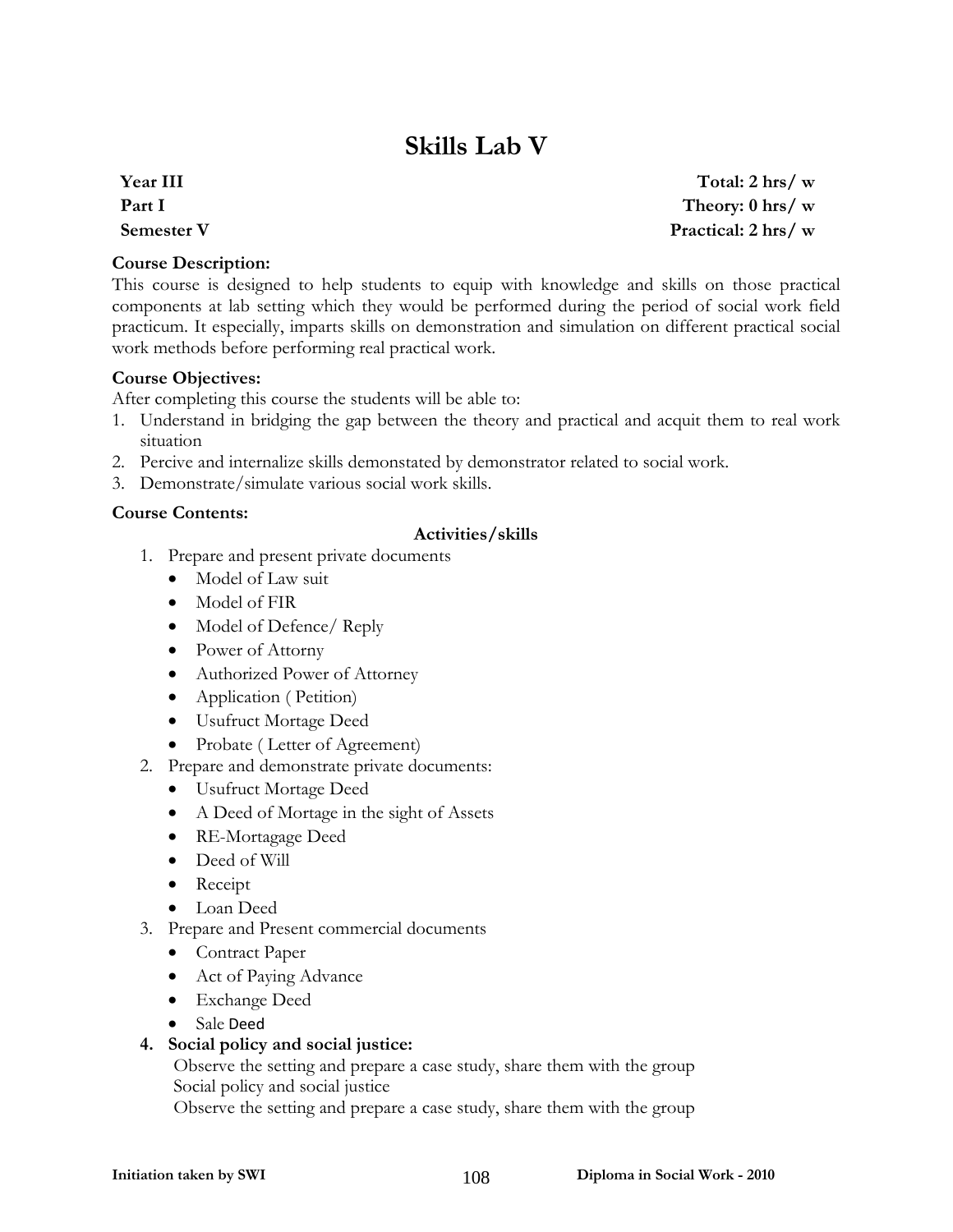### **Skill lab practice**

Under this course, each student will have to demonstrate and/or simulate all the above mentioned skills which start from guided practice level and end at overt level

Students should keep their skill lab records (logbook) signed periodically by their teacher.

### **Evaluation procedure**

Under this scheme students will have to demonstrate and/or simulate all the above mentioned skills. The concerned teacher closely evaluates their performance of each skill to the evaluation sheet proposed. The given total of marks of performance of all the skills and skill lab recods (logbook) signed periodically by their teacher will be the criteria for total internal marks. There will be no final practical examination.

### *Distribution of marks for evaluation*

| S.N | Criteria                                                             | Distribution of marks |       |      | <b>Total Marks</b> |
|-----|----------------------------------------------------------------------|-----------------------|-------|------|--------------------|
|     |                                                                      | Internal              | Final | Time |                    |
|     | Related subject teacher<br>(continuous evaluation of<br>perorrmance) | 40                    |       |      | 40                 |
| ◠   | Related subject teacher (skill lab<br>records/logbook)               | 10                    |       |      | 10                 |
|     | 50                                                                   |                       |       |      |                    |

**Important note:** *Each student must pass with a minimum of 60% marks. This means they must secure 30 marks in all total*

### **Text Books:**

*Skill lab manual to be developed* 

### **References Books:**

Cleak, H. & Wilson, J. (2007) Making the Most of Field Placement, Thomson, Australia.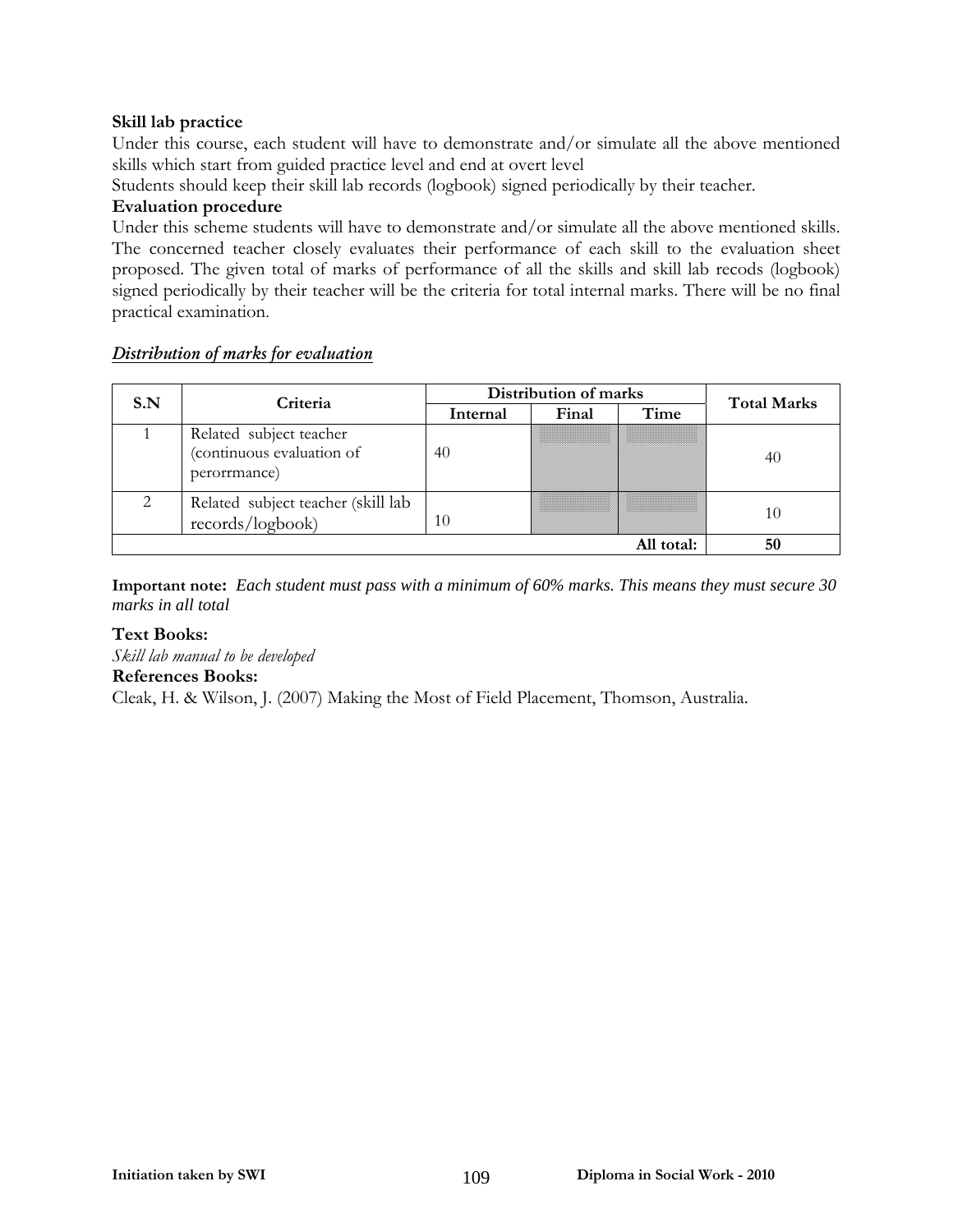# **Social Work Field Practicum V**

**Year III Part I Semester V** 

### **Course Description:**

This course consists of practical components related to social works which the students have to be performed during the period of field practicum based on the learnt knowledge and skills at classroom and skill lab setting.

### **Course Objectives:**

After completing this course the students will be able to:

- 1. Develop sensitivity towards the needs and problems of the stakeholders/clints.
- 2. Build purposefull relationship ingaging individuals, groups, and communities on problem solving process.
- 3. Aquire basic skills for analyzing simple problem situation and relatedness of agency intervention.
- 4. Understand basic process of development in society and the development stage of human behavior.
- 5. Learn skills on report writing and presentation.

### **Course Contents:**

### **Activities/skills**

- 1. Orientation on Field Placement
	- Why Field Placement
	- Work need to be done in the field
	- Log writing
	- Report writing
	- Orientation on Field Organization
- 2. Build Professonal Relationship
- 3. Apply Social Work Principles and ethics
- 4. Conduct study survey/ resarch
- 5. Identify problems/ Issues based on Resarch
- 6. Develop Plan of Action
- 7. Implimentaion plans of action
- 8. Mobilization of available resources
- 9. Prepare a plan, list out tasks to be done, assign responsibilities, mobilize internal and external resources
- 10. Prepare Implement plan evaluation plan
- 11. Implement the plan
- 12. Follow up/monitor implemented activities

### **Field work assignment**

*Field work assignments individual and group assignments Assigned as per the setting by the field supervisor*

### **Duration:** 12hrs/wx15 w= 180 hrs **Field placement**

**Total: 12 hrs/ w Theory: 0 hrs/w Practical: 12 hrs/ w**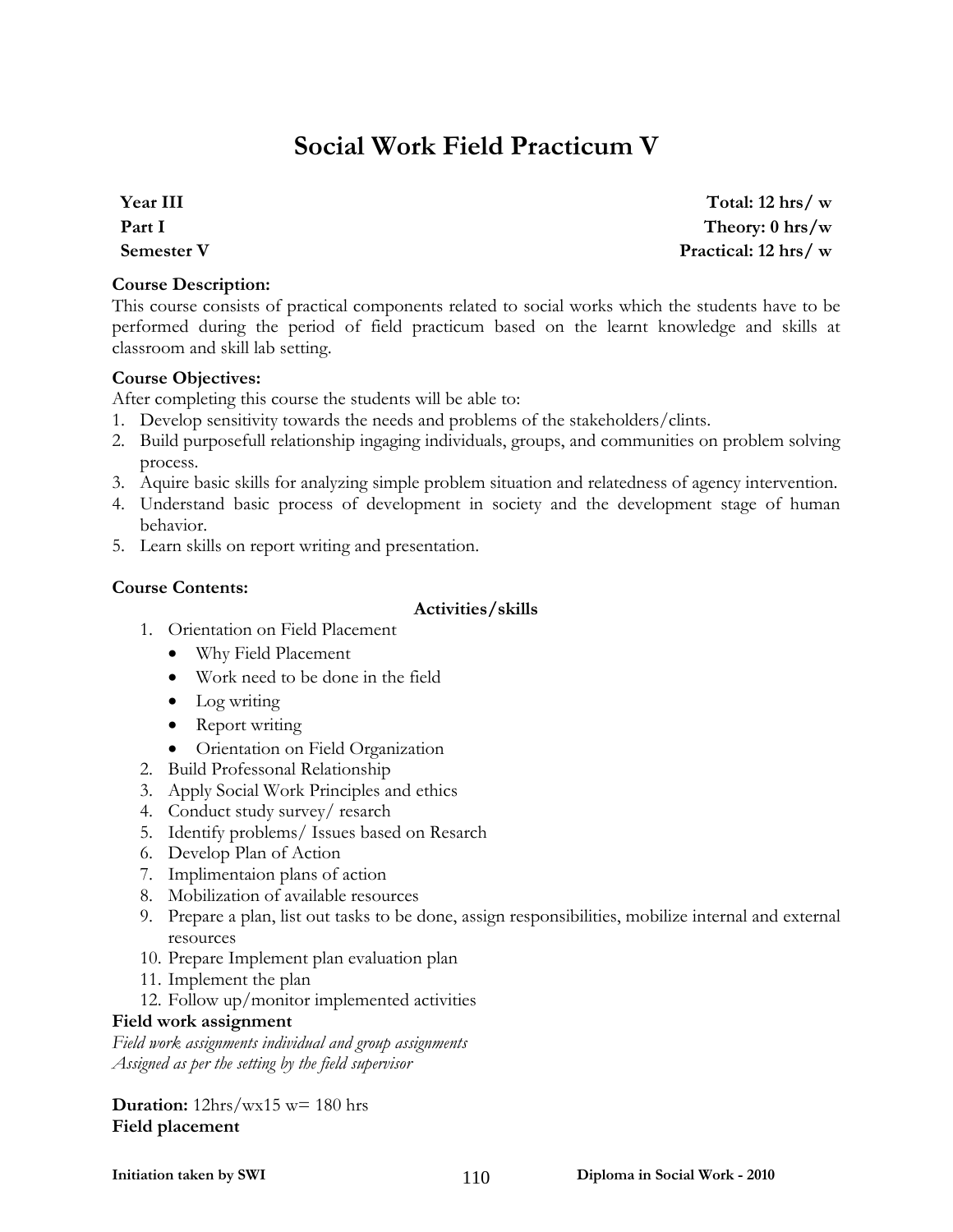The students are expected to do field work of full working days of the agencies during mentioned placement period to perform above mentioned tasks. Field work supervisors will facilitate to get maximum exposure in practicing above mentioned tasks.

Students should be present in the field at least 90% of the allotted days to be eligible to sit in the final examination. Students will have to perform all assigned takss under the supervision of field supervisor and may be allowed to perform all the assigned tasks independently if the field practicum supervisor finds them perfect.

Students should keep their practical records (logbook) signed periodically by their field supervisor/instructor and they also prepare field practicum individual reports

### **Evaluation procedure**

Under this scheme students will have to perform all the assigned tasks. At the end of the term the field supervisor closely evaluates their performance for accuracy according to the evaluation sheet proposed. At the end of the course there will be a final practical examination.

| <b>Section</b> | Evaluaton critera                                                                                                          | Distribution of marks |       |                  | <b>Total Marks</b> |
|----------------|----------------------------------------------------------------------------------------------------------------------------|-----------------------|-------|------------------|--------------------|
|                |                                                                                                                            | Internal              | Final | Time             |                    |
|                | Related field work<br>supervisor/teacher (continuous<br>evaluation)                                                        | 50                    |       |                  | 50                 |
| 2              | Related institution<br>supervisor/teacher (continuous<br>evaluation)                                                       | 50                    |       |                  | 50                 |
| 3              | CTEVT appointed examiner (at<br>the end of the field practicum)<br>Report<br>Log books<br>Presentation including viva<br>٠ |                       | 100   | 3 <sub>hrs</sub> | 100                |
|                | 200                                                                                                                        |                       |       |                  |                    |

### *Distribution of marks for evaluation*

**Important note:** *Each student must pass in each of the section of the evaluation as presented above with a minimum of 60% marks. This means they must secure 30 each in section 1 and 2 and 60 marks in section 3.* **Text Books:** 

• Social Work Field Practicum Manual to be developed

### **References Books:**

- 1. Munson Carlton E (Ed) 1979. *Social Work Supervision*, The Free Press: New York.
- **2.** Sheafor, Bradford W, Charles R Horejsi and Gloria A Horejsi (1997) *Techniques and guidelines for field work practice*, 4<sup>th</sup> edition, Allyn and Bacon.
- **3.** Desai,A.S. (1989), Field Work Objectives for Bachelor Degree in Social Work, TISS, Mumbai.
- 4. Gordon, Hamilton (1947), Theory and Practice of Social Case Work, Columbia University Press, new York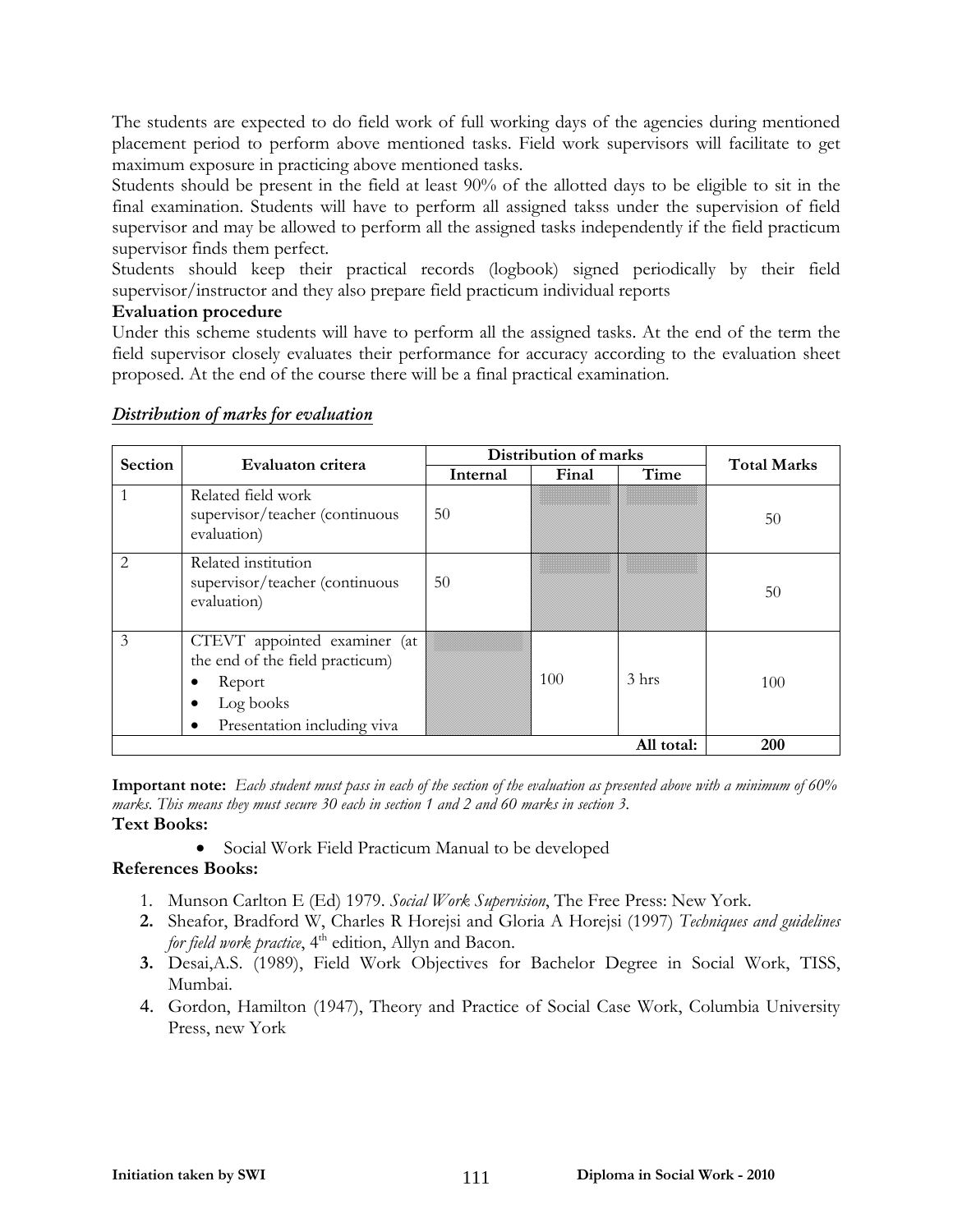# **Semester VI**

- 1. Contemporary Affairs: Peace development & Human security
- 2. Management of Voluntary Organizations
- 3. Entrepreneurship development
- 4. Social Work Education and Training (Facilitation , TOT, REFLECT,)
- 5. Integrated Social Work Practice
- 6. Independent Study Paper (IS)
- 7. Block Placement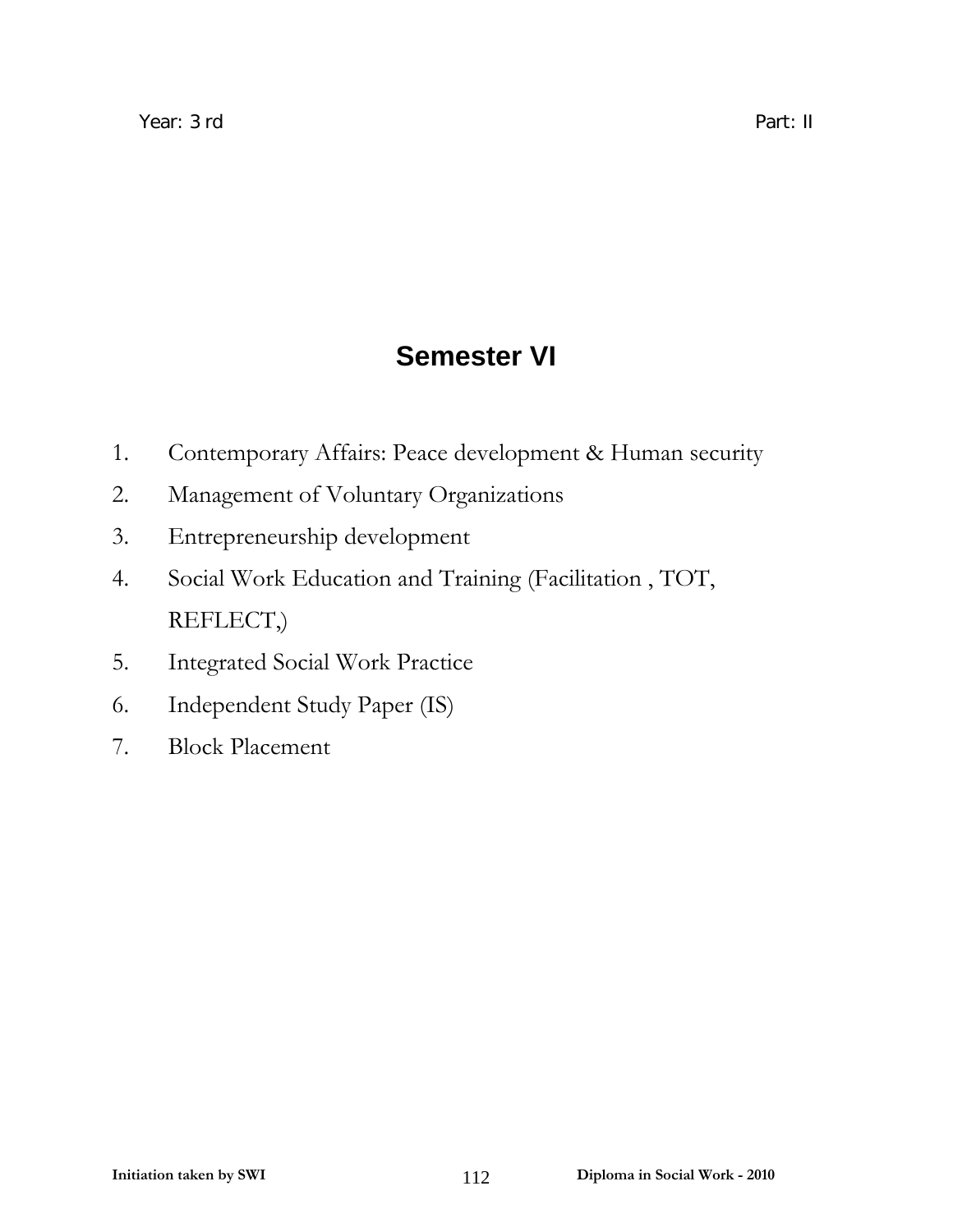# **Contemporary Affairs: Peace, Development and Human Security**

**Year III Part II Semester VI** 

### **Course Description:**

This course is designed to provide information and knowledge on various types of conflict, peace processes, and development with various dimensions of human security in local to global prospective related to social work.

### **Course Objectives:**

After completing this course the students will be able to:

- 1. Describe conflict, peace, development and human security
- 2. Assess reasons of conflict and its impact on peace, development and human security
- 3. Design peace building processes from individual, family, group to national level
- 4. Work on various aspects of human security, rehabilitation processes

### **Course Contents:**

### Unit 1: Introduction: 12 hrs **12** hrs **12** hrs **12** hrs **12** hrs **12** hrs **12** hrs **12** hrs **12** hrs **12** hrs **12** hrs **12** hrs **12** hrs **12** hrs **12** hrs **12** hrs **12** hrs **12** hrs **12** hrs **12** hrs **12** hrs **12** hrs **12**

- 1.1 Contemporary affairs: Peace, Development and Human Security
- 1.2 Definition and theory of conflict (reasons/causes, types, stages/levels, impacts and management)
- 1.3 Definition and theory of peace, types and peace building processes
- 1.4 Definition of development and human security (types and areas of human security services)

### **Unit 2: Conflict Management and Resolution: 12 hrs**

- 2.1 Understanding the Power, Politics and Conflict Management: (dealing from individual, intra/inter personal to family, group, organization, community, society, national and international relations)
- 2.2 Role of culture, power and gender in conflict transformation
- 2.3 Conflict mitigation and Crisis Prevention (introduction and various methodologies)
- 2.4 Skill of Conflict Management: peace talk, mediation, negotiation, agreements and implementation

### Unit 3: Peace Building: 12 hrs **12 hrs**

- 3.1 Theory of Peace Building/Stable peace (components and tasks of peace building)
- 3.3 Demobilization, Disarmament, Rehabilitation and Reintegration-DDR and Security Sector Reform- SSR)
- 3.4 State reform and Restructuring State
- 3.5 Constitution and Institutional reform
- 3.6 Media and Peace education

### **Unit 4: Political Economy, Investment and Sustainable Development: 12 hrs**

- 4.1 Third world poverty
- 4.2 Development and war economic recovery

**Total: 4 hrs/ w Theory: 4 hrs/ w Practical: 0 hrs/ w**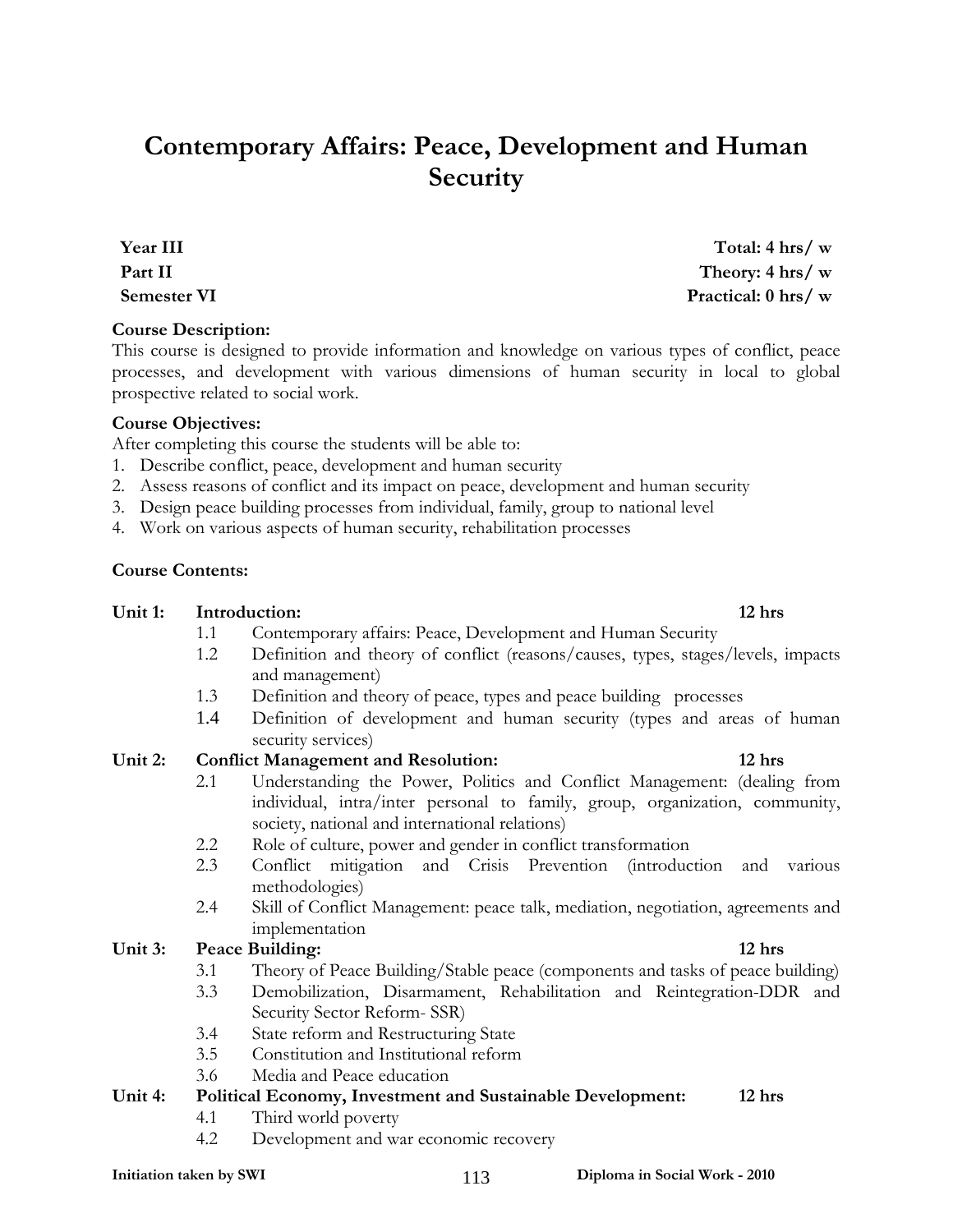- 4.3 Aid Agencies for Reconstruction (various approaches)
- 4.4 Recovery and Rehabilitation: dealing with the
- 4.5 Psychological (trauma), physical, social, economical etc.
- 4.6 Nepalese situation: development and conflict recovery

### **Unit 5: Human and National Security: 12 hrs**

- 5.1 Population: demographic change and security
- 5.2 Essential needs and security: food, nutrition, water, health, education and housing security
- 5.3 Poverty alleviation, employment and income security
- 5.4 Vulnerable group security: (victims, internally displaced, persons, forceful migration and refugees, children, women, senior citizen, underprivileged, marginalized and differently able groups)
- 5.5 Personal, community, global environment and national security
- 5.6 Security situation of third world countries and Nepal

### **Reference Books:**

- Alex Austin, Martina Fisher and Norbert Ropers (eds.), (2004), *Transforming Ethnopolitical Conflict*, Germany-VS VERLAG
- Ananda P Shrestha (et al.), (2003), *Conflict Resolution & Governance in Nepal*, NEFAS, FES, Nepal
- Chuda Bahadur Shrestha (Ph.D.) et. al, (2064 2007), *Nepal ko Antarim Sambidhan Ra Sambidhan Sabha* (Interim Constitution of Nepal and Constituent Assembly), Kathmandu-Sampurna Publications Pvt.
- Chuda Bahadur Shrestha (Ph.D.), (2004), *Nepal coping with maoist insurgency*; conflict analysis and resolution, Kathmandu- Chetana Lokshum
- David P Barash and Charles P. Webel, (2002), *Peace and Conflict Studies*, New Delhi- Saga Publications
- Dipankar Banerjee,(ed), (2000), *South Asia At Gun Point*, Sri-Lanka-Regional Centre for Strategic Studies
- Edward Newman and Joanne van Selm, (2004), *Refugees and Forced Displacement*; International Security, Human Vulnerability and the State, New Delhi- Manas Publication in collaboration United Nations University Press
- Ho-Won Jeong, (2006), *PeaceBuilding in PostConflict Societies*; Strategies and Process, New Delhi- Viva Publication,
- James Vadackumchery & John Kattakayam, (1995), *Human Behaviour and Law E* Lincoln Chen, Sakiko Fukuda-Parr and Ellen Seidensticker (Ed), (2005), Human Insecurity in a Global World, India-Viva Books Private Limited
- Muthiah Alagappa and Takashi Inoguchi, (2004), *International Security Management and the United Nations*, The United Nations System in the 21<sup>st</sup> Century, New Delhi-Manas Publications with collaboration United Nations University Press
- Peter Wallensteen, (2004) (reprinted), *Understanding Conflict Resolution*; War, Peace and the Global System, New Delhi-Saga Publications
- Peter Harris and Ben Reily, (ed), (1998), *Democracy and Deep-Rooted Conflict*: Options for Negotiators, Sweden-International IDEA
- S. Mahendra, Dev, Piush Antony and R.P. Mamgain (Ed), (2001), *Social and Economic Security in India*, New-Delhi Institute For Human Development
- Viotti R paul, Kauppi V.Mark; 2007; (third edition) International relations and world politics; New Delhi, Pashupati printers
- Publication from government enterprises of Nepal,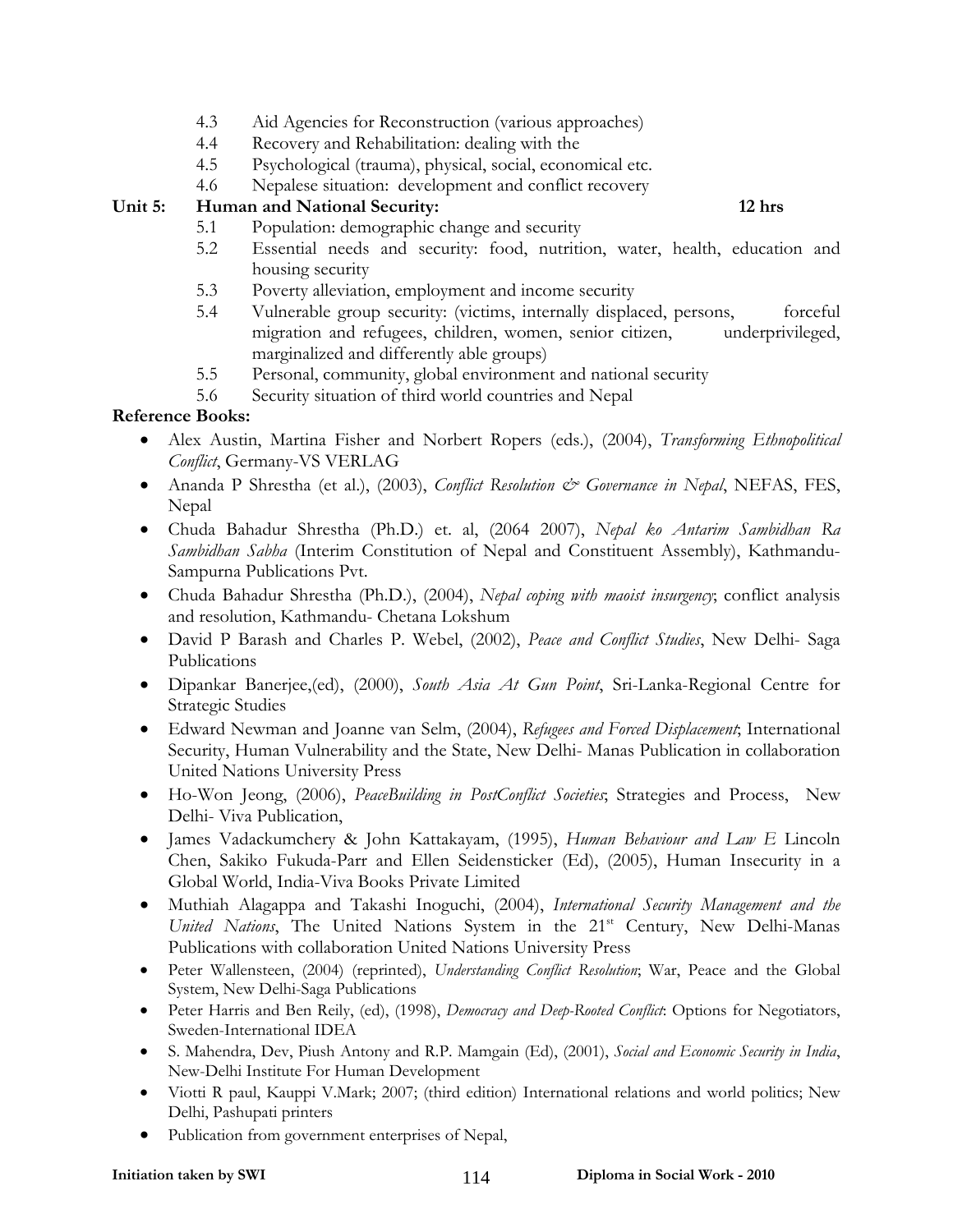# **Management of Voluntary Organizations**

**Year III Part II Semester VI** 

### **Course Description:**

This course intends to provide brief knowledge on conceptual framework, organizational design structure, planning and management of Voluntary organizations. It also imparts sills on the manage skills related to voluntary organization.

### **Course Objectives:**

After completing this course the students will be able to:

- 1. Understand the concepts and structure of voluntary action, voluntary organizations and nongovernmental organizations,
- 2. Discuss the increasing of importance, goals, functions, role and partnership of VOs in the process of development.

### **Course Contents:**

### Unit 1 Conceptual Framework: 6 hrs **6 hrs 6 hrs**

- 1.1 Characteristics of Human Service Organizations & Social Welfare organizations
- 1.2 Voluntary Actions and Voluntary Organizations
- 1.3 Changing Concept of Voluntary Actions and Voluntary Organizations

### **Unit 2 Organizational Design & Structure: 8 hrs**

- 2.1 Types of Organizational Structure
- 2.2 Laws governing Organization
	- 2.3 Registration of Organization, Constitution, Memorandum of association

### Unit 3 Planning & Management: 10 hrs **10** hrs

- 3.1 Definition: Principle, Policies, Planning, Authority
- 3.2 Concept, Leadership, Styles and functions
- 3.3 Planning: Definition & Significance, Purpose, Steps & Procedures Project Cycle
- 3.4 Financial Planning: Budgeting, Budgetary Control, Accounting

### **Unit 4 Skills of Management: 6 hrs**

4.1 Skills: Human Resource Management, Resource Mobilization, Public Relation, Organizing of workshop & Meetings, Resolving Conflict, Understanding NGOs  $&$  INGOs

### **References Books:**

- Dunham, A rthur, 1958. Community Welfare Organization: principles and practice, Thomas Y. Crowell Company, New York.
- Chaudhary,D Social welfare administration through voluntary agencies, Atmaram and Sons, Delhi.
- Tremer, H. 1971. Social work administration, priorities and practices, Association Press, New York.
- Scidemere, R, 1995. Social work administration, Boston Allyn and Bocan.
- Ranade, S.N 1974j. Voluntary Action and Social Welfare in India, Voluntary Action Research, Zexinton Books: London
- Drucker Peter 1993. Managing the NGO: Principles and Practices, Macmillan: New Delhi.
- Mukherjee, K.K and Mukherjee Sutapa 1989. Guide Book strengthening Voluntary Organisation.
- Gram Niyojan Kendra : Ghaziabad.

### **Initiation taken by SWI 115 Diploma in Social Work - 2010**

**Total: 2 hrs/ w Theory: 2 hrs/ w Practical: 0 hrs/ w**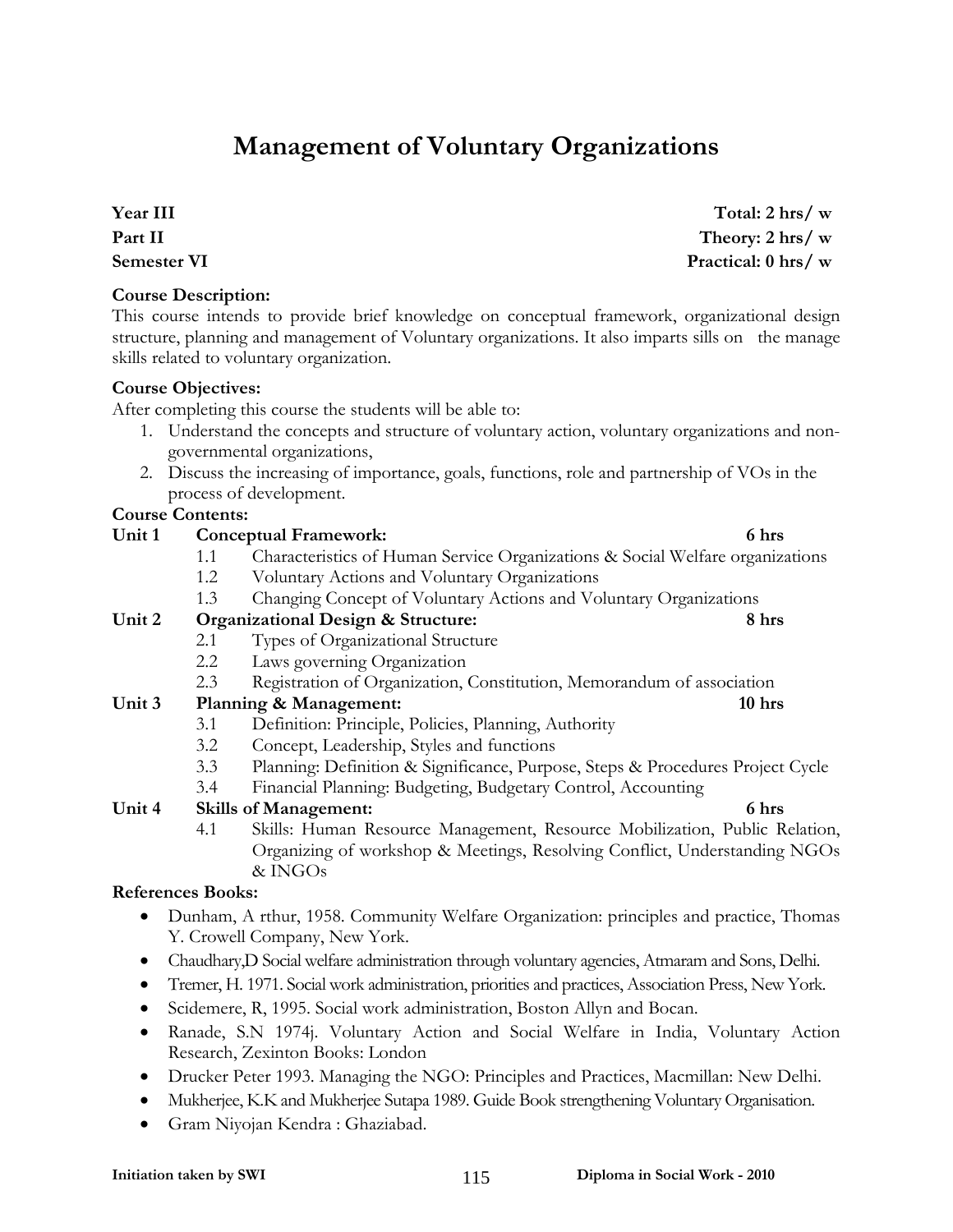# **Entrepreneurship development**

**Year II Part I Semester VI** 

### **Course Description:**

This course will provide an insight into Entrepreneurship in terms of skills, culture, challenges and information required to take up Entrepreneurship as a career. This course is designed to create awareness, amongst students, on the opportunities of pursuing Entrepreneurship as a career when they complete their diploma.

### **Course Objectives:**

After completing this course the students will be able to:

- 1. Overview the importance of taking entrepreneurship as career.
- 2. Discuss opportunities and challenges in business starting and acquiring new ventures.
- 3. Explain financial, administrative, and legal requirements for setting up an enterprise in Nepal

### **Unit 1. Overview of Entrepreneurship: 8 hrs**  1.1 Enterprise and Entrepreneurship 1.2 Types and Companies • Partnership • Private • Public 1.3 Entrepreneurship opportunities and challenges 1.4 Role of Entrepreneurship in economic development 1.5 Factors affecting Entrepreneurship growth Unit 2. Financing and Organizing of new ventures: 10 hrs **10** hrs 2.1 Source of funding 2.2 Finance planning and cash flow 2.3 Budgeting and profit planning 2.4 Patents, trademarks and copyright 2.5 Choice of technology, plant and equipment 2.6 Energy requirement and utilization **Unit 3. Human Resource Management: 8 hrs**  3.1 Introduction to HR management 3.2 Aspects of HR Management • Acquisition • Development • Utilization • Maintenance 3.3 Human resource planning 3.4 Training

3.5 Motivation

**Total: 4 hrs/ w Theory: 4 hrs/ w Practical; 0 hrs/ w**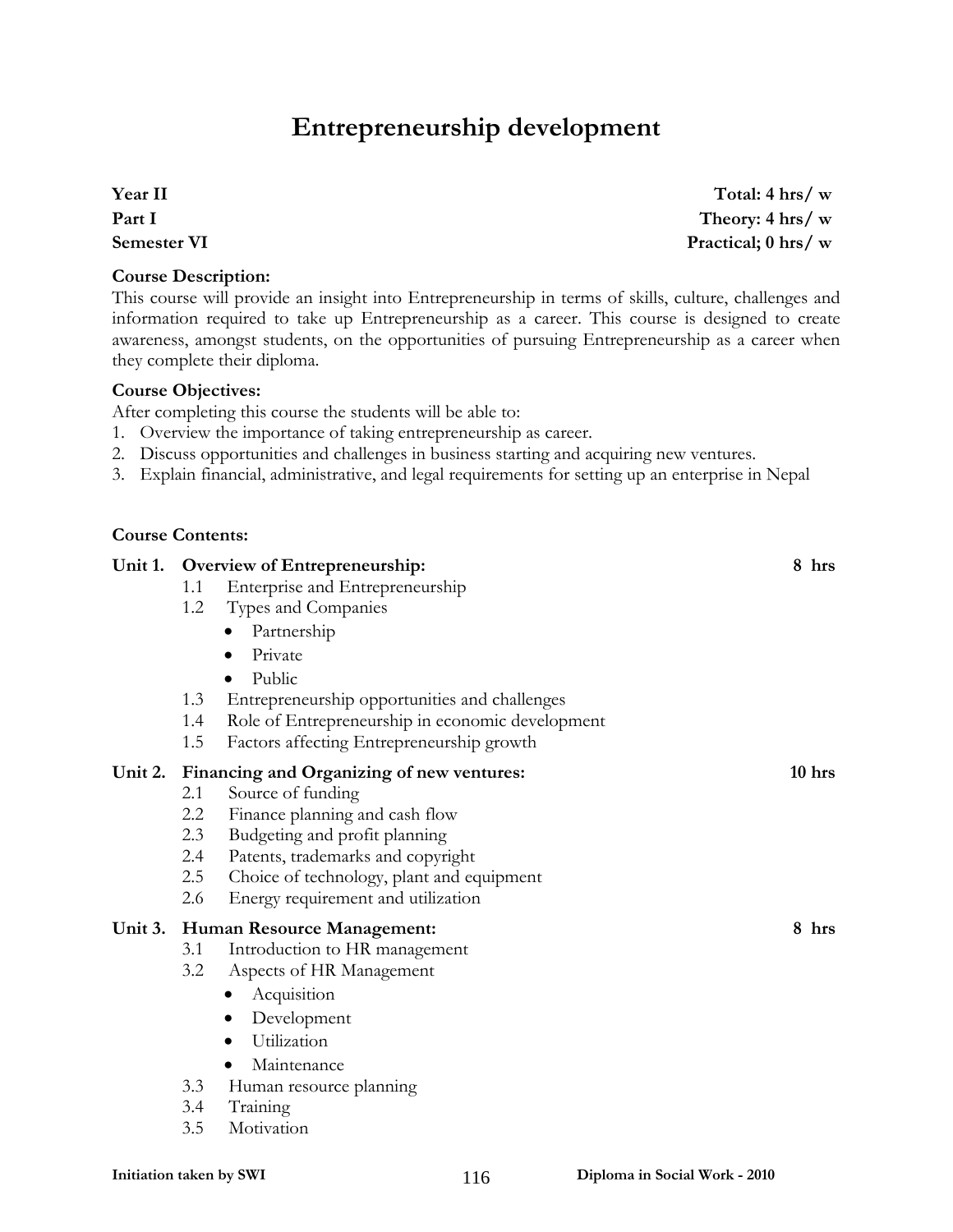| Unit 4. Marketing:      |     |                                                                     | 6 hrs    |
|-------------------------|-----|---------------------------------------------------------------------|----------|
|                         |     | 4.1 Components of Marketing                                         |          |
|                         |     | Product<br>$\bullet$                                                |          |
|                         |     | Price<br>$\bullet$                                                  |          |
|                         |     | Place<br>$\bullet$                                                  |          |
|                         |     | Promotion                                                           |          |
|                         |     | 4.2 Marketing functions and strategies                              |          |
|                         | 4.3 | Marketing research for new ventures                                 |          |
|                         |     | Unit 5. Project Appraisal Techniques:                               | 8 hrs    |
|                         | 5.1 | Concept of project appraisal                                        |          |
|                         | 5.2 | Method of project appraisal                                         |          |
|                         | 5.3 | Structure of Project Report                                         |          |
|                         | 5.4 | Techno-economic feasibility assessment                              |          |
|                         |     | 5.5 Environmental constraints and facilities                        |          |
|                         |     | Unit 6. Entrepreneurship in Nepal:                                  | 8 hrs    |
|                         | 6.1 | Growth of entrepreneurship in Nepal                                 |          |
|                         | 6.2 | Nepal company laws, government agencies, company registration       |          |
|                         | 6.3 | Draft of company regulation, laws and by-laws                       |          |
|                         | 6.4 | Institutional support for entrepreneurship in Nepal                 |          |
|                         | 6.5 | Industrial estates                                                  |          |
|                         |     | Unit 7. Value Chain Development:                                    | $12$ hrs |
|                         | 7.1 | Introduction                                                        |          |
|                         | 7.2 | Important and need                                                  |          |
|                         | 7.3 | Important elements                                                  |          |
|                         | 7.4 | National and international value chain development                  |          |
|                         | 7.5 | Value chains market research                                        |          |
|                         | 7.6 | Value chains market research tools                                  |          |
|                         | 7.7 | Marketing strategies                                                |          |
|                         | 7.8 | Standards and certification systems                                 |          |
| <b>Reference Books:</b> |     |                                                                     |          |
|                         |     | Khanna S.S., Entrepreneurship Development, S. Chand & Co. New Delhi |          |

- David H. Holt, Entrepreneurship: New Venture Creation, Prentice Hall India
- Mohanty Sangram Keshari, Fundamentals of Entrepreneurship, Prentice Hall India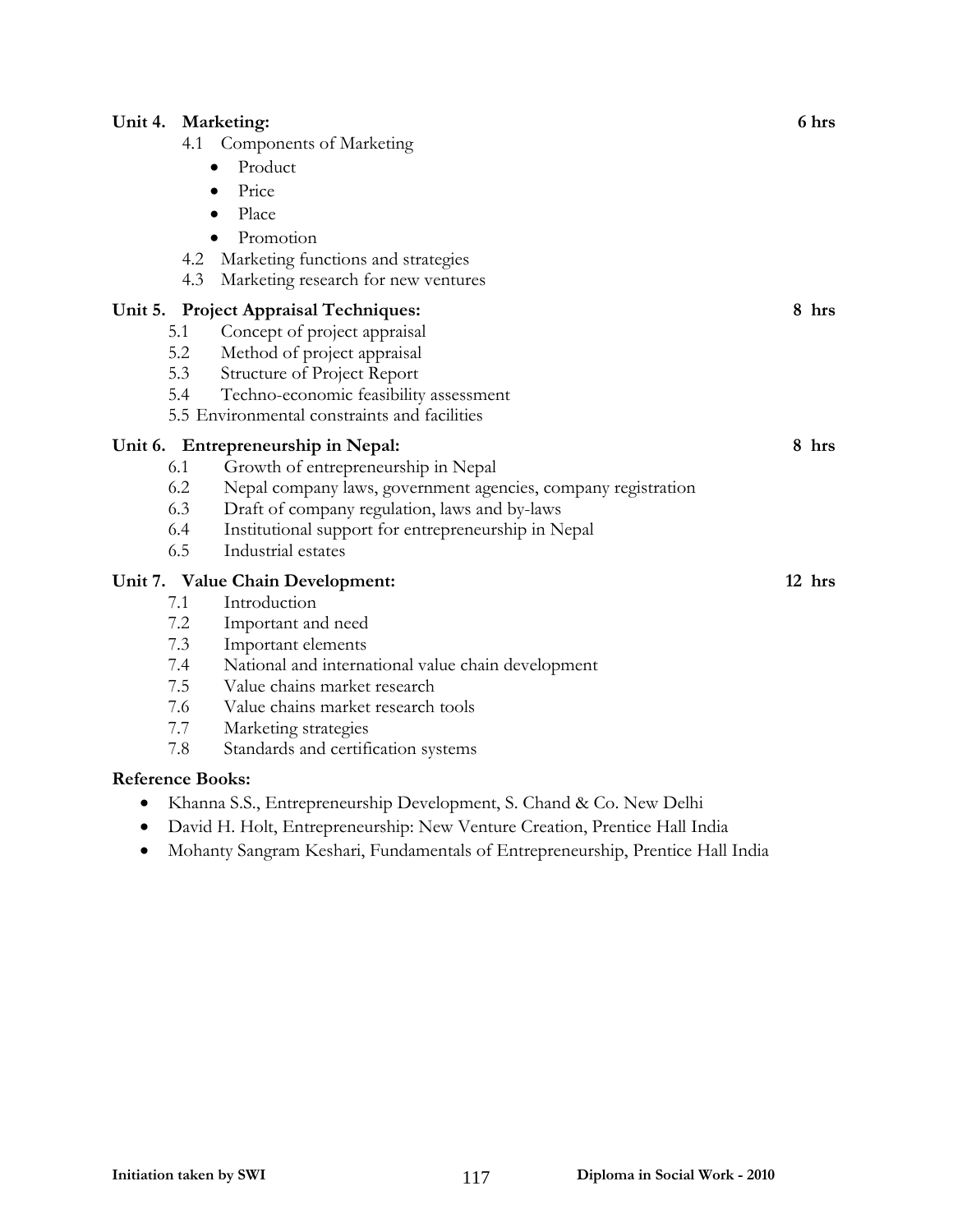# **Social Work Education and Training**

**(Facilitation, TOT & REFLECT,)** 

**Year III Part II Semester VI** 

### **Course Description:**

This course is designed to provide knowledge and skills on pedagogy related to education, training of trainer, facilitation and reflection.

### **Course Objectives:**

After completing this course the students will be able to:

- 1. Assess needs of social work education and training
- **2.** Learn pedagogy of education, training of trainer, facilitation and reflection

### **Course Contents:**

### **Unit 1 Training of Trainers: 20 hrs**

- 1.1 Knowhow about training
- 1.2 Training Philosophy
- 1.3 Ice Breakers and Energizers
- 1.4 The training Cycle
- 1.5 Identifying learning needs
- 1.6 Setting aims and learning objective
- 1.7 Planning the content
- 1.8 How adult learns
- 1.9 Learning styles
- 1.10 Training Methods
- 1.11 Audio visual Training aids
- 1.12 Use of Practice & Feedbacks
- 1.13 Communication Skills
- 1.14 Role of Trainers
- 1.15 Training Monitoring & Evaluation
- 1.16 Training management
- 1.17 Designing training curriculum and manual
- 1.18 Personal Learning Plan
- 1.19 Performance Checklist

### Unit 2 Non formal Education: 10 hrs **10 hrs 10 hrs**

- 2.1 Functional Education
- 2.2 REFLECT (Regeneratic Theury and Literacy through Empowering Community Facilitation Technics)

### **Unit 3 Facilitation and Moderation: 20 hrs**

- 3.1 Sessions Moderatation: Warming up
- 3.2 Sessions Moderatation: Document Moderations Events
- 3.3 Sessions Moderatation: A process for Facilitation Teamwork
- 3.4 Sessions Moderatation: Visualizing discussions
- 3.5 Sessions Moderatation: Paraphrasing

**Theory: 4 hrs/ w Practical: 2 hrs/ w**

**Total: 6 hrs/ w**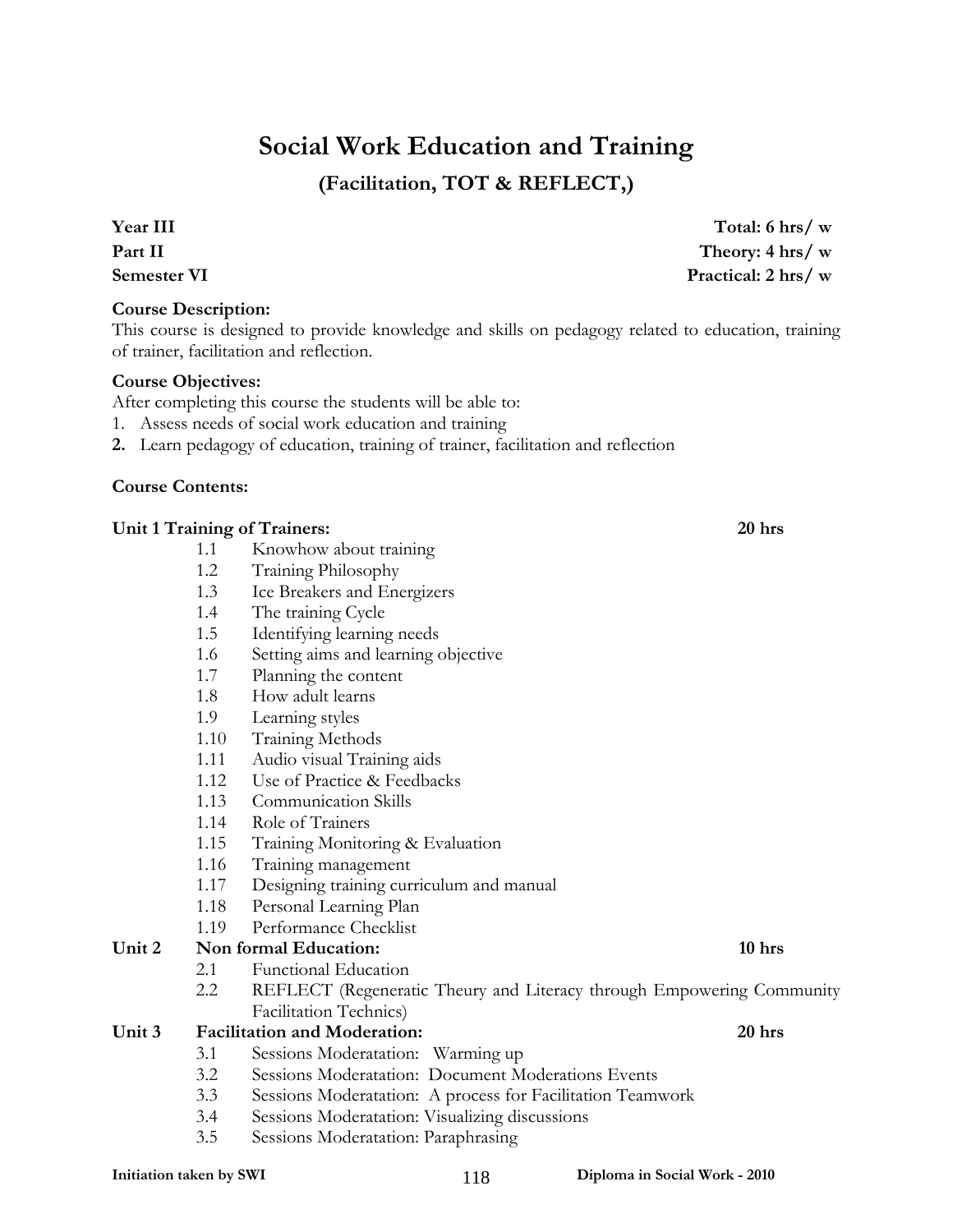- 3.6 Sessions Moderatation: Get an Agreement
- 3.7 Sessions Moderatation: Manage workshop Groups
	- Use of Mind Mapping
	- Use of flip Charts
	- Use of flash Cards
- 3.8 Sessions Moderatation: Selecting Topics
- 3.9 Sessions Moderatation: Analyzing Topics
	- Use of Basic Platforms skills
- 3.10 Sessions Moderatation: winding up
	- Use of Brainstorming

### Unit 4 Street Play: 10 hrs

- 4.1 Concept
- 4.2 Apparoaches

### **Practical**

**Unit 1 Street Play: 10 hrs Unit 2 TOT: 10 hrs** Unit 3 NFE/REFLECT: 10 hrs

### **Reference Books:**

Training manual to be developed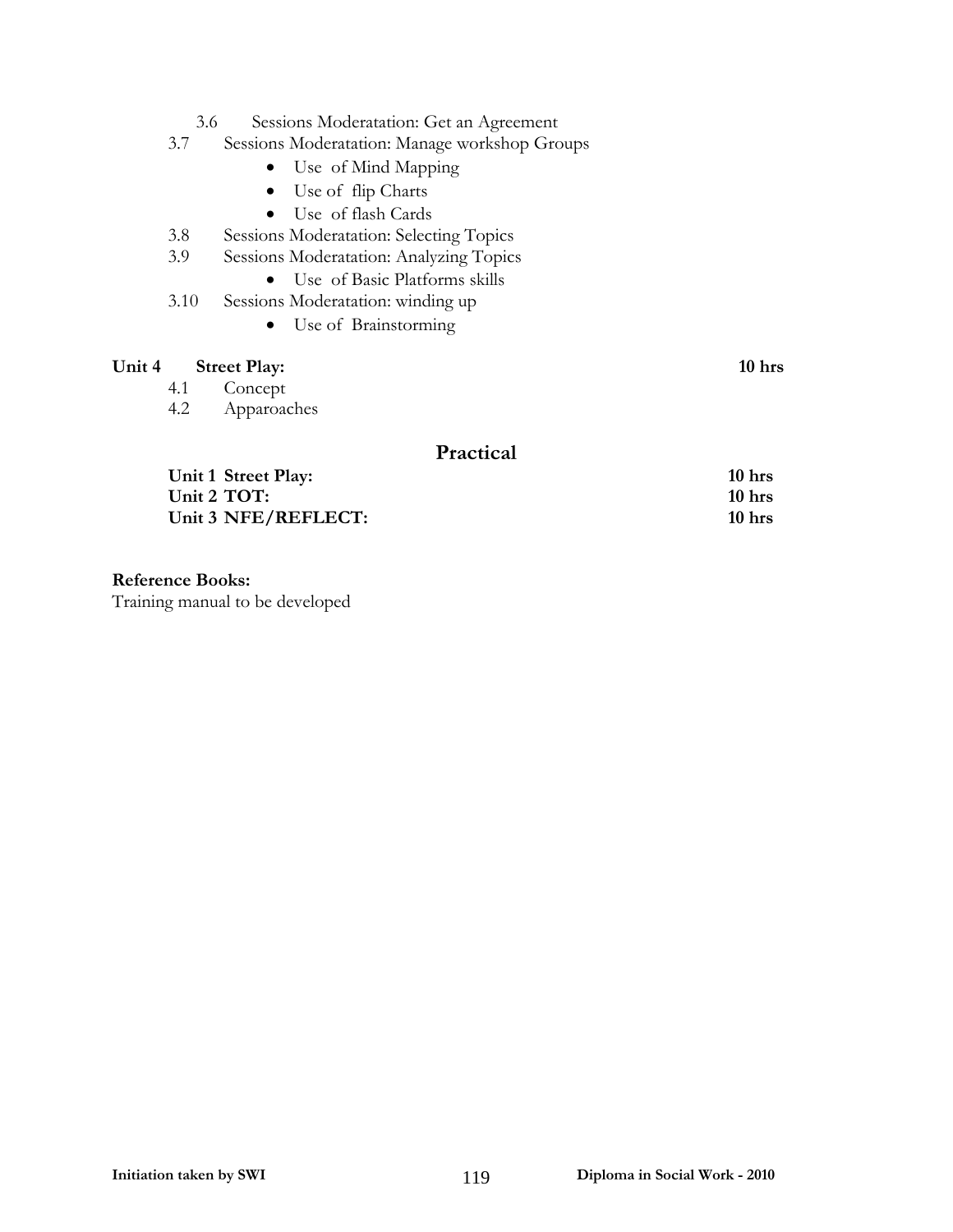# **Integrated Social Work Practice**

**Year III Part II Semester VI** 

### **Course Description:**

This course is designed to provide knowledge and skills on holistic approaches and integrated social work practice methods.

### **Course Objectives:**

After completing this course the students will be able to:

- 1. Understand and appreciate the holistic and integrated practice of social work and selective use of methods.
- 2. Understand the utilization of the tools of social analysis at micro and macro levels in relation to a specific target group facing a problem/issue.
- 3. Develop the concept of values of justice on commitment to the development, welfare and empowerment of the marginal groups in Nepali society
- 4. Learn skills to carryout integrated social work.

### **Course Contents:**

### **Theory**

| Unit 1                                                                               |                                                                               | <b>Changing Trends:</b>                                                        |       |  |  |  |
|--------------------------------------------------------------------------------------|-------------------------------------------------------------------------------|--------------------------------------------------------------------------------|-------|--|--|--|
|                                                                                      | 1.1                                                                           | Changing trends in social work practice: Indigenous practices in Nepal and     |       |  |  |  |
|                                                                                      |                                                                               | induced models, welfare, development, radical practice for empowerment.        |       |  |  |  |
| Unit 2                                                                               |                                                                               | <b>Social Work Practice:</b>                                                   | 4 hrs |  |  |  |
|                                                                                      | 2.1                                                                           | Frame of reference for social work practice.                                   |       |  |  |  |
| Unit 3                                                                               |                                                                               | Understanding different vulnerable groups:                                     | 8 hrs |  |  |  |
|                                                                                      | 3.1                                                                           | Understanding systematic marginalization of vulnerable groups (sexism, racism, |       |  |  |  |
|                                                                                      |                                                                               | ethnocentrism, classism, casteism, ageism etc)                                 |       |  |  |  |
| Unit 4                                                                               | Analysis:                                                                     |                                                                                | 6 hrs |  |  |  |
|                                                                                      | 4.1                                                                           | Basic tools of analysis of different systems                                   |       |  |  |  |
| Unit 5                                                                               | <b>Social Work Practice:</b><br>10 hrs                                        |                                                                                |       |  |  |  |
|                                                                                      | 5.1                                                                           | Integrated social work practice-micro, mezzo, macro                            |       |  |  |  |
| Unit 6                                                                               |                                                                               | <b>Problem Solving:</b>                                                        | 8 hrs |  |  |  |
| Perspectives for problem solving: different approaches existing in the field,<br>6.1 |                                                                               |                                                                                |       |  |  |  |
|                                                                                      | and<br>government<br>groups/organizations-<br>of<br>voluntary<br>efforts      |                                                                                |       |  |  |  |
|                                                                                      | national/international (policies, legislation, international treaties, etc.). |                                                                                |       |  |  |  |
| Unit 7                                                                               |                                                                               | <b>Crisis Intervention:</b>                                                    | 8 hrs |  |  |  |
|                                                                                      | 7.1                                                                           | Concept of Crisis Intervention and Management.                                 |       |  |  |  |
| Unit 8                                                                               | <b>Self</b>                                                                   |                                                                                | 4 hrs |  |  |  |
|                                                                                      | 8.1                                                                           | Use of 'Self' in social work practice.                                         |       |  |  |  |
| Unit 9                                                                               |                                                                               | <b>Intervention Strategies:</b>                                                | 4 hrs |  |  |  |
|                                                                                      | 9.1                                                                           | Concept of designing social work intervention strategies.                      |       |  |  |  |

**Total: 6 hrs/ w Theory: 4 hrs/ w Practical: 2 hrs/ w**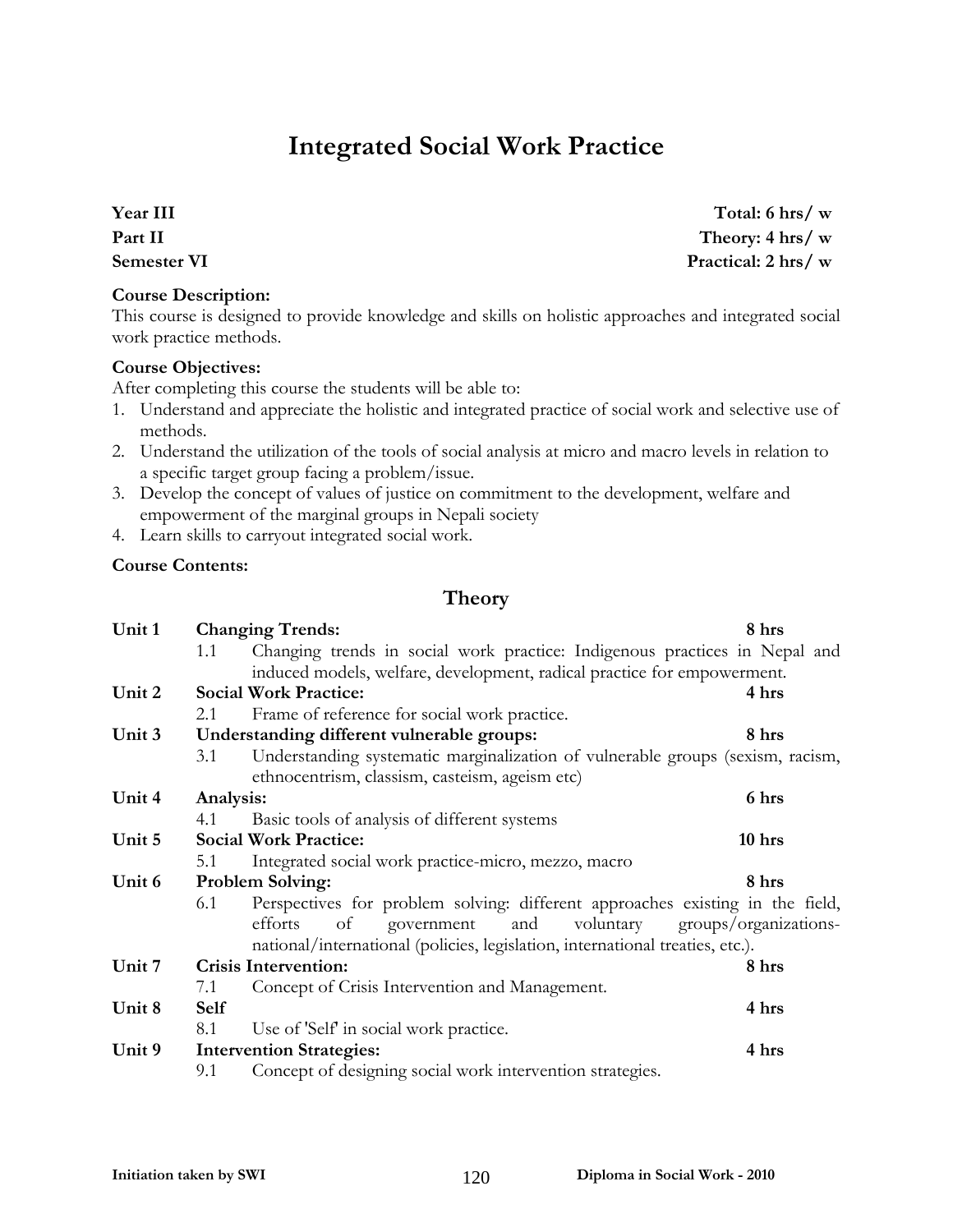### **Practical**

- 1. Prepare & presentation on Case work plan
- 2. Prepare & Presentation on Community development Project
- 3. Prepare & Presentation community empowerment plan

### **Text Books:**

- Johnson, Louise C., Social Work Practice: A Generalist Approach, Massachusetts, Allyn and Bacon, 1983.
- Skidmore R.A. (et. al), Introduction to Social Work, New Jersey, Prentice Hall Inc., 1988.

### **References Books:**

- Gambrill, E. and Pruger, R. (eds), Controversial Issues in Social Works, USA, Allyn and Bacon, 1992. Roberts R. W. and Nee R. H. (ed), Theories of Social Casework, Chicago, University of Chicago Press, 1970.
- Gilliland B.E. and James R.K., Crisis intervention Strategies, USA, Brooks/Cole Publishing Company, 1997.
- Krist-Ashman and Hull, Understanding Generalist Practice, Chicago Nelson-Hall Publishers, 1993.
- Manor, J., Power Poverty and poison: Disaster and Response in an Indian City, New Delhi, Sage Publications, 1993.
- Parad, H. A., Crisis Intervention, New York, Family Services Association of America, 1965.
- Roberts R.W. and Nee R. H. (ed), Theories of Social Casework, Chicago, University of Chicago Press, 1970.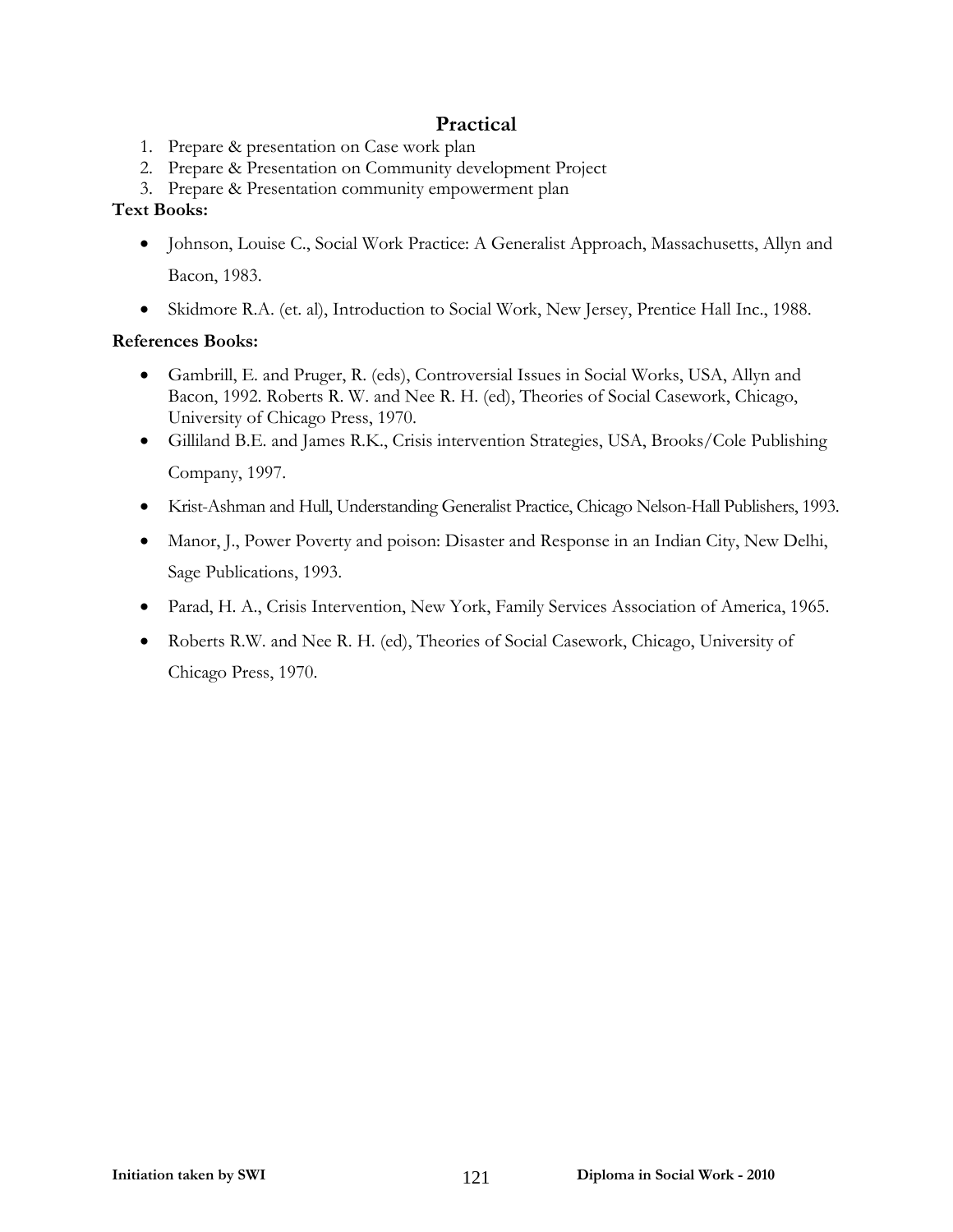# **Independent Study Paper (IS)**

**Year III Part II Semester VI** 

**Total: 2 hrs/ w Theory: hrs/w Practical: 2 hrs/w**

### **Course Description:**

This course provides opportunity to the students on comprehensive independent study. This course helps students in empowering and associating learning knowledge and skills of different subjects in holistic approach.

### **Course Objectives:**

After completing this course the students will be able to:

- 1. Build confidence in competencies and self reflect contextualization and association
- 2. Apply learned knowledge and skills of different subjects in real life situation
- 3. Prepare independent study report on social problems & issues

### **Course Contents:**

### **Independent study guidelines**

All participants are required to be involved in an independent study project in areas of their interest in social or development work. The candidates will be asked to present this paper towards the end of the year. Each participant will be appointed a guidance counselor to help the student with this project. The objective of Independent study is as follows:

- Orientation to research techniques and process.
- Develop knowledge in the areas of interest of social or development work.
- Develop writing skills and knowledge.
- Find ways to tap information sources available within Nepal.

This handout is a guide to your Independent study, not a set of rigid rules. You and your advisor will be responsible for adapting this overview to fit your specific situation.

The Independent study may be either problem orientated or research oriented. If you choose another approach you should do so only after careful discussion with your advisor.

- 1. Your advisor (along with the director) is your authority in terms of developing your Independent study.
- 2. Length: Approximately 15 20 pages.
- 3. The study should be written in Nepali.
- 4. Studies may be hand written if easily readable and photocopiable for giving one readable copy to the institution for the library. All other copies are your responsibility.
- 5. Include tables, graphs, diagrams, Photos, etc as they help you clarify your ideas and plans.
- 6. The study must be your own ideas and thought; applications of experiences and knowledge gained through the block Placement, field placement and SWI classes.
- 7. Basically, your Independent study should have ten sections and should address the following point in chronological order –
	- Cover Design
	- Acknowledgement
	- Baackround
	- A brief introduction of the Topic.
	- Statistical Tables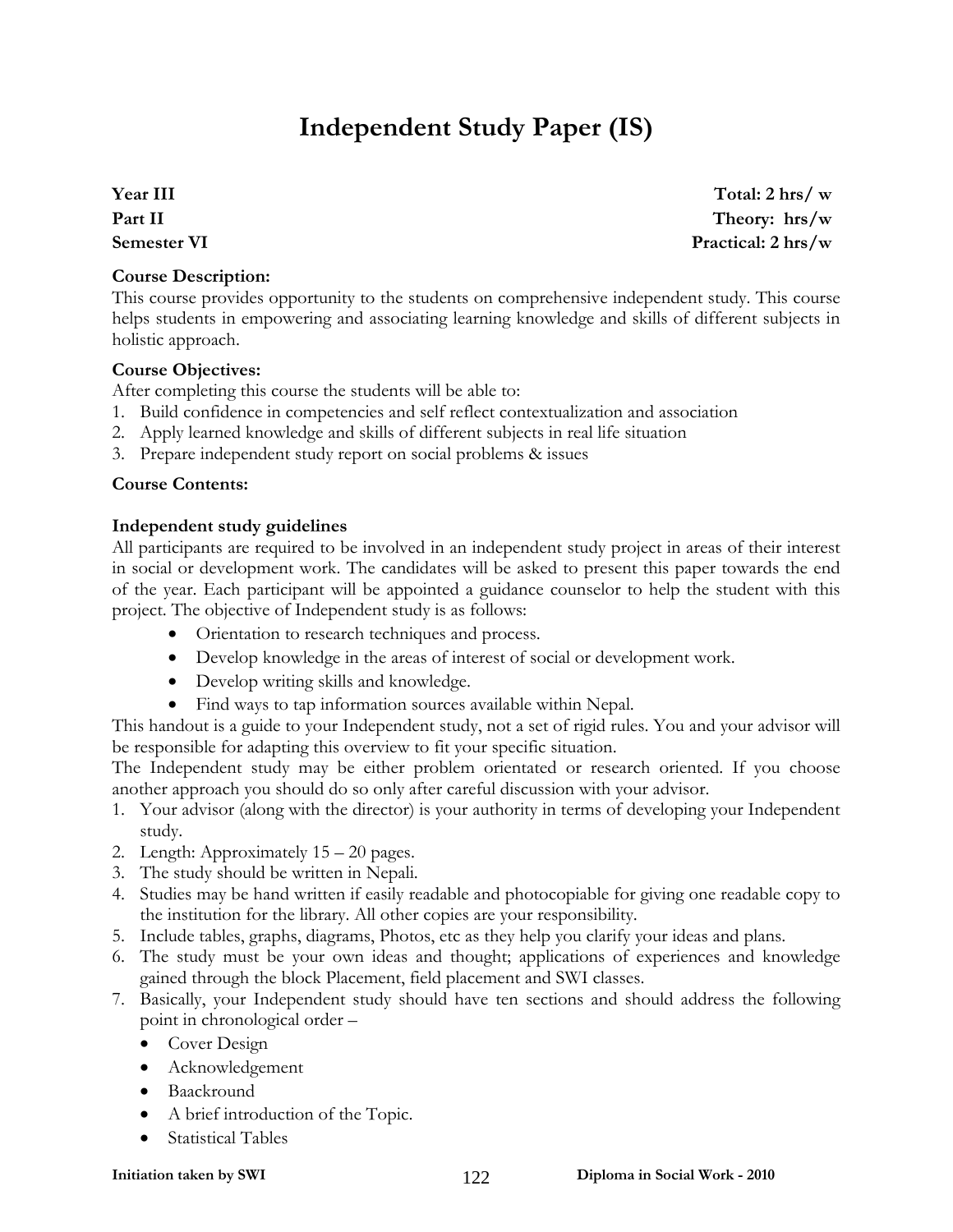- Detail Analysis of the Problem situation.
- In this section you should provide a detailed description of the following:
- Participating Group (s)
- Who they are in terms of numbers,
- Gender, age, caste, class, ethnicity etc.
- Describe the larger structural factors (Historical, economic, political, cultural, etc), which affect the participating group and how they are affected.
- Describe local factors (local economy, land and resources, leadership etc.), which affect the participating group and how they are affected.

The outcome of this section will be a description of the problem situation, which will be dealt with in this Independent study.

- Identification of the possible situation and recommendation.
- Conclusion
- Bibliography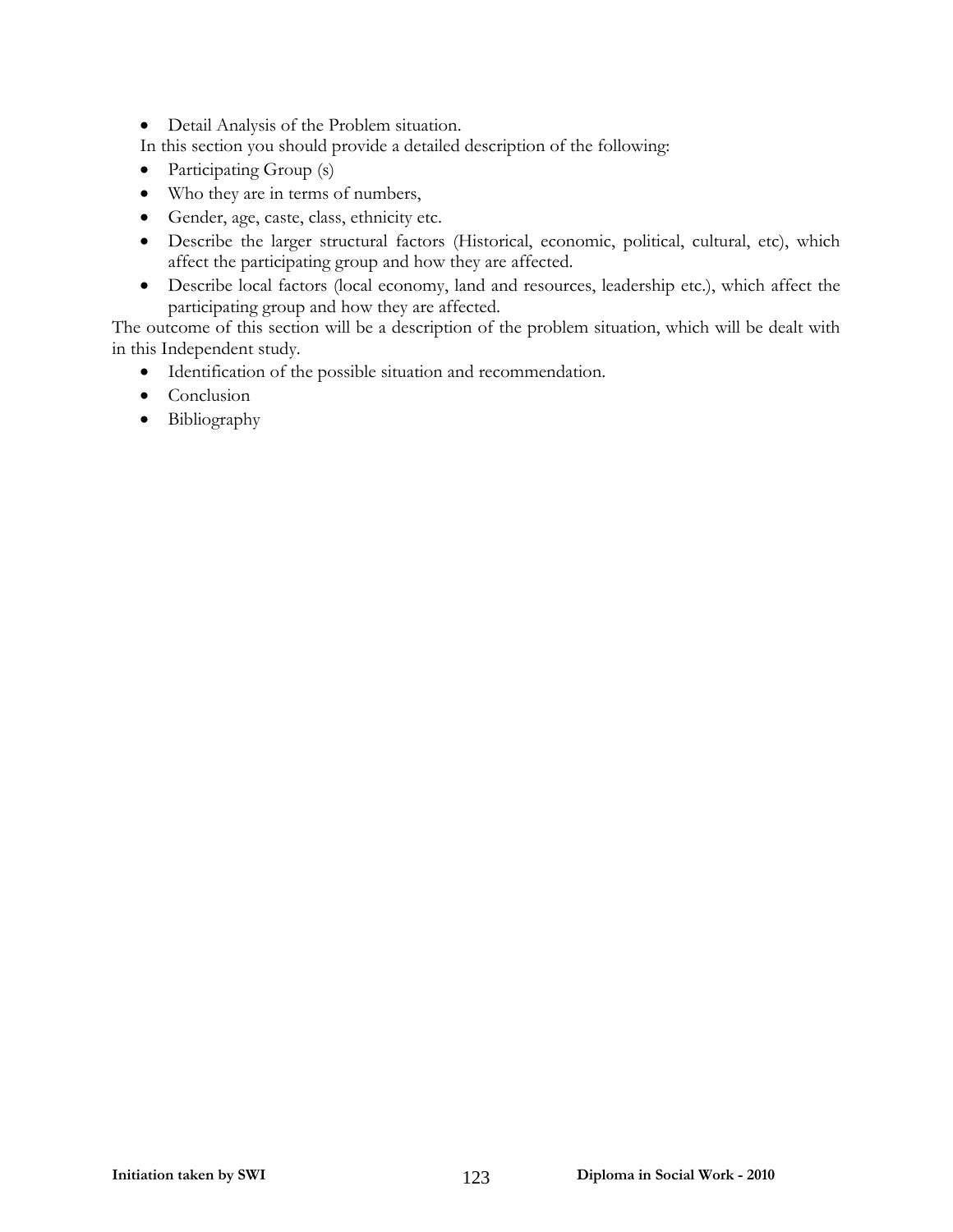## **Block Placement**

### **Year III Semester VI**

**Total: 16 hrs Theory: 0 hrs Practical: 10 hrs**

### **Course Description:**

Block placement is a time when the participants of our nine-month social work training programmed are sent to organization working in the rural areas of Nepal. They are expected to spend about forty-five days with the organizations they are assigned to by the institute to fulfill the criteria outline in our curriculum. The primary objective is to expose the participants to various developmental activities and problems faced in community development field. This exposure will help the participants to develop as a professional social worker as well as create a situation for them to integrate certain theories learned at the institute with practice.

### **Block-placement Objectives:**

- 1. Study and understand the functioning of community development agencies focusing on the following areas:
	- Structure
	- Objectives
	- Approaches
	- Service systems
	- Future plans
- 2. Make accountable towards; decision making, leadership taking, developing communication skills and working with team
- 3. Assess and analyze the community situation
- 4. Apply knowledge and skills for analyzing simple problem situation and relatedness of agency intervention.

### **Duties and Tasks for Block Placement**

*(Instruction: Each student will have to perform following duties and tasks during the job placement. However, the duties and tasks which have already performed in the previous Social Work Field Practicum Subjects ould be wave in this Block Placement)*  **Develop Professional Relationship(s)** 

- Build Rapport (Greeting, attending, respect local culture tradition etc.)
- Communicate Empathetically
- Communicate Genuinely
- Communicate Warmly
- Apply norms of Transparence and Counter Transparence
- Maintain Transparency levels

### **Identify Problems/Issues**

- Be familiar with larger social Issues (Political instability, migration, displacement, poluplation growth, Poverty, unemplyment, climate change etc)
- Be familiar with MDG, Earth declearation,
- Identify problems related to social issues
- Identify problems in
	- related to children
	- Related to women
	- related to elderly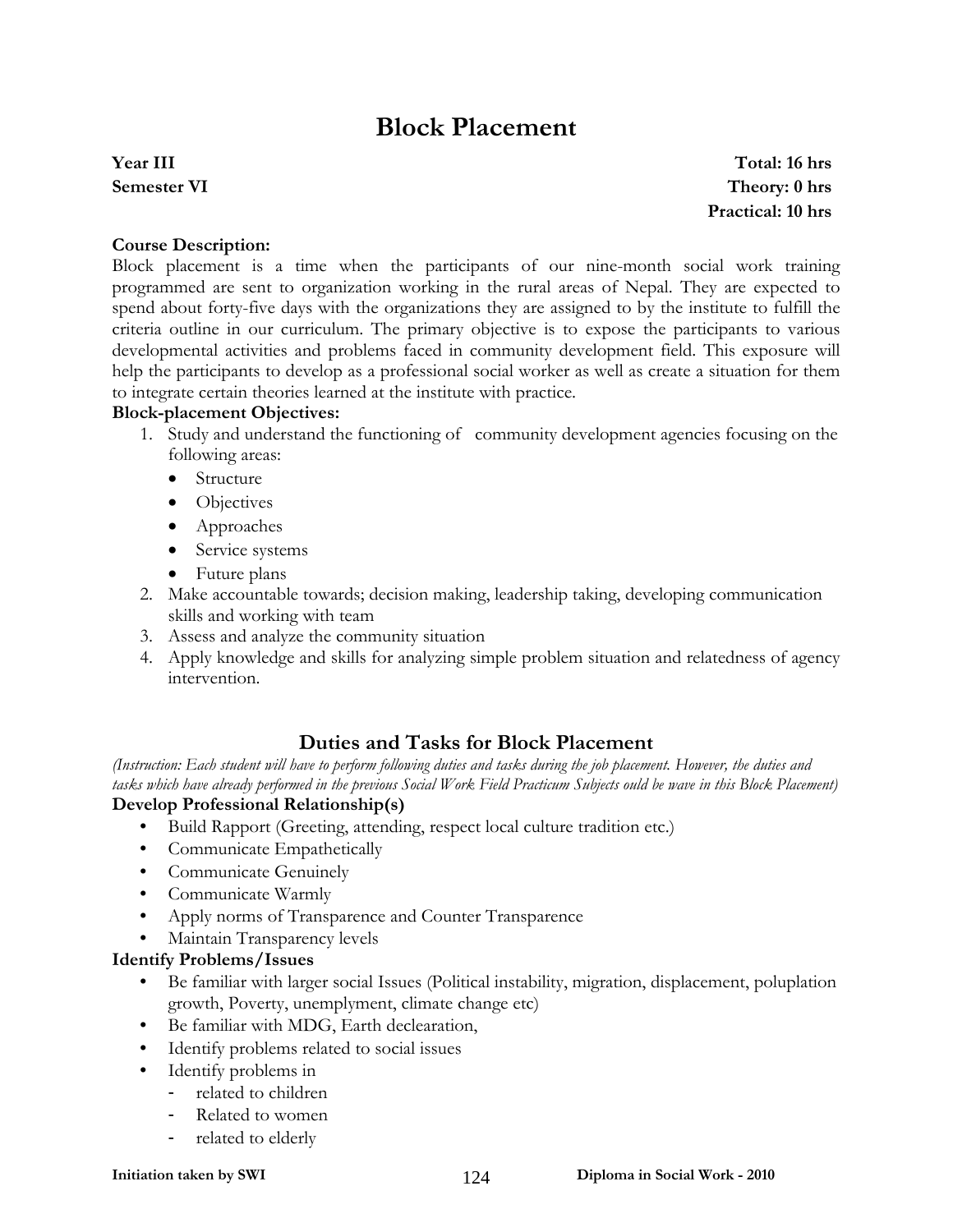- related to disability
- related to youths
- related to sexual minority
- Related to marginalized groups/community
- Victims/Survivor of Crime/Conflict/Disaster
- Identify problems in correctional setting
- Identify organizational/Institutional problems
- Conduct Social Investigation
- Carry out Assessment

### **Develop (Facilitate) helping processes**

- Develop Intervention plan
- Carry out Intervention (Multi-disciplinary approach)
- Arrange/ Make Referral
- Carry out Monitoring/Evaluation
- Terminate helping process
- Follow up Cases

### **Motivate individuals/ groups/ community**

- Create awareness
- Conduct meeting/workshop/seminar/ training.
- Provide counseling
- Project positive role model
- Provide support (mentoring/coaching)
- Enhance participation
- Reinforce involvement (Acknowledge/appreciate/reward activities)

### **Develop plan of action**

- Prepare community profile
- Prepare concept paper
- Prepare proposal
- Develop format of plan of action
- Prepare plan of action
- Prepare GNNAT(daily/ monthly/ weekly action plan) chart

### **Conduct / Facilitate/ Meeting/ Workshops/ Training**

- Conduct meetings with Individual/Groups/Community
- Facilitate/ Conduct workshops
- Facilitate Organization to conduct seminars/ workshops/ trainings
- Carry out Training Need Assessment (TNA)
- Develop Training Program package
- Outsource the training
- Conduct training on:
	- HIV Aids; Domestic Violence;
	- life skills; first aid; leadership; vocational
	- Reproductive Health; family planning; child rights; organization management
	- Mental Retardation; Self Help Groups (SHG); Youth, women, men, children, disabled groups etc
- Evaluate/ Monitor the training/training outcomes
- Follow up the training/training outcomes (Mentoring/coaching /enhance/ support)
- Prepare training reports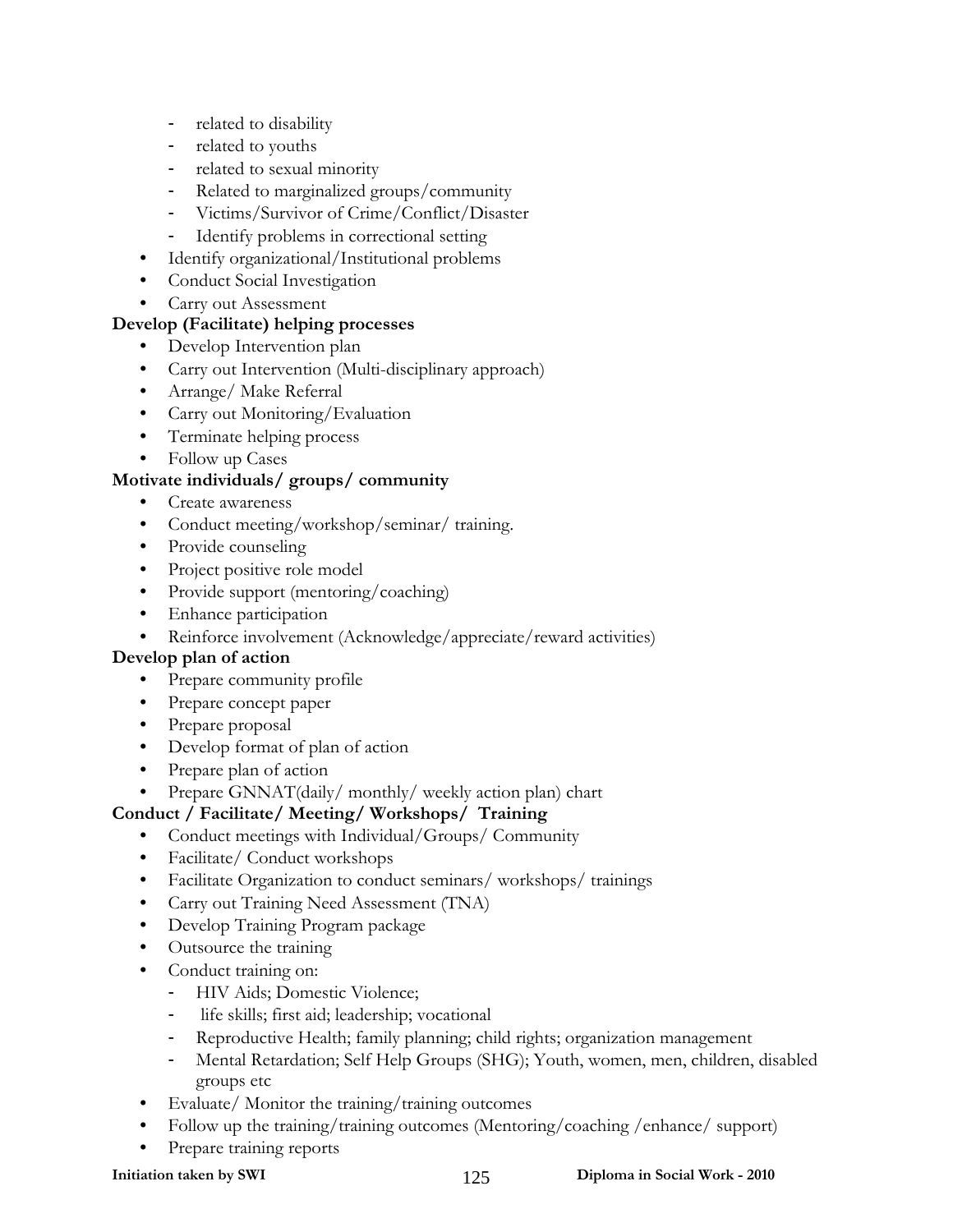### **Provide/ Established Referral services/ Networking**

- Create Local/ National/ Global Network
- Facilitate to link with existing networks at local/regional/national/global
- Develop coordination
- Develop pressure groups
- Develop Task groups
- Develop alliances

### **Mobilize resources**

- Mobilize human Resources (Community, Political Leaders, religious leaders)
- Mobilize local resources (Water, Forest, Land)
- Tap/ Mobilize VDC/ DDC funds
- Coordinate with government line agencies
- Mobilize saving & credit / Groups
- Mobilize external resources (International donor agencies, individual)

### **Provide Care/ Support**

- Provide counseling service
- Identify and create environment/opportunities to provide moral support
- Assist Medical/Treatment support
- Seek financial Support
- Assist for nursing support
- Assist for nutrition support
- Provide skills for livelihood
- Provide information on Human Rights
- Assist for legal Support
- Assist for spiritual Support
- Assist to access social/ family/ state support
- Assist in rehabilitation process

### **Facilitate to Reintegrate/ Relocate/ Rehabilitate/Reconstruct/ Reconcile clients**

- Identify IDPs/ refugees/ survivors/victims
- Identify location/ Family/ Society/ Institutions
- Determine causative factor/s
- Facilitate to prepare plan for reintegration, relocation, rehabilitation, reconstruction, reconciliation.
- Facilitate to reintegrate/ Replace/ Rehabilitate the Client as per the plan
- Sensitize the host community/ family/ institution
- Prepare MOU with host and recipients

### **Provide Guidance**

- Provide paralegal support
- Provide referral services for legal assistance
- Provide Health Guidance
- Provide guidance for adolescents
- Provide guidance on reproductive health.
- Provide Marital Guidance
- Provide Career/ Education Guidance
- Provide guidance for institutional development
- Provide for resource mobilization

### **Provide Counseling**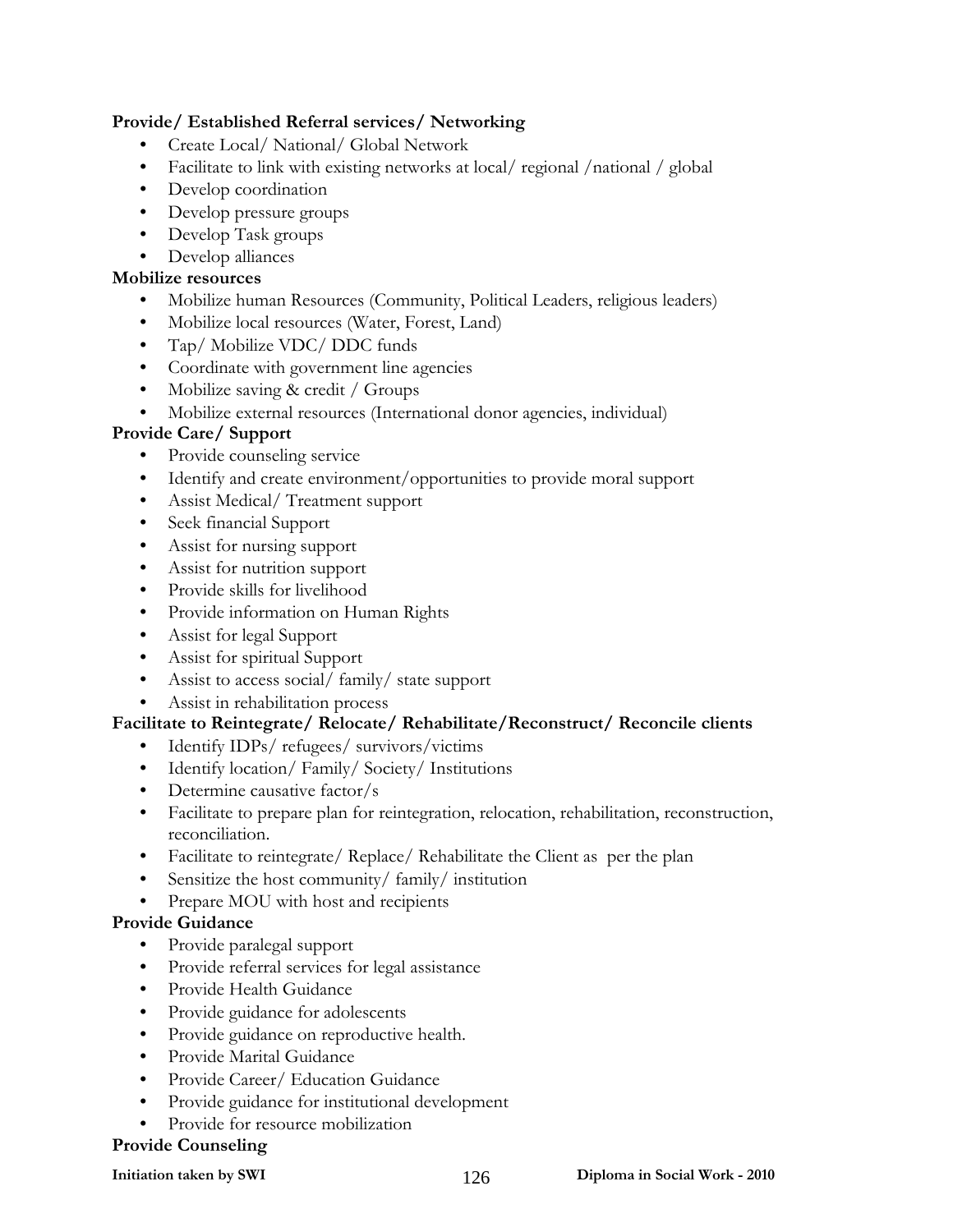- Carry out counseling for emotional/ well beings
- Carry out Psychosocial Counseling
- Carry out counseling for stress management
- Carry out pediatric/Chronic illness counseling
- Carry out Geriatric Counseling
- Carry out counseling for Pain Management
- Carry out oncological Counseling
- Carry out counseling for mental illness
- Carry out Counseling for Trauma/ Disaster/ Sexual Abuse
- Carry out Family Planning Counseling
- Carry out Traditional Counseling
- Carry out Youth, HIV & Aids, Inmates, Counseling
- Carry out Career Counseling
- Carry out Counseling for Behavior Modification

### **Support for Advocacy**

- Conduct Advocacy Campaign/ Litigation/ Legislation
- Conduct Advocacy for Human Right Violence
- Conduct Advocacy for Racial Discrimination
- Conduct Advocacy for Social Inclusion
- Conduct Advocacy for Environment Protection
- Conduct Advocacy for Land Right
- Conduct Advocacy for Ethnic Rights
- Conduct Advocacy for Animal Rights
- Conduct Advocacy for Laborer's Rights
- Conduct Advocacy for Human Rights
- Conduct Advocacy for Voting Rights
- Conduct Advocacy for Property Rights
- Conduct Advocacy for Child Rights
- Conduct Advocacy for Temporary Migrant's Rights
- Conduct Advocacy for Traditional Occupational Priority Rights ( AGRA ADHIKAR)
- Conduct advocacy for Food Sovereignty
- Conduct advocacy for Priority rights
- Create/ Conduct Awareness/ Program
- Organize Campaign

### **Empower individuals/ Groups/ Empower/Strengthen individuals/ Groups/ Communities**

- Empower stakeholders through trainings/ Counseling/ Discussions/ Interactions
- Empower stake holders through educations
- Empower stake holders through Delegating responsibility
- Empower stake holders through participation
- Empower stake holders through promoting sense/ feel of ownership
- Empower stake holders through leadership development
- Empower stake holders through resourcing
- Empower stake holders through income generation
- Facilitate to concretize community
- Empower stake holders through conducting activities of Action- Reflection Cycle (ARC)
- Empower stake holders through exposure visits

### **Promote corporate/ industrial/ environmental responsibility**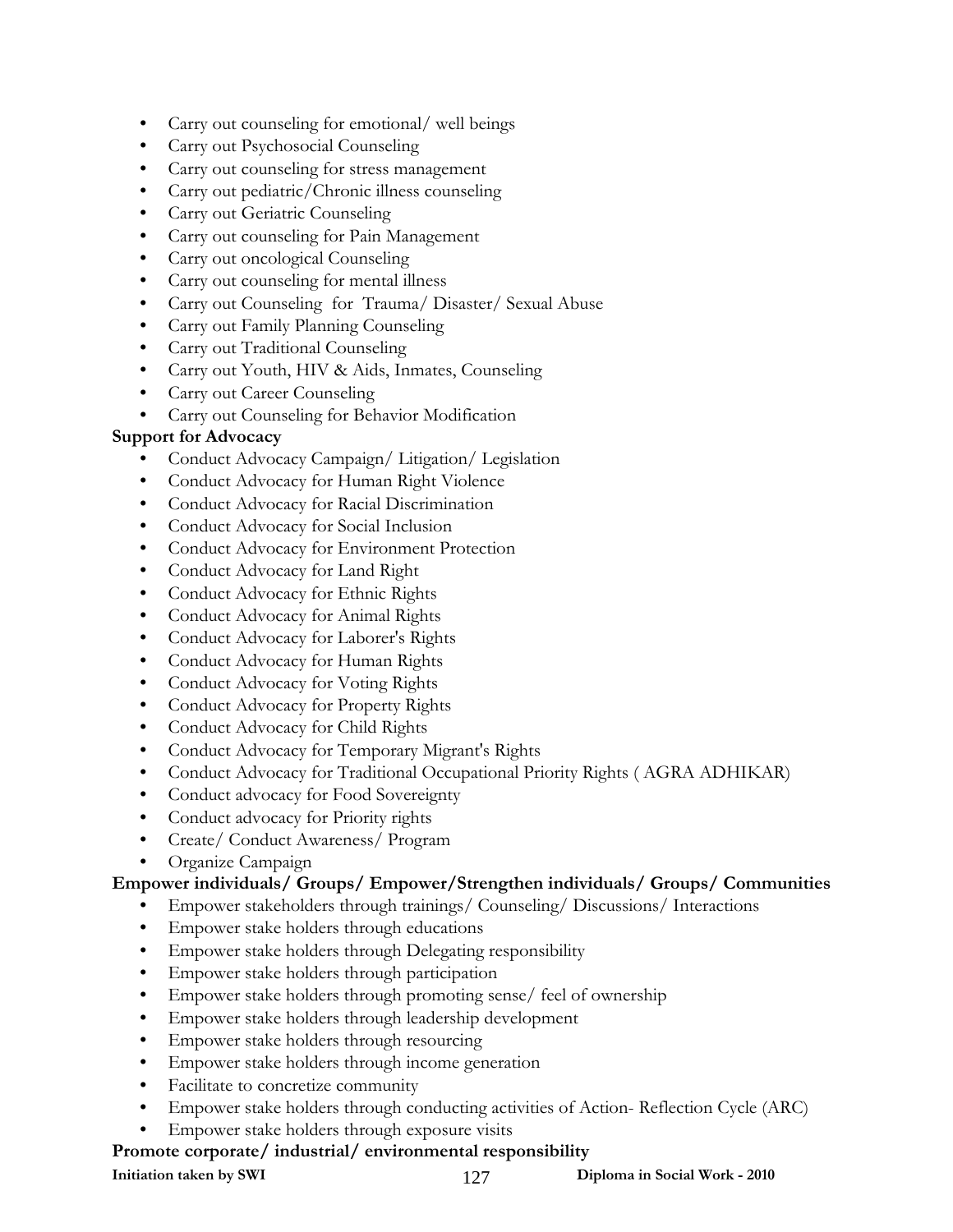- Promote local resources
- Promote rights of indigenous groups/ indigenous community
- Promote / preserve bio-diversity
- Be familiar with national/international labor related laws/policies/procedures
- Promote corporate social responsibility
	- Create demand
	- Act as a mediator

### **Promote/ preserve indigenous practices/ Culture/ Traditions/ Methods**

- Identify the indigenous Culture/ practices/ Traditions
- Document Indigenous Culture/ Practices/ Traditional methods
- Form network of individuals
- Facilitate to organize indigenous Fares
- Facilitate to Market Cultural products/ Skills

### **Manage/Risk/ hazard/ Conflicts**

- Be familiar with risk/ hazard/ conflicts.
- Be familiar with causative factors/ reasons of risk/ hazard/ conflicts.
- Be familiar with the early warning system.
- Approach for managing risk/hazard/conflicts.
	- Micro/ mezzo/ macro
- Providing opportunities, respect
- Mediating
- Counseling
- Providing appropriate space/ Environment
- Discussion & Meetings: Giving Example; Compromising; Minuting

### **Communicate with others**

- Develop interpersonal communication skills/ tools
- Develop group/ community communication skills
- Develop mass communication skills
- Develop participatory communication
	- Collect feedback
	- Promote community Radio
	- Prevent semantic barriers
- Apply means of communication
	- telephone/ emails /internet/fax/ mobile
- Mobilize means of mass communication (radio/tv/newspaper)
- Handle office equipments (photocopy machine, fax, scanning, computer)
- Write official correspondence ( letters/ Memos/bio-data/ profile
- Communicate with seniors/ Juniors/ Peers
- Communicate with Clients/ Stakeholders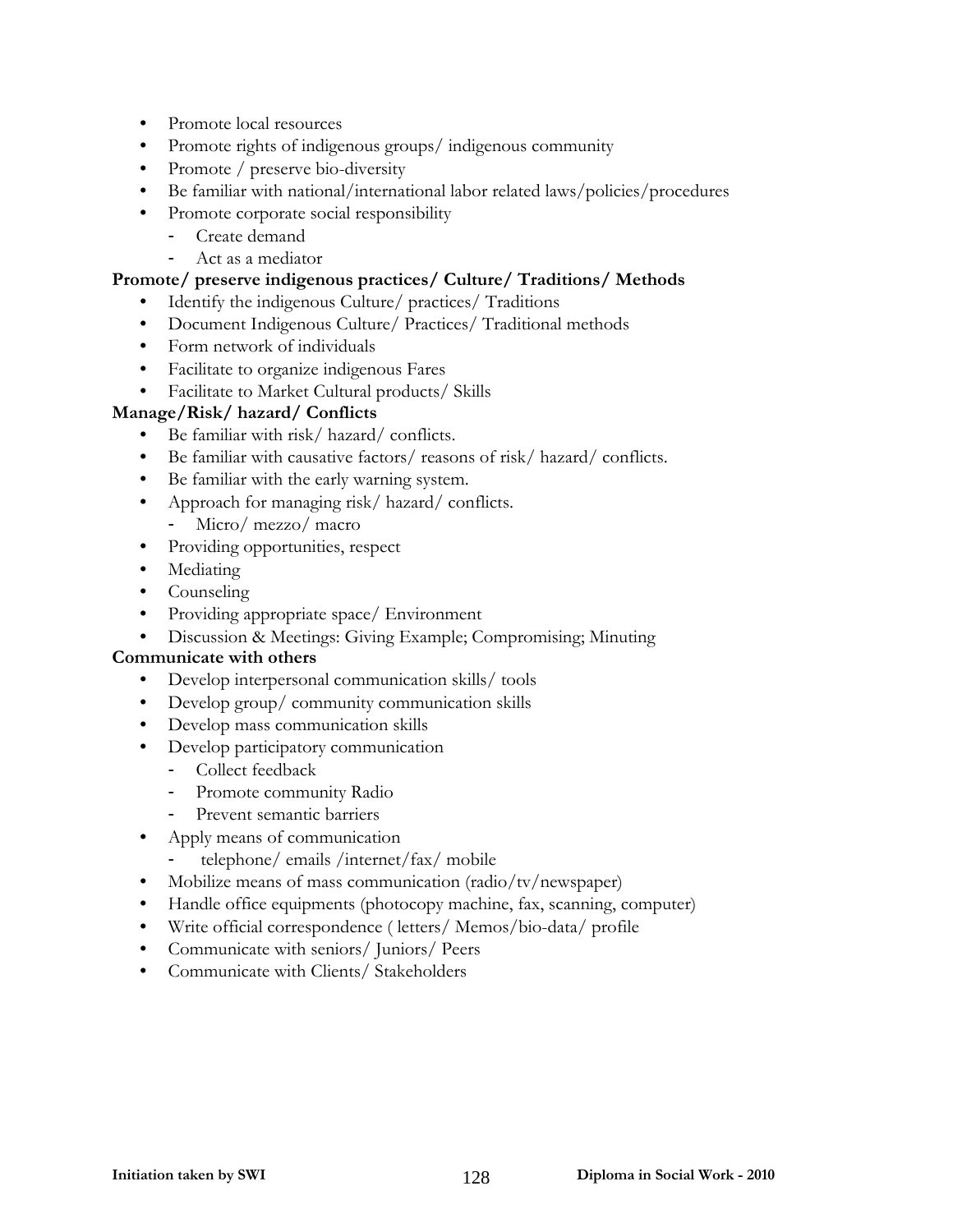### **Block Placement Assignment**

*Block placement assignments individual and group assignments Assigned as per the setting by the field supervisor*

**Duration:** 16 hrs/wx15 w= 240 hrs

### **Block placement**

The students are expected to do field work of full working days of the agencies during mentioned placement period to perform above mentioned tasks. Field work supervisors will facilitate to get maximum exposure in practicing above mentioned tasks.

Students should be present in the field at least 90% of the allotted days to be eligible to sit in the final examination. Students will have to perform all assigned takss under the supervision of field supervisor and may be allowed to perform all the assigned tasks independently if the field practicum supervisor finds them perfect.

Students should keep their practical records (logbook) signed periodically by their field supervisor/instructor and they also prepare field practicum individual reports

### **Evaluation procedure**

Under this scheme students will have to perform all the assigned tasks. At the end of the term the field supervisor closely evaluates their performance for accuracy according to the evaluation sheet proposed. At the end of the course there will be a final practical examination.

| Section       | Evaluation                                                                                                                           | Distribution of marks | <b>Total Marks</b> |                  |     |
|---------------|--------------------------------------------------------------------------------------------------------------------------------------|-----------------------|--------------------|------------------|-----|
|               | criteria                                                                                                                             | Internal              | Final              | Time             |     |
|               | Related field work<br>supervisor/teacher (continuous<br>evaluation)                                                                  | 60                    |                    |                  | 60  |
| $\mathcal{L}$ | Related institution<br>supervisor/teacher (continuous<br>evaluation)                                                                 | 60                    |                    |                  | 60  |
| 3             | CTEVT appointed examiner (at<br>the end of the field practicum)<br>Report<br>Log books<br>Report presentation including<br>٠<br>viva |                       | 180                | 3 <sub>hrs</sub> | 180 |
|               | 300                                                                                                                                  |                       |                    |                  |     |

### *Distribution of marks for evaluation*

**Important note:** *Each student must pass in each of the section of the evaluation as presented above with a minimum of 60% marks. This means they must secure 36 marks each in section 1 and 2 and 108 marks in section 3.* **References Books:** 

- Munson Carlton E (Ed) 1979. *Social Work Supervision*, The Free Press: New York.
- Sheafor, Bradford W, Charles R Horejsi and Gloria A Horejsi (1997) *Techniques and guidelines for field work practice*, 4<sup>th</sup> edition, Allyn and Bacon.
- Desai,A.S. (1989), Field Work Objectives for Bachelor Degree in Social Work, TISS, Mumbai.
- Gordon, Hamilton (1947), Theory and Practice of Social Case Work, Columbia University Press, new York